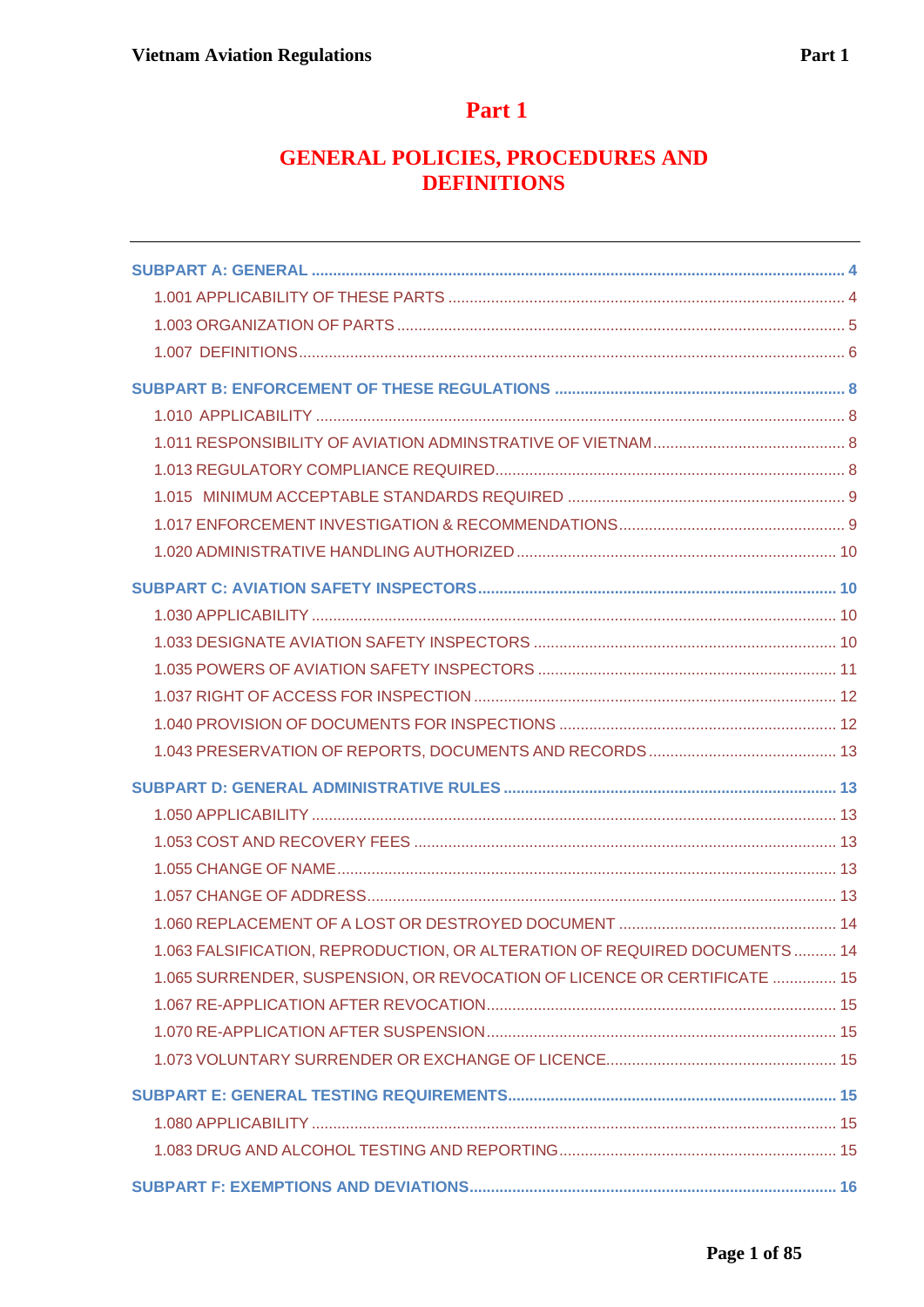|                   | 1.120 PUBLICATION & VALIDITY OF APPROVED ALTERNATIVE METHOD OF COMPLIANCE  21 |  |
|-------------------|-------------------------------------------------------------------------------|--|
|                   | SUBPART G: RECOGNITION OF LICENSES, CERTIFICATES AND ADDITIONAL LICENSE  21   |  |
|                   |                                                                               |  |
|                   |                                                                               |  |
|                   |                                                                               |  |
|                   |                                                                               |  |
|                   | 1.140 VALIDATION OF TYPE CERTIFICATES AND SUPPLEMENTAL TYPE CERTIFICATES 22   |  |
|                   |                                                                               |  |
|                   |                                                                               |  |
|                   |                                                                               |  |
|                   |                                                                               |  |
|                   |                                                                               |  |
|                   | 1.155 VALIDATION OF APPROVALS, AUTHORISATIONS AND DESIGNATIONS  24            |  |
| <b>SUBPART H:</b> |                                                                               |  |
|                   |                                                                               |  |
|                   |                                                                               |  |
|                   |                                                                               |  |
|                   |                                                                               |  |
|                   |                                                                               |  |
|                   |                                                                               |  |
|                   |                                                                               |  |
|                   |                                                                               |  |
|                   |                                                                               |  |
|                   |                                                                               |  |
|                   |                                                                               |  |
|                   |                                                                               |  |
|                   |                                                                               |  |
|                   |                                                                               |  |
|                   |                                                                               |  |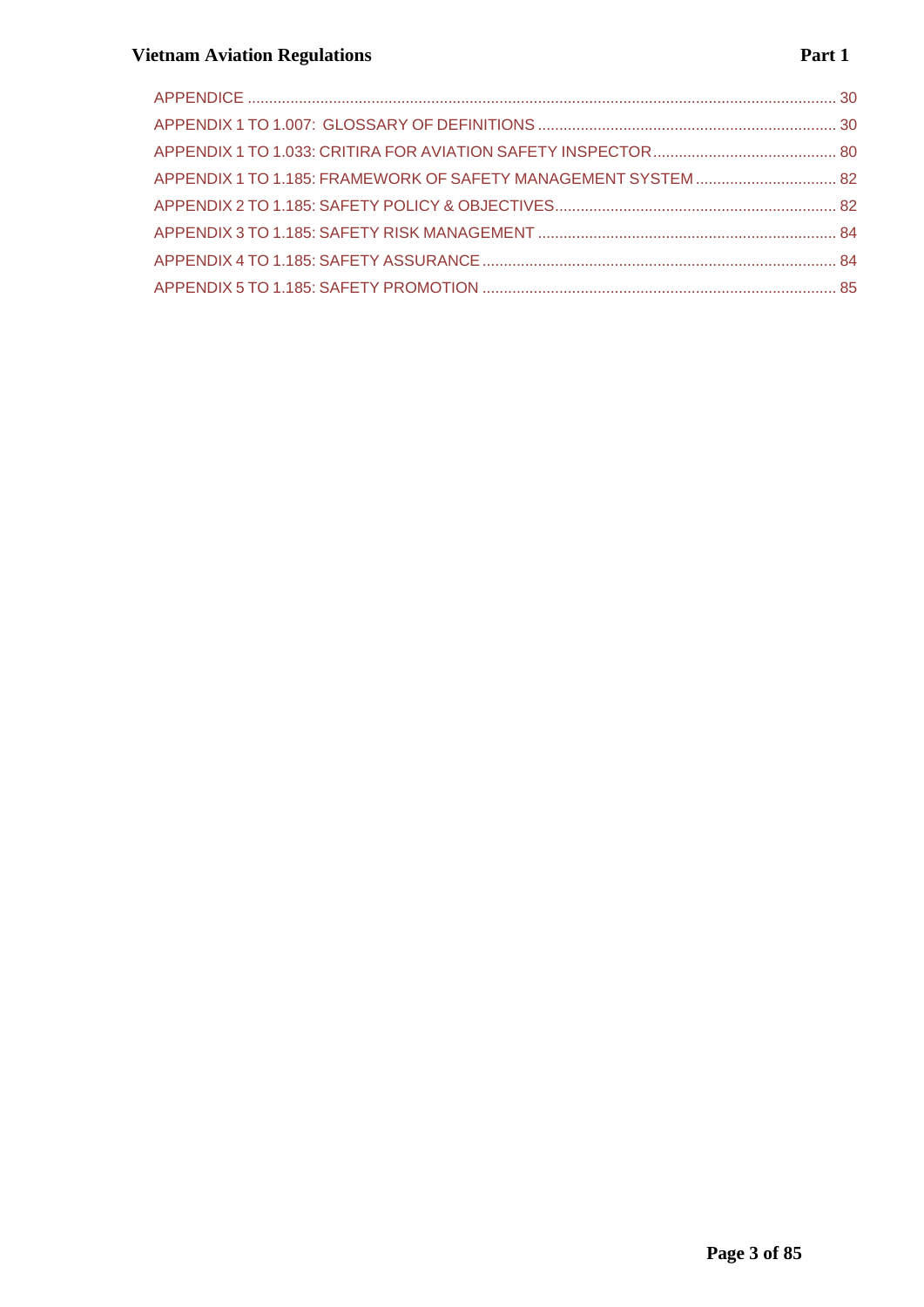# <span id="page-3-0"></span>**SUBPART A: GENERAL**

## <span id="page-3-1"></span>**1.001 APPLICABILITY OF THESE PARTS**

- (a) This Part prescribes requirements that are applicable to the structure and processes of all Parts of the civil aviation safety regulations in aircraft and aircraft operation (abbreviated as Aviation safety regulations/VAR).
- (b) Aviation safety regulations include1:
	- (1) Part 1: General Policies, Procedures and Definitions;
	- (2) Part 2: Registration of Aircraft;
	- (3) Part 3: Aircraft and Component Original Certification;
	- (4) Part 4; Continuing Airworthiness of Aircraft;
	- (5) Part 5: Approved Maintenance Organizations;
	- (6) Part 6: Required Instruments and Equipment;
	- (7) Part 7: Personnel Aviation Licencing;
	- (8) Part 8: Medical Certification;
	- (9) Part 9: Approved Training Organizations;
	- (10) Part 10: Operations of Aircraft;
	- (11) Part 11: Aerial Work Operations;
	- (12) Part 12: Air Operator Certification and Administration;
	- (13) Part 13: AOC Passenger Carrying Requirements;
	- (14) Part 14: AOC Personnel Qualification;
	- (15) Part 15: Fatigue Management;
	- (16) Part 16: AOC Operational Control;
	- (17) Part 17: AOC Mass and Balance and Performance;
	- (18) Part 18: Transportation of Dangerous Goods by Air;
	- (19) Part 19: Aircraft Accident Reporting and Investigation;
	- (20) Part 20: Issuing, Recognisation, renewal Air worthiness Certificate;
	- (21) Part 21: Certifying aircraft and aircraft components;
	- (22) Part 22: Foreign Operators.
	- (23) Part 23: General Aviation: Corporate Operators, Turbojet & Large Airplanes
- (c) Vietnam Aviation Administrative (CAAV) issues Aviation safety Advisory Circulars (Advisory Circulars) provides specific technical safety requirements prescribed by the appropriate authorities in support of the Vietnam Civil Aviation Law and supporting legislation to ensure that

<sup>1</sup> This item is revised according to Item 1, Appendix 1 to Circular 21/2017/TT-BGTVT dated 30 June 2017.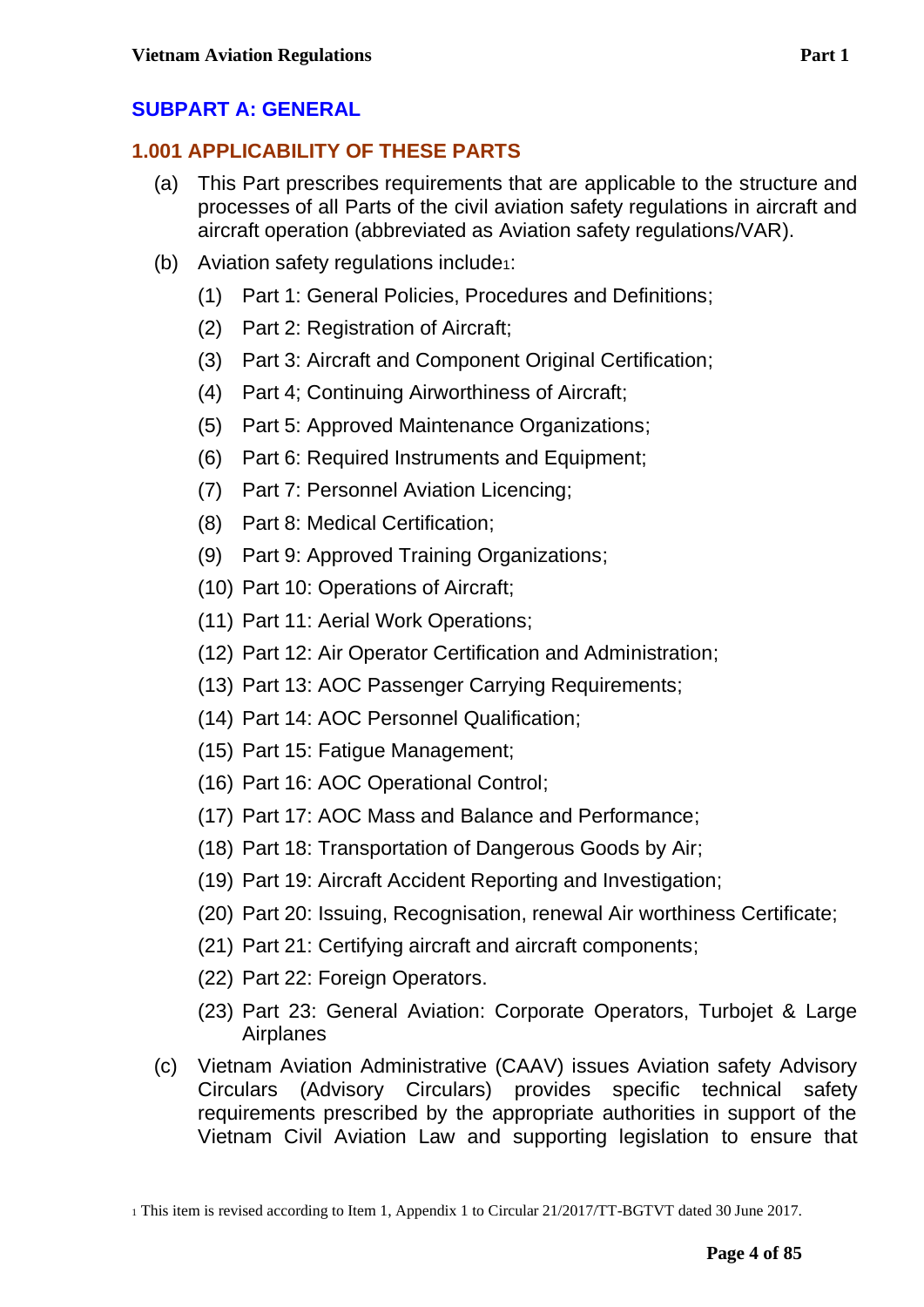- (d) Each Part shall, as indicated in the particular Part, apply to all persons operating or maintaining the following:
	- (1) AOC issued by CAAV;
	- (2) Aircraft operation, maintenance registered Vietnamese nationality;
	- (3) AOC issued by the CAAV, operating aircraft registered with nationality that is a member of ICAO and are maintained in accordance with the standards of the aircraft State of Registry, wherever that maintenance is performed, except when there is another agreement in place.
	- (4) Aircraft of foreign nationality that is a member of ICAO and operates in Vietnam2.

# <span id="page-4-0"></span>**1.003 ORGANIZATION OF PARTS**

- (a) These Parts are subdivided into five hierarchical categories:
	- (1) *Part* refers to the primary subject area;
	- (2) *Subpart* refers to any subdivision of a Part;
	- (3) *Section* refers to a subdivision of a Subpart necessary to designate a group of related subsections and designated by a bold Roman number;
	- (4) *Subsection* refers to the Arabic numbered and titled regulation and can be a subdivision of a Subpart or Section;
	- (5) *Paragraph* refers to the text describing the regulations. All paragraphs are outlined alphanumerically in the following hierarchical order: (a), (1), (i), (A).
- (b) Numbering of these Parts will be as follows:
	- (1) The first regulations number of each Part will be .001;
	- (2) Thereafter, the original numbering of the regulations will be sequenced in the format: 003, 005, 007, 010, leaving the numbers 002, 004, 006, 008 and 009 for future expansion of the regulations to accommodate new ICAO standards or the growing safety complexity of world aviation;
	- (3) The first subsection of Subpart A of each regulation will begin with the number .001. All subsequent Subparts will begin with a subsection number that is the next 10 (Example: 010, 020, 030).
- (c) Definitions used throughout these regulations are organised as follows:
	- (1) Definitions are applicable to any Part may appear in this Part;

<sup>2</sup> This content is revised according to Appendix I to Circular 03/2016/TT-BGTVT dated 31 March 2016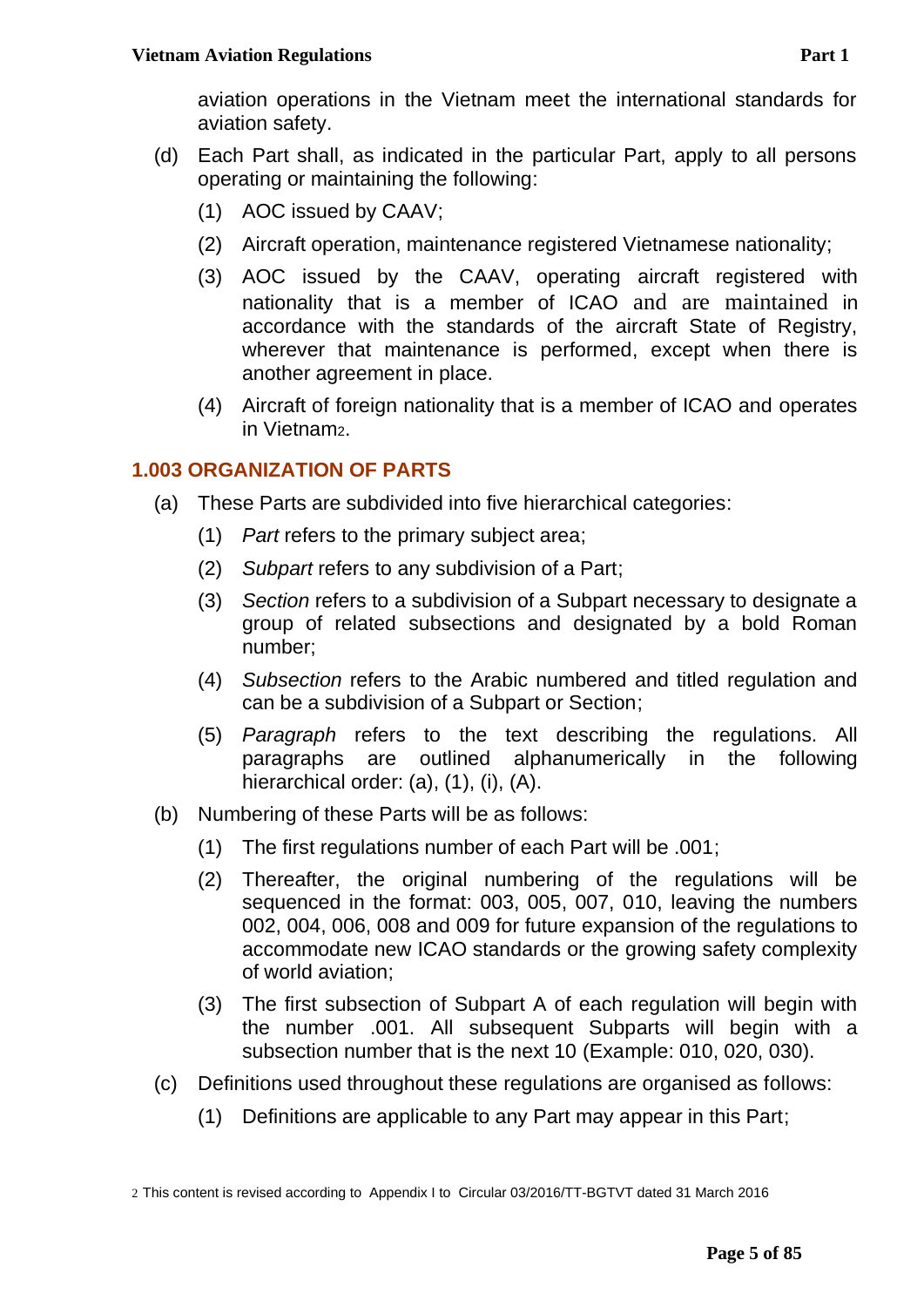- (2) Definitions considered critical to a specific Part may appear in this Part and also to the Part where it is considered critical;
- (3) Definitions applicable only to a specific Part may only appear in that Part.
- (d) Acronyms used throughout these regulations are organised as follows:
	- (1) Acronyms applicable any Part may appear in this Part;
	- (2) Acronyms considered critical to a specific Part may appear in this Part and also to the Part where it is considered critical;
	- (3) Acronyms applicable only to a specific Part may only appear at the beginning in that Part.
- (e) Notes appear in Subsections to provide exceptions, explanations, examples to individual requirements and references to specific supporting appendix.
- (f) Subsections and notes may refer to Appendix, which provide detailed requirements that support the purpose of the subsection, and where specifically referenced by the subsection, gain the legal force and effect of the referring subsection. Under the rules of construction, the term "Appendix" is applied to these supplementary requirements.
- (g) Throughout these regulations the following word usage applies:
	- (1) *Shall* indicates a mandatory requirement;
	- (2) The words "*no person may*..." or "*a person may not..."* mean that no person is required, authorized, or permitted to do an act described in a regulation;
	- (3) *May* when used without the word "no" or "not" indicates that discretion can be used when performing an act described in a regulation;
	- (4) *Includes* means "includes but is not limited to."
	- (5) *Should* indicates a recommended practice3.

# <span id="page-5-0"></span>**1.007 DEFINITIONS**

- (a) The definitions provided in Appendix 1 for Article 1.007 of this Part apply to all requirements included in the aviation safety regulations.
- (b) Acronyms in this Subsection applicable to all requirement in this Aviation safety regulations;

*Note: Appendix 2 of Subsection 1.007 about explanation of Acronyms and abbreviations.* 

- (c) The following words and phrases, where found in these regulations, outline the authority delegated to the CAAV:
	- (1) **Acceptance:** In these Parts, identifies documents, portions of documents, formal procedures, facilities, equipment, or personnel

<sup>3</sup> This content is revised according to Appendix I to Circular 03/2016/TT-BGTVT dated 31 March 2016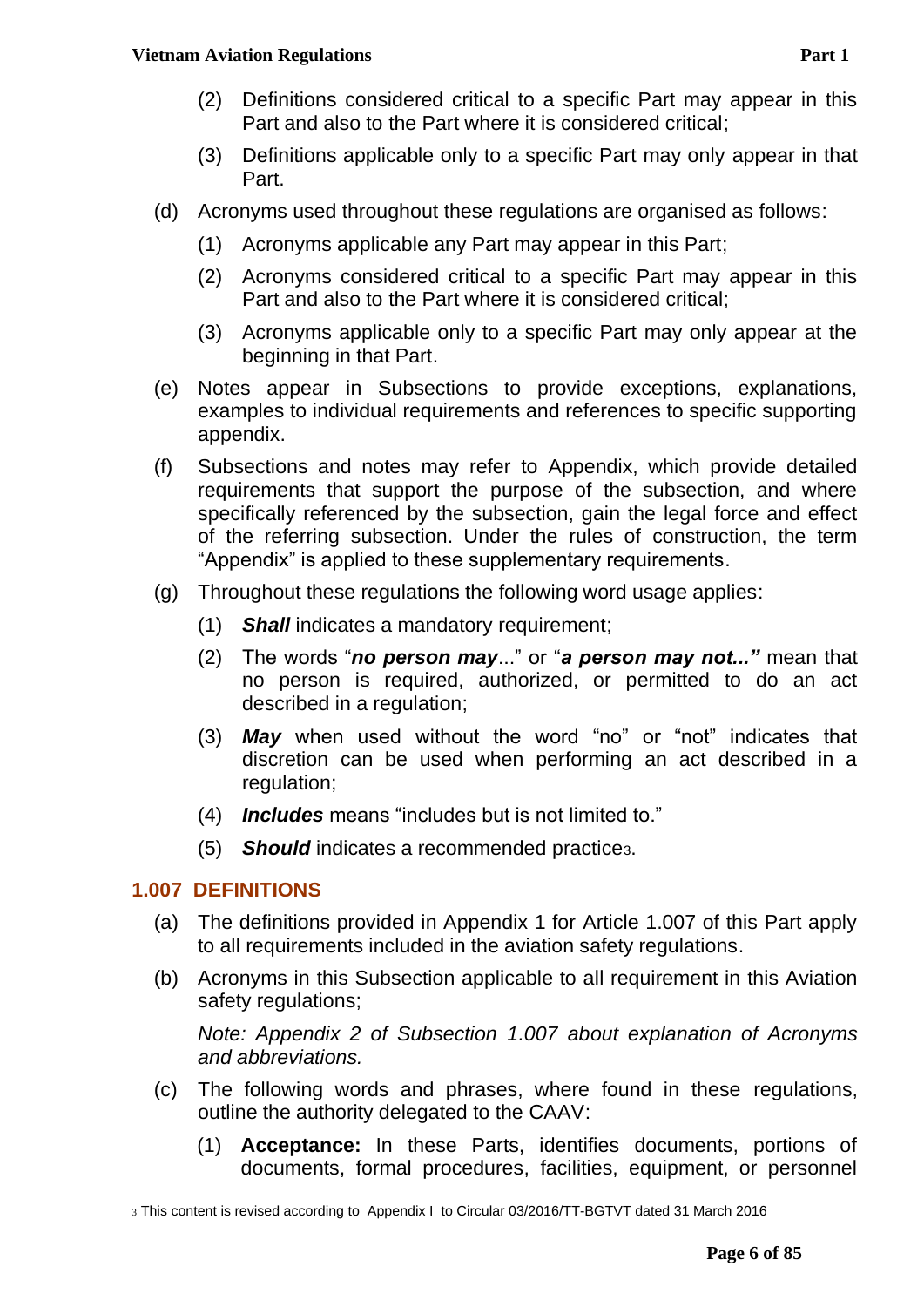that must be found satisfactory by a technical review of the CAAV prior to use in aviation;

- (2) **Approval.** A formal document issued by the CAAV based on a prior technical evaluation that authorizes the use of documents, portions of documents, policies or formal procedures related to air worthiness and aircraft operation;
- (3) **Approved by Authority**: A formal document issued by CAAV based on a technical evaluation that officially conveys to the holder certain privileges in aviation under the civil aviation law, regulations and Parts..
- (4) **Authorisation:** A formal document issued by CAAVthat authorizes the holder to perform the aviation activities identified on the document;
- (5) **Certificate:** A formal document issued by CAAV that authorizes the holder to perform the aviation activities identified on the document;
- (6) **Designation:** A formal document issued by the CAAV based on a technical evaluation process, that authorizes the holder to act on behalf of the CAAV in the performance of the functions identified in the document;
- (7) **Exeption**: An official exception from a requirement of these regulations issued by the CAAV to a group of persons, aircraft or type of operations when the Authority determines that the requirement is not consistent with relevant aviation safety standards for that grouping and it would be in the public interest to issue the exception
- (8) **Exemption.** An official exception from a requirement of these regulations issued to an individual, aircraft or organization by the Authority where the applicant can show that it is in the public interest, an equivalent level of safety can be maintained and such an except will not be inconsistent with relevant aviation safety standards.;
- (9) **Rating.** An authorization by the CAAV entered on or associated with a license or certificate and forming part thereof, stating special conditions, privileges or limitations pertaining to such license or certificate;
- (10) **Prescribed by the CAAV:** This phrase denotes a requirement where the CAAV may, through appropriate guidance materials, outline the steps and standards necessary to meet the requirement;
- (11) **Validation:** An official document from the CAAV for a acceptance of a certificate, license, approval, designation, or authorization issued by another ICAO member to include equivalent or lower privilege, or the recognition is done in a method that prescribed in regulation of International treaty that Vietnam is a member;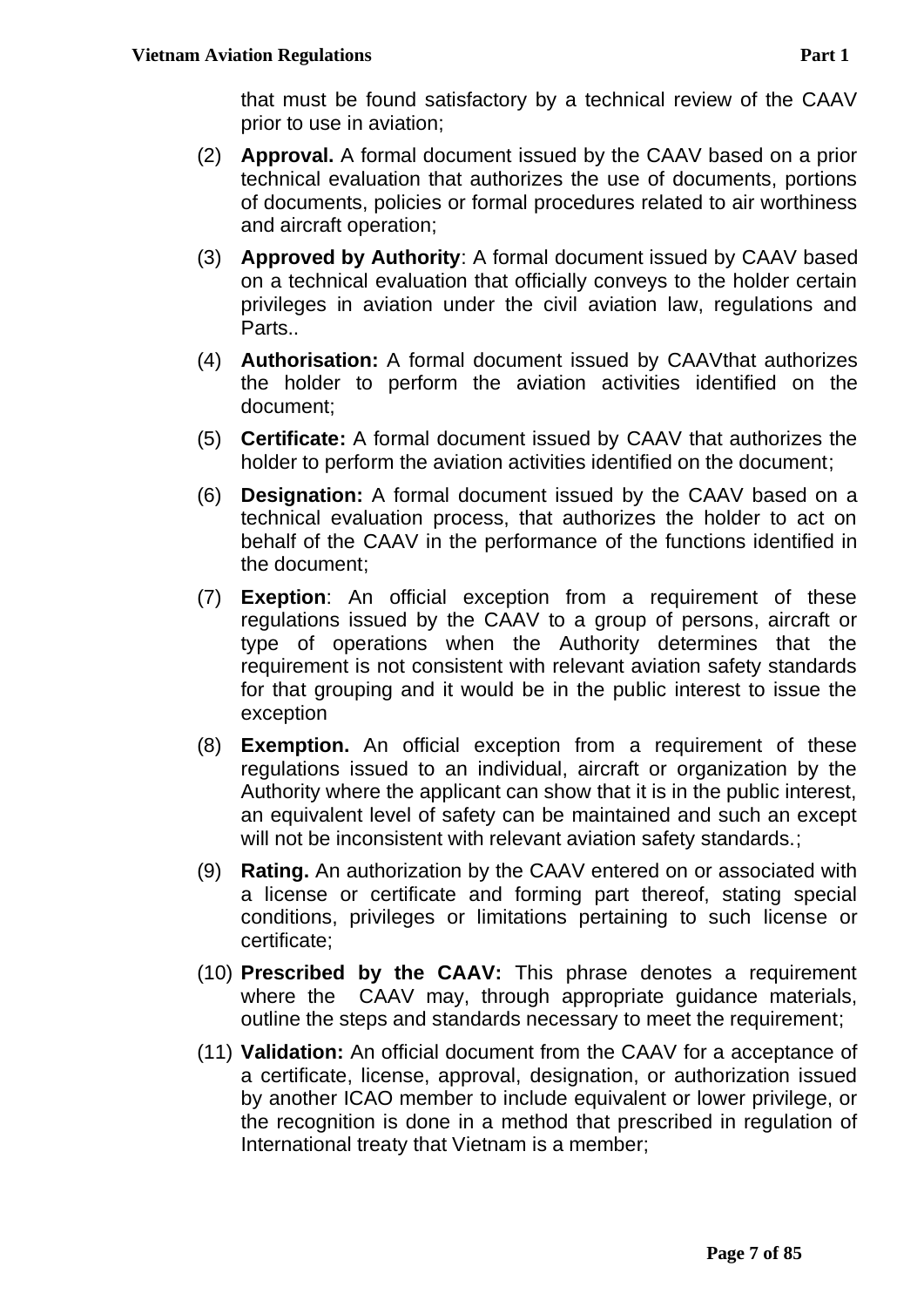(12) **Rendering (a licence) valid:** The action in accepting a license issued by any other Contracting State of ICAO as the equivalent of its own license.

## <span id="page-7-0"></span>**SUBPART B: ENFORCEMENT OF THESE REGULATIONS**

### <span id="page-7-1"></span>**1.010 APPLICABILITY**

- (a) This subpart outlines the delegation of responsibility and authority of the CAAV to ensure compliance with the aviation safety regulations.
- (b) This subpart refers possible enforcement actions. The actual enforcement processes and penalties that may be administered with respect to these regulations are located in an administrative enforcement decree.

### <span id="page-7-2"></span>**1.011 RESPONSIBILITY OF AVIATION ADMINSTRATIVE OF VIETNAM**

- (a) The CAAV is the Authorised body to reinforce monitoring safety include aviation safety management system, and have the following responsibility:
	- (1) Organise aviation safety management system, monitor, check, inspect and ensure sviation safety.
	- (2) Organise or lease, recruit or hire technical personnel with appropriate competence to conduct checking, inspection and give findings relate to certificate and license issuance as well as monitor and ensure aviation safety.
	- (3) Directly implement and enforce Decisions, Decree, Standards, practical recommendations, guidance and advisory from International aviation bodies that Vietnam is a member.
	- (4) Publish advisory document, professional requirement, and basis standards for implementing requirements of these Aviation safety regulations.

## <span id="page-7-3"></span>**1.013 REGULATORY COMPLIANCE REQUIRED**

- (a) Individual, organization participate in commercial activities: design, manufraacory, maintenance, testing, aircraft operation, training, medical certificate for aviation personnel:
	- (1) Compliance with requirement of Regulations and detail advisory from the CAAV relate to its activities;
	- (2) Compliance with requirement on environmental protection under the guidance of the CAAV;
	- (3) Compliance with requirements of aviation security;
	- (4) Keep record of files relate to your own activities with requirement of Regulations and detail advisory from the CAAV;
	- (5) Supply documents, records as requested by authorized personnel;
	- (6) Display appropriate certificate at the head quarter visibly, must carry personal license, certificate while on duty with the rating in the license.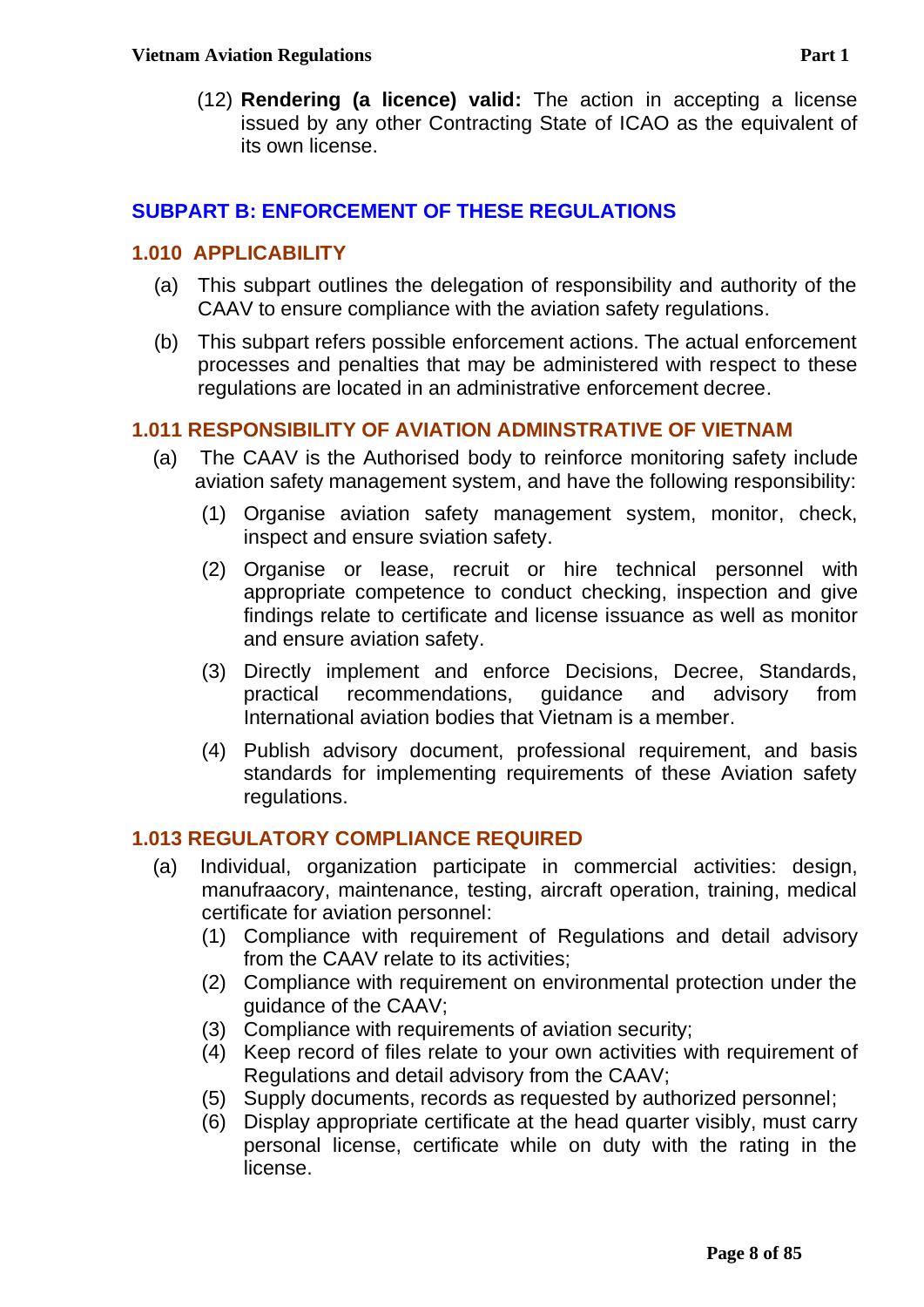- (c) Such enforcement may result in, depending on the circumstances and mitigating factors:
- (1) Revocation of a licence, certificate, authorization or privilege;
- (2) Suspension of a licence, certificate, authorization or privilege;
- (3) Monetary fines, in coordination with and separate from other penalties; or
- (4) Issuance of a preventious flying order to prevent an imminent safety of flight situation.

# <span id="page-8-0"></span>**1.015 MINIMUM ACCEPTABLE STANDARDS REQUIRED**

- (a) These aviation safety regulations specify minimum standards for the purpose of issuance of licenses, certificates, authorizations, privilege.
- (b) A person, aircraft, component or organization that is the holder of a license, certificate, authorization or privilege issued by the Authority shall continue to meet the minimum standards required for original issuance.
- (c) If the holder of a license, certificate, authorization or privilege is unable to meet the minimum standards for original issuance of that document, they shall surrender that document to the CAAV.
- (d) If the CAAV becomes aware that the holder of license, certificate, authorization or privilege no longer meets the minimum standards to hold that document, it may seek, depending on the circumstances, mitigating factors and risk to air safety:
	- (1) An emergency suspension of the license, certificate, authorization or privilege in the interest of public safety;
	- (2) A suspension of the license, certificate, authorization or privilege;
	- (3) A revocation of the license, certificate, authorization or privilege;
	- (4) Monetary fines, as prescribed by Government Decree;
	- (5) Variance to an existing license, certificate, authorization or privilege;
	- (6) Re-examination of the basis for issuance of the license, certificate, authorization or privilege; or
	- (7) Issuance of a preventious flying order to prevent an imminent safety of flight situation.

# <span id="page-8-1"></span>**1.017 ENFORCEMENT INVESTIGATION & RECOMMENDATIONS**

(a) If the CAAV determines through inspection, incident, accident of any other method that a non-compliant situation described in Section 1.013 and 1.015 may exist, they shall complete an investigation.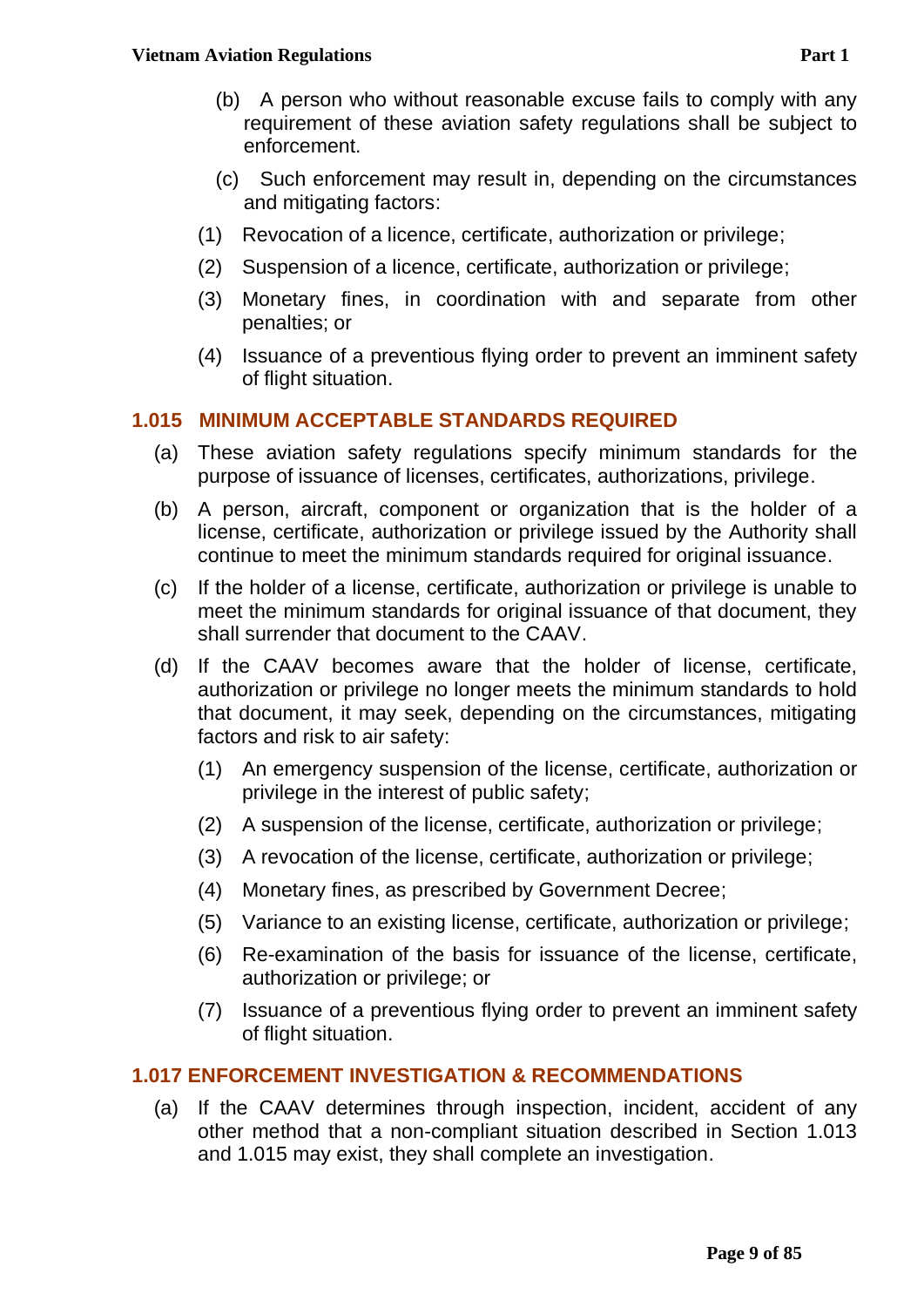- (b) A formal investigation record, complete with the recommendations for resolution of the matter, shall be forwarded to the CAAV Director for subsequent action to resolve the non-compliant situation.
- (c) The process for the subsequent action shall be subject to the civil law of Vietnam, including any appeals.

## <span id="page-9-0"></span>**1.020 ADMINISTRATIVE HANDLING AUTHORIZED**

- (a) Instead of the requirement of Section 1.017, if the CAAV determines that it is possible to achieve immediate and lasting compliance with the requirements and minimum standards of the regulations through the administrative handling of a situation described in Sections 1.013 and 1.015, such handling is permissible provided that the handling involves a formal written record and that record of the resolution is retained.
- (b) Variance of a previously issued formal authorization or approval is permissible through administrative handling by the CAAV. This variance should be issued as a formal record and effective:
	- (1) Immediately and without appeal if determined to be necessary in the interest of public safety, or
	- (2) Following a 20 business-day period to allow an appeal of the basis to the CAAV.

## <span id="page-9-1"></span>**SUBPART C: AVIATION SAFETY INSPECTORS**

### <span id="page-9-2"></span>**1.030 APPLICABILITY**

(a) This subpart outlines the delegation of responsibility and authority of the CAAV to ensure compliance with the aviation safety regulations.

### <span id="page-9-3"></span>**1.033 DESIGNATE AVIATION SAFETY INSPECTORS**

- (a) The CAAV may designate aviation safety inspectors in accordance with criteria set force in these regulations. Aviation safety inspector can be government employee or staff of aviation corporations to work as full time or part time inspector and has a unique credential to perform their functions 4
- (b) <sup>5</sup>Inspection, checking and oversight can be done at any time and location where there is aircraft operation, training and other activities relate to applicability scope of this Aviation Safety regulations (VAR) as followed:
	- (1) Any private or public location where the aircraft is parked to check or any documents in accordance to the regulations in the VAR;
	- (2) Any airport can be checked or any aircraft in the airport or any documents in accordance to the regulations of the VAR.

<sup>4</sup> This content is revised according to Appendix I to Circular 03/2016/TT-BGTVT dated 31 March 2016

<sup>5</sup> This content is revised according to Appendix I to Circular 56/2018/TT-BGTVT dated 11 December 2018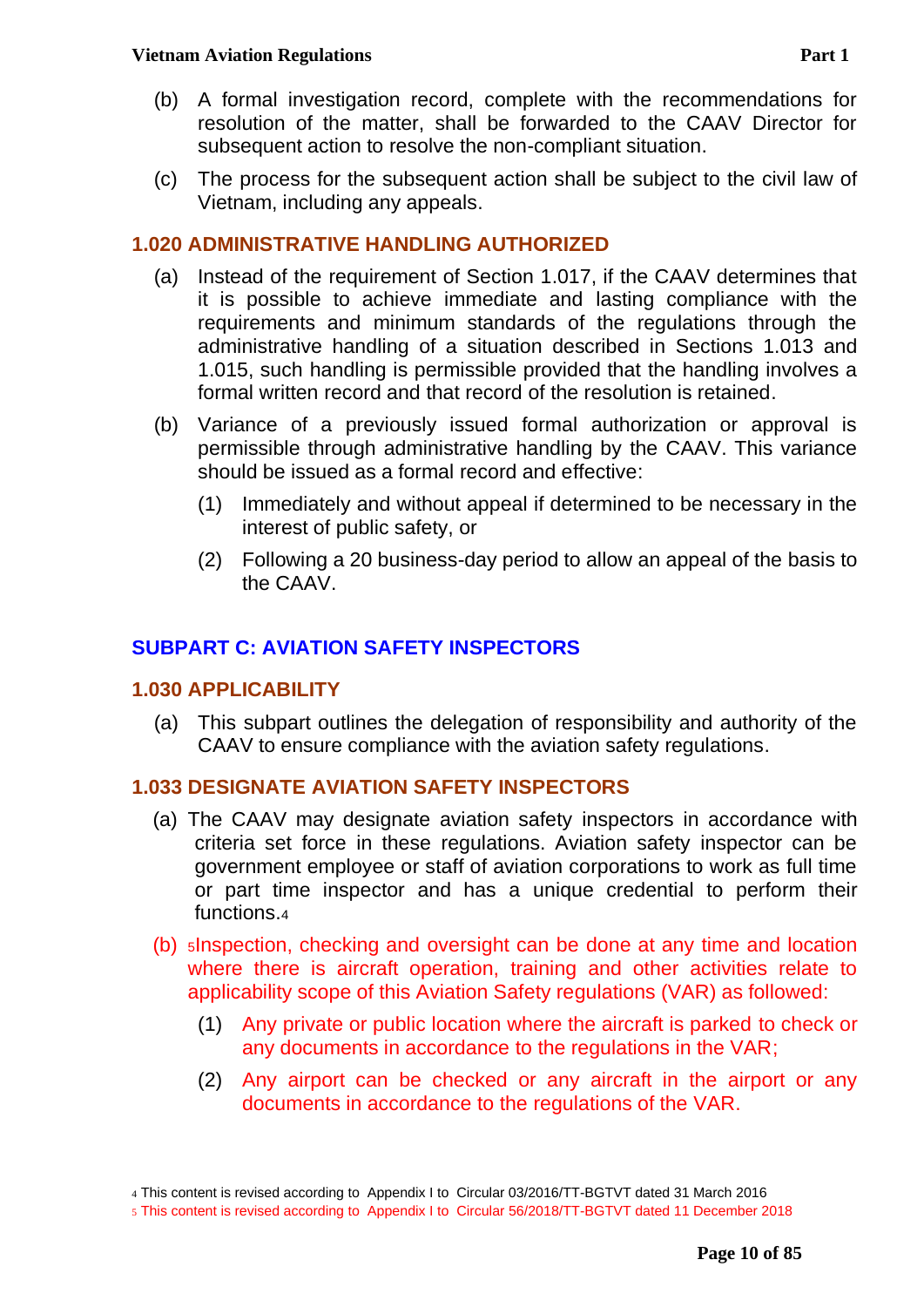#### **Vietnam Aviation Regulations** *Part 1**Part 1*

- (3) Any aircraft cockpit during the the operation can be checked, or any aircraft components and check flight crew members perform duty
- (c) No person may possess or use these aviation safety inspector credentials unless he is:
	- (1) Employed by the CAAV to perform the functions of the flight safety oversight; and
	- (2) Using the credential in the performance of a specific function of the flight safety oversight organization of the CAAV.
		- (d) For the purpose of exercising his responsibilities under these Regulations, the authorized person shall carry at all times the means of identification specified in paragraph (b).
	- *Note: Apendix 1 Subsection 1.033 stipulated specific standards of safety aviation inspectors in aircraft operation, airworthiniess, flight safety etc….*

### <span id="page-10-0"></span>**1.035 POWERS OF AVIATION SAFETY INSPECTORS**

- (a) An authorised person has the power as delegated by the Authority to:
	- (1) Carry out audits or surveillance activities;
	- (2) Enter and inspect any aerodrome, hanger or other place (at which an aircraft is located or stored), aircraft or any organization performing tasks and services related to aviation safety;
	- (3) Inspect any aircraft, aircraft equipment, components, materials, facilities, personnel or crew members for the purpose of ensuring compliance with the aviation safety regulations;
	- (4) Require any person to produce documents or any other article subject to the aviation safety regulations;
	- (5) Require any person to produce copy any certificate, license, logbook, document or record pursuant to these Regulations.
	- (6) Inspect and copy any certificate, license, logbook, document or record pursuant to these Regulations and any directions issued thereunder to require to be produced;
	- (7) Detain the flying of an aircraft in the interest of public safety when an imminent safety of flight situation exists regarding the airworthiness of the aircraft and operational capability of its crew; report immediately to the CAAV and
	- (8) Re-examinations, evaluations, inspections, investigations, tests, experiments, and flight trials to be made as deemed necessary to ensure compliance with the aviation safety regulations;
- (b) No person may intentionally obstruct or impede any authorized person acting in the exercise of his powers or the performance of his duties under these aviation safety regulations.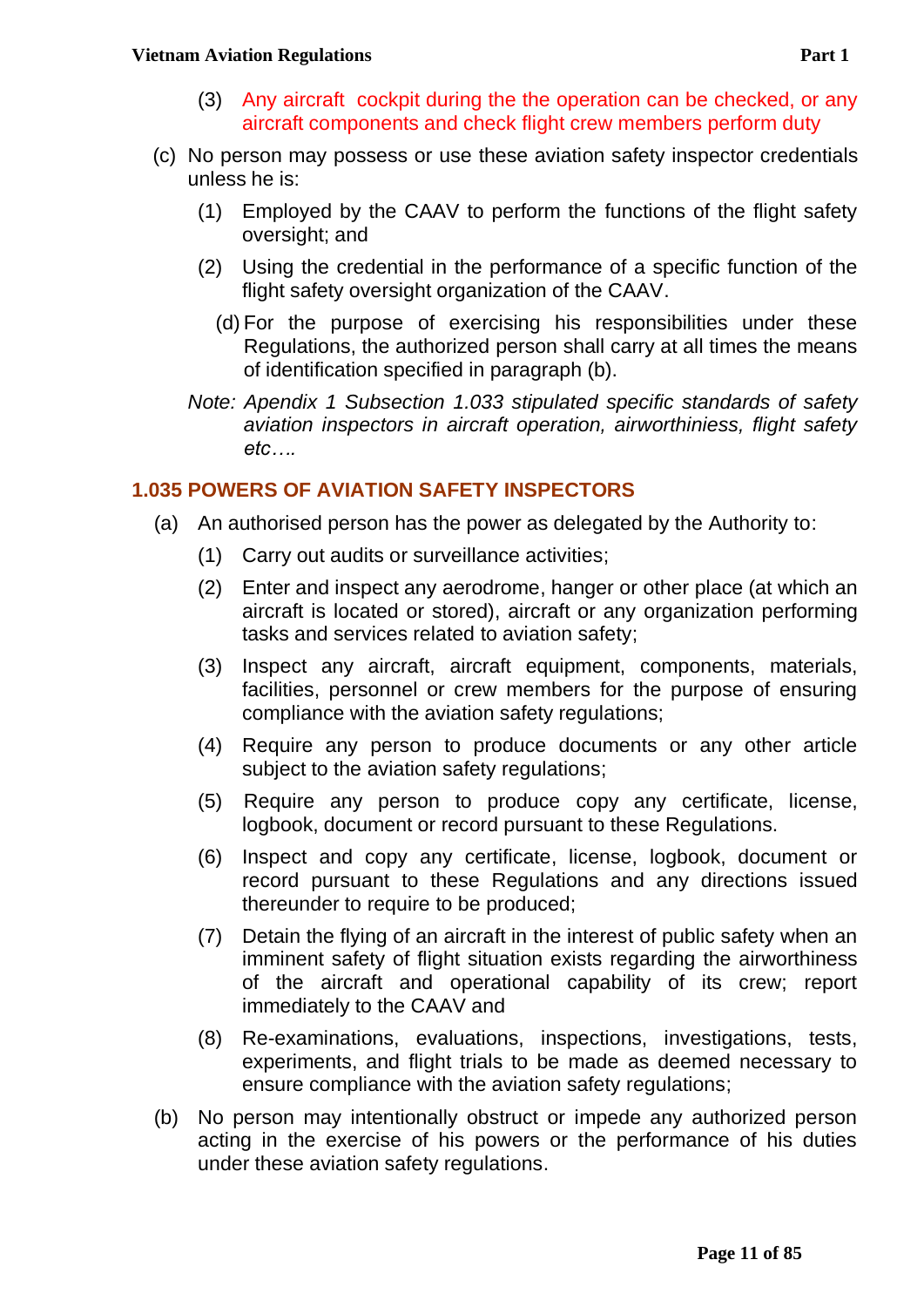#### **Vietnam Aviation Regulations Part 1**

# <span id="page-11-0"></span>**1.037 RIGHT OF ACCESS FOR INSPECTION**

- (a) <sup>6</sup>The aviation safety inspectors (authorized person) may conduct inspections, investigations and observations at any time and place that aircraft operations, maintenance, training and other activities subject to these aviation regulations are in progress
- (b) Authorized person shall be given free and uninterrupted right of access:
	- (1) To any place, whether public or private, where an aircraft is located for the purpose of inspecting the aircraft or any document subject to the aviation safety regulations;
	- (2) To any aerodrome for the purpose of inspecting the aerodrome or any aircraft on the aerodrome or any document subject to the aviation safety regulations;
	- (3) To any aircraft and flight deck compartment, for the purpose of checking while in flight:
		- (i) Performance of the aircraft or any of its equipment; and
		- (ii) The efficiency of flight crew members in the performance of their duties.
- (c) No person may intentionally obstruct or impede any authorized person from access to the locations specified in paragraph (b).

## <span id="page-11-1"></span>**1.040 PROVISION OF DOCUMENTS FOR INSPECTIONS**

- (a) Any documents and reports specified by relevant Parts of this set of aviation regulations shall be provided to aviation safety inspector (authorized person) upon his request for such information.
- (b) Each person involved or participating in an aviation activity shall, within a reasonable time after being requested to do so by an authorized person, provide the licenses, certificates and documents which he is required to have, carry, complete or preserve during the course of his activities.
- (c) For the purpose of this subsection, a reasonable time for considered to be:
	- (1) At the time of the request, for documents required to be:
		- (i) Carried on the person; or
		- (ii) On board the aircraft during flight;
	- (2) During normal business hours, documents required to be:
		- (i) Completed and retained at airport;
		- (ii) Completed and retained at the administrative facilities; or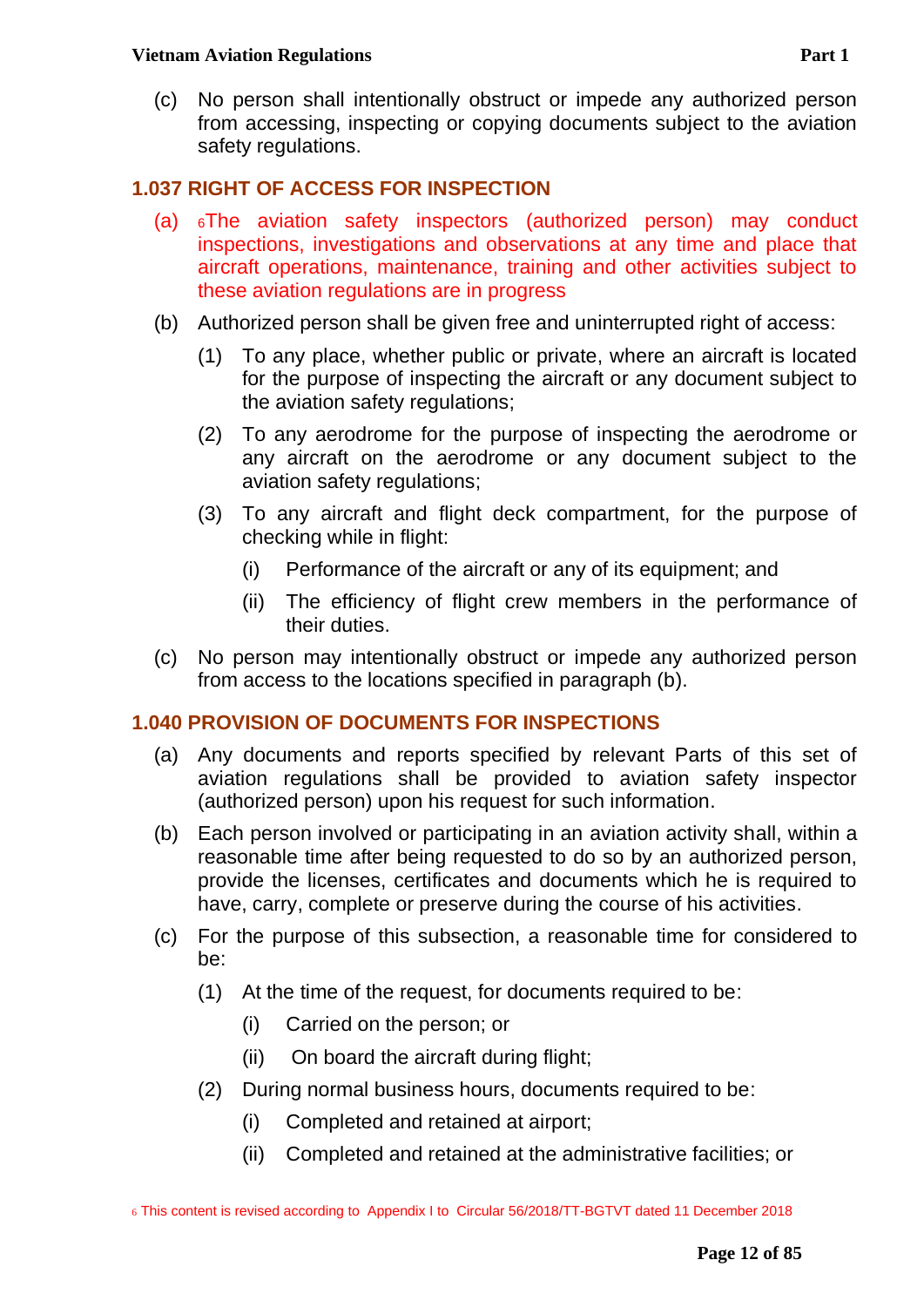**(iii)** Preserved.

### <span id="page-12-0"></span>**1.043 PRESERVATION OF REPORTS, DOCUMENTS AND RECORDS**

- (a) Any reports or documents generated during activities subject to the aviation safety regulations shall be made within times comply with the methods and shall contain such information as is specified by relevant Parts of this set of aviation regulations.
- (b) A person assigned under these regulations to preserve any document or record shall continue to preserve that document or record until such time as the responsibility may be transferred to another assigned person.

### <span id="page-12-1"></span>**SUBPART D: GENERAL ADMINISTRATIVE RULES**

### <span id="page-12-2"></span>**1.050 APPLICABILITY**

(a) This subpart provides the general administrative rules applicable to the documentation issued by the CAAV.

### <span id="page-12-3"></span>**1.053 COST AND RECOVERY FEES**

- (a) The CAAV will collect a prescribed fee for original issuance, renewal issuance and replacement of each license, certificate or authorization required by these regulations.
- (b) The CAAV will collect prescribed hourly and travel fees associated with the required technical evaluation and inspections of organizations, their personnel, equipment, facilities and records, including those necesary for:
	- (1) Original certification;
	- (2) Added rating for authorization;
	- (3) On-going validation and renewal of certificates;

### <span id="page-12-4"></span>**1.055 CHANGE OF NAME**

- (a) A holder of a license or certificate issued under these regulations may apply to change the name on a license or certificate. The holder shall include with any such request:
	- (1) The current license or certificate; and
	- (2) A copy of other document verifying the name change.
- (b) The CAAV will return to the official holder, the documents specified in paragraph (a) of this subsection.

### <span id="page-12-5"></span>**1.057 CHANGE OF ADDRESS**

(a) The holder of an licence or certificate who has made a change in permanent mailing address may not, after 30 days from that date, exercise the privileges of the licence or certificate unless the holder has notified the CAAV in writing of the new permanent mailing address, or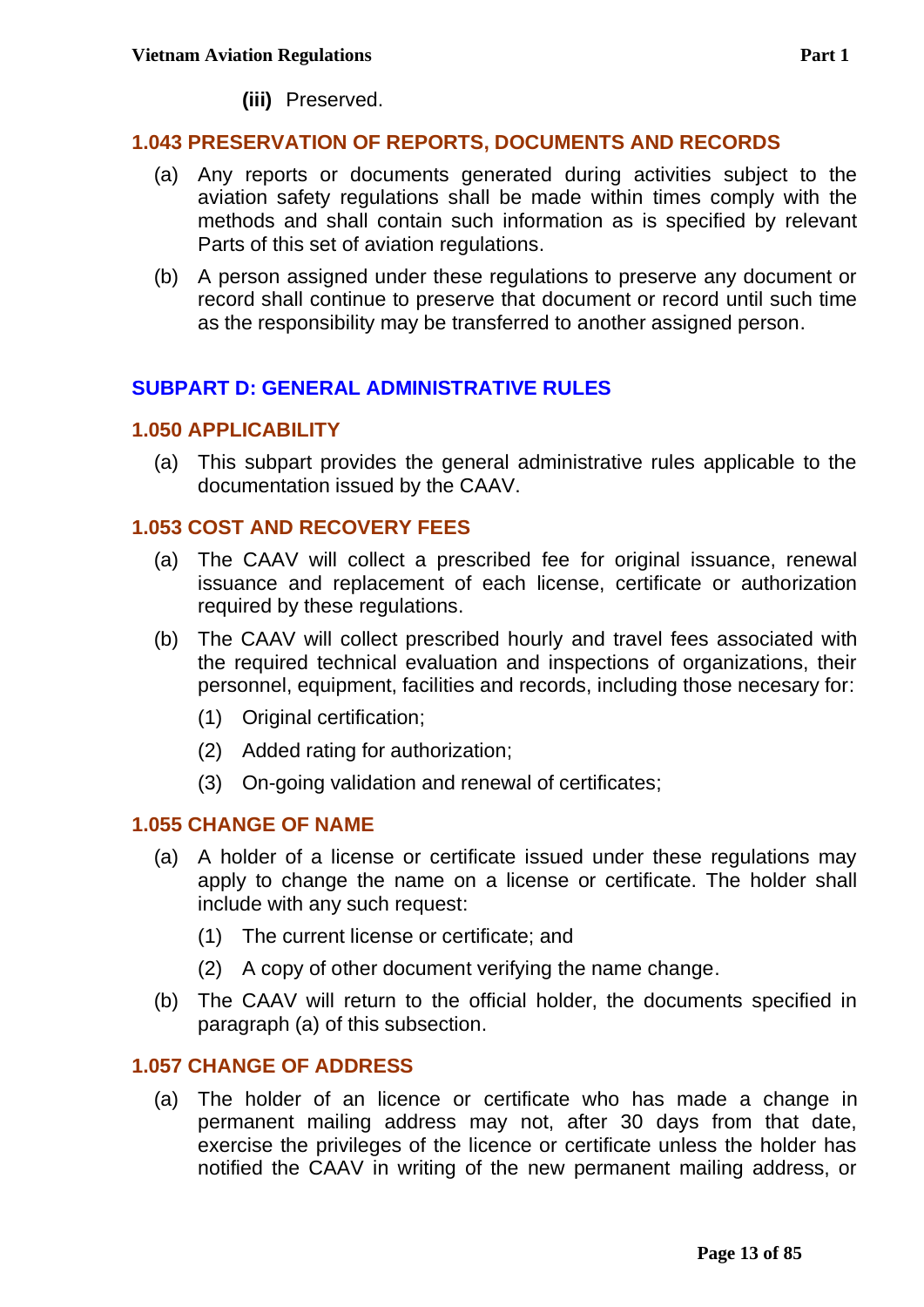current residential address if the permanent mailing address includes a post office box number.

### <span id="page-13-0"></span>**1.060 REPLACEMENT OF A LOST OR DESTROYED DOCUMENT**

- (a) The official holder of license, certificate or other CAAV documentation that has been lost or destroyed shall request a replacement in writing from the office designated by the CAAV.
- (b) The official holder shall state in the request letter:
	- (1) Full name;
	- (2) Their permanent mailing addresses, or if the permanent mailing address includes a post office box number, the person's current residential address;
	- (3) Their national identification/passport number;
	- (4) Date and place of birth; and
	- (5) Any available information regarding the grade, number, and date of issuance of the document, certificate, or license, and the ratings, if applicable;
	- (6) Number: 01 set.
- (c) After receiving a facsimile from the CAAV confirming that the lost or destroyed document was issued, the official holder may carry or display, as appropriate, the facsimile in lieu of the lost or destroyed document for up to 7 days pending receipt of a duplicate document.
- (d) CAAV has the responsibility to reissue this document within 7 working days from the date receiving a completed application, or notifying refusal and reason for that.

### <span id="page-13-1"></span>**1.063 FALSIFICATION, REPRODUCTION, OR ALTERATION OF REQUIRED DOCUMENTS<sup>7</sup>**

- (a) <sup>8</sup>No person may make or cause to be made concerning any license, certificate, rating, qualification, or authorization, application for or duplicate thereof, issued under these regulations:
	- (1) Any fraudulent or intentionally false statement;
	- (2) Any fraudulent or intentionally false entry in any logbook, record, or report that these regulations require, or used to show compliance with any requirement of these regulations;
	- (3) Any reproduction for fraudulent purpose; or
	- (4) Any alteration.
- (b) Any person who commits any act prohibited under paragraph (a) of this section may have his or her official license, rating, certificate, qualification, or authorization revoked or suspended.

<sup>7</sup> This content is revised according to Appendix I to Circular 21/2017/TT-BGTVT dated 30 June 2017

<sup>8</sup> This content is revised according to Appendix I to Circular 21/2017/TT-BGTVT dated 30 June 2017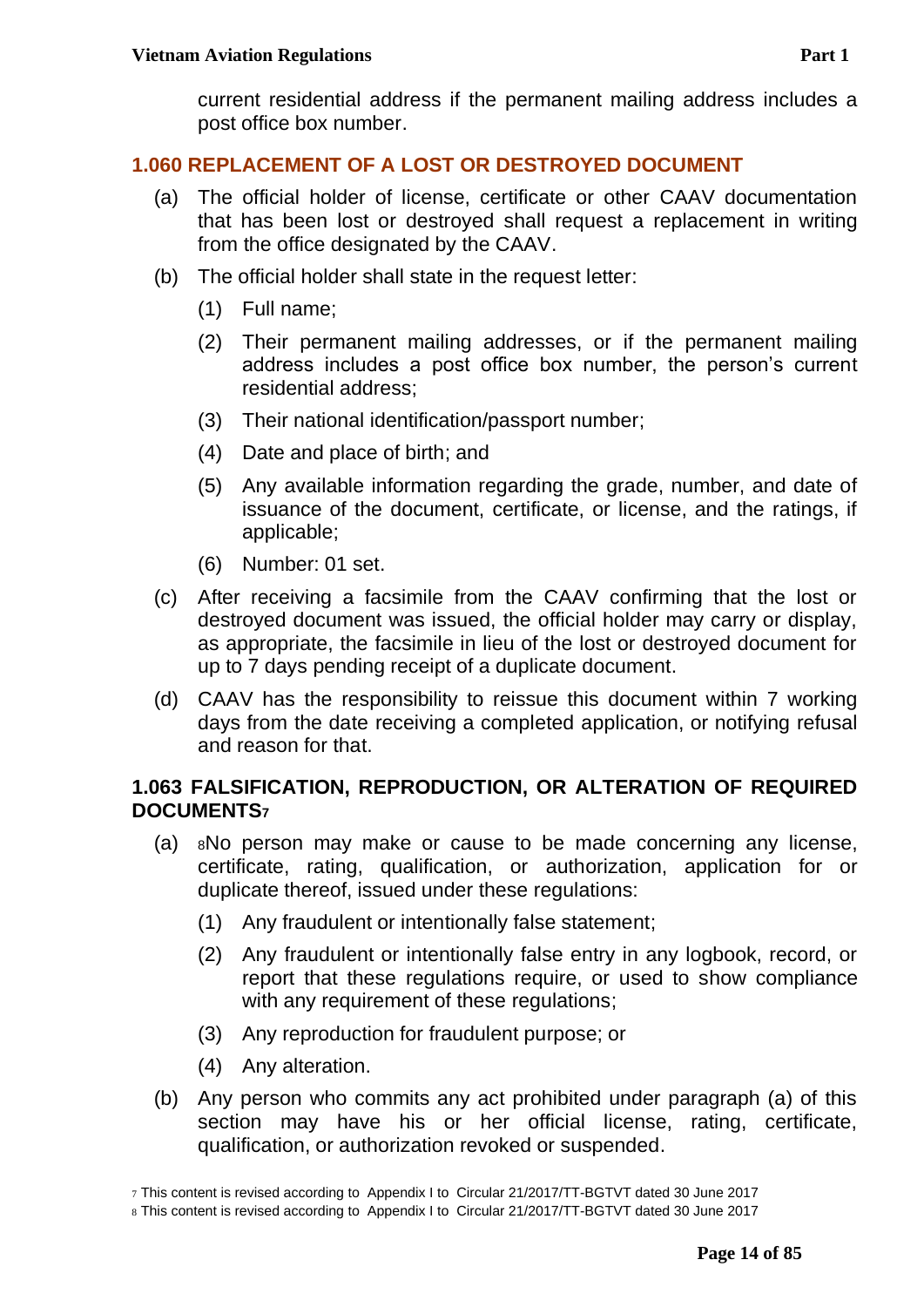## <span id="page-14-0"></span>**1.065 SURRENDER, SUSPENSION, OR REVOCATION OF LICENCE OR CERTIFICATE**

- (a) Any license, certificate or authorization issued under these regulations ceases to be effective if it is surrendered, suspended, or revoked.
- (b) The official holder of any license or certificate issued under these regulations that has been suspended or revoked shall return that license or certificate to the Authority when requested to do so by the CAAV.

### <span id="page-14-1"></span>**1.067 RE-APPLICATION AFTER REVOCATION**

(a) Unless otherwise authorized by the Authority, a person whose license, certificate or authorization has been suspended may not apply for any license, rating, or authorization during 1 year period since the suspension.

### <span id="page-14-2"></span>**1.070 RE-APPLICATION AFTER SUSPENSION**

(a) Unless otherwise authorized by the Authority, a person whose license, certificate or authorization has been suspended may not apply for any license, rating, or authorization during the period of suspension.

### <span id="page-14-3"></span>**1.073 VOLUNTARY SURRENDER OR EXCHANGE OF LICENCE**

- (a) The official holder of a license, certificate or authorization issued under these regulations may voluntarily surrender it for:
	- (1) Cancellation;
	- (2) Issuance of a lower grade license; or
	- (3) Another license with specific ratings deleted.
- (b) An applicant requesting voluntary surrender of a license shall include the following signed statement or its equivalent: "This request is made for my own reasons, with full knowledge that my (insert name of license or rating, as appropriate) may not be reissued to me unless I again pass the tests prescribed for its issuance."

### <span id="page-14-4"></span>**SUBPART E: GENERAL TESTING REQUIREMENTS**

### <span id="page-14-5"></span>**1.080 APPLICABILITY**

(a) This subpart provides the general testing requirements applicable to aviation personnel and organizations subject to these regulations.

### <span id="page-14-6"></span>**1.083 DRUG AND ALCOHOL TESTING AND REPORTING**

- (a) An employee who performs any function requiring a license, rating, qualification, or authorization prescribed by these regulations directly or by contract for the holder of a certificate issued by the CAAV may:
	- (1) Be denied any license, certificate, rating, qualification, or authorization for a period of up to 1 year after the date of such refusal; and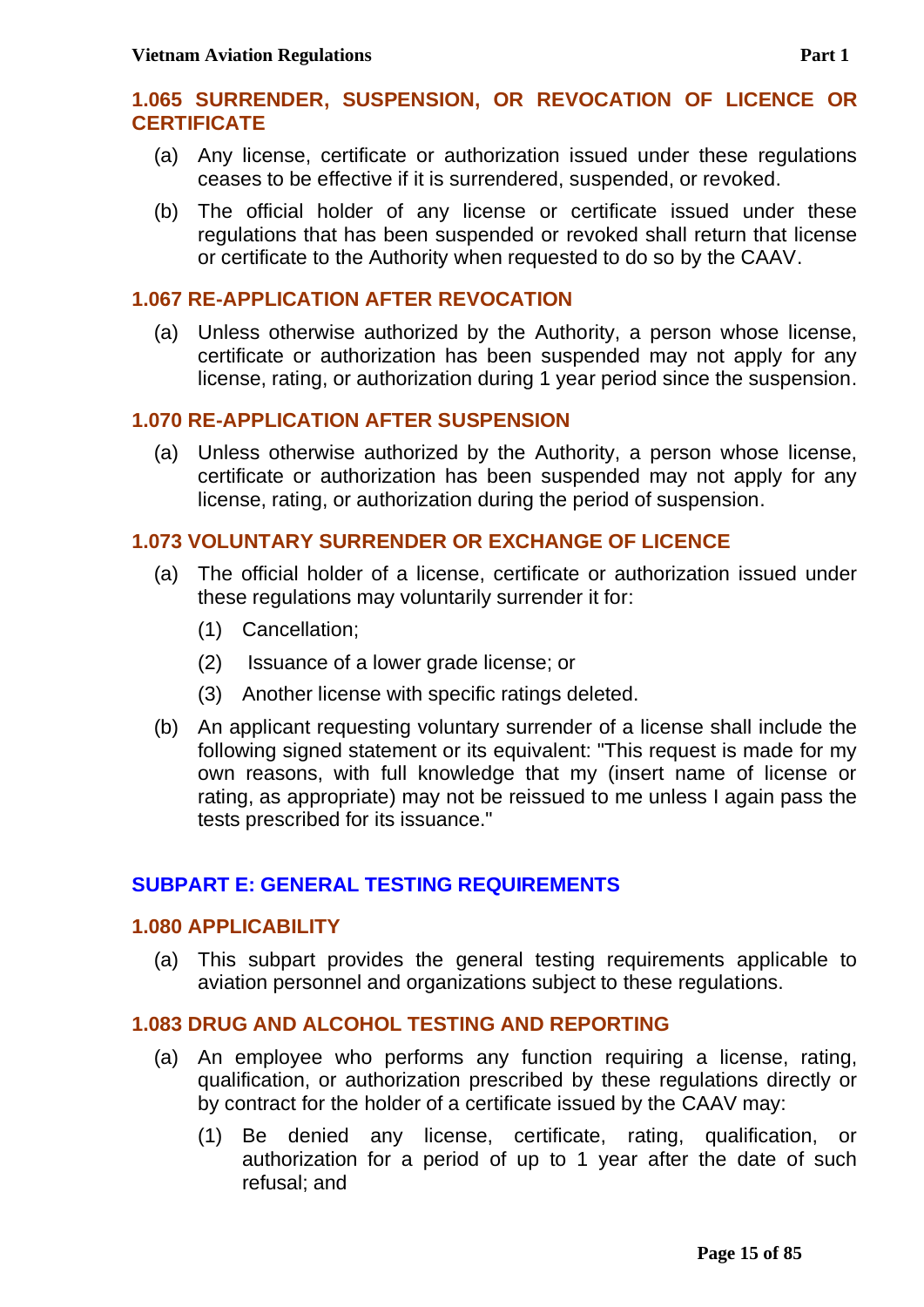- (b) Any person subject to these regulations who is convicted for the violation of Vietnamese Law or any country relating to the growing, processing, manufacture, sale, disposition, possession, transportation, or importation of narcotic drugs, marijuana, or depressant or stimulant drugs or substances, may:
	- (1) Be denied any license, certificate, rating, qualification, or authorization issued under these regulations for a period of up to 1 year after the date of final conviction; or
	- (2) Have his/her license, certificate, rating, qualification, or authorization issued under these regulations suspended or revoked.
- (c) Any person subject to these regulations who refuses to submit to a test to indicate the percentage by weight of alcohol in the blood, when requested by a law enforcement officer, or refuses to furnish or to authorize the release of the test results requested by the CAAV may:
	- (1) Be denied any license, certificate, rating, qualification, or authorization issued under these regulations for a period of up to 1 year after the date of that refusal; or
	- (2) Have his/her license, certificate, rating, qualification, or authorization issued under these regulations suspended or revoked.

# <span id="page-15-0"></span>**SUBPART F: EXEMPTIONS AND DEVIATIONS**

# <span id="page-15-1"></span>**1.090 APPLICABILITY**

- (a) This subpart prescribes procedures for the issuance, modification and termination of exemptions or deviations from the requirements of the aviation regulations
- (b) Exemptions and deviations in aircraft operations and maintance (abbreviated as waiver) for the operators with AOC certified by the CAAV, Maintenance Organisation approved in accordance to Part 5; and aircraft with Vietnamese nationality include the following details:
	- (1) Discrepancy to procedures in operation manual (OM), maintenance management exposition (MME) of AOC holder or maintainance organization exposition approved by the CAAV;
	- (2) Operating the aircraft over the limit specified in MEL/CDL (MEL Minimum equipment list /CDL – Component discrepancy list) as well as other limits have been specified in maintainance data (AMM, IPC, SRM...);
	- (3) Prolong the limit time aircraft maintenance/component stipulated in Aircraft maintenance system approved by the CAAV.
	- (4) Discrepancies of the aircraft maintance equipment, component list compared to those approved by the CAAV.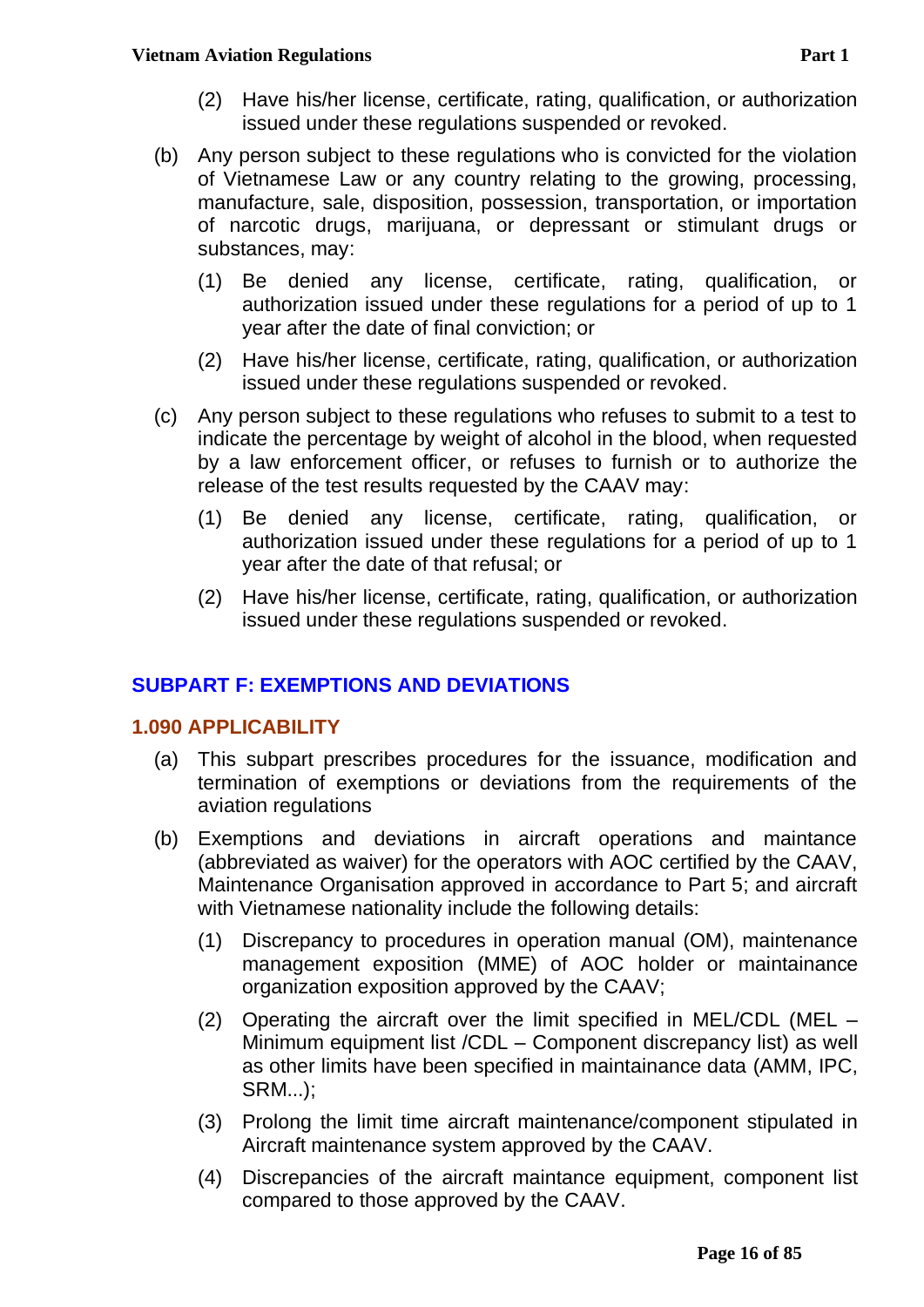### <span id="page-16-0"></span>**1.093 AUTHORITY TO APPROVE EXEMPTIONS AND DEVIATIONS**

- (a) The CAAV may, in accordance with the procedures contained in this Subpart, approve an exemption or deviation from the Aviation Safety Regulations.<sup>9</sup>
- (b) No person may authorize an exemption, deviation or waiver from the requirements of the Parts to the Aviation Safety Regulations except in accordance with these procedures.

### <span id="page-16-1"></span>**1.095 ACTING ON UNACCEPTABLE AUTHORISATIONS**

(a) No person may take, or cause to be taken, an action that contravenes the requirements of the Parts to the VAR unless in personal possession of an exemption or deviation that was issued by the CAAV in accordance with the procedures contained in this Subpart.

### <span id="page-16-2"></span>**1.097 APPLICATION FOR CONCESSIONS– GENERAL INFORMATION**

- (a) Each application must be written in Vietnamese or English in a specified form by the CAAV;
	- (1) Be submitted 2 copies directly or indirectly in timely consideration with the type of waiver application sent to:

Flight Safety Standard Department - CAAV, 119, phố Nguyễn Sơn, quận Long Biên, Hà Nội, Việt Nam;

- (2) That request must contain for the applicant:
	- (i) Name;
	- (ii) Address;
	- (iii) Telephone number;
	- (iv) Telephone number;
	- (v) Email address (optional), and
	- (vi) Person designated an agent of the applicant for all purposes related to the application.

### <span id="page-16-3"></span>**1.100 CONCESSION APPLICATION – DESCRIPTION OF PROPOSAL**

- (a) The application must include the following information this is relevant to the proposal:
	- (1) A citation of the specific requirement from which the applicant seeks relief;
	- (2) Specification of the types of operations that are to be conducted with this relief;
	- (3) A detailed description of the proposed alternate requirement to meet an equivalent level of safety in the public interest;

<sup>9</sup> This content is revised according to Appendix I to Circular 03/2016/TT-BGTVT dated 31 March 2016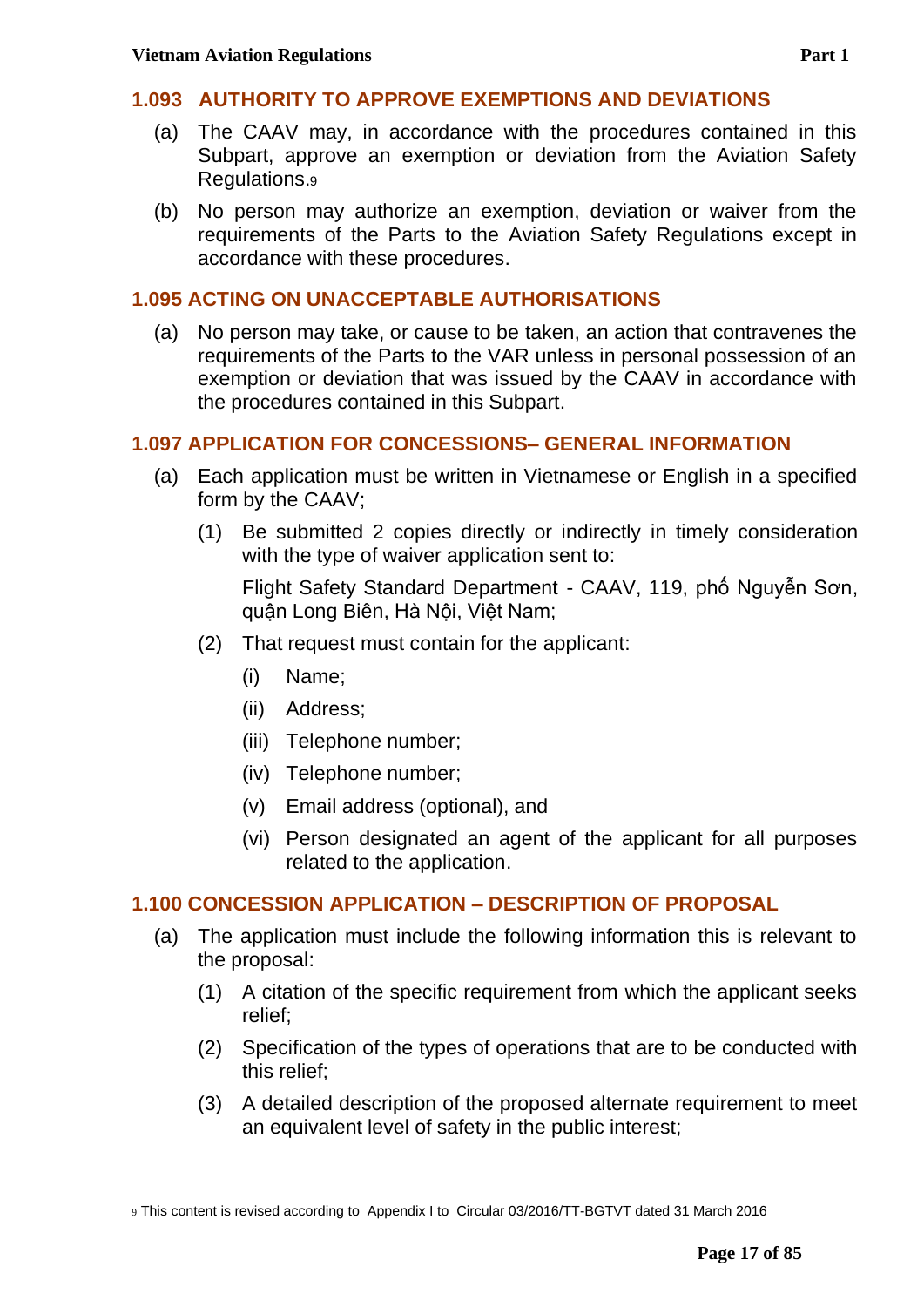- (4) A specification of the proposed duration or schedule of events for which this relief will be needed;
- (5) A statement outlining the applicant's basis for seeking relief from compliance with the specified requirements and, if the relief is requested for a fixed period, a description of how compliance will be achieved at the end of this period;
- (6) If the applicant seeks emergency processing, as statement of the supporting facts and reasons that it is an emergency.

# <span id="page-17-0"></span>**1.103 CONCESSION APPLICATION – JUSTIFICATION OF PROPOSAL**

- (a) The application must demonstrate that the alternative proposal:
	- (1) Achieves a level of safety at least equal to that of the requirement of the cited Part, or
	- (2) If a required safety level does not exist, that it is consistent to with public interest
- (b) At a minimum the application must provide the following:
	- (1) Information describing relevant incidents or accident experience of which the applicant is aware that relates to the application:
	- (2) A statement identifying any increased risk to safety or property that may result if the alternative proposal is granted and a description of the measures to be taken to address that risk; and
	- (3) Substantiation that the argument for public safety and equivalent level of safety is valid.
- (c) Procedural concessions for discrepencies compared to the procudres in the OM, MME of AOC holder or MOE approved by the CAAV, the waiver application must include:
	- (1) Evidence of carrying out the necessary maintainance task to correct the damage but could not reach the result, evidence of material, equipment and resource reparation.
	- (2) The case of concession application for operating over the limit that is included in AMM, SRM, IPC…and must have written suggestion of the aircraft/engine Manufactury.
- (d) Procedural concession for discrepencies compared to the procudres in theMEL/CDL as well as the limits prescribed in AMM, IPC, SRM:
	- (1) Evidence of carrying out the necessary maintainance task as prescribed in AMS to correct the damage but could not reach the result
	- (2) Provision data of the worthiness program relate to equipment, system where the maintenance task must be taken to ensure that deferred maintenance will not affect flight safety;
	- (3) For the maintenance of equipment related to life limited parts, compulsory maintenance requirements (CMR \*, CMR \*\* ALI) and the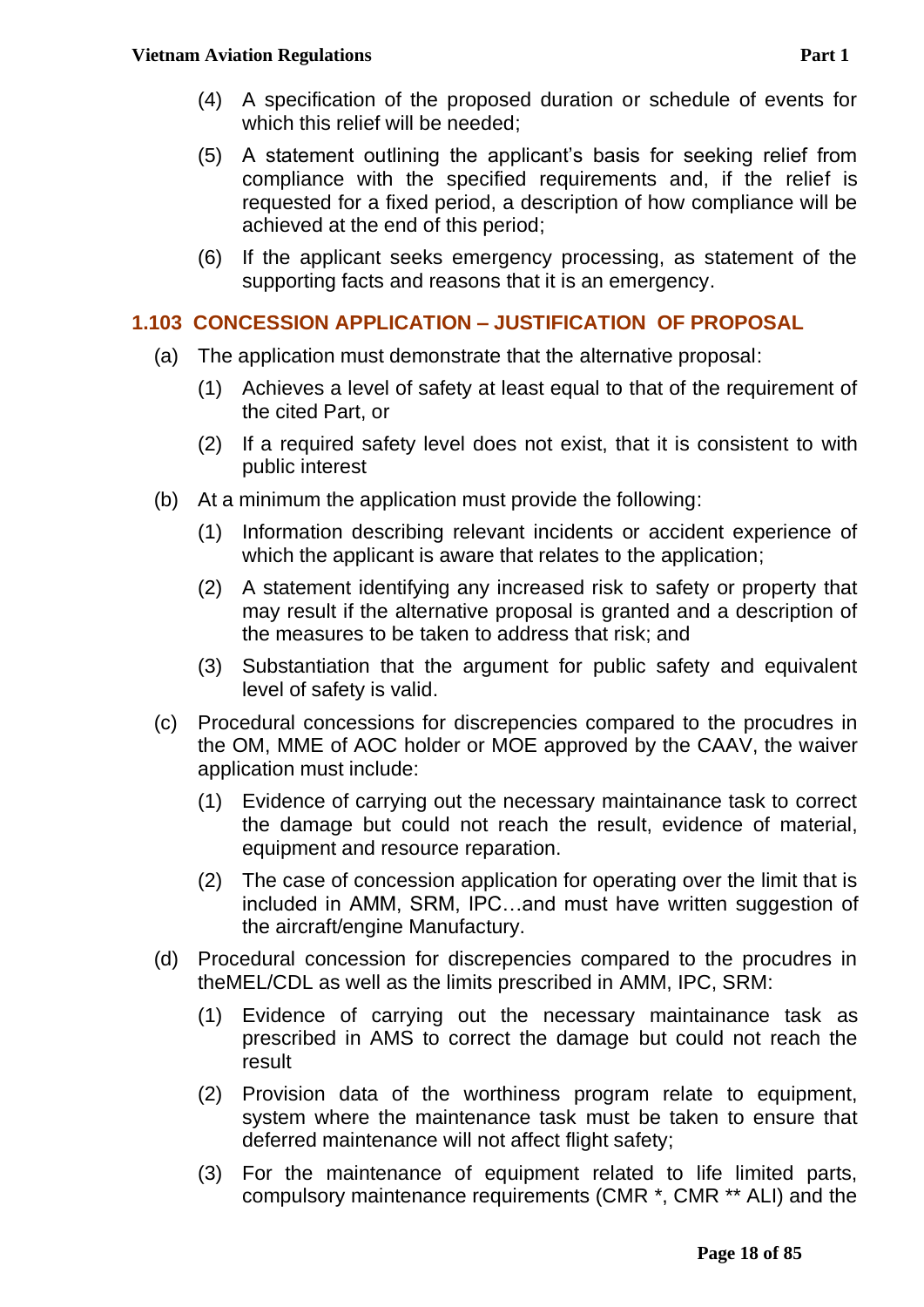high-rotation device of engines must have the manufacturer's opinion.

- (e) For concessions extend maintenance of aircraft / aircraft equipment has been specified in the aircraft maintenance system documentation (AMS) approved by the CAAV:
	- (1) Provide adequate reasons and explain the use of measures / alternative procedure processes have been approved by CAAV:
	- (2) Documents proving the equivalence of the measures / alternative procedure is used to ensure flight safety level equivalent
- (f) The discrepancies in the types of tools and equipment aircraft maintenance compared to other tools and equipment specified in maintenance documentation has been approved by the CAAV:
	- (1) Provide sufficient reason and information related to the use of tools, equipment and replacement of tools and equipment approved in the maintenance manual or other materials approved by the CAAV:
	- (2) Provide design drawings, technical features of the equipment, replace equipment in order to ensure equivalent functionality with tools, equipment has been approved
	- (3) For the tools and equipment used for measurement, calibration parameters of the engine control system and the aircraft must be approved in writing by the manufacturer.

## <span id="page-18-0"></span>**1.105 PROCESSING THE APPLICATION**

- (a) Within 1 days after receipt of the application for grant of concessions, the CAAV to consider the validity and completeness of the record and notify the applicant. In the case of dossiers not valid or missing information in accordance with, the applicant shall provide additional information and granting concession process consider from the time receiving completed records.
- (b) Within two days of the request for concessions is determined to be valid and complete, the CAAV will:
	- (1) Conduct a technical evaluation of the viability of the proposal;;
	- (2) If the decision is favourable, publish the proposal, technical evaluation and recommended action to interested parties;
	- (3) Consider the comments of the interested parties;
	- (4) Make a final decision as to approval or disapproval of the proposal as in Subsection 20.115 in Part 20 of this VAR or if disapproval, must notify applicants.

### <span id="page-18-1"></span>**1.107 TECHNICAL EVALUATION RESULTS**

(a) The CAAV shall conduct a technical evaluation of the proposed alternative method of compliance.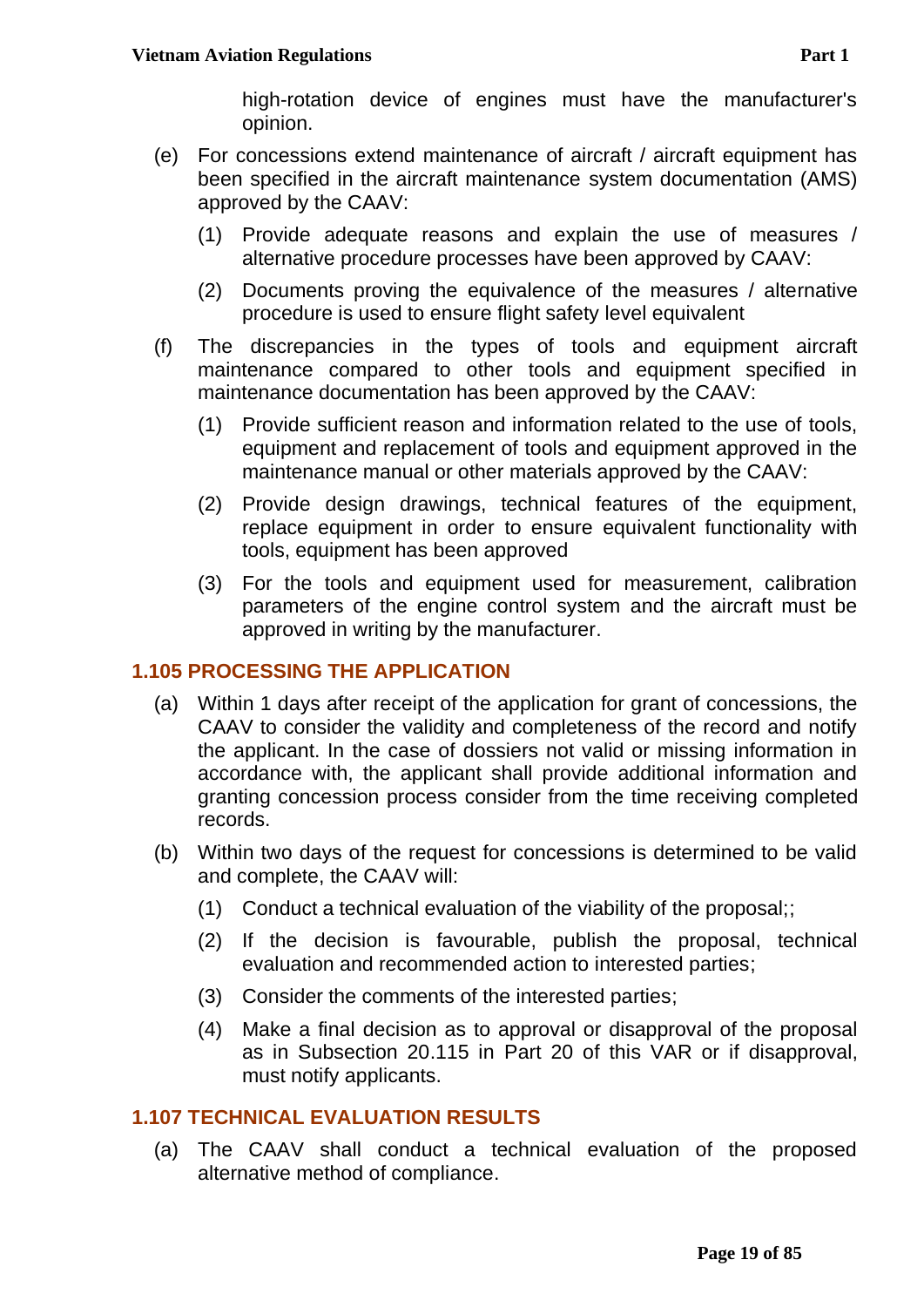#### **Vietnam Aviation Regulations Part 1**

- (b) The person conducting the technical evaluation will conduct an internal report outlining their findings regarding:
	- $(1)$  Need for exemption from the requirement(s);<sup>10</sup>
	- (2) Whether an equivalent level of safety is possible;
	- (3) Whether the approval of the alternative method will be in the public interest; and
	- (4) Recommendations for the final form of a decision.

## <span id="page-19-0"></span>**1.110 PUBLICATION OF PROPOSAL AND TECHNICAL EVALUATION**

- (a) The CAAV shall publish any proposed favorable decision and disseminate this information to:
	- (1) Persons, organizations that have previously registered with the CAAV as being interested in any exemption or deviation to the requirements of the Civil Aviation which may be approved;
	- (2) Persons or organizations that have a similar license, certificate, operations specifications or other form of approval or authorization that might be affected by the decision.

### <span id="page-19-1"></span>**1.113 APPLICATION FOR APPLYING PRECEDENT**

Not applicable

## <span id="page-19-2"></span>**1.117 DISAPPROVAL OF THE ALTERNATIVE METHOD OF COMPLIANCE**

- (a) The disapproval of the exemption or deviation request shall be made by the CAAV in the specific cases::
	- (1) The application for granting concession is not valid and the lack of information necessary for the technical evaluation to ensure equivalent level of safety;
	- (2) In the case that the granting concessions could affect the maintaining of the minimum level of safety for operation, aircraft maintenance, can result in endangering air safety for public, passengers and aircraft assets;
	- (3) There is not enough technical capacity to assess the impact of the concessions for the necessary safety.
- (b) The CAAV may refuse to grant concessions within the prescribed time limit if the technical assessment required a longer period of time, or extend the time to consider concessions. In such cases, the CAAV must notify in writing to the requester for concessions and clearly state the minimum time necessary for the granting concessions.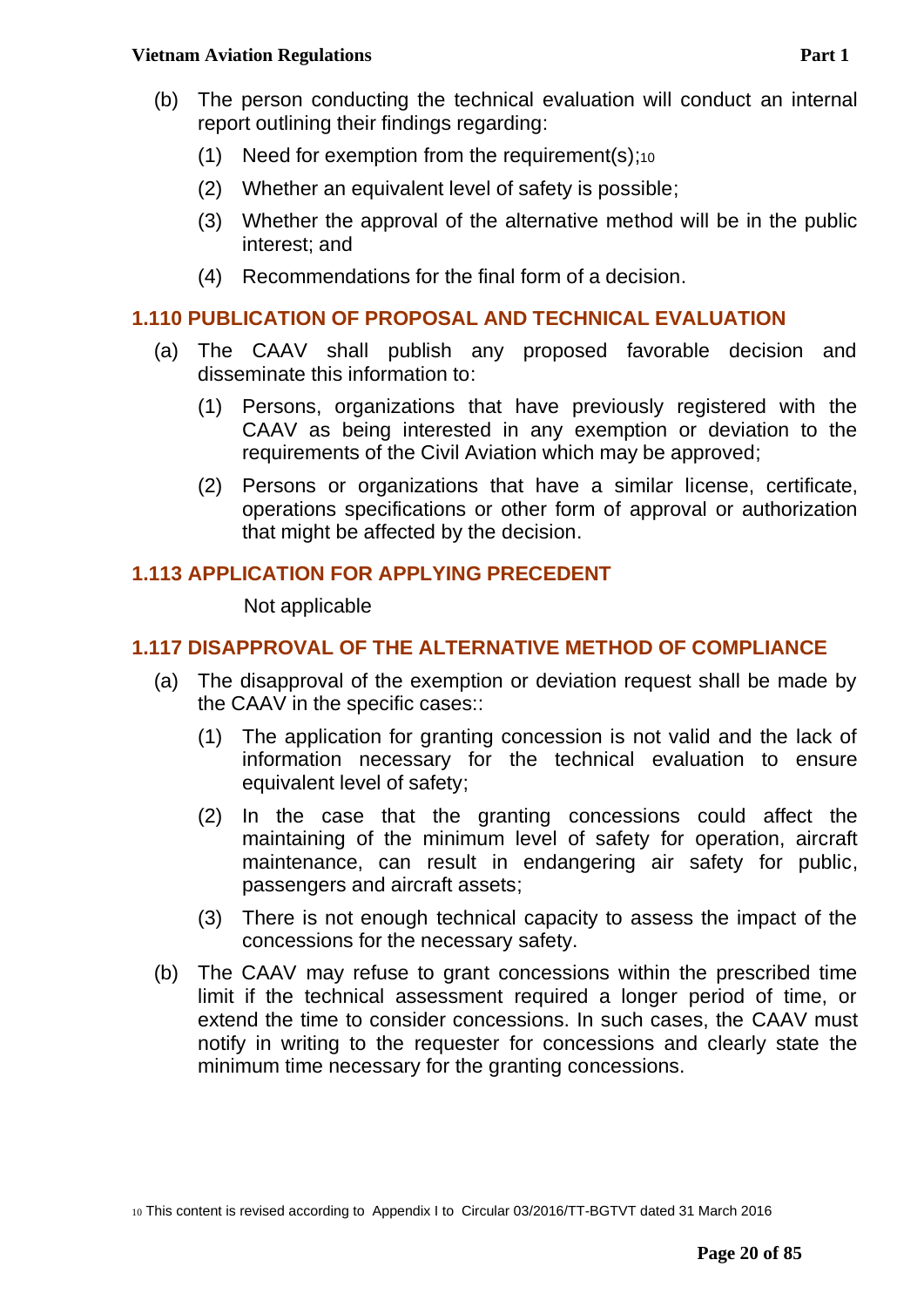## <span id="page-20-0"></span>**1.120 PUBLICATION & VALIDITY OF APPROVED ALTERNATIVE METHOD OF COMPLIANCE**

- (a) The CAAV shall publish any exemption or deviation granted through the updating and re-issuance of the Advisory Circular for Exemptions and Deviations to:
	- (1) Persons, organizations that have previously registered with the CAAV as being interested in any exemption or deviation to be granted;
	- (2) Persons or organizations that have a similar license, certificate, operations specifications or other form of approval or authorization; and
	- (3) New applicants for a license, certificate, operations specifications or related form of approval or authorization.
- (b) The CAAV shall publish any exemption or deviation granted that relates to general requirements for the aviation community through the method of the Aeronautical Information Publication (API) of the Vietnam.

## <span id="page-20-1"></span>**SUBPART G: RECOGNITION OF LICENSES, CERTIFICATES AND ADDITIONAL LICENSE**

## <span id="page-20-2"></span>**1.130 APPLICABILITY**

(a) This subpart prescribes the general requirements and administrative rules applicable to the use of licenses, certificates, approvals, designations, or authorization issued by another ICAO member as the basis for the issuance of similar documents by the CAAV.

## <span id="page-20-3"></span>**1.133 RECOGNITION – GENERAL**

- (a) The CAAV may, with prescribed restrictions and after a process of technical evaluation and confirmation, use a certificate, license, approval, designation, or authorization issued by another ICAO member as the basis for the issuance of a certificate, license, approval, designation or authorization containing the same or more restrictive privileges.CAAV valids certificate of airworthiness, noise, and radio and flight crew license issued by the national operators instead of the country in which the aircraft is registered with the conditions those nationalites are ICAO members and agreed to transfer responsibility for monitoring safety in accordance with the provisions of Article 83bis of the Chi-ca-go Convention.
- (b) The CAAV may not use the process of validation to abdicate its responsibility to ensure that the source documents used are valid and were issued in accordance with applicable ICAO Standards.
- (c) The CAAV may conduct any additional test or inspection deemed technically or administratively necessary to confirm the competency of the holder and the validity of the certificate, license, approval, designation or authorization.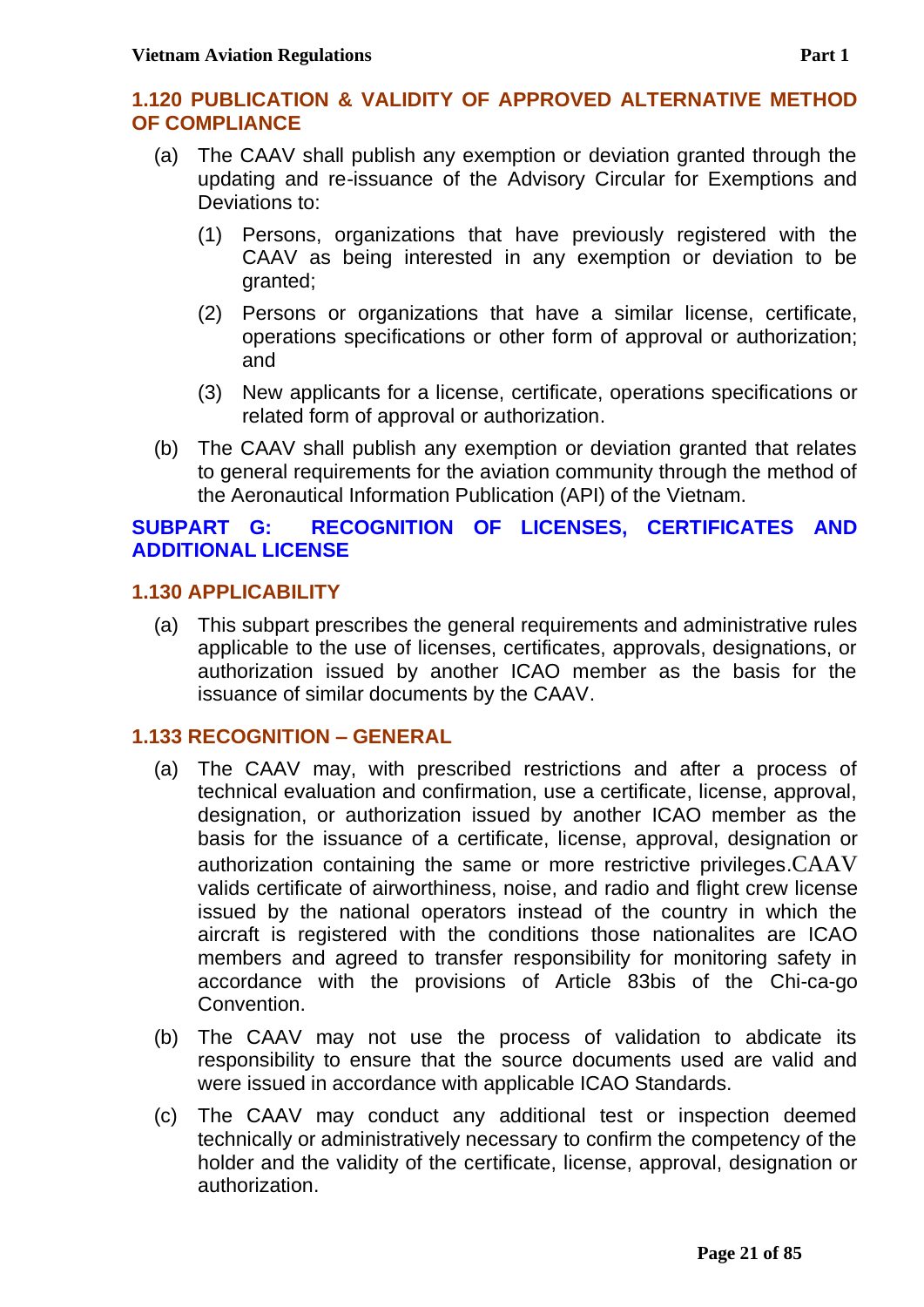## <span id="page-21-0"></span>**1.135 TIME OF VALIDITY**

- (a) Each certificate, license, approval, designation or authorization issued by the CAAV through a validation process is subject to the same procedures for modification, suspension, revocation or termination applicable to other documents issued by the CAAV.
- (b) Unless otherwise prescribed, each certificate, license, approval, designation or authorization issued by the CAAV through a validation process will become invalid when the document used as the basis of issuance becomes invalid, non-current, or expires or is suspended or revoked by the ICAO member that originally issued it.
- (c) The CAAV must notify the Authority of the other ICAO member If, through the processes of certification, inspection, observation or investigation, CAAV determines that the holder of a certificate, license, approval, designation or authorization issued through the processes of validation is:
	- (1) No longer qualified or competent to hold that document;
	- (2) Not in conformance with the applicable ICAO Standards or national regulations applicable to that document; or
	- (3) Engaged to the work has been done that does not meet international standards of flight safety relevant to that document.

### <span id="page-21-1"></span>**1.137 HOLDERS OF VALIDATED DOCUMENTS**

- (a) No act of validation by the CAAV relieves the holder of the certificate, license, approval, designation or authorization from conformance with this VAR or the applicable laws of the ICAO members that issued the original document.
- (b) No act of validation by the CAAV relieves the holder of the certificate, license, approval, designation or authorization from inspection and verification by the CAAV for continued competency and conformance with the original basis for issuance.
- (c) The holder of a certificate, license, approval, designation, or authorization issued through the process of validation shall submit to any additional test or inspection deemed technically or administratively by the CAAV to ensure the continued validity and competency of the holder of the certificate, license, approval, designation or authorization.

## <span id="page-21-2"></span>**1.140 VALIDATION OF TYPE CERTIFICATES AND SUPPLEMENTAL TYPE CERTIFICATES**

(a) With the exception of experimental or restricted certificates of airworthiness, all certificates of airworthiness issued by the CAAV will conform to the type Certificate and Supplemental Type Certificates issued by the State of Design or Manufacture and recognized by the CAAV.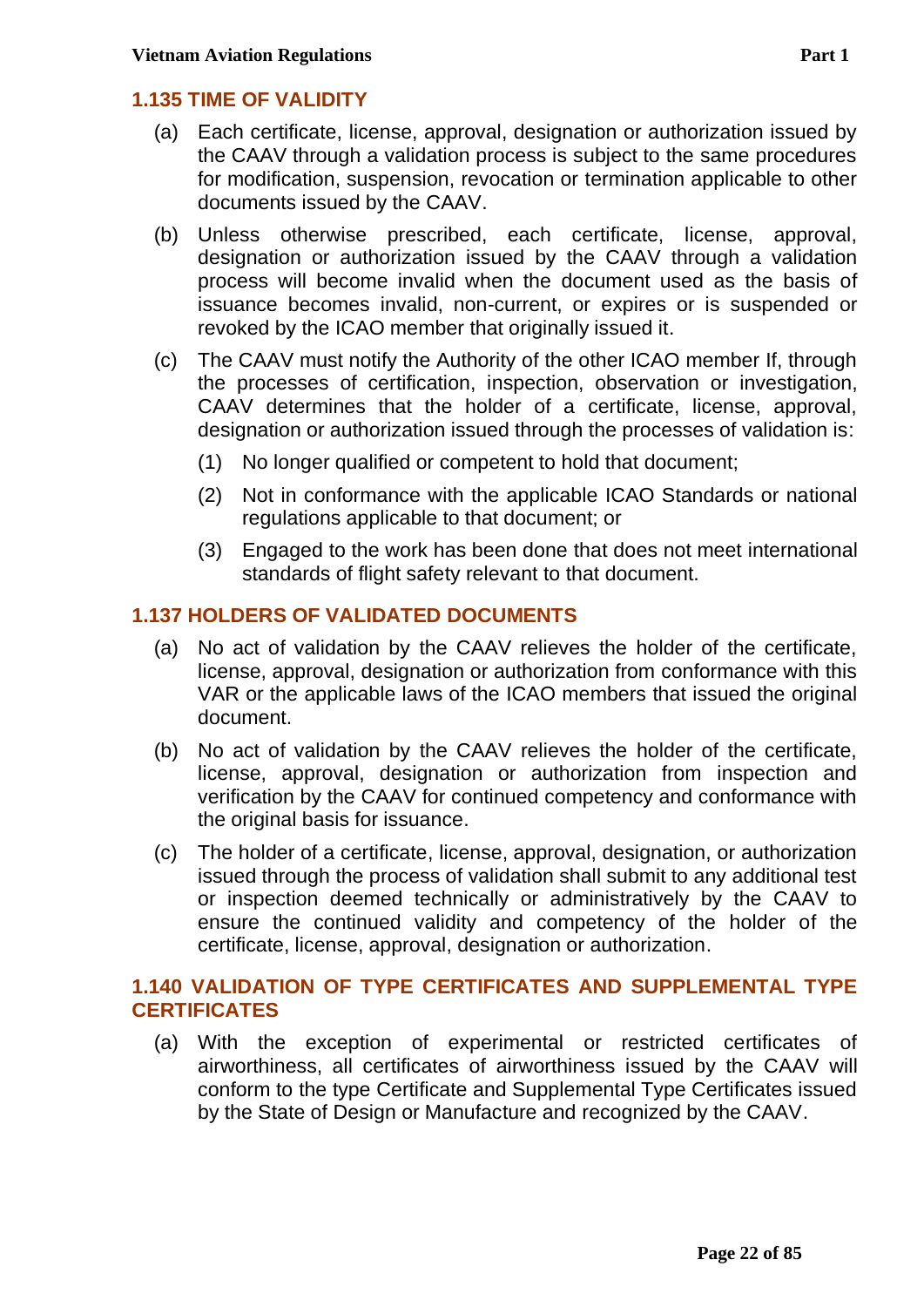## <span id="page-22-0"></span>**1.143 VALIDATION OF CERTIFICATES OF AIRWORTHINESS**

(a) The CAAV can issue airworthiness certificates on the basis of recognition certificate of airworthiness issued by other ICAO members, but maintaining the validity of the airworthiness certificate issued by Vietnam will have no relation to the airworthiness certificate of that country.

### <span id="page-22-1"></span>**1.145 VALIDATION OF MEDICAL CERTIFICATES**

(a) Medical certificates issued by the CAAV with validation of another ICAO member certificate as the primary basis for issuance will be linked to the continued validity of the other State's certificate.

## <span id="page-22-2"></span>**1.147 VALIDATION OF LICENCES AND RATINGS**

- (a) Licenses, ratings and limitations issued by the CAAV to Vietnamese citizens with validation of another ICAO member license as the primary basis for issuance will not be linked to the continued validity of the other State's license.
- (b) Licenses, ratings and limitations issued to persons not Vietnamese citizens with validation of another ICAO member's certificate as the primary basis for issuance will be linked to the continued validity of the other State's certificate.

### <span id="page-22-3"></span>**1.150 VALIDATION OF AIR OPERATOR CERTIFICATES**

(a) Validation will not be used by the CAAV as the primary basis for issuance of an Air Operator Certificate to an entity engaged in commercial air transport.

## <span id="page-22-4"></span>**1.153 VALIDATION OF APPROVED ORGANIZATIONS**

- (a) The holder of an approved maintenance organization Certificate issued by another ICAO member may be authorized by the CAAV to perform maintenance and repair of aircraft registered in the Vietnam or operated by the holder of AOC issued by Vietnam using as the primary basis the certificate, privileges and limitations issued by the other State.
- (b) The holder of an approved training organization Certificate issued by another ICAO member may be authorized by the CAAV to provide training facilities, equipment, simulators, instructors and examiners to airmen and operators of Vietnam, using as the primary basis the certificate, privileges, designation and limitations issued by the other State.
- (c) Other organizations approved by an ICAO member may be authorized by the CAAV to provide services to airmen and operators of Vietnam, using as the primary basis the certificate, privileges and limitations issued by the other State.
- (d) The authorizations issued to these Approved Organizations by the CAAV through the process of validation are linked to the continued validity of the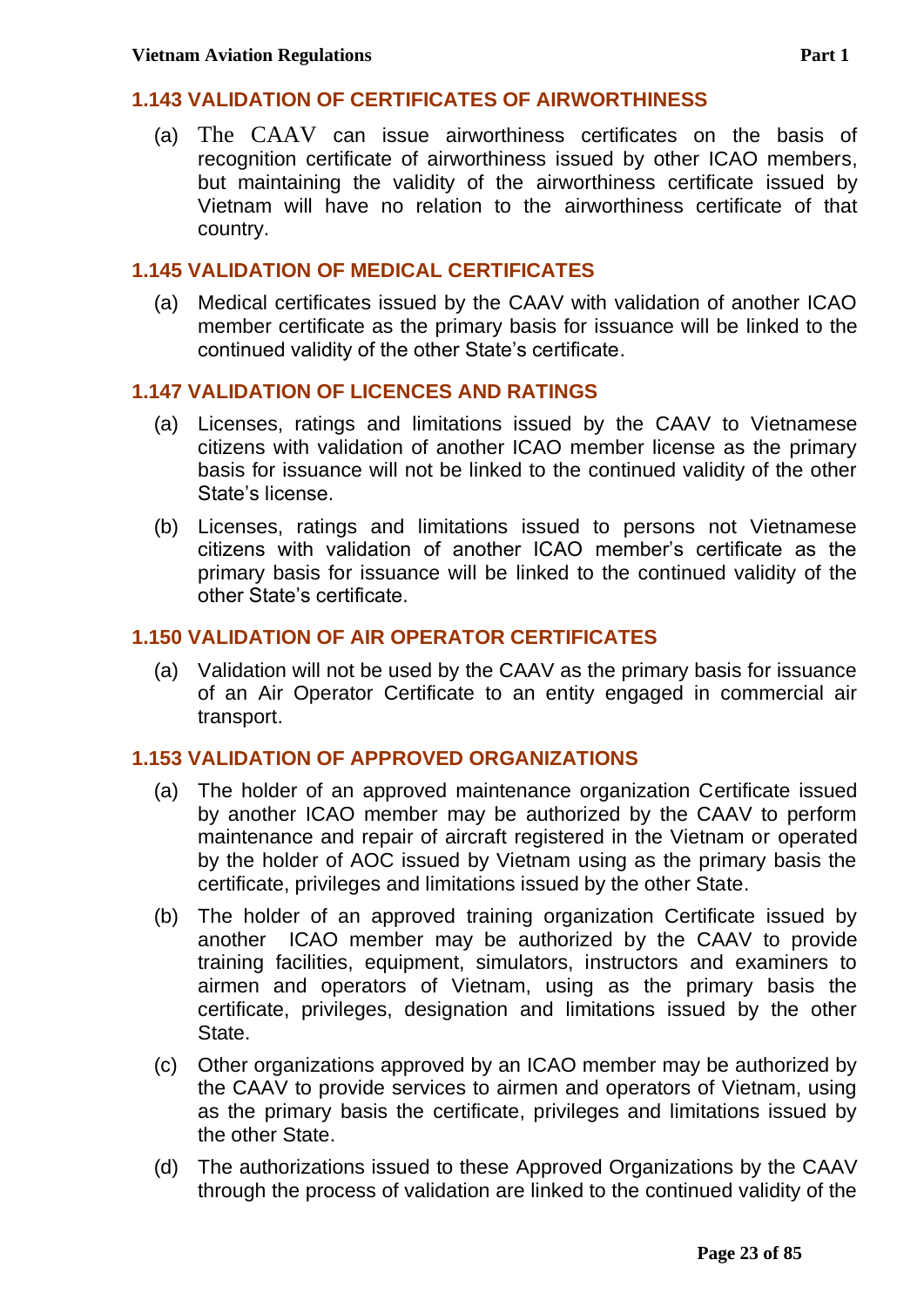### <span id="page-23-0"></span>**1.155 VALIDATION OF APPROVALS, AUTHORISATIONS AND DESIGNATIONS**

- (a) Documents, facilities, equipment, training devices, simulators separately approved by an ICAO member through a technical certification process, and subject to continued inspection or revalidation, may be separately approved by the CAAV for use of airmen and operators of Vietnam, using as the primary basis the approval, privileges and limitations issued by the other State.
- (b) Personnel holding an authorization from an ICAO member to perform certain functions on behalf of the Authority of that State, based on acceptable technical requirements, qualification processes and subject to continued inspection, may be authorized by the CAAV for use of airmen and operators of Vietnam, using as the primary basis the authorization, privileges and limitation issued by the other State.
- (c) Personnel holding a designation from an ICAO member to perform certain functions on behalf of the Authority of that State, on behalf of CAAV based on acceptable technical requirements, qualification processes and subject to continued inspection of the CAAV, may be designated to perform those tasks for the airmen and operators of Vietnam, using as the primary basis the designation, privileges and limitations issued by the other State.
- (d) The approvals, authorizations and designations issued by the CAAV through the process of validation are linked to the continued validity of the approvals, authorizations and designations issued by the other State.

## <span id="page-23-1"></span>**SUBPART H: DESIGNATED REPRESENTATIVES**

### <span id="page-23-2"></span>**1.160 APPLICABILITY**

- (a) This subpart prescribes the requirements the general requirements and administrative rules for designating private persons to act as representatives of the CAAV in evaluating, examining, inspecting, and testing persons, aircraft and organizations for the purpose of issuing licenses, certificates or authorizations.
- (b) The requirements of this Subpart may also be used to designate a unit of an organization to perform certain functions on behalf of the CAAV.

## <span id="page-23-3"></span>**1.163 FORMAL PROCESS**

(a) All actions in the nomination, selection, designation, supervision and termination of designated representatives of the CAAV shall conform to a formal process of policies and procedures.

## <span id="page-23-4"></span>**1.165 SELECTION**

(a) The CAAV will assess the experience, training and commitment of these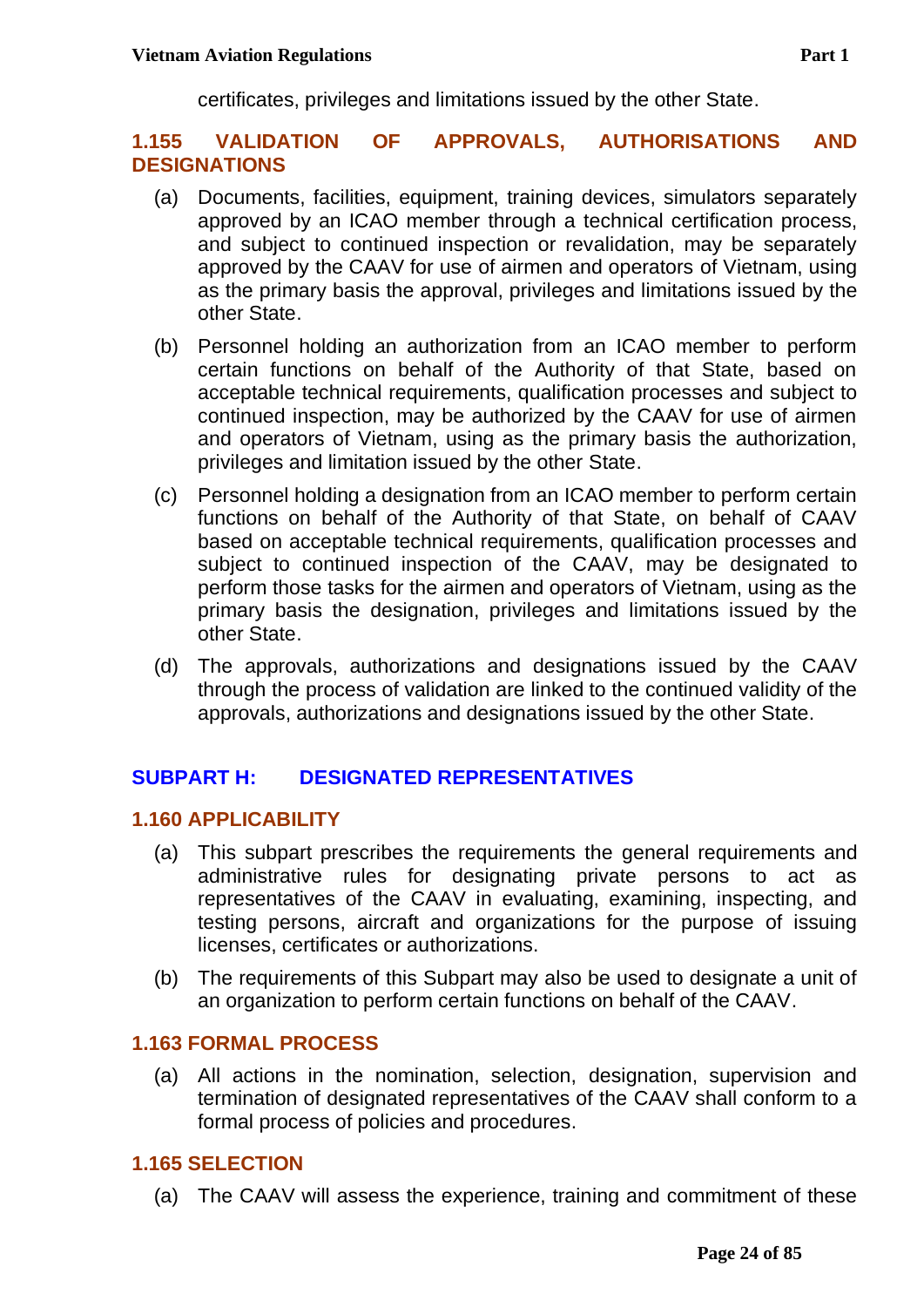persons before issuing a designation to perform on behalf of the CAAV. This assessment shall determine if the nominated designee:

- (1) Has sufficient facilities, resources, and personnel, to perform the functions for which authorization are requested;
- (2) Has sufficient experience with CAAV requirements, processes, and procedures to perform the functions for which authorization is requested; and
- (3) Has sufficient, relevant experience to perform the functions for which authorization is requested.
- (b) The CAAV may select or designate representatives to perform aviation safety inspection in accordance to the standards in Apendix of Subsection 1.033.
- (c) In the case of being designated by the CAAV to perform aviation safety inspection as well as being aviation personnel of aircraft operators or relevant maitanance organisations, designated persons must commit mimnimum 30% of his/her monthly working hours to aviation safety inspection duty in order to conduct tasks given by the CAAV when required.
- (d) During performing the aviation safety inspection tasks requested by the CAAV, aircraft operators and maintance organisations must maintain the equivelant level of benefits for aviation safety inspectors as normal working hours.

### <span id="page-24-0"></span>**1.167 CERTIFICATION**

- (a) A "Certificate of Authority" shall be issued to each designee specifying the kinds of designation for which the person concerned is qualified and stating an expiration date.
- (b) Each designee shall also be provided a "Certificate of Designation" for display purposes, designating the holder as an authorized person and specifying the kind of designation for which he is qualified.

## <span id="page-24-1"></span>**1.170 DURATION OF CERTIFICATES**

- (a) Unless sooner terminated, the designation is effective until the expiration date listed on the designation document.
- (b) No designation will give an expiration date exceeding 24 calendar months after the date it is issued.
- (c) The designation may be renewed for additional periods at the CAAAV's discretion. A renewal is affected by a letter and issuance of a new document specifying the renewal period.
- (d) A designation made under this subpart terminates:
	- (1) Upon the written request of the representative;
	- (2) Upon the written request of the employer in any case in which the recommendation of the employer is required for the designation;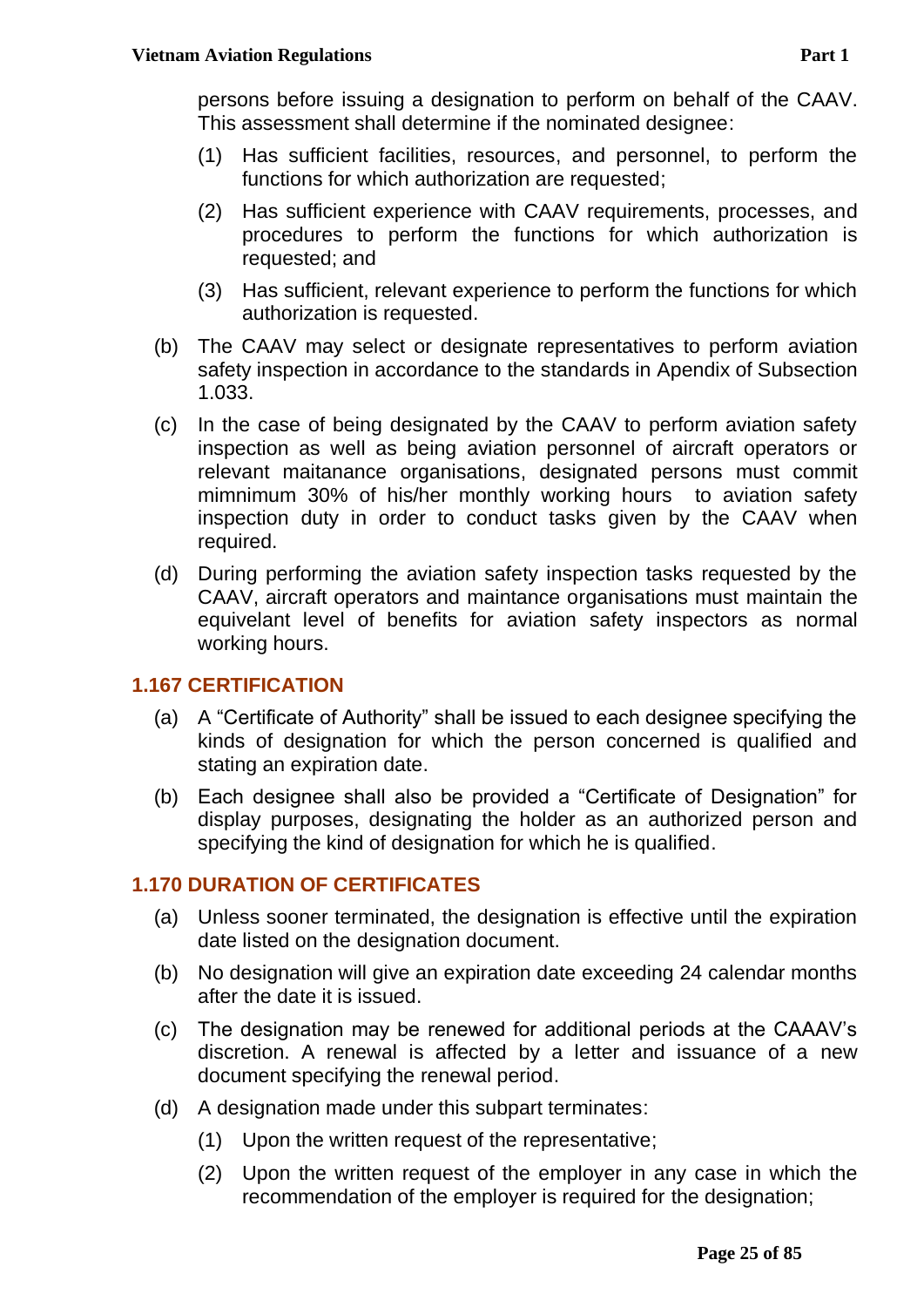- (3) Upon the representative being separated from the employment of the employer who recommended him for certification;
- (4) Upon a finding by the CAAV that the representative has not properly performed his duties under the designation;
- (5) Upon the assistance of the representative being no longer needed by the CAAV.

# <span id="page-25-0"></span>**1.173 REPORTS**

- (a) The designated representative shall make such reports as are prescribed by the CAAV.
- (b) The designated representative shall retain a copy of all documentation issued in the performance of his designation in a location suitable to the CAAV.

# <span id="page-25-1"></span>**1.175 PRIVILEGES**

- (a) A designated representative may, within limits prescribed by, and under the general supervision of the CAAV as appropriate to and within the limits of his designation:
	- (1) Perform authorized functions an any authorized location;
	- (2) Accept applications;
	- (3) Conduct evaluations, examinations, tests and/or inspections;
	- (4) Issue or deny licenses or authorisations;
	- (5) Approve technical documents;
	- (6) Charge a fee for his or her services in accordance to the law.

## <span id="page-25-2"></span>**1.177 INSPECTION**

- (a) At any time and for any reason, the CAAV may inspect a designated representative in the performance of his authorized functions and his records.
- (b) The CAAV has unrestricted access to the designated representative's location, personnel, records and function in support of the requirement of paragraph (a).
- (c) To facilitate inspections, the designated representative shall provide the CAAV with timely prior notification of the time and location where the performance of an authorized function is planned.

## <span id="page-25-3"></span>**SUBPART I: SERVICE PROVIDER SAFETY MANAGEMENT SYSTEMS<sup>11</sup>**

## <span id="page-25-4"></span>**1.180 APPLICABILITY**

(a) The following organizations shall implement a Safety Management System (SMS) in support of the State Safety Program of Vietnam:

<sup>11</sup> This content is added according to Appendix I to Circular 03/2016/TT-BGTVT dated 31 March 2016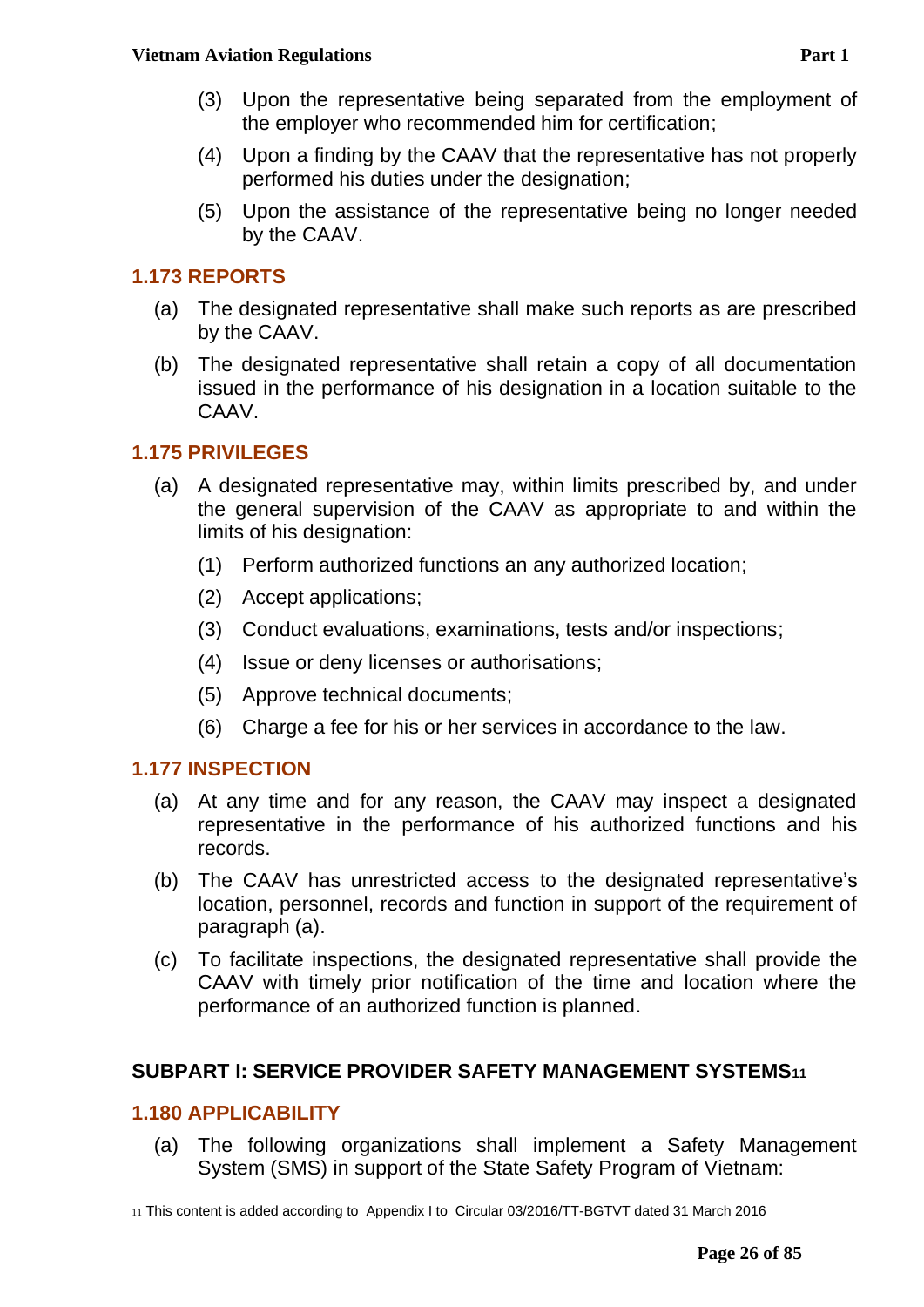- (2) Operators of aeroplanes or helicopters certificated in accordance with Part 12 of these regulations, to conduct international commercial air transport, including any maintenance activities not conducted by an approved maintenance organization;
- (3) Approved maintenance organizations certificated in accordance with Part 5 of these regulations and providing services to operators of aeroplanes or helicopters engaged in international commercial air transport;

# <span id="page-26-0"></span>**<sup>12</sup>1.185 SAFETY MANAGEMENT SYSTEM FRAMEWORK**

- (a) The SMS of a service provider shall:
	- (1) Be established in accordance with the framework elements outlined in Appendix 1 through 5 of 1.185;
	- (2) Be commensurate with the size of the service provider and the complexity of its aviation products or services.

# <span id="page-26-1"></span>**SUBPART K: ADDITION OR REVISION TO THESE REQUIREMENTS<sup>13</sup>**

### <span id="page-26-2"></span>**1.190 APPLICABILITY**

- (a) This Subpart prescribes procedures for the addition, amendment or deletion of requirements to these regulations to:
	- (1) Maintain conformance to the applicable ICAO Annex Standards;
	- (2) Incorporate the applicable ICAO Annex Recommended Practices;
	- (3) Incorporate published and relevant international safety practices critical to aviation safety;
	- (4) Incorporate requirements specific to the Vietnam aviation environment identified as necessary to the public interest and safety; and
	- (5) Replace or delete requirements that are no longer applicable.
- (b) Interested parties of the Vietnam aviation community are invited to submit proposed regulatory requirements for inclusion in the rule making process.

## <span id="page-26-3"></span>**1.193 AUTHORITY TO DEVELOP & APPROVE RULE MAKING**

(a) <sup>14</sup>The CAAV may, in accordance with the procedures contained in this Subpart, develop the technical text and supporting documentation necessary to the proposed addition, revision or deletion of requirements.

<sup>12</sup> This item is revised according to Item 2, Appendix 1 to Circular 21/2017/TT-BGTVT dated 30 June 2017.

<sup>13</sup> This content is added according to Appendix I to Circular 03/2016/TT-BGTVT dated 31 March 2016

<sup>14</sup> This content is revised according to Appendix I to Circular 21/2017/TT-BGTVT dated 30 June 2017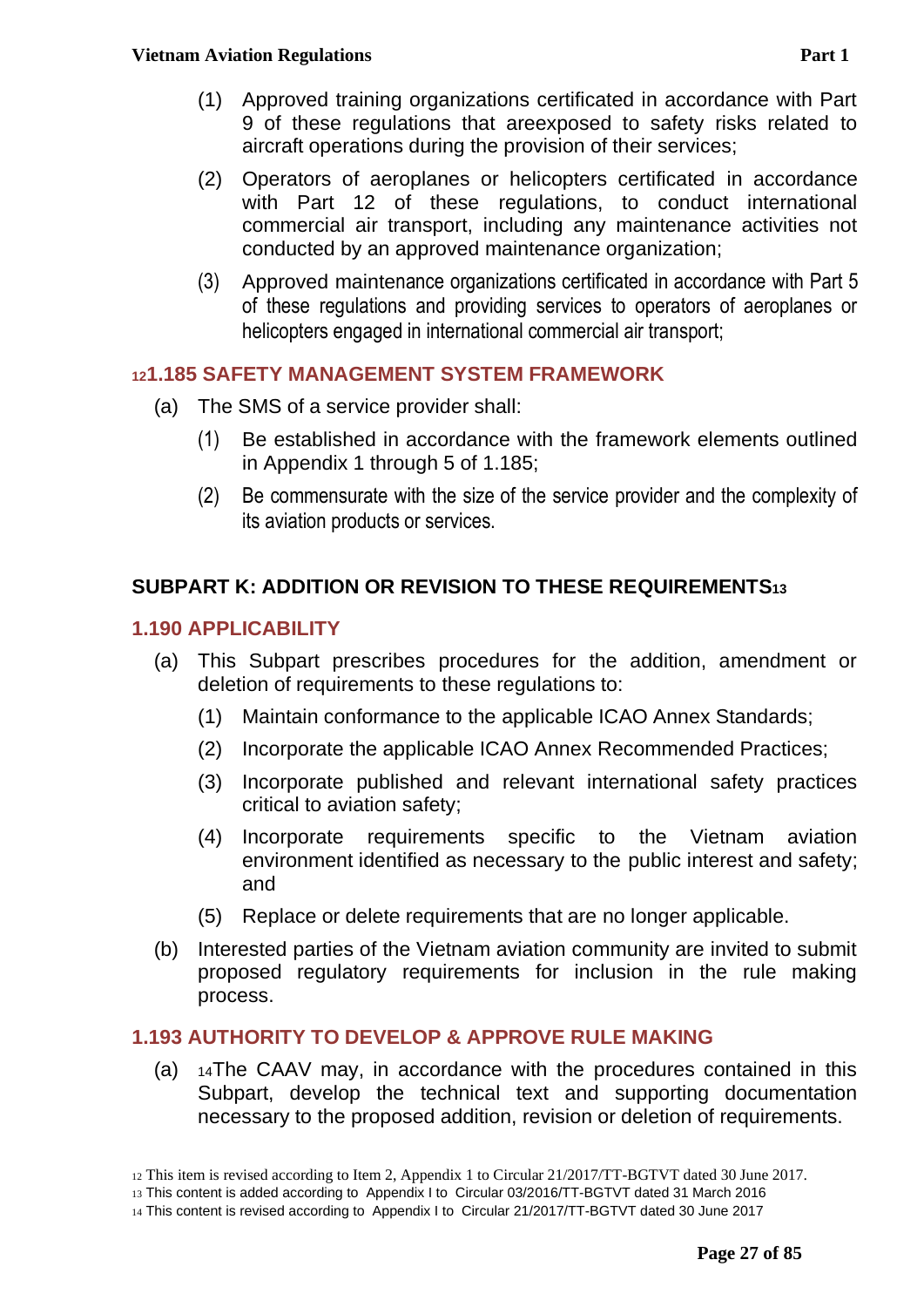- (b) The Director General shall publish a Notice of Proposed Rule Making (NPRM) to the aviation community and the general public and process the public comments.
- (c) The Director General may as an interim measure and in the interest of public safety or to meet Vietnam international aviation obligations, publish a Special Regulation to place a requirement in force pending completion of the NPRM process.

# <span id="page-27-0"></span>**1.195 ISSUANCE OF A SPECIAL REGULATION**

- (a) A special regulation may be issued by the Director-General when:
	- (1) An emergency in the public interest has been identified; or
	- (2) A new ICAO Standard has become effective and the time period for notification of any possible differences has been initiated.
- (b) The text of the special regulation shall contain:
	- (1) The Special Regulation number and title;
	- (2) A descriptive paragraph summarizing the requirements;
	- (3) Identification of the objective(s) of Section 1.190 that are the basis for initiation of the NPRM;
	- (4) The background resulting in the issuance;
	- (5) The text of the requirements;
	- (6) The effective date of the requirements; and
	- (7) The transition period for conformance with the requirements.
- (c) The requirements of a special regulation shall cease to be effective when the requirements have been incorporated into Vietnam law through the rule making process described in this Subpart or upon repeal by the CAAV.

# **1.197<sup>15</sup> SAFETY DATA AND SAFETY INFORMATION PROTECTION**

a. The CAAV shall accord protection to safety data captured by, and safety information derived from, voluntary safety reporting systems, mandatory safety reporting system and related sources

b. The CAAV shall not make available or use safety data or safety information collected, stored or analysed in accordance with (a) for purposes other than maintaining or improving safety, unless required by the authorized agency.

c. The CAAV shall not be prevented from using safety data or safety information to take any preventive, corrective or remedial action that is necessary to maintain or improve aviation safety.

d. The CAAV shall take necessary measures, including the promotion of a

<sup>15</sup> This content is revised according to Appendix I to Circular 21/2017/TT-BGTVT dated 30 June 2017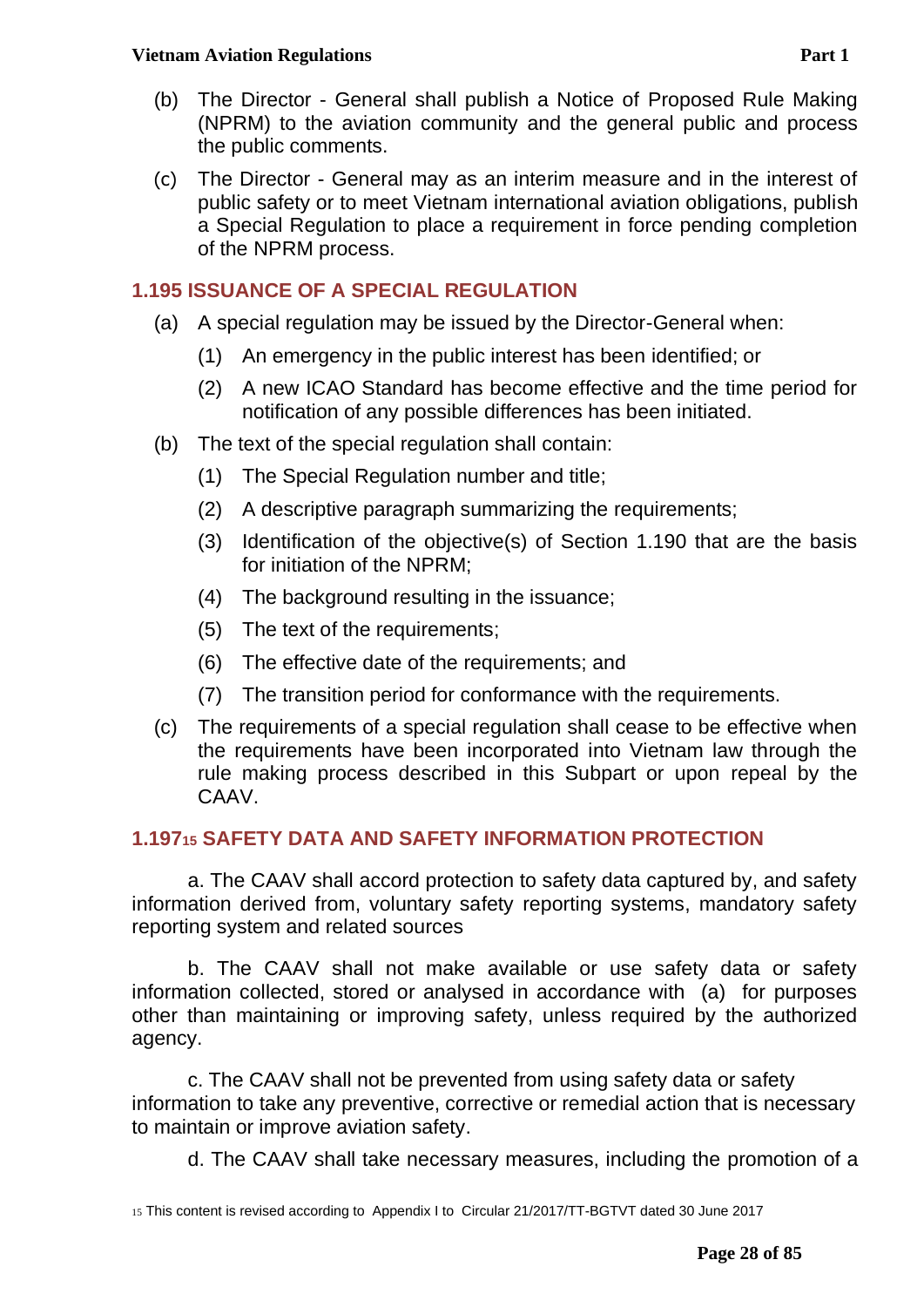positive safety culture, to encourage safety reporting through the voluntary safety reporting systems and mandatory safety reporting system.

# **1.199<sup>16</sup> SAFETY INFORMATION SHARING AND EXCHANGE**

a. If the CAAV, in the analysis of the information contained in its Safety data collection and processing systems (SDCPS), identifies safety matters considered to be of interest to other States, the CAAV shall forward such safety information to them as soon as possible. Prior to sharing such information, the CAAv and related States shall agree on the level of protection and conditions on which safety information will be shared.

b. States shall promote the establishment of safety information sharing or exchange networks among users of the aviation system, and facilitate the sharing and exchange of safety information.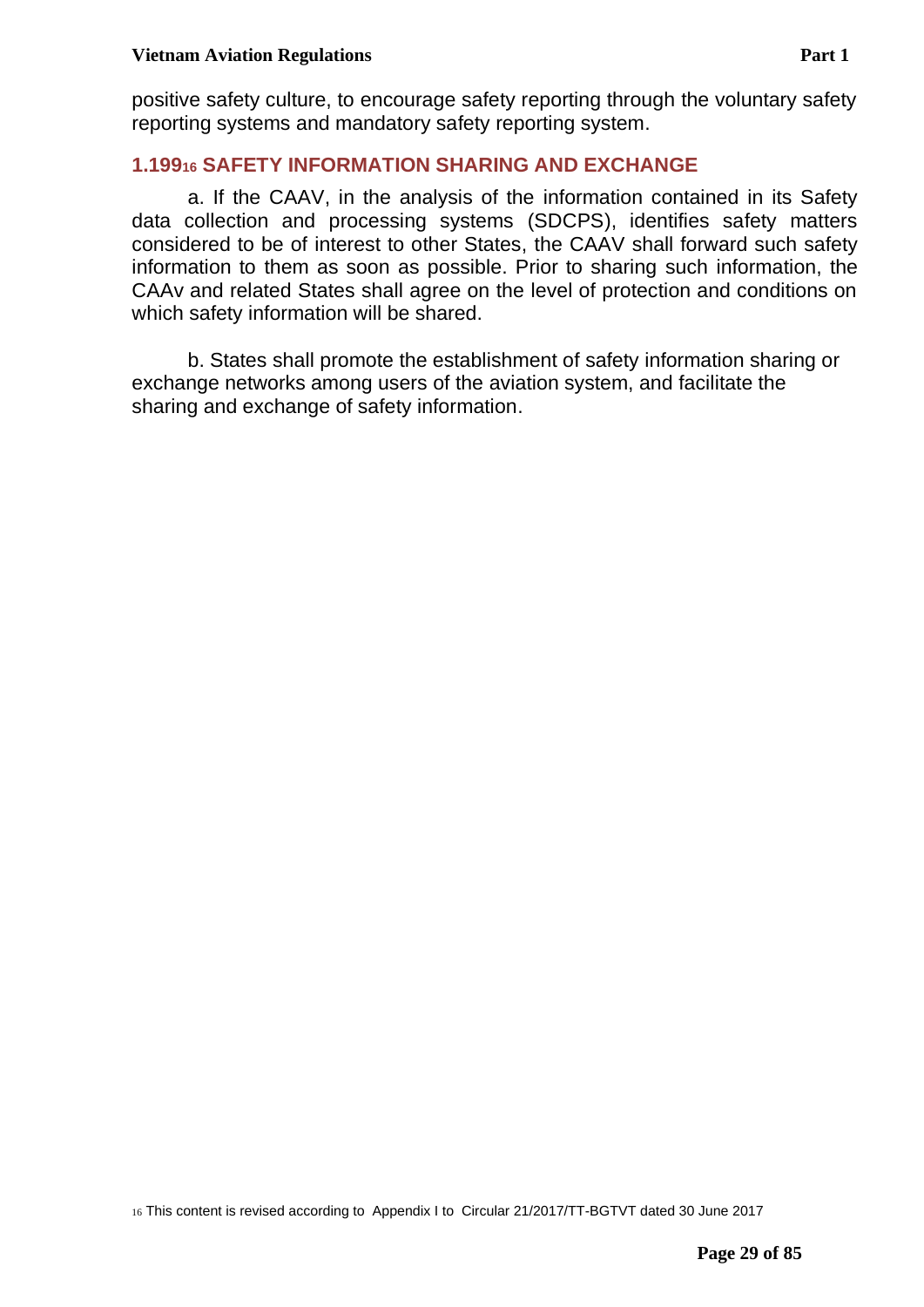### **APPENDICE**

### <span id="page-29-1"></span><span id="page-29-0"></span>**APPENDIX 1 TO 1.007: GLOSSARY OF DEFINITIONS <sup>17</sup>**

- (a) The definitions provided in this Section apply to all requirements included in this aviation safety regulations:
	- (1) **Security:** A combination of measures and human and material resources intended to safeguard civil aviation against acts of unlawful interference.
	- (2) **Safety:** The state in which risks associated with aviation activities are reduced and controlled to an acceptable level.
	- (3) **Initial notification:** A mean of communication to distribute the initial data collected for an investigation.
	- (4) **Maintenance**: The performance of tasks required to ensure the continuing airworthiness of an aircraft, including any one or combination of overhaul, inspection, replacement, defect rectification, and the embodiment of a modification or repair;
	- (5) **Line maintenance:** Any unscheduled maintenance resulting from unforeseen events, or scheduled checks that contain servicing and/or inspections that do not require specialised training, equipment or facilities.
	- (6) **Specific maitenance:** Any maintenance normally not carried out by the Aircraft Maintenance Orgainisation.
	- (7) **Runway condition report (RCR):** A comprehensive standardized report relating to runway surface conditions and its effect on the aeroplane landing and take-off performance.
	- (8) **Type certificate data sheet**: as part of the certificate specify the conditions and limits necessary to meet the requirements of the airworthiness standards applicable for that type of aircraft;provides precise definition of the product configuration of the aircraft was that type approved in certificate; include the following required information: type of engine (name of the manufacturer, engine type certificate, the number of engines installed on aircraft); fuels can be used; propellers and propeller limits; rotation speed (for helicopters); actuator torque limits (forwith helicopter); flying speed limit; limits the focus range of the aircraft; limited focus range aircraft with empty load; reference points, the means used to check and balance of the aircraft; loadsmaximum; minimum flight crew; seat number; maximum cargo load; maximum fuel; maximum lubricants; elevation of the maximum activity; movement of the steering wheel controls; exported data; the basis for approval and manufacture of aircraft products;
	- (9) **Flight level**: The aircraft level is maintained throughout most of the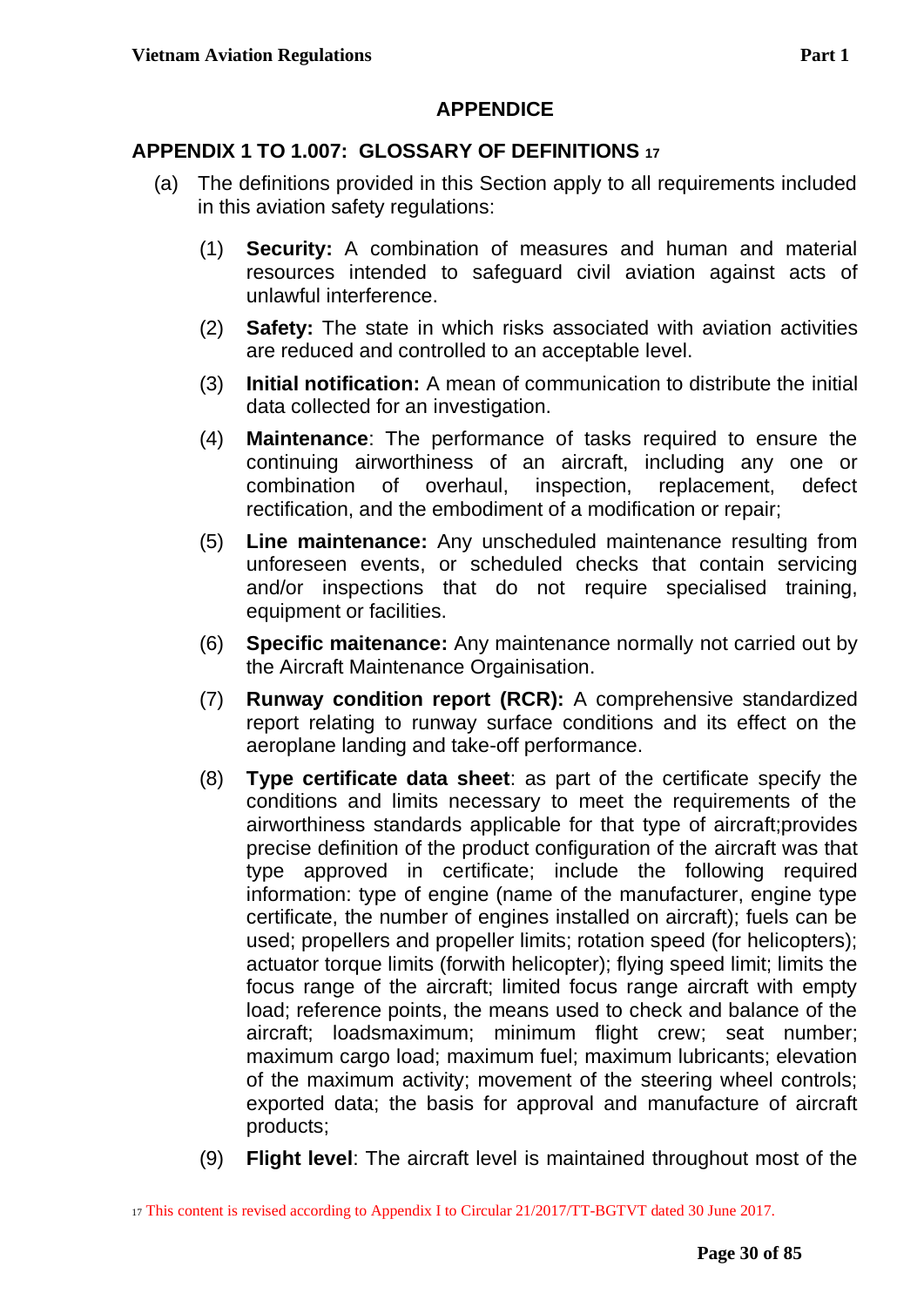flight.

- (10) **Acrobatic flight.** Maneuvers intentionally performed by an aircraft involving an abrupt change in its attitude, an abnormal attitude, or an abnormal variation in speed;
- (11) **Take-off surface**: That part of the surface of an aerodrome which the aerodrome authority has declared available for the normal ground or water run of aircraft taking off in a particular direction
- (12) **Landing surface**: That part of the surface of an aerodrome which the aerodrome authority has declared available for the normal ground or water run of aircraft landing in a particular direction;
- (13) **Minister**: Minister of transportation;
- (14) **Unforseen factors:** Factors which could have an influence on the fuel consumption to the destination aerodrome, such as deviations of an individual aeroplane from the expected fuel consumption data, deviations from forecast meteorological conditions, extended delays taxi times before take-off, and deviations from planned routings and/or cruising levels.
- (15) **Stimulant drugs or substances**: Alcohol, drugs, painkillers and sleeping pills, cocains, other psychedelic substances, hallucinogenic drug, banned solvents but excluding coffee and cigarette.
- (16) **Regular passenger flights**: supplying of air transport services from a particular terminal specifies a period of notice of flight schedule or flight plan published in newspapers, magazines or other means of advertising
- (17) **Visual meteorological conditions**: Meteorological conditions expressed in terms of visibility, distance from cloud, and ceiling, equal to or better than specified minima;
- (18) **Human factors principles**: Principles which apply to design, certification, training, operations and maintenance and which seek safe interface between the human and other system components by proper consideration to human performance;
- (19) **Ignition devices**: devices are not matches or lighters, made of flammable materials and when catch fire can cause damage to property or injury to human.
- (20) **ICAO Contracting state**: all countries have signed the Convention on International Civil Aviation (the Chi-ca-go Convention);
- (21) **Heliport operating minima**: The limits of usability of a heliport for:
	- (i) Take-off, expressed in terms of runway visual range and/or visibility and, if necessary, cloud conditions;
	- (ii) Landing in precision approach and landing operations, expressed in terms of visibility and/or runway visual range and decision altitude/height (DA/H) as appropriate to the category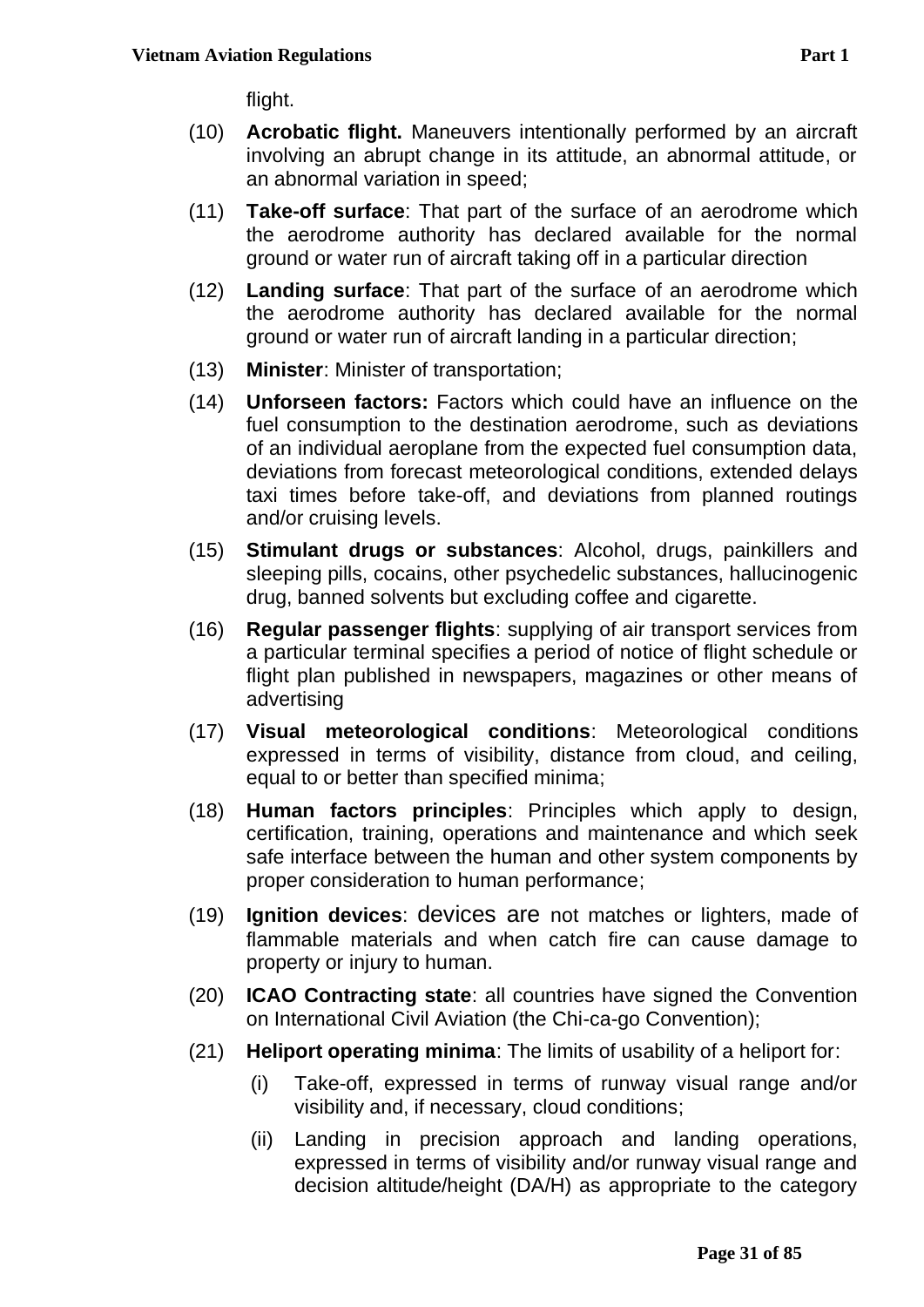of the operation;

- (iii) Landing in approach and landing operations with vertical guidance, expressed in terms of visibility and/ or runway visual range, minimum descent altitude/height (MDA/H); and
- (iv) Landing in non-precision approach and landing operations, expressed in terms of visibility and/ or runway visual range, minimum descent altitude/height (MDA/H) and, if necessary, cloud conditions.
- (22) **Appropriate airworthiness requirements**: The comprehensive and detailed airworthiness codes established, adopted or accepted by an ICAO memeber for the class of aircraft, engine or propeller under consideration;
- (23) **Propeller**: A device for propelling an aircraft that has blades on a powerplant driven shaft and that, when rotated, produces by its action on the air, a thrust approximately perpendicular to its plane of rotation. It includes control components normally supplied by its manufacturer, but does not include main and auxiliary rotors or rotating airfoils of powerplants;
- (24) **Configuration (as applied to the aeroplane)**: A particular combination of the positions of the moveable elements, such as wing flaps and landing gear, etc., that affect the aerodynamic characteristics of the aeroplane.;
- (25) **Airworthiness Directive (AD):** Maintenance requirements, inspection or replacement of aircraft or aircraft equipment, required to be done in order to prevent endangering the safety incidents issued by the State where aircraft registered or recognized by the similar request issue by the national aviation authorities of the designer, manufacturer.
- (26) **Operation Directive (OD):** the method, the documentation required by aircraft operator to ensure safe flight operation by the country of registration or national aircraft operator issued or recognized similar requirements by the national aviation authorities of the design, manufacturer issued;
- (27) **Home base:** means the location, assigned by the operator to the crew member, from where the crew member normally starts and ends a duty period or a series of duty periods and where, under normal circumstances, the operator is not responsible for the accommodation of the crew member concerned.
- (28) **Operating base:** means the location where the operator carries out the operations control functions.
- (29) **Major modification**: Major modification means an modification not listed in the aircraft, aircraft engine, or propeller specifications that might appreciably affect weight, balance, structural strength, performance, powerplant, operations, flight characteristics, or other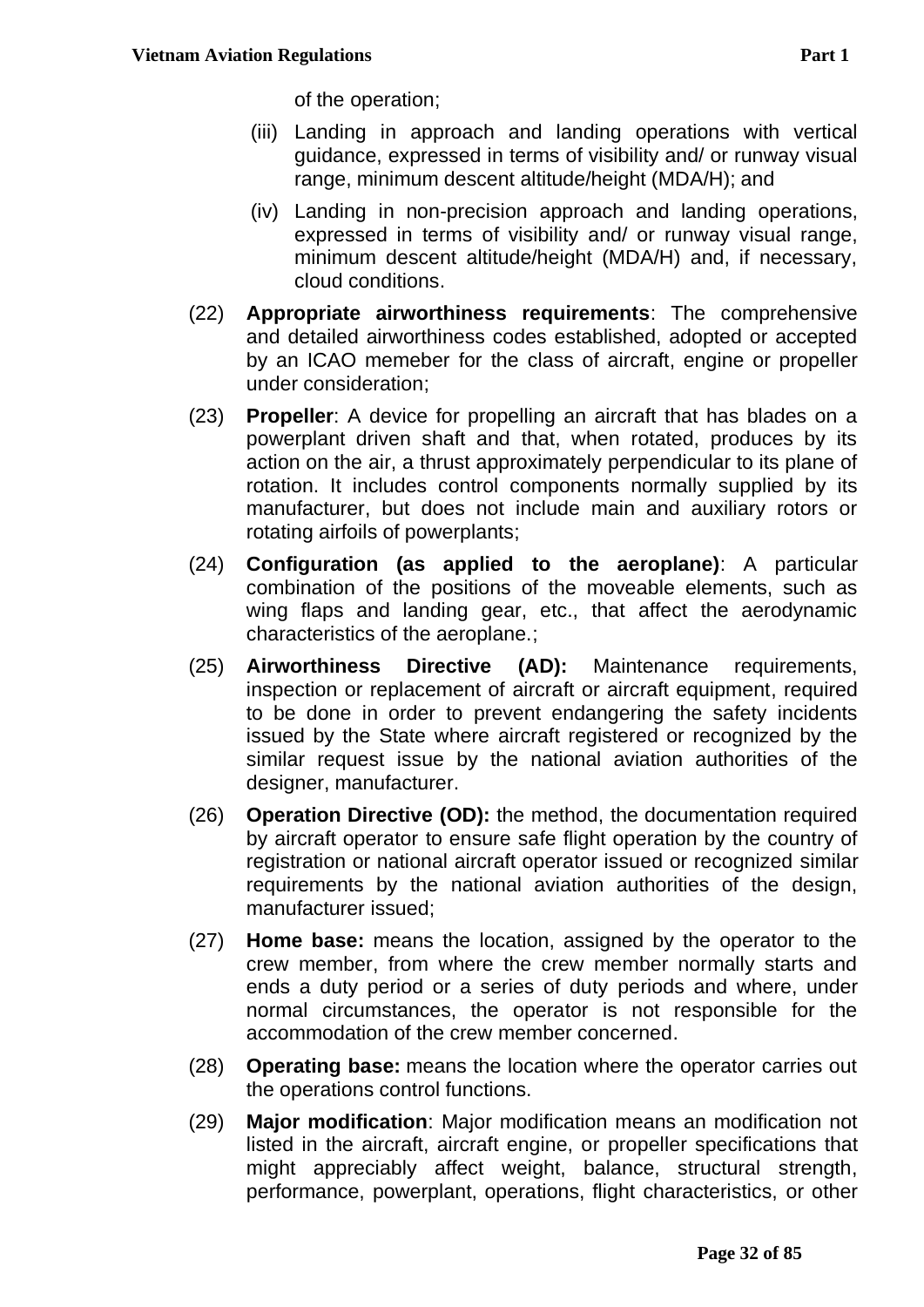qualities affecting airworthiness; or cannot be done by elementary operations.

- (30) **Minor modification**: A modification other than a major modification.
- (31) **Enhanced ground proximity warning**: A forward looking warning system that uses the terrain data base for terrain avoidance.
- (32) **Safety performance indicator**: A data-based safety parameter used for monitoring and assessing performance.
- (33) **Landing distance available (LDA)**: The length of runway which is declared available and suitable for the ground run of an aeroplane landing.
- (34) **Sector**: means the segment of an FDP between an aircraft first moving for the purpose of taking off until it comes to rest after landing on the designated parking position
- (35) **Fireproof**:
	- (i) With respect to materials and parts used to confine fire in a designated fire zone, means the capacity to withstand at least as well as steel in dimensions appropriate for the purpose for which they are used, the heat produced when there is a severe fire of extended duration in that zone; and
	- (ii) With respect to other materials and parts, means the capacity to withstand the heat associated with fire at least as well as steel in dimensions appropriate for the purpose for which they are used.
- (36) **Suitable accommodation:** Means, for the purpose of standby, split duty and rest, a separate room for each crew member located in a quiet environment and equipped with a bed, which is sufficiently ventilated, has a device for regulating temperature and light intensity, and access to food and drink;
- (37) **Flame resistant**: As used in this set of aviation regulations, means not susceptible to combustion to the point of propagating a flame, beyond safe limits, after the ignition source is removed;
- (38) **Fire resistant:**
	- (i) With respect to sheet or structural members means the capacity to withstand the heat associated with fire at least as well as aluminum alloy in dimensions appropriate for the purpose for which they are used; and
	- (ii) With respect to fluid-carrying lines, fluid system parts, wiring, air ducts, fittings, and power plant controls, means the capacity to perform the intended functions under the heat and other conditions likely to occur when there is a fire at the place concerned.
- (39) **<sup>7</sup>Flash resistant.** means not susceptible to burning violently when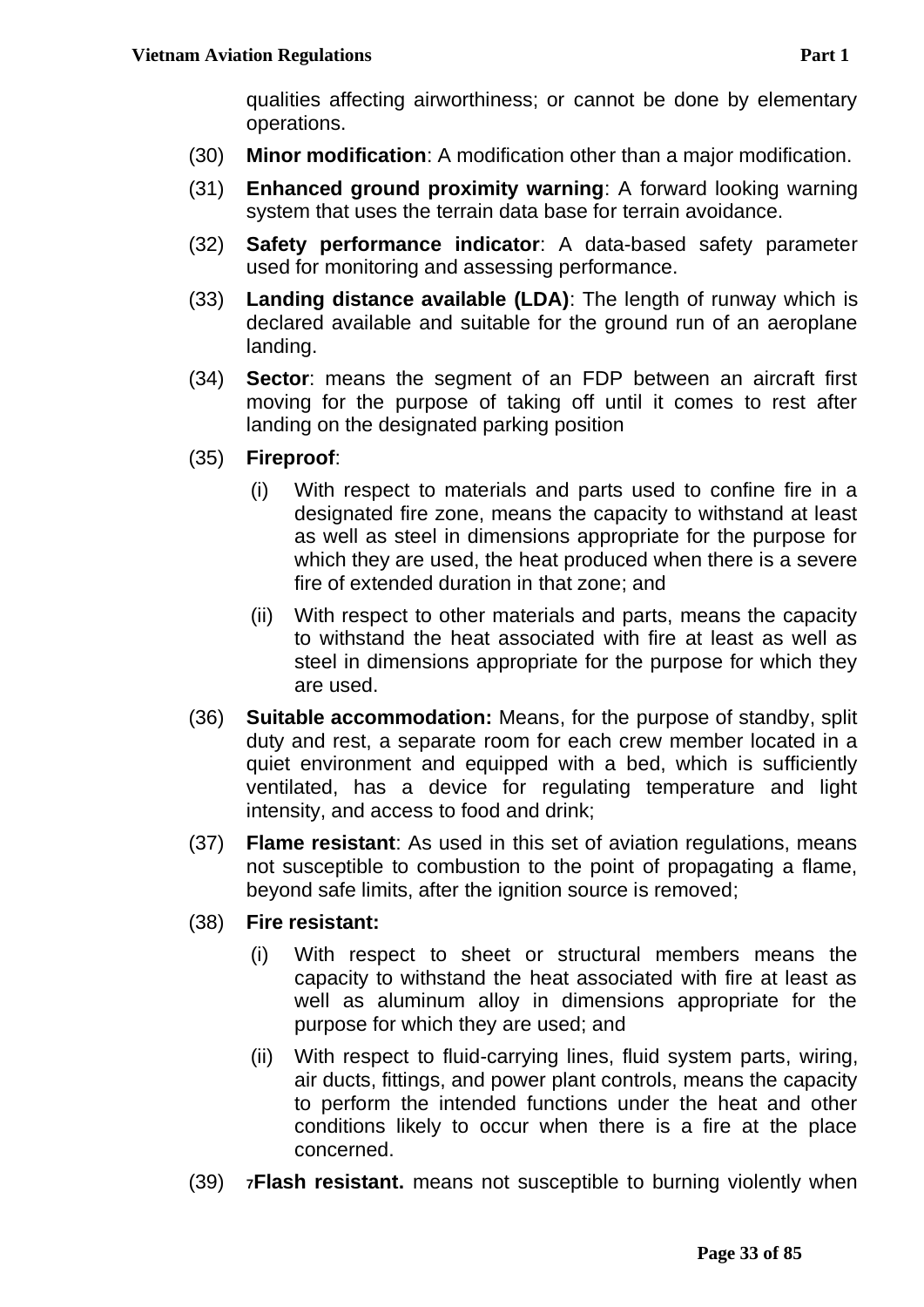ignited

- (40) **Aircraft types**: The classification of aircraft according to certain basic description.
- (41) **<sup>7</sup>Signature**: An individual's unique identification used as a means of authenticating a record entry or record. A signature may be handwritten, electronic, or any other form acceptable to the CAAV.
- (42) **Series of flights**: Series of flights are consecutive flights that begin and end within a period of 24 hours; and are all conducted by the same pilot-in-command.
- (43) **Controlled flight into terrain**: Occurs when an airworthy aircraft is flown, under the control of a qualified pilot, into terrain (water or obstacles) with inadequate awareness on the part of the pilot of the impending collision.
- (44) **Special VFR flight**: A VFR flight cleared by air traffic control to operate within a control zone in meteorological conditions below VMC.
- (45) **Long range overwater flights.** Routes on which an aeroplane may be over water and at more than a distance corresponding to 120 minutes at cruising speed or 740 nm (400 NM), whichever is the lesser, away from land suitable for making an emergency landing
- (46) **Conversion**: Conversion is the action taken by the CAAV in issuing its own licence on the basis of a licence issued by another Contracting State for use on aircraft registered in Vietnam.
- (47) **Positioning:** means the transferring of a non-operating crew member from one place to another, at the behest of the operator, excluding the time of travel from a private place of rest to the designated reporting place at home base and vice versa, and the time for local transfer from a place of rest to the commencement of duty and vice versa.
- (48) **Security programme**: Measures adopted to safeguard international and domestic civil aviation against acts of unlawful interference;
- (49) **Safety programme**: An integrated set of regulations and activities aimed at improving safety;
- (50) **Aircraft maintenance system (AMS)**: the aircraft maintenance program prepared by the aircraft operator based on the aircraft maintenance program issued by the manufacturer and in accordance with applicable aircraft configuration, operation conditions and governmental requirement of the country where the aircraft is registered and approved by the aviation authorities of the country of registration of aircraft.
- (51) **Training programme**: programme that consists of courses, course ware, facilities, flight training equipment, and personnel necessary to accomplish a specific training objective. It may include a core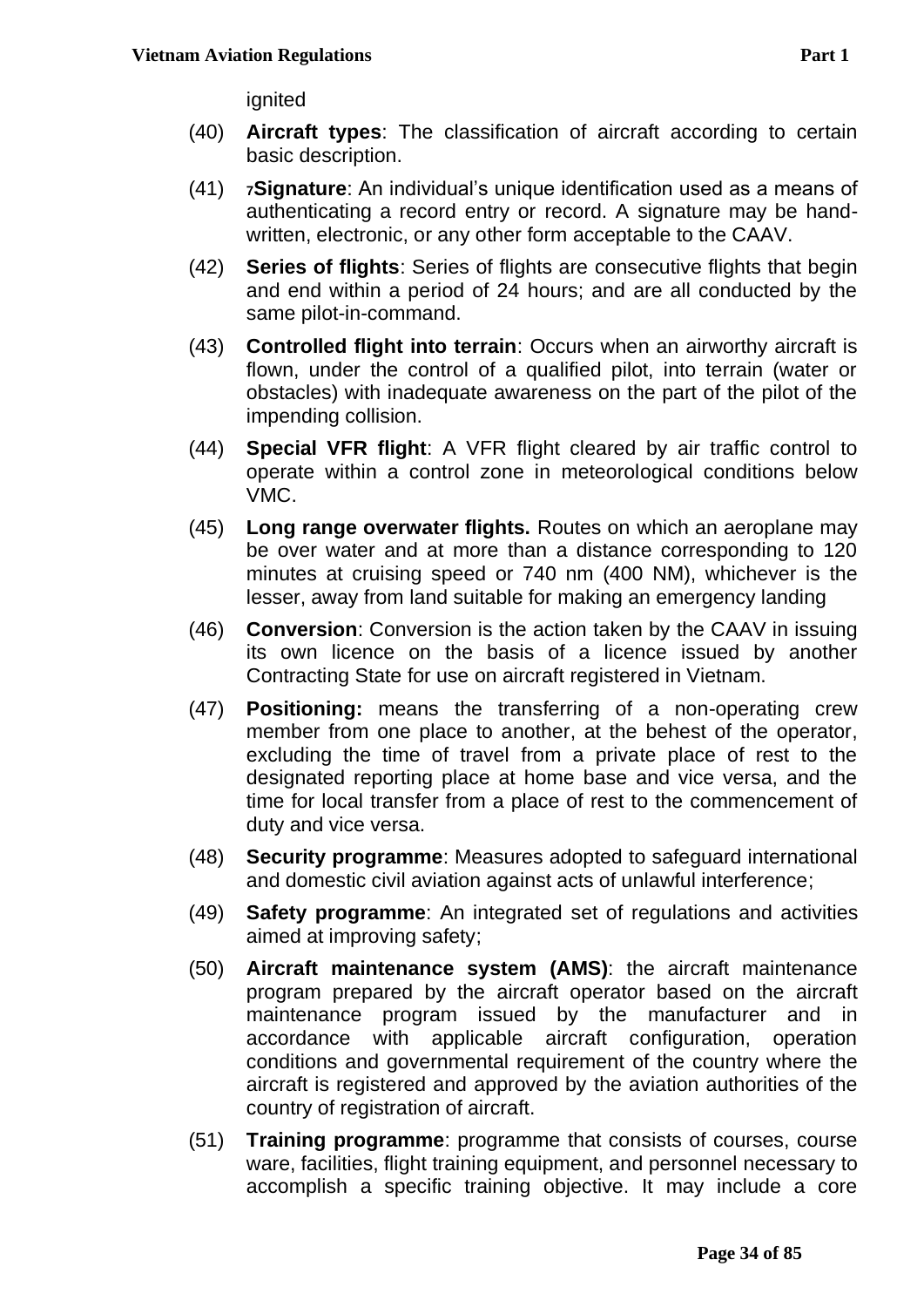- (52) **Crew resource management (CRM)**: A programme designed to improve the safety of flight operations by optimizing the safe, efficient, and effective use of human resources, hardware, and information through improved crew communication and coordination;
- (53) **Controlled flight**: Any flight which is subject to an air traffic control clearance.;
- (54) **IFR flight**: A flight conducted in accordance with the instrument flight rules;
- (55) **VFR flight**: A flight conducted in accordance with the visual flight rules.
- (56) **Appropriate ATS authority** The relevant authority designated by the State responsible for providing air traffic services in the airspace concerned;
- (57) **Appropriate authority**: Regarding flight over the high seas, the relevant authority of the State of Registry; or regarding flight other than over the high seas, the relevant authority of the State having sovereignty over the territory being overflown
- (58) **Accident investigation authority**: The authority designated by a State as responsible for aircraft accident and incident investigations within the context of ICAO Annex 13.
- (59) **Management agency of general registration**: national register agency of non-[international] or the part of the register, the registration of aircraft of international operators.
- (60) **Air traffic service**: A generic term meaning variously, flight information service, alerting service, air traffic advisory service, air traffic control service.
- (61) **Approach control unit**: A unit established to provide air traffic control service to controlled flights arriving at, or departing from, one or more aerodromes;
- (62) **<sup>7</sup>Air traffic control (ATC) facility.** A building holding the persons and equipment responsible for providing ATC services (e.g., airport tower, approach control, centre). May also be called air traffic control unit.
- (63) **Chicago Convention**: ("Convention") The Convention on International Civil Aviation concluded in Chicago, U.S.A., in 1944, entered into force in 1947. The Articles of the Chicago Convention govern the actions of the contracting States in matters of international civil aviation safety directly and through the Annexes to the Convention, which set forth ICAO Standards and Recommended Practices.
- (64) **Credit**: Recognition of alternative means or prior qualifications.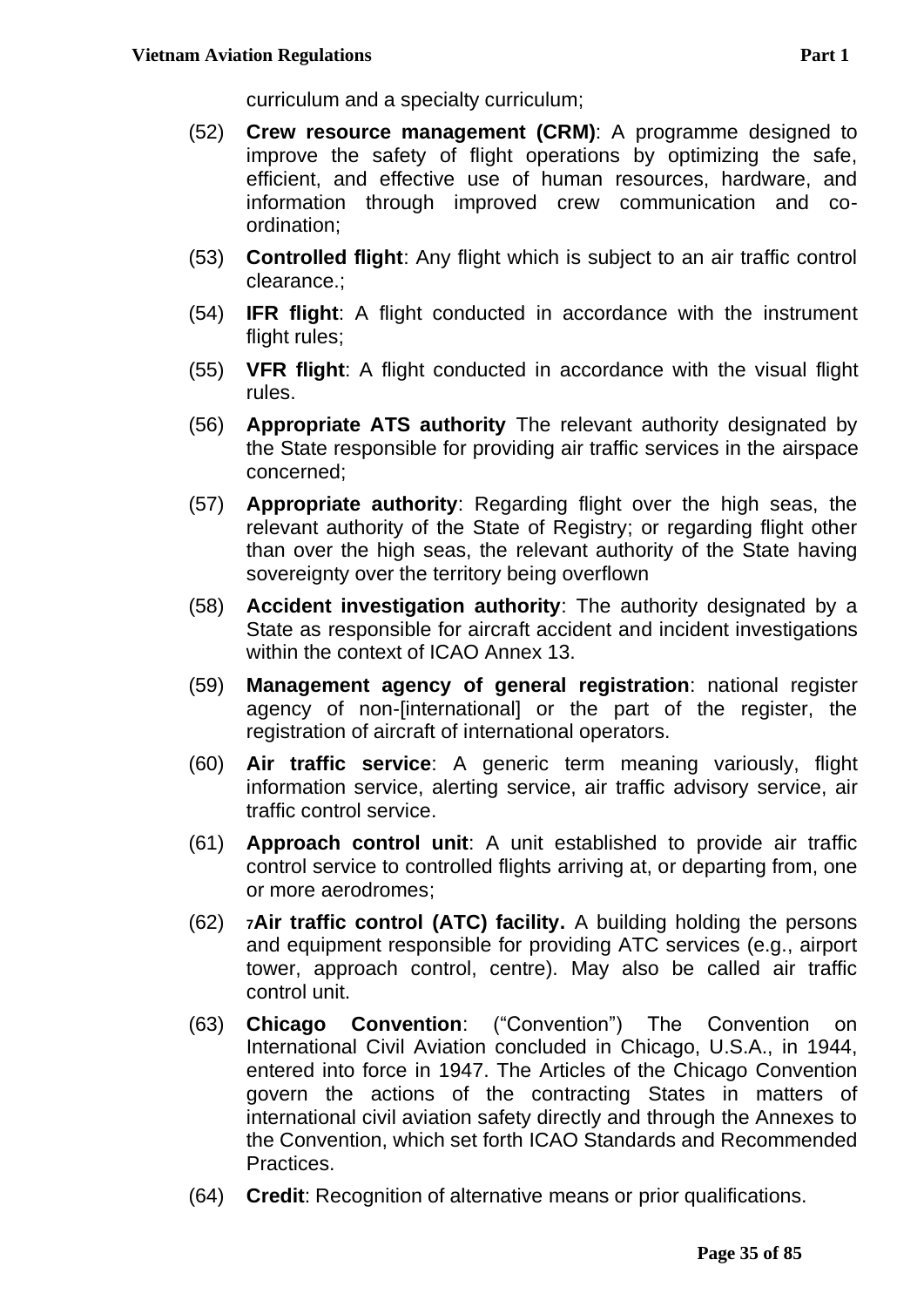- (65) **Validation**: The acceptance of a certificate, licence, approval, designation, or authorisation issued by another ICAO Contracting State as the primary basis for the CAAV's issuance of a certificate, licence, approval, designation, or authorisation containing the same or more restrictive privileges:
	- (i) Rendering (a licence) valid. The action taken by a Contracting State, as an alternative to issuing its own licence, in accepting a licence issued by any other Contracting State as the equivalent of its own licence.
	- (ii) Rendering (a Certificate of Airworthiness) valid. The action taken by a Contracting State, as an alternative to issuing its own Certificate of Airworthiness, in accepting a Certificate of Airworthiness issued by any other Contracting State as the equivalent of its own Certificate of Airworthiness.
- (66) **Adviser**: As relating to an aircraft accident, a person appointed by a State on the basis of his or her qualifications, for the purpose of assisting its accredited representative in an investigation.
- (67) **Catering supplies**: Food, beverages, other dry stores and associated equipment used on board an aircraft;
- (68) **Accelerate-stop distance available (ASDA)**: The length of the take-off run available plus the length of stopway, if provided.
- (69) **Rescue**: An operation to retrieve persons in distress, provide for their initial medical or other needs, and deliver them to a place of safety;
- (70) **Checklist**: The maintenance and / or repair list must be inspected by a person not on duty, not the person cause the error, inproperly, dangerous to the safety operation of aircraft, not conduct the job properly or used parts or supplies not meet standards;
- (71) **Acceptance checklist:** A document used to assist in carrying out a check on the external appearance of packages of dangerous goods and their associated documents to determine that all appropriate requirements have been met.
- (72) **Configuration deviation list (CDL)**: A list established by the organization responsible for the type design with the approval of the State of Design which identifies any external parts of an aircraft type which may be missing at the commencement of a flight, and which contains, where necessary, any information on associated operating limitations and performance correction;
- (73) **Minimum equipment list (MEL)**: A list which provides for the operation of aircraft, subject to specified conditions, with particular equipment inoperative, prepared by an operator in conformity with, or more restrictive than, the MMEL established for the aircraft type.
- (74) **Master minimum equipment list (MMEL)**: A list established for a particular aircraft type by the organization responsible for the type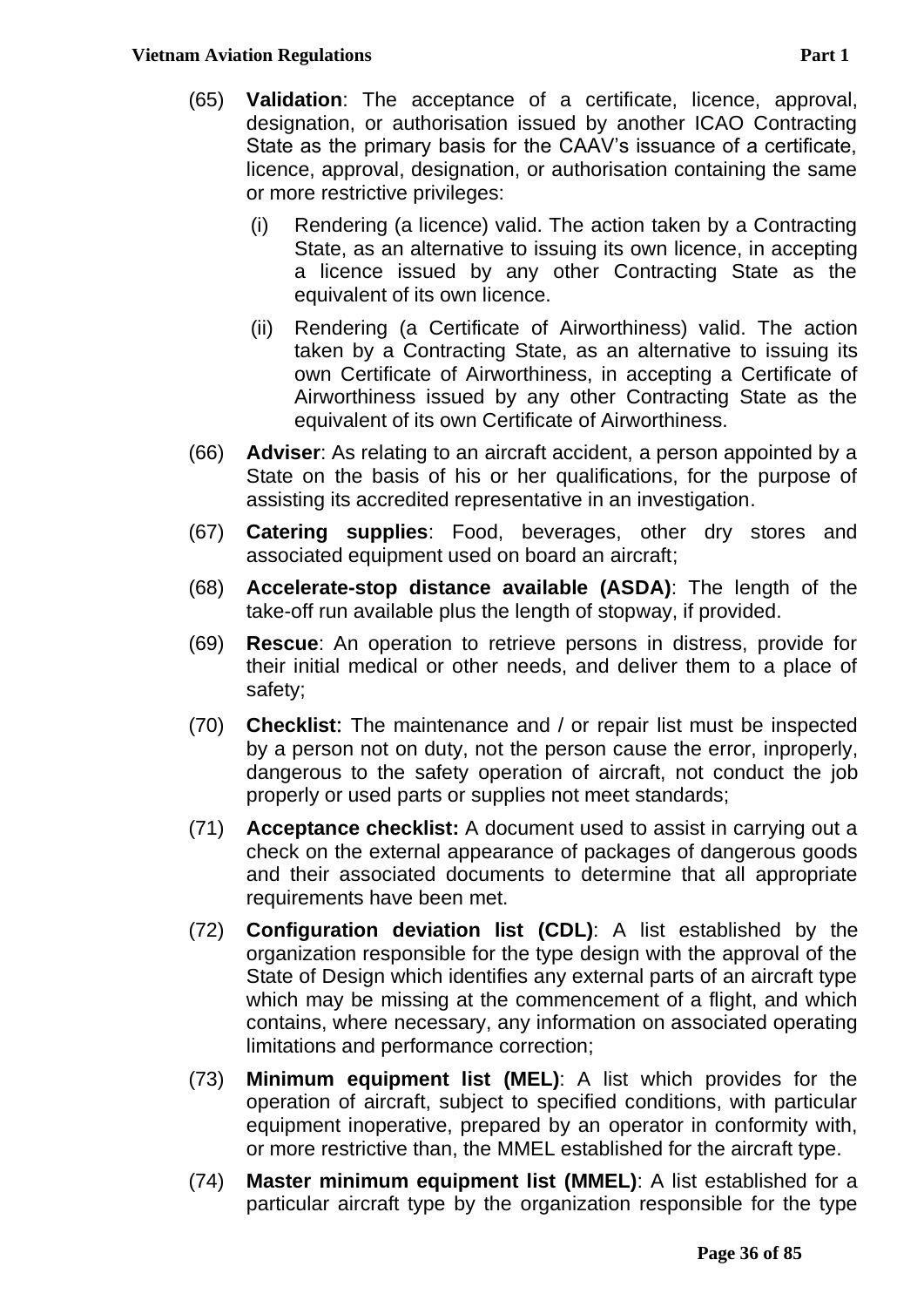design with the approval of the State of Design containing items, one or more of which is permitted to be unserviceable at the commencement of a flight. The MMEL may be associated with special operating conditions, limitations or procedures;

- (75) **Area navigation (RNAV)**: A method of navigation that permits aircraft operations on any desired flight path within the coverage of station-referenced navigation aids or within the limits of the capability ofself-contained aids, or a combination of these. Area navigation includes performance-based navigation as well as other operations that do not meet the definition of performance-based navigation.
- (76) **Performance-based navigation (PBN)**: Area navigation based on performance requirements for aircraft operating along an ATS route, on an instrument approach procedure or in a designated airspace. Performance requirements are expressed in navigation specifications (RNAV specification, RNP specification) in terms of accuracy, integrity, continuity, availability and functionality needed for the proposed operation in the context of a particular airspace concept.
- (77) **Sign registration**: is regulated by ICAO for general signal management agencies to register aircraft of an international operator and not based on a national basis. All aircraft of international operator that are not based on a national basis will bear a the same general registration sign;
- (78) **Alerting service**: A service provided to notify appropriate organisations regarding aircraft in need of search and rescue aid, and assist such organisations as required.
- (79) **Flight control service:** As a general term in each case means longdistance control, approach control, ground control services at the airport.
- (80) **long distance control service:** is a service provided to the flight control of air traffic in the airspace;
- (81) **Air traffic control service**: A service provided for the purpose of:
	- (i) Preventing collisions;
	- (ii) On the manoeuvring area between aircraft and obstructions;
	- (iii) Expediting and maintaining an orderly flow of air traffic;
	- (iv) Provide consulting and useful information for the implementation of flight safety and efficiency;
	- (v) Notify the relevant agencies and units of aircraft need to search and rescue and support agencies, units as required.
- (82) **Aerodrome control service:** Air traffic control service for aerodrome traffic;
- (83) **Approach control service**: Air traffic control service for arriving or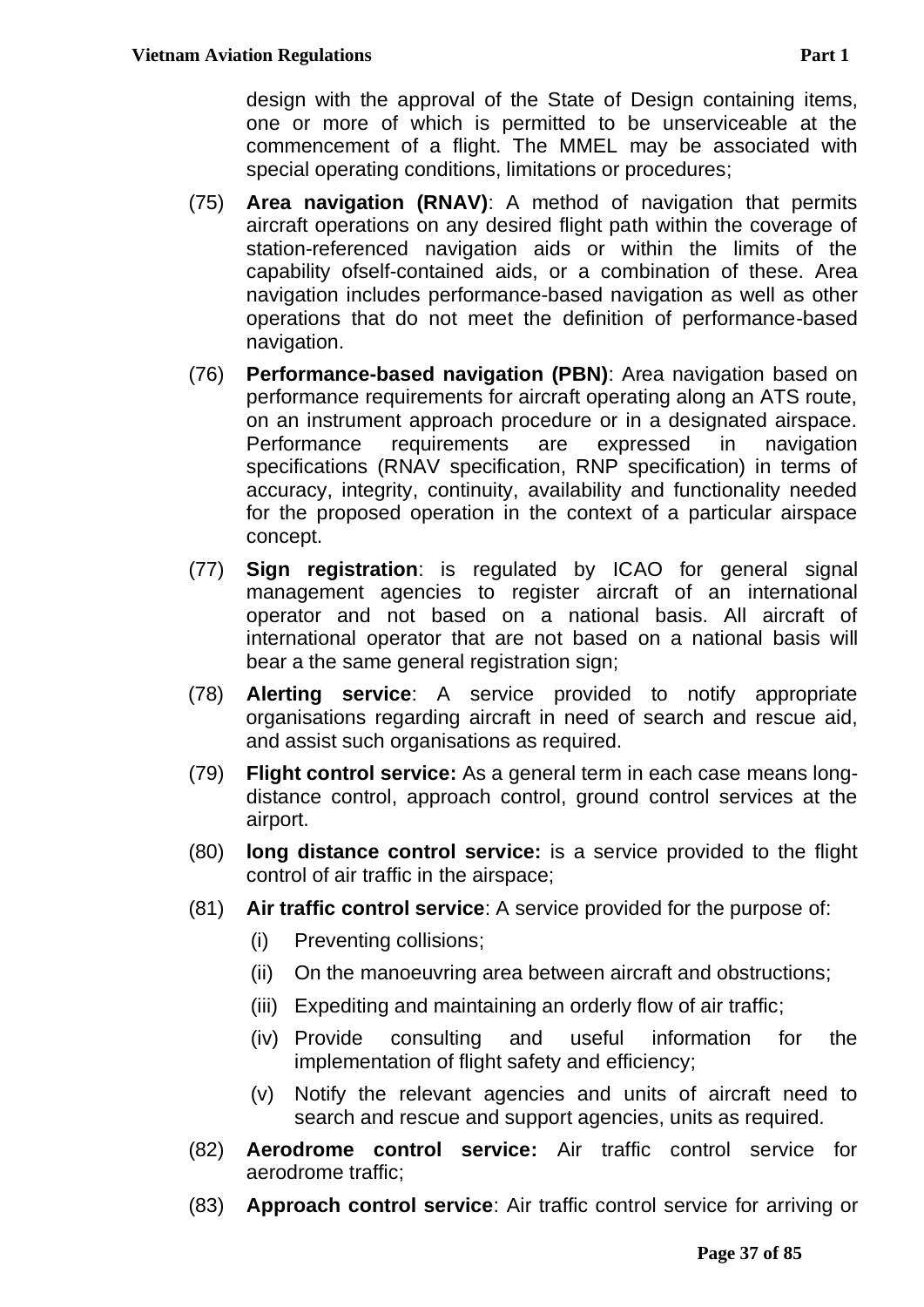departing controlled flights;

- (84) **Ground handling**: Services necessary for an aircraft's arrival at, and departure from, an airport, other than air traffic services;
- (85) **Flight information service:** A service provided for the purpose of giving advice and information useful for the safe and efficient conduct of flights;
- (86) **Air traffic advisory service**: A service provided within advisory airspace to ensure separation, in so far as practical, between aircraft which are operating on IFR flight plans;
- (87) *<sup>12</sup>Safety data*. A defined set of facts or set of safety values collected from various aviation-related sources, which is used to maintain or improve safety.
- (88) **Airworthiness data**: Any information necessary to ensure that an aircraft or aircraft component can be maintained in a condition such that airworthiness of the aircraft, or serviceability of operational and emergency equipment, as appropriate, is assured;
- (89) **Approved data**. Technical information approved by the CAAV;
- (90) **Aerodrome control service:** A unit established to provide air traffic control service to aerodrome traffic;
- (91) **Handling agent**: A person, organization or enterprise engaged in or offering services to an air operator;
- (92) **Aeronautical station:** A land station in the aeronautical mobile service. In certain instances, an aeronautical station may be located, for example, on board ship or on a platform at sea;
- (93) **Overhaul:** The restoration of an aircraft/aircraft component using methods, techniques, and practices acceptable to the CAAV, including disassembly, cleaning, and inspection as permitted,repair as necessary, and reassembly; and tested in accordance with approved standards and technical data, or in accordance with current standards and technical data acceptable to the CAAV, which have been developed and documented by the State of Design, holder of the type certificate, supplemental type certificate, or a material, part, process, or appliance approval under Parts Manufacturing Authorisation (PMA) or Technical Standard Order (TSO);
- (94) **Medical assessment**: The evidence issued that the license holder meets specific requirements of medical fitness. It is issued following an evaluation by the Licensing Authority of the report submitted by the designated medical examiner who conducted the examination of the applicant for the license
- (95) **Auditor**: A competence person employed by the Aviation Training Organization (ATO); person authorized by the CAAV to conduct supervision and inspection on behalf of CAAV.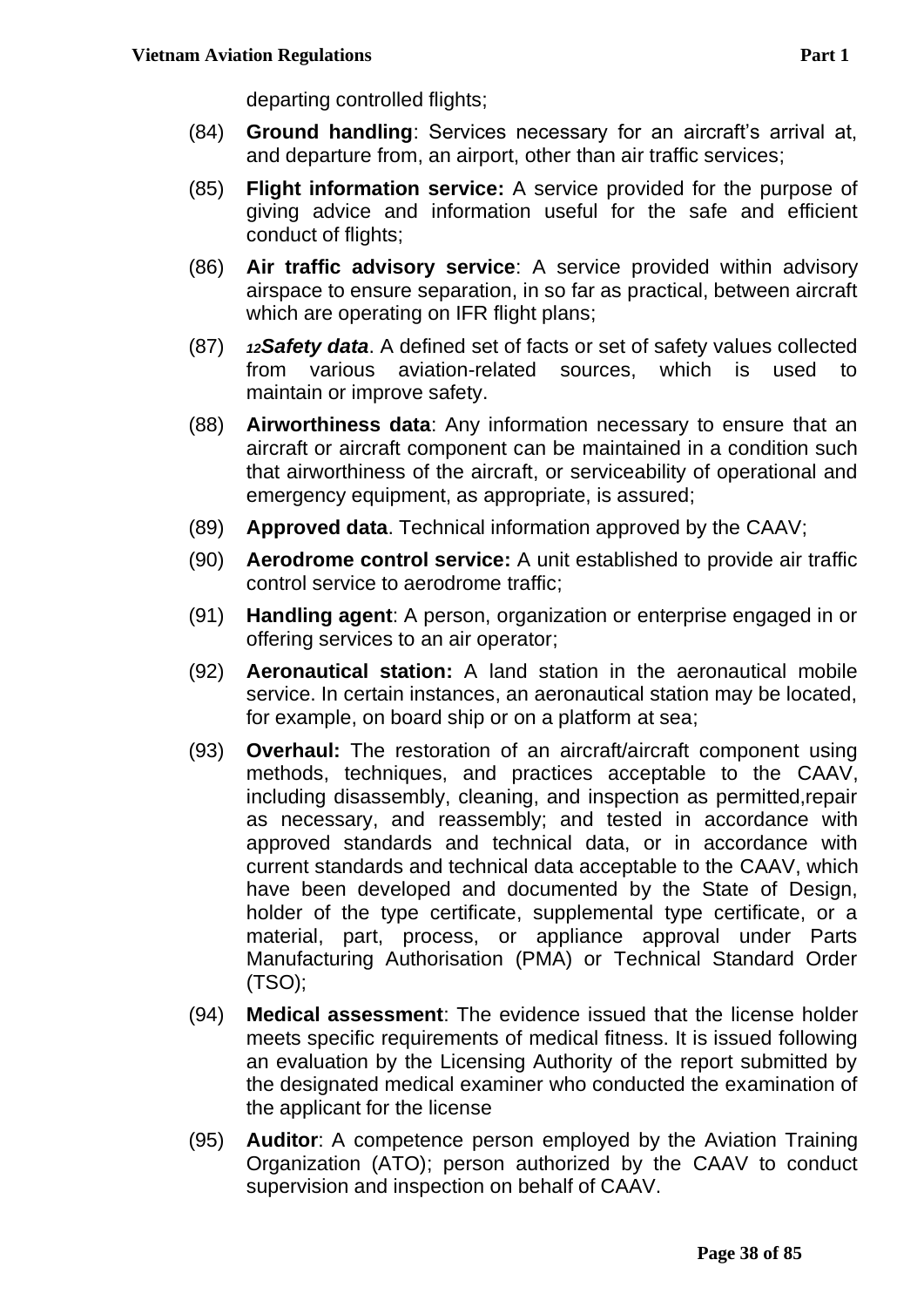- (96) **Night**: The hours between sunset and sunrise. A variation of this definition may be prescribed by the appropriate authority of State overflown.
- (97) **Reporting point**: A specified geographical location in relation to which the position of an aircraft can be reported;
- (98) **Change-over point**: Change-over point. The point at which an aircraft navigating on an ATS route segment defined by reference to very high frequency radio VHF ranges is expected to transfer its primary navigational reference from the facility behind the aircraft to the next facility ahead of the aircraft. Change-over points are established to provide the optimum balance in respect of signal strength and quality between facilities at all levels to be used and to ensure a common source of azimuth guidance for all aircraft operating along the same portion of a route segment ATS.
- (99) **Defined Point**:
	- (i) **(i) Defined point after take-off:** The point, within the take-off and initial climb phase, before which the Performance Class II helicopter's ability to continue the flight safely, with one engine inoperative, is not assured and a forced landing may be required.
	- (ii) **(ii) Defined point before landing:** The point, within the approach and landing phase, after which the Performance Class II helicopter's ability to continue the flight safely, with one engine inoperative, is not assured and a forced landing may be required.
- (100) **Radiotelephony**: A form of radio communication primarily intended for the exchange of information in the form of speech;
- (101) **Aircraft controlled**: Implementation of flight control of aircraft during flight
- (102) **Accredited representative:** As relating to an aircraft accident, a person designated by a State, on the basis of his or her qualifications, for the purpose of participating in an investigation conducted byanother party.
- (103) **Anticipated operating conditions.** Those conditions which are known from experience or which can be reasonably envisaged to occur during the operational life of the aircraft taking into account the operations for which the aircraft is made eligible, the conditions so considered being relative to the meteorological state of the atmosphere, to the configuration of terrain, to the functioning of the aircraft, to the efficiency of personnel and to all the factors affecting safety in flight.
- (104) **Investigation**: As relates to an aircraft accident or incident, a process conducted for the purpose of accident prevention which includes the gathering and analysis of information, the drawing of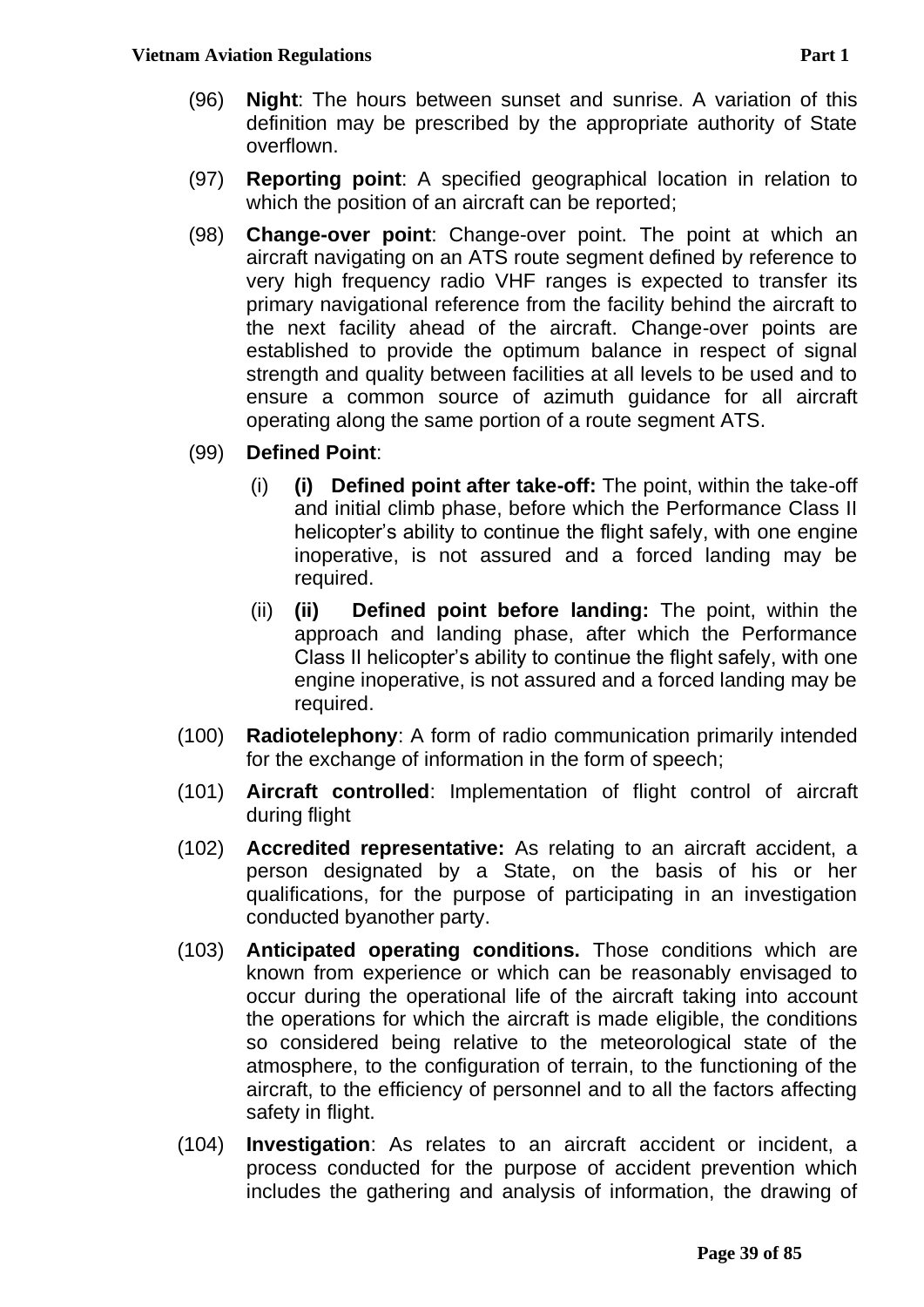conclusions, including the determination of causes and, when appropriate, the making of safety recommendations.

- (105) **Investigator-in-charge**: As relates to an aircraft accident or indent, a person charged, on the basis of his or her qualifications, with the responsibility for the organisation, conduct and control of an investigation.
- (106) **Local night**: means a period of 8 hours falling between 22:00 and 08:00 local time
- (107) **Packaging**: Receptacles and any other components or materials necessary for the receptacle to perform its containment function;
- (108) **Ca-bin altitude**: Atmospheric pressure related to the high level corresponds to that pressure in the Standard Atmosphere.
- (109) **Transition altitude**: The altitude at or below which the vertical position of an aircraft is controlled by reference to altitudes;
- (110) **Minimum descent altitude (MDA) or minimum descent height (MD)**: A specified altitude or height in a non-precision approach or circling approach below which descent must not be made without the required visual reference. There are some notes for MDA or MDA as followings:

(i) Minimum descent altitude (MDA) is referenced to mean sea level and minimum descent height (MDH) is referenced to the aerodrome elevation or to the threshold elevation if that is more than 2 m (7 ft) below the aerodrome elevation. A minimum descent height for a circling approach is referenced to the aerodrome elevation.

(ii) The required visual reference means that section of the visual aids or of the approach area which should have been in view for sufficient time for the pilot to have made an assessment of the aircraft position and rate of change of position, in relation to the desired flight path. In the case of a circling approach the required visual reference is the runway environment.

(iii) For convenience when both expressions are used they may be written in the form"minimum descent altitude/height" and abbreviated "MDA/H".

- (111) **Obstacle clearance altitude (OCA) or obstacle clearance height (OCH)**: The lowest altitude or the lowest height above the elevation of the relevant runway threshold or the aerodrome elevation as applicable used in establishing compliance with appropriate obstacle clearance criteria.
	- (i) Obstacle clearance altitude is referenced to mean sea level and obstacle clearance height is referenced to the threshold elevation or in the case of non-precision approaches to the aerodrome elevation or the threshold elevation if that is more than 2 m (7 ft) below the aerodrome elevation;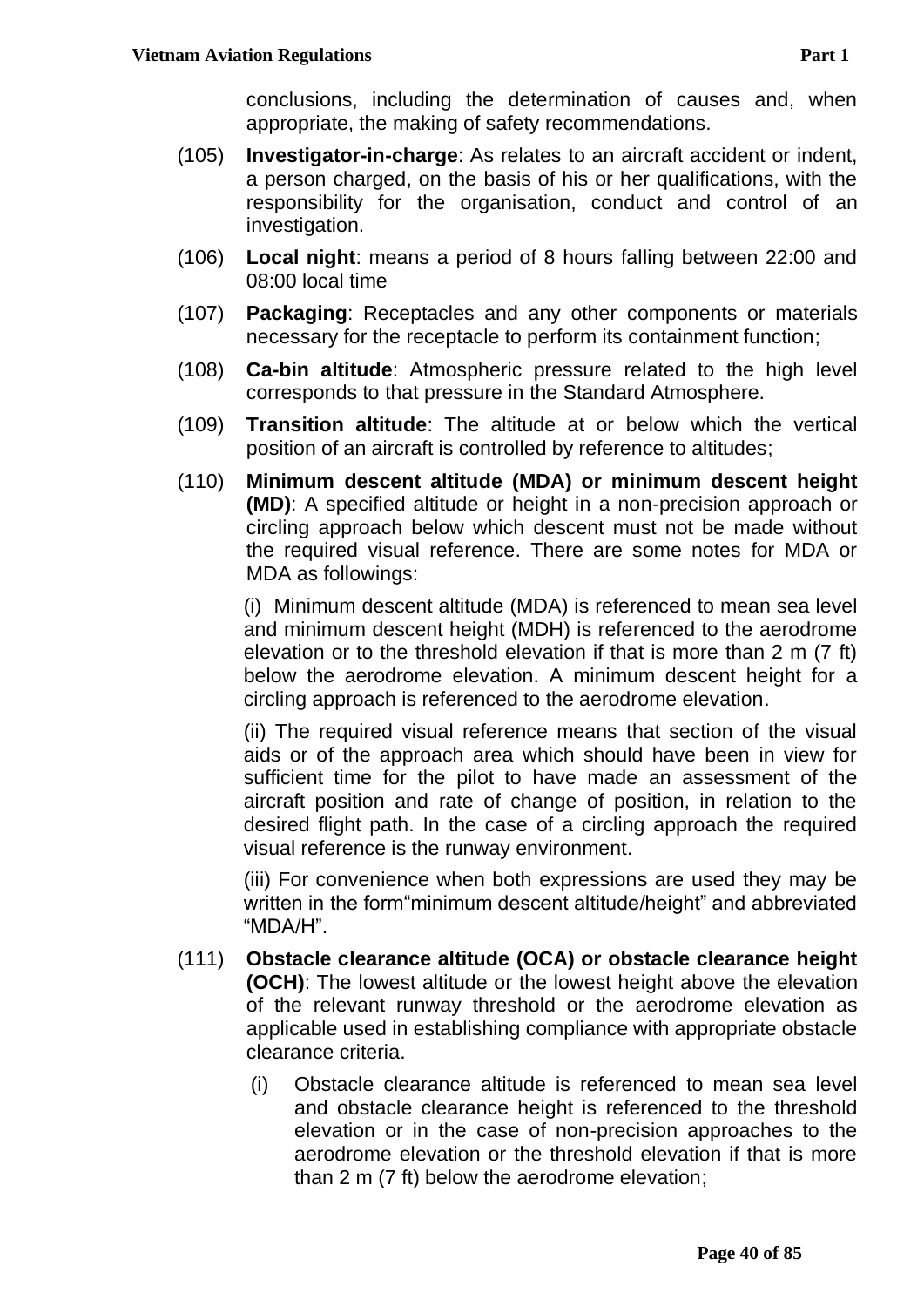- (ii) An obstacle clearance height for a circling approach is referenced to the aerodrome elevation;
- (iii) For convenience when both expressions are used they may be written in the form "obstacle
- (iv) clearance altitude/height" and abbreviated "OCA/H".
- (112) **Minimum sector altitude (MSA**): The lowest altitude which may be used which will provide a minimum clearance of 300 m (1 000 ft) above all objects located in an area contained within a sector of a circle of 46 km (25 NM) radius centred on a significant point, the aerodrome reference point (ARP), or the heliport reference point (HRP).
- (113) **Decision altitude/height (DA/H)**: A specified altitude or height in the precision approach or approach with vertical guidance at which a missed approach must be initiated if the required visual reference to continue the approach has not been established. Decision altitude (DA) is referenced to mean sea level and decision height (DH) is referenced to the threshold elevation. For convenience where both expressions are used they may be written in the form "decision altitude/ height" and abbreviated "DA/H".
- (114) **Altitude**: The vertical distance of a level to a point or an object considered as a point.
- (115) **Altitude from mean sea level**: The vertical distance of a level, a point or an object considered as a point, measured from mean sea level (MSL).
- (116) **In flight service goods**: All items, other than catering supplies, associated with passenger in-flight services that include newspapers, magazines, headphones, audio and video tapes, pillows and blankets, amenity kits.
- (117) **Advisory route:** A designated route along which air traffic advisory service is available;
- (118) **Runway**: A defined rectangular area on a land aerodrome prepared for the landing and take-off of aircraft;
- (119) **Airway:** A control area or portion thereof established in the form of a corridor.
- (120) **Taxiway**: A defined path on a land aerodrome established for the taxiing of aircraft and intended to provide a link between one part of the aerodrome and another
- (121) **<sup>13</sup>Effective length of the runway.** The distance for landing from the point at which the obstruction clearance plane associated with the approach end of the runway intersects the centreline of the runway to the far end.
- (122) **Critical engine**: The engine whose failure would most adversely affect the performance or handling qualities of an aircraft.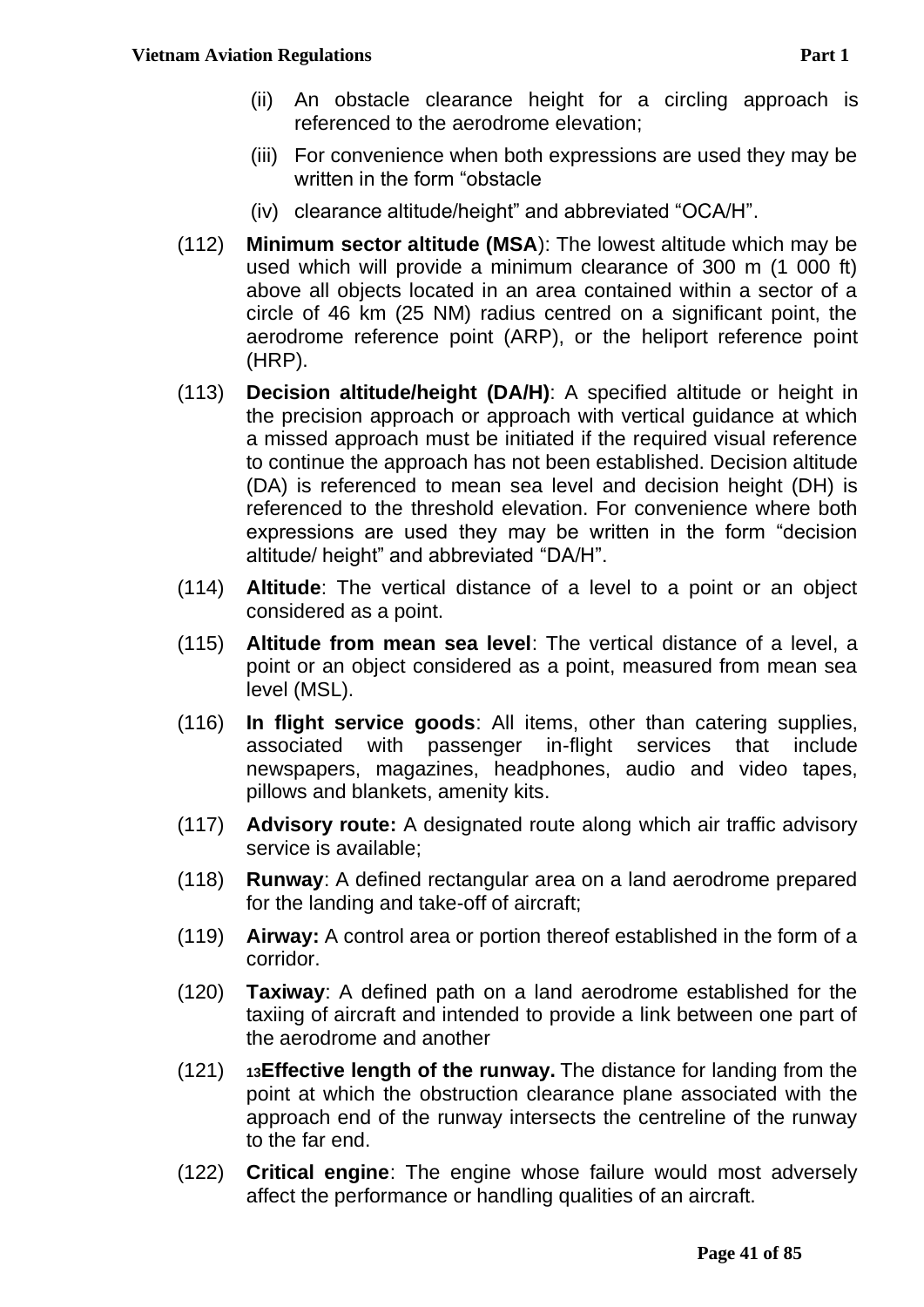- (123) **Point of no return**: The last possible geographic point at which an aeroplane can proceed to the destination aerodrome as well as to an available en route alternate aerodrome for a given flight.
- (124) **Airworthy**: The status of an aircraft, engine, propeller or part when it conforms to its approved design and is in a condition for safe operation.
- (125) **Continuing airworthiness**: The set of processes by which an aircraft, engine, propeller or part complies with the applicable airworthiness requirements and remains in a condition for safe operation throughout its operating life.
- (126) **ATS or ATC route**: A specified route designed for channelling the flow of traffic as necessary for the provision of air traffic services. (The term "ATS route" is used to mean variously, airway, advisory route, controlled or uncontrolled route, arrival or departure route, etc.) An ATS route is defined by route specifications which include an ATS route designator, the track to or from significant points (waypoints), distance between significant points, reporting requirements and, as determined by the appropriate ATS authority, the lowest safe altitude.
- (127) **Dry runway**: A runway is considered dry if its surface is free of visible moisture and not contaminated within the area intended to be used.
- (128) **Wet runway**: The runway surface is covered by any visible dampness or water up to and including 3 mm deep within the intended area of use.
- (129) **Contaminated runway**: A runway is contaminated when more than 25 % of the runway surface area (whether in isolated areas or not) within the length and width being used is covered by ice or snow more than 20 mm thick or water more than 3 mm deep.
- (130) Navigation specification. A set of aircraft and flight crew requirements needed to support performance- based navigation operations within a defined airspace. There are two kinds of navigation specifications:
	- (i) RNP specification. A navigation specification based on area navigation that includes the requirement for performance monitoring and alerting, designated by the prefix RNP, e.g. RNP4, RNP APCH.
	- (ii) RNAV specification. A navigation specification based on area navigation that does not include the requirement for performance monitoring and alerting, designated by the prefix RNAV, e.g. RNAV 5, RNAV 1
- (131) **Required surveillance performance (RSP) specification**: A set of requirements for air traffic service provision and associated ground equipment, aircraft capability, and operations needed to support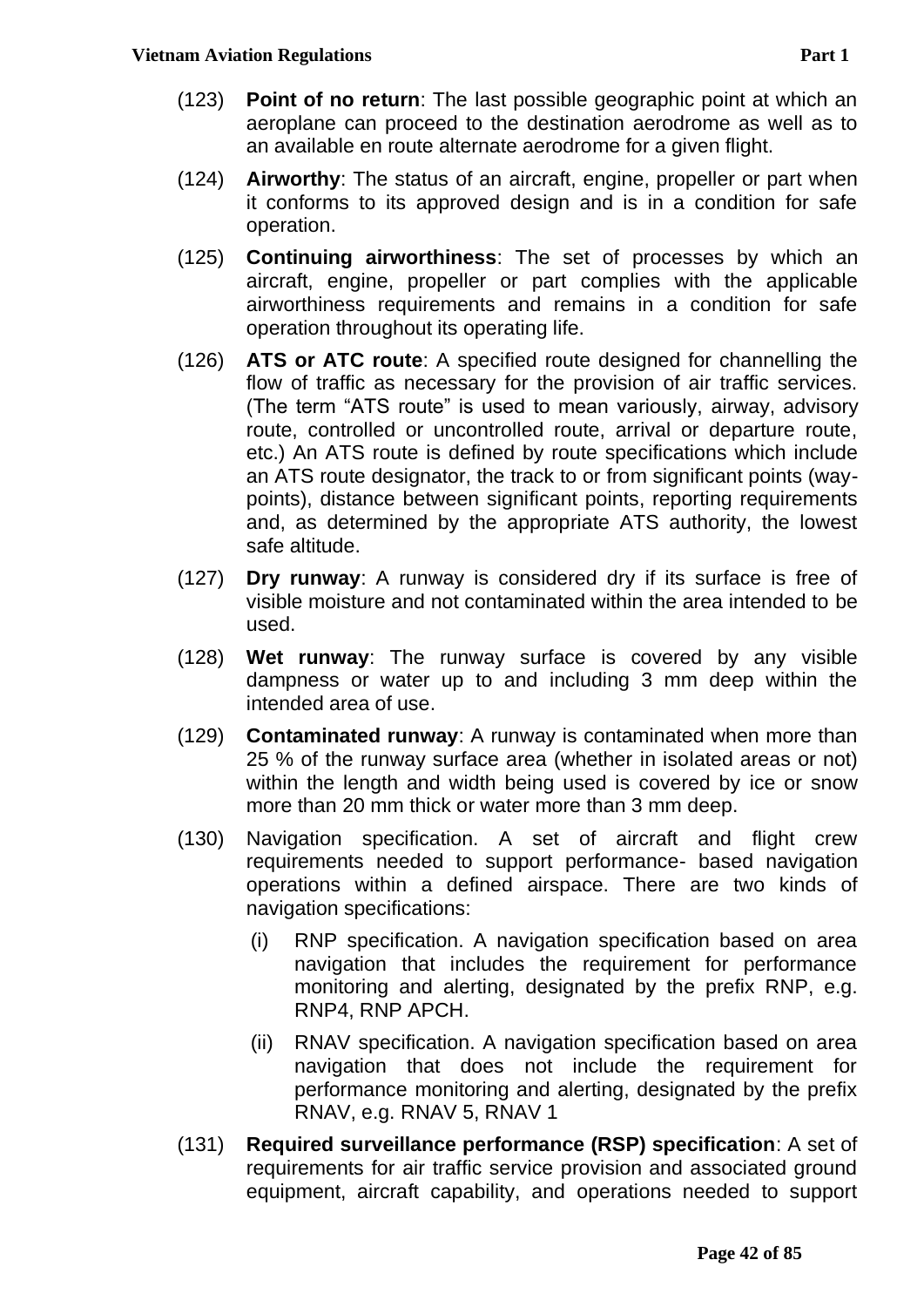performance-based surveillance.

- (132) **Required communication performance (RCP) specification**: A set of requirements for air traffic service provision and associated ground equipment, aircraft capability, and operations needed to support performance-based communication.
- (133) **Takeoff decision point**: The point used in determining takeoff performance of a Class 1 helicopter from which, an engine failure occurring at this point, either a rejected takeoff may be made or a takeoff safely continued.
- (134) **Landing decision point (LDP):** The point used in determining landing performance from which, a power- unit failure occurring at this point, the landing may be safely continued or a balked landing initiated. LDP applies to performance Class 1 helicopters.
- (135) **Passenger exit seats**: Those seats having direct access to an exit, and those seats in a row of seats through which passengers would have to pass to gain access to an exit, from the first seat inboard of the exit to the first aisle inboard of the exit. A passenger seat having "direct access" means a seat from which a passenger can proceed directly to the exit without entering an aisle or passing around an obstruction.
- (136) **Renewal – of licence, rating, authorisation or certificate**: The administrative action taken within the period of validity of a licence, rating, authorisation or certificate that allows the holder to continue to exercise the privileges of a licence, rating, authorisation or certificate for a further specified period consequent upon the fulfilment of specified requirements.
- (137) **Critical phases of flight**: Those portions of operations involving taxiing, takeoff and landing, and all flight operations below 10,000 feet, except cruise flight.
- (138) **En-route phase**: That part of the flight from the end of the take-off and initial climb phase to the commencement of the approach and landing phase.
- (139) **Final approach segment (FAS)**: That segment of an instrument approach procedure in which alignment and descent for landing are accomplished.
- (140) **Approach and landing phase — helicopters**: That part of the flight from 300 m (1 000 ft) above the elevation of the FATO, if the flight is planned to exceed this height, or from the commencement of the descent in the other cases, to landing or to the balked landing point;
- (141) **Take-off and initial climb phase**: That part of the flight from the start of take-off to 300 m (1 000 ft) above the elevation of the FATO, if the flight is planned to exceed this height, or to the end of the climb in the other cases.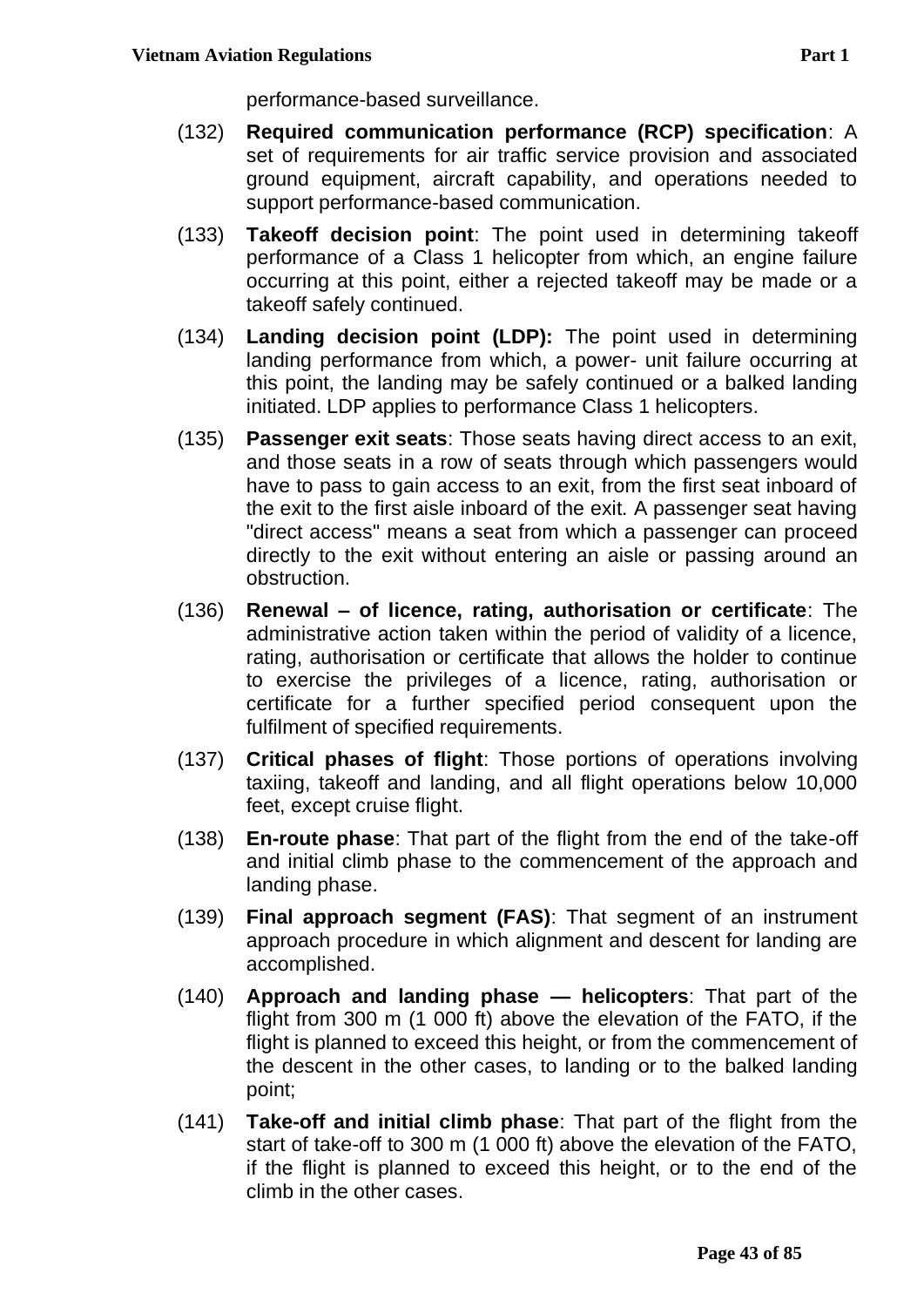- (143) **Medical examiner**: A physician with training in aviation medicine and practical knowledge and experience of the aviation environment, who is designated by the CAAV to conduct medical examinations of fitness of applicants for licences or ratings for which medical requirements are prescribed.
- (144) **Accountable manager:** The manager who has corporate authority for ensuring that all safety-related functions of the organization can be financed and carried out to the standard required;
- (145) **Operational control**: The exercise of the CAAV in the interest of the safety of the aircraft and the regularity and efficiency of the flight
- (146) **Automatic dependent surveillance (ADS)**: A surveillance technique in which aircraft automatically provide, via a data link, data derived from on board navigation and position fixing systems, including aircraft identification, 04 dimensional position and additional data as appropriate.
- (147) **Automatic dependent surveillance – broadcast (ADS-B):** A means by which aircraft aerodrome vehicles and other objects can automatically transmit and/or receive data such as identification, position and additional data, as appropriate, in a broadcast mode via a data link.
- (148) **Automatic dependent surveillance – contract (ADS-C)**: A means by which the terms of an ADS-C agreement will be exchanged between the ground system and the aircraft, via a data link, specifying under what conditions ADS-C reports would be initiated, and what data would be contained in the reports.
- (149) **Performance-based surveillance (PBS):** Surveillance based on performance specifications applied to the provision of air traffic services. An RSP specification includes surveillance performance requirements that are allocated to system components in terms of the surveillance to be provided and associated data delivery time, continuity, availability, integrity, accuracy of the surveillance data, safety and functionality needed for the proposed operation in the context of a particular airspace concept.
- (150) **<sup>14</sup>Safety oversight.** A function performed by a State to ensure that individuals and organizations performing an aviation activity comply with safety-related national laws and regulations
- (151) **Authorised instructor**: A person who holds a valid ground instructor or flgiht instructor certificate issued under Part 7 of these regulations when conducting ground training or flight training or is authorised by the CAAV to provide ground training or flight training under any Part of these regulations.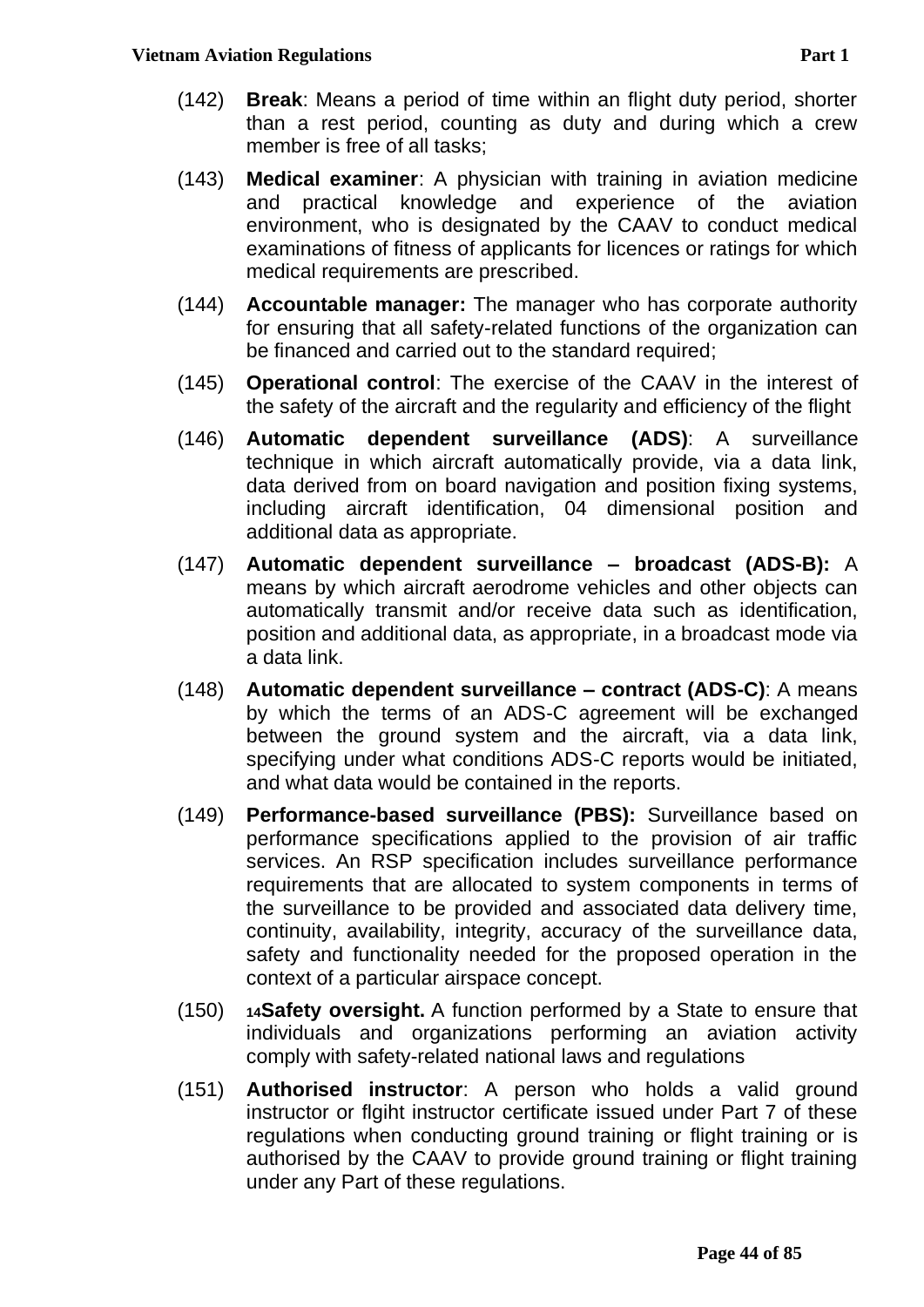- (153) **Check airman (aeroplane)**: A person who is qualified, and permitted, to conduct an evaluation in an aeroplane, in a flight simulation training device for a particular type aeroplane, for a particular AOC holder.
- (154) **Check airman (simulator):** A person who is qualified to conduct an evaluation, but only in a flight simulation training device for a particular type aircraft, for a particular AOC holder.
- (155) **Medical certificate**: The evidence issued by the CAAV that the licence holder meets specific requirements of medical fitness. It is issued following an evaluation by the CAAV of the report submitted by the designated medical examiner who conducted the assessment (examination) of the applicant for the licence.
- (156) **Category of certificate**: Certificate for an aircraft, including the design, the limitation of operation, type certificate data sheet, airworthiness standards and any conditions or restrictions apply to aircraft type such as Vietnam defined or recognized.
- (157) **Air operator certificate (AOC):** A certificate authorizing an operator to carry out specified commercial air transport operations;
- (158) **Maintenance Certificate**: A document confirming that the maintenance work, depending on the completed level as expected, based on the approved data and the procedures described in the Maintenance organisation's Manual procedures equipvelant system.
- (159) **Air traffic control Limit orders**: Is the point to which an air traffic control command is issued to a valid aircraft;
- (160) **Package**: The complete product of the packing operation consisting of the packaging and its contents prepared for transport;
- (161) **Reference time**: means the local time at the reporting point situated in a 2-hour wide time zone band around the local time where a crew member is acclimatised;
- (162) **Balked landing**: A landing manoeuvre that is unexpectedly discontinued at any point below the obstacle clearance altitude/height (OCA/H).
- (163) **Ditching**: The forced landing of an aircraft on water;
- (164) **Air operator**: A national air operator and a foreign air operator for commercial purpose;
- (165) **Assets**: Any assets transferred carried on an aircraft, in addition to correspondence, serving on the aircraft and baggage accompanying passengers or luggage lost;
- (166) **Goods**: Personal belongings, baggage, cargo, mail, article, thing or conveyance that may be taken or placed on board an aircraft or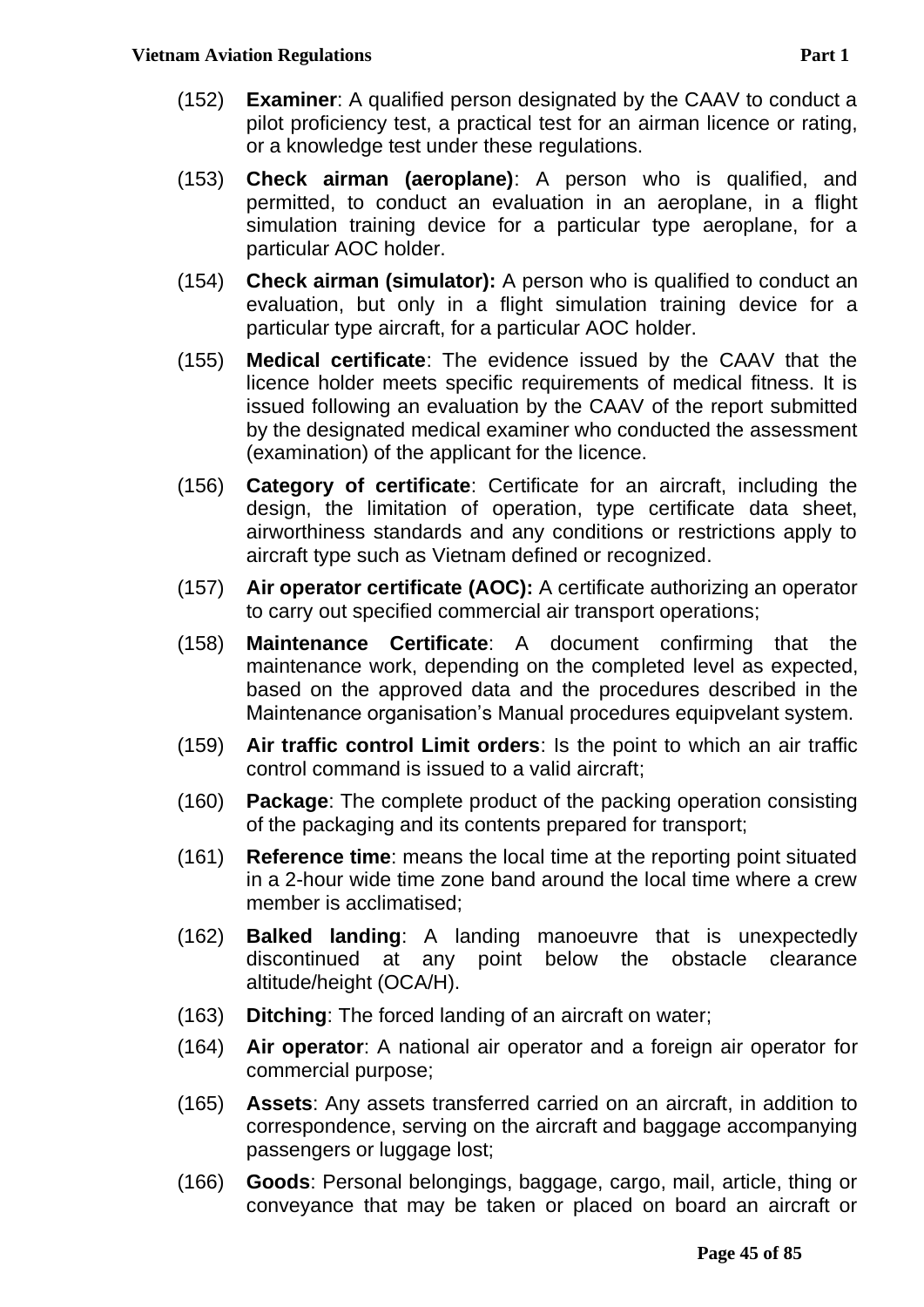taken into a restricted area;

- (167) **Consignment**: One or more packages of dangerous goods accepted by an operator from one shipper at one time and at one address, receipted for in one lot and moving to one consignee at one destination address;
- (168) **COMAT**: Operator material carried on an operator's aircraft for the operator's own purposes.
- (169) **Dangerous goods**: Articles or substances which are defined according to the Vietnam Aviation Law, article 158, item (1) and are classified according to *the ICAO Technical Instructions* for the safe transport of dangerous goods by air;
- (170) **Carry-on baggage:** The carry-on baggage means baggage that is taken care of by passengers and is brought along with them onto aircraft during the flight;
- (171) **Civil aviation.** The operation of any civil aircraft for the purpose of general aviation operations, aerial work or commercial air transport operations.
- (172) **Acts of unlawful interference**: These are acts or attempted acts such as to jeopardize the safety of civil aviation and air transport, i.e::
	- (i) Unlawful seizure of aircraft in flight,
	- (ii) Unlawful seizure of aircraft on the ground,
	- (iii) Hostage-taking on board an aircraft or on aerodromes,
	- (iv) Forcible intrusion on board an aircraft, at an airport or on the premises of an aeronautical facility,
	- (v) Introduction on board an aircraft or at an airport of a weapon or hazardous device or material intended for criminal purposes,
	- (vi) Communication of false information as to jeopardize the safety of an aircraft in flight or on the ground, of passengers, crew, ground personnel or the general public, at an airport or on the premises of a civil aviation facility.
- (173) **Safe forced landing**: Unavoidable landing or ditching with a reasonable expectance of no injuries to person in the aircraft or on the surface.
- (174) **Factor of safety**: A design factor used to provide for the possibility of loads greater than those assumed, and for uncertainties in design and manufacturing.
- (175) **Factor of overload**: is the ratio between the specific load weight and weight of the aircraft, expressed in terms of the aerodynamic forces, inertia or impact with the ground.
- (176) **Flight safety documents system**: A set of inter-related documentation established by the operator, compiling and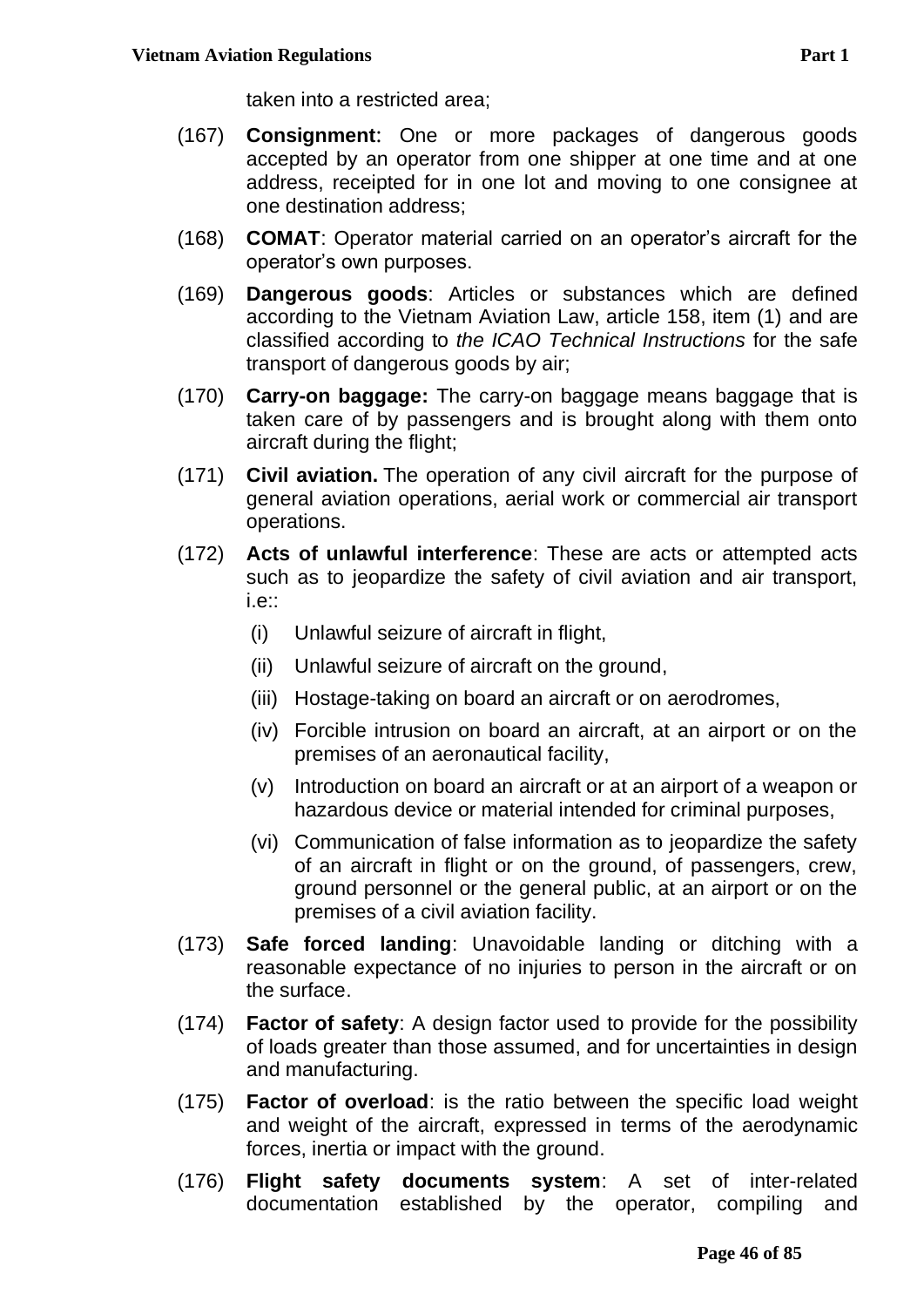organizing information necessary for flight and ground operations, and comprising, as a minimum, the operations manual and the operator's maintenance control manual;

- (177) **Quality system**: Documented organizational procedures and policies; internal audit of those policies and procedures; management review and recommendation for quality improvement;
- (178) **Engine system:** A system of one or more engines and related parts to produce thrust, continuous operation independent of other air units, but does not include devices generate thrust in a short time.
- (179) **Main engine system**: Engine system when damaged can seriously affect aircraft characteristics related to the case under consideration.
- (180) **Safety management system**: A systematic approach to managing safety, including the necessary organizational structures, accountabilities, policies and procedures;
- (181) **Equivalent system of maintenance**: An AOC holder may conduct maintenance activities through an arrangement with an AMO or may conduct its own maintenance, preventive maintenance, or alterations, so long as the AOC holder's maintenance system is approved by the CAAV and is equivalent to that of an AMO, except that the approval for return to service of an aircraft/aeronautical product shall be made by an appropriately licenced aviation maintenance technician or aircraft repair specialists, as appropriate.
- (182) **Ground proximity warning system (GPWS)**: A warning system that uses radar altimeters to alert the pilots of hazardous flight conditions.
- (183) **Low altitude wind shear warning and guidance system.** A system that will issue a warning of low altitude wind shear and in some cases provide the pilot with guidance information of the escaper manoeuvre.
- (184) **Terrain Awareness Warning System**. A system that provides the flight crew with sufficient information and alerting to detect a potentially hazardous terrain situation and so the flight crew may take effective action to prevent a controlled flight into terrain (CFIT) event.
- (185) **Arresting System.** A system designed to decelerate an aeroplane overrunning the runway
- (186) **ATS surveillance system**: A generic term meaning variously, ADS-B, PSR, SSR or any comparable ground-based system that enables the identification of aircraft.
- (187) **Fatigue Risk Management System (FRMS)**: A data-driven means of continuously monitoring and managing fatigue-related safety risks, based upon scientific principles and knowledge as well as operational experience that aims to ensure relevant personnel are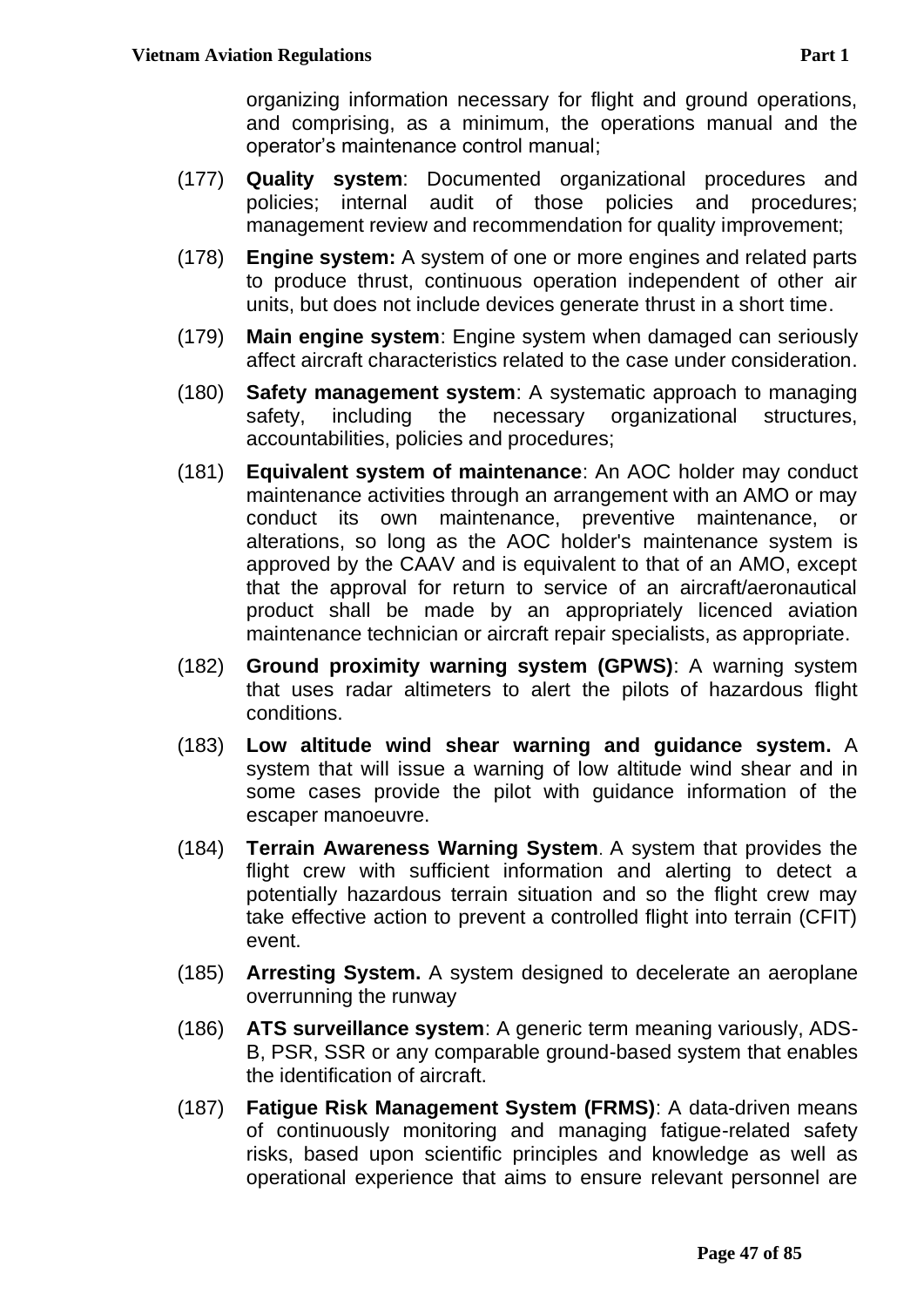performing at adequate levels of alertness

- (i) It is a management system for an operator to use to mitigate the effects of fatigue in its particular operations.
- (ii) It is a data-driven process and a systematic method used to continuously monitor and manage safety risks associated with fatigue-related error.
- (188) **Powerplant:** An engine that is used or intended to be used for propelling aircraft. It includes turbosuperchargers, appurtenances, and accessories necessary for its functioning, but does not include propellers;
- (189) **Airborne collision avoidance system (ACAS):** An aircraft system based on secondary surveillance radar (SSR) transponder signals which operates independently of ground-based equipment to provide advice to the pilot on potential conflicting aircraft that are equipped with SSR transponders;
- (190) **Record**: Any writings, drawings, maps, recordings, films, pictures or other electronic media or microfilm used to store information.
- (191) **Airport activity:** Are all operating on the movement area of an aircraft at an airport and all aircraft flying in the vicinity of an airport area. An aircraft is considered to be in the vicinity of an area airport when the aircraft is flying in, flying out of the airport operation perimeter.
- (192) **<sup>19</sup>Air traffic.** All aircraft in flight or operating on the manoeuvring area of an aerodrome.
- (193) **Approach and landing operations using instrument approach procedures:** Instrument approach and landing operations are classified as follows:
	- (i) Non-precision approach and landing operations. An instrument approach and landing which utilizes lateral guidance but does not utilize vertical guidance;
	- (ii) Approach and landing operations with vertical guidance. An instrument approach and landing which utilizes lateral and vertical guidance but does not meet the requirements established for precision approach and landing operations;
	- (iii) Precision approach and landing operations. An instrument approach and landing using precision lateral and vertical guidance with minima as determined by the category of operation..
- (194) **General aviation**: General aviation is defined as all civil aviation operations other than scheduled air services and non-scheduled air transport operations for remuneration or hire. General avivation associated with specialized services such as industry, agriculture,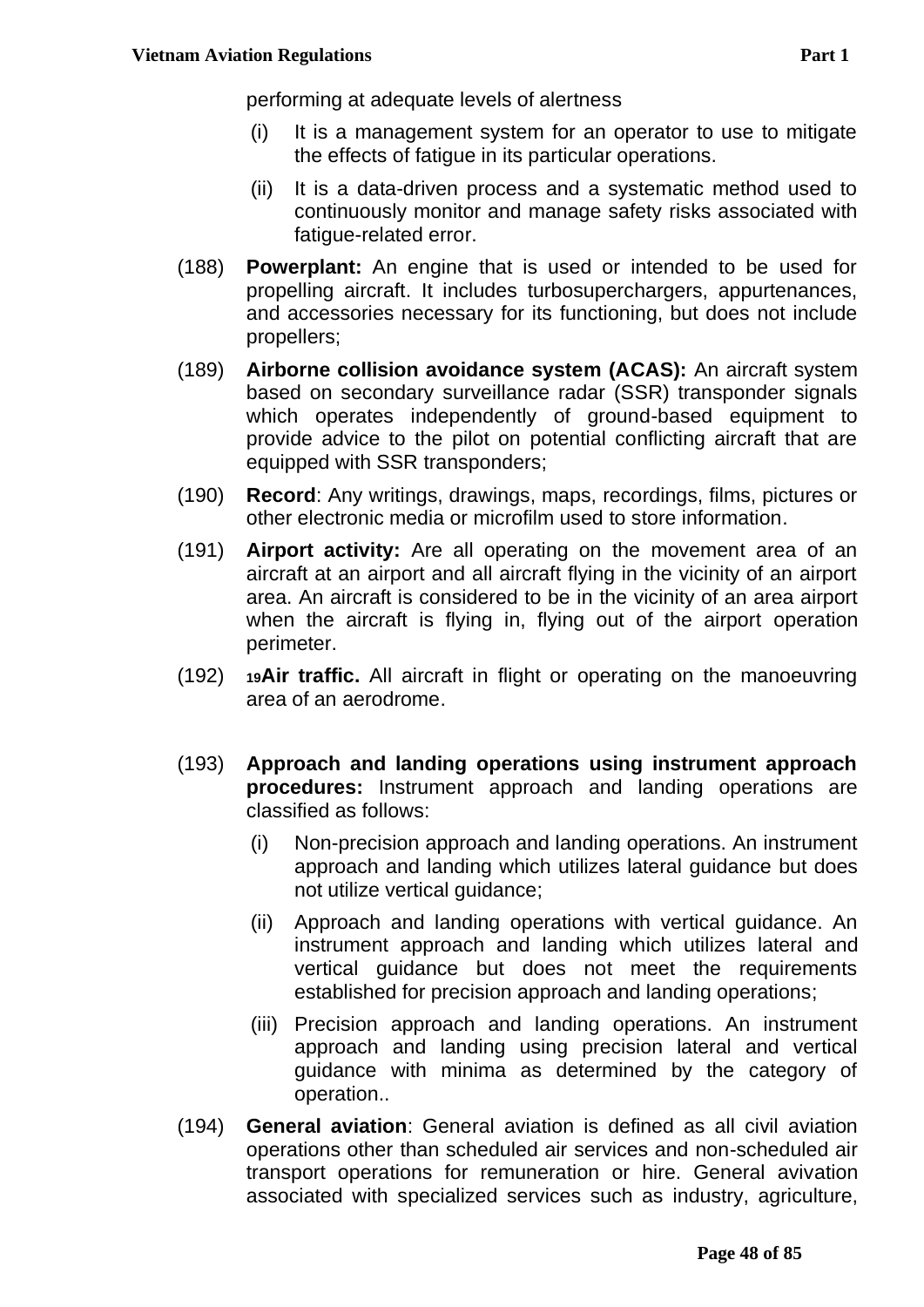sylviculture, piscicuture, construction, photography, surveying, observation and patrol, search and rescue, aerial development, instructional flying, sight seeing, calibration flight, pleasure flying and other aerial work.

- (195) **EDTO-significant system**: An aeroplane system whose failure or degradation could adversely affect the safety particular to an EDTO flight, or whose continued functioning is specifically important to the safe flight and landing of an aeroplane during an EDTO diversion.
- (196) **Synthetic vision system (SVS):** A system to display data-derived synthetic images of the external scene from the perspective of the flight deck.
- (197) **Combined vision system (CVS)**: A system to display images from a combination of an enhanced vision system (EVS) and a synthetic vision system (SVS).
- (198) **Enhanced vision system (EVS):** A system to display electronic real-time images of the external scene achieved through the use of image sensors. (EVS does not include night vision imaging systems (NVIS).)
- (199) **Calibration.** A set of operations, performed in accordance with a definite documented procedure that compares the measurement performed by a measurement device or working standard with a recognised bureau of standards for the purpose of detecting and reporting or eliminating adjustment errors in the measurement device, working standard, or aeronautical product tested.
- (200) **Air traffic control clearance**: authorization for an aircraft to proceed under conditions specified by an air traffic control unit. It may be accompanied by the word "taxiing", "take off", "departure", "long distance", "approach", "landing" to indicate the portion of flight training that command mentioned.
- (201) **Instrument training**: Training which is received from an authorised instructor under actual or simulated instrument meteorological conditions;
- (202) **Flight training**: Training, other than ground training, received from an authorised instructor in flight in an aircraft;
- (203) **Approved training**: Training carried out under special curricula and supervision approved by the CAAV;
- (204) **Authorised instructor**: A person who holds a valid ground instructor certificate issued under Part 7 and Part 9 Vietnam Aviation Regulations when conducting training;
- (205) **ADS contract**: A means by which the terms of an ADS agreement will be exchanged between the ground system and the aircraft, specifying under what conditions ADS reports would be initiated, and what data would be contained in the reports.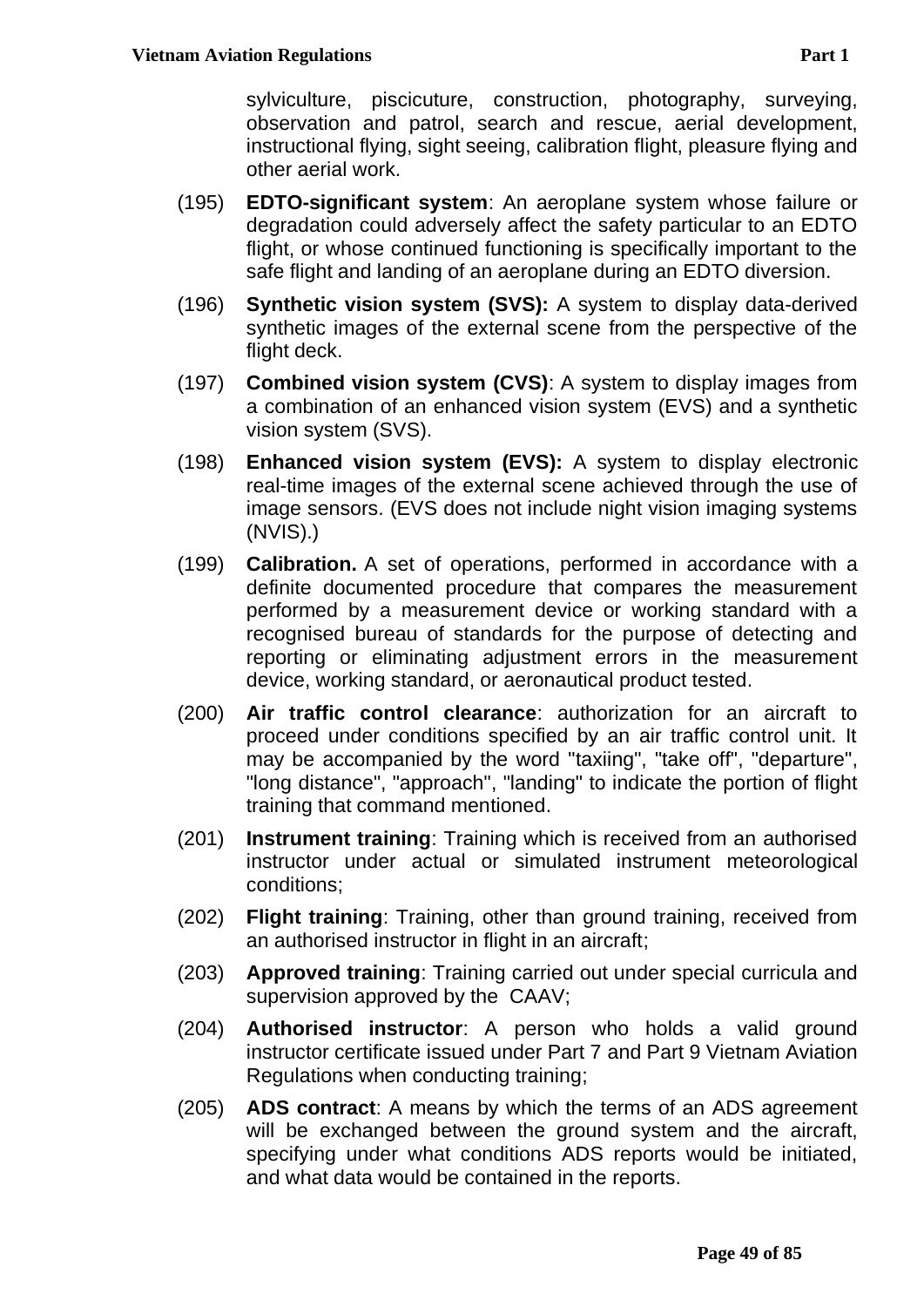- (206) **Substantial damage**: Damage or failure which adversely affects the structural strength, performance, or flight characteristics of the aircraft, and which would normally require major repair or replacement of the affected component. Engine failure or damage limited to an engine if only one engine fails or is damaged, bent fairings or cowling, dented skin, small punctured holes in the skin or fabric, ground damage to rotor or propeller blades, and damage to landing gear, wheels, tires, flaps, engine accessories, brakes, or wingtips are not considered "substantial damage" for the purpose of this substantial damage relating to an aircraft accident.
- (207) **Heading**: The direction in which the longitudinal axis of an aircraft is pointed, usually expressed in degrees from North (true, magnetic, compass or grid);
- (208) **IFR**: The symbol used to designate the instrument flight rules;
- (209) **IMC**: The symbol used to designate instrument meteorological conditions;
- (210) **Filed flight plan**: The flight plan as filed with an ATS unit by the pilot or a designated representative, without any subsequent changes.
- (211) **Current flight plan**: The flight plan, including changes, if any, brought about by subsequent clearances;
- (212) **Operational flight plan**: The operator's plan for the safe conduct of the flight based on considerations of aeroplane performance, other operating limitations and relevant expected conditions on the route to be followed and at the aerodromes concerned;
- (213) **Flight plan:** Specified information provided to air traffic services units, relative to an intended flight or portion of a flight of an aircraft;
- (214) **Repetitive flight plan**: A flight plan related to a series of frequently recurring, regularly operated individual flights with identical basic features, submitted by an operator for retention and repetitive use by air traffic service units;
- (215) **Accredited medical conclusion:** The conclusion reached by one or more medical experts for the purposes of the case concerned, in consultation with flight operations or other experts as necessary;
- (216) **Operation on the water:** is the operation of aircraft on the surface of the water;
- (217) **Offshore operations**: Operations which routinely have a substantial proportion of the flight conducted over sea areas to or from offshore locations. Such operations include, but are not limited to, support of offshore oil, gas and mineral exploitation and sea-pilot transfer.
- (218) **Agricultural aircraft operation.** The operation of an aircraft for the purpose of:
	- (i) Dispensing any economic poison;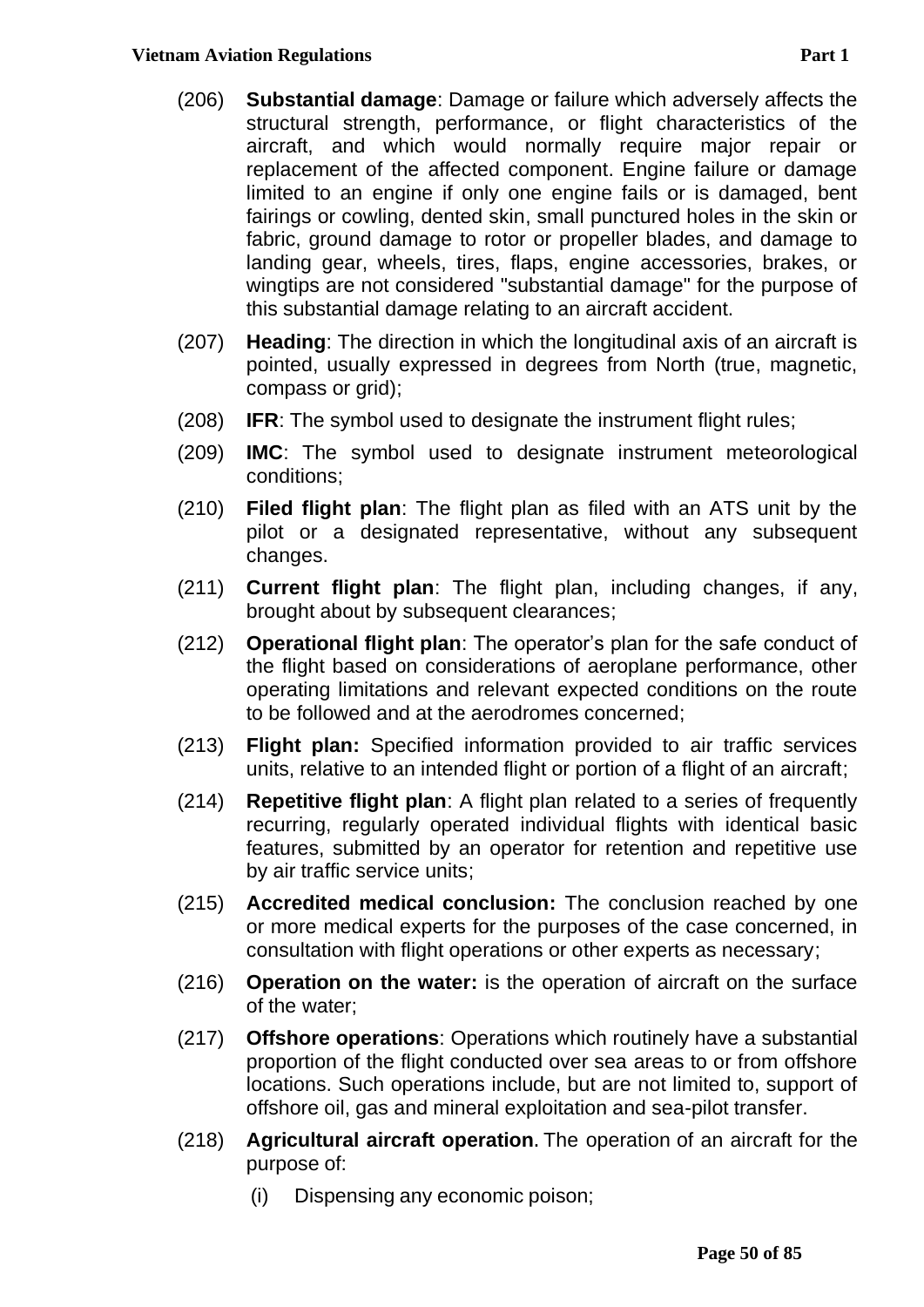- (ii) Dispensing any other substance intended for plant nourishment, soil treatment, propagation of plant life, or pest control; or
- (iii) Engaging in dispensing activities directly affecting agriculture, horticulture, or forest preservation, but not including the dispensing of live insects.
- (219) **Extended diversion time operations (EDTO)**: Any operation by an aeroplane with two or more turbine engines where the diversion time to an en-route alternate aerodrome is greater than the threshold time established by the State of the Operator.
- (220) **Instrument approach operation**: An approach and landing using instruments for navigation guidance based on an instrument approach procedure. There are two methods for executing instrument approach operations—
	- (i) A two-dimensional (2D) instrument approach operation, using lateral navigation guidance only:
	- (ii) A three-dimensional (3D) instrument approach operation, using both lateral and vertical navigation guidance.
- (221) **<sup>23</sup>Surveillance.** The State activities through which the State proactively verifies through inspections and audits that aviation licence, certificate, authorization or approval holders continue to meet the established requirements and function at the level of competency and safety required by the State
- (222) **Controlled balloon**: A power driven lighter than air aircraft;
- (223) **Balloon**: A non power driven lighter than air aircraft;
- (224) **Course**: A programme of instruction to obtain an airman licence, rating, qualification, authorisation, or currency.
- (225) **Flight time for aeroplane:** The total time from the moment an aeroplane first moves to taxi from its parking place for the purpose of taking off until the moment it finally comes to rest on the designated parking position and all engines are shut down.
- (226) **Flight time for helicopter:** The total time from the moment a helicopter's rotor blades start turning until the moment the helicopter finally comes to rest at the end of the flight, and the rotor blades are stopped.
- (227) **Flight duty period**: The total time from the moment a flight crew member commences duty, immediately subsequent to a rest period and prior to making a flight or a series of flights, to the moment the flight crew member is relieved of all duties having completed such flight or series of flights;
- (228) **External load**: A load that is carried, or extends outside of the aircraft fuselage;
- (229) **Incompatible**: Describing dangerous goods which, if mixed, would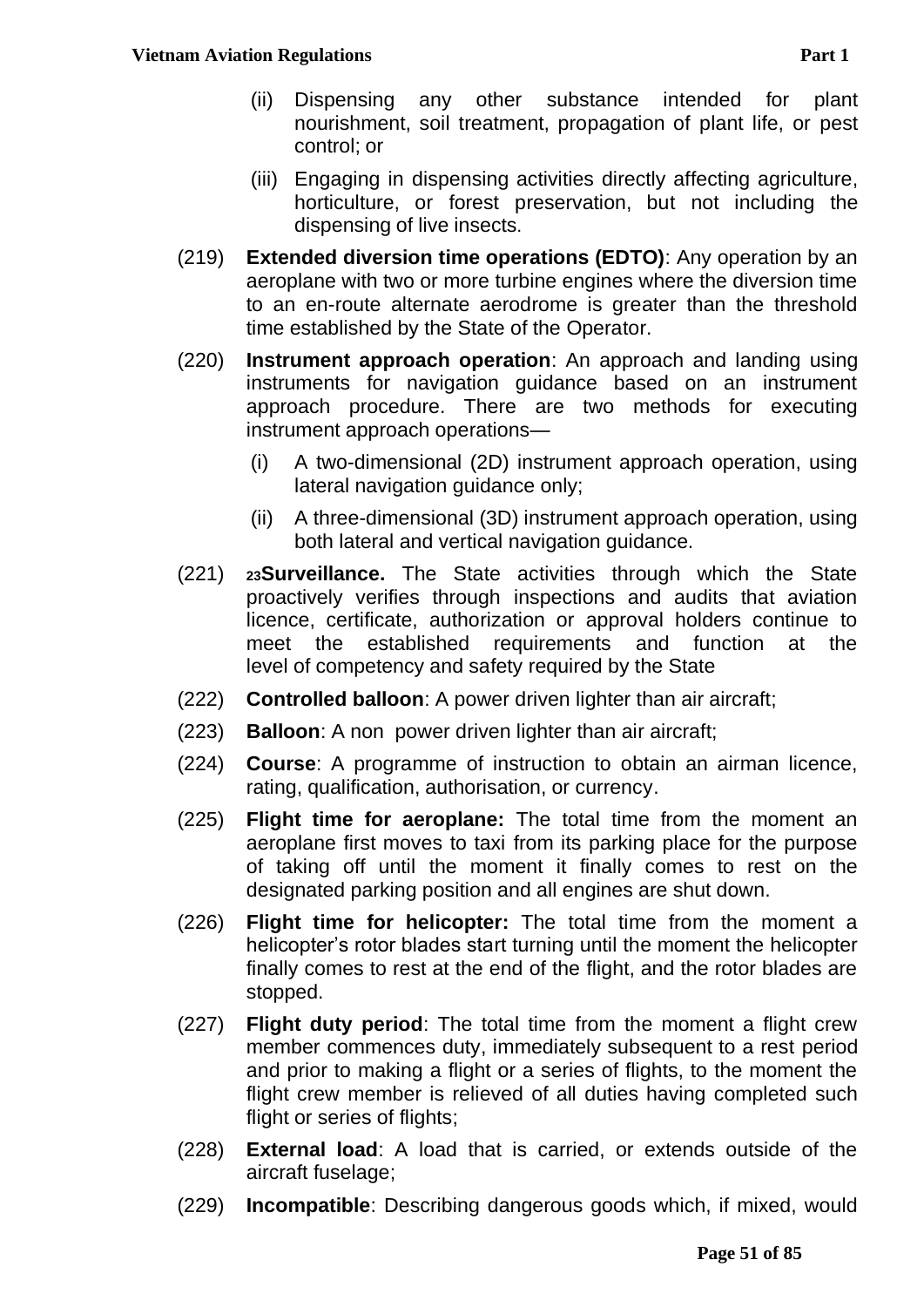be liable to cause a dangerous evolution of heat or gas or produce a corrosive substance;

- (230) **Prohibited area**: An airspace of defined dimensions, above the land areas or territorial waters of a State, within which the flight of aircraft is prohibited;
- (231) **Control area**: A controlled airspace extending upwards from a specified limit above the earth;
- (232) **Movement area**: That part of an aerodrome to be used for the takeoff, landing and taxiing of aircraft, consisting of the manoeuvring area and the apron(s);
- (233) **Landing area**: That part of a movement area intended for the landing or take-off of aircraft;
- (234) **Restricted area (aerodrome)**: Any area of an aerodrome that is identified as an area to which access is restricted to authorised persons and includes any aircraft or vehicle on that aerodrome.
- (235) **Restricted area (airspace)**: An airspace of defined dimensions, above the land areas or territorial waters of a State, within which the flight of aircraft is restricted in accordance with certain specified conditions;
- (236) **Manoeuvring area**: That part of an aerodrome to be used for the take-off, landing and taxiing of aircraft, excluding aprons;
- (237) **Terminal control area**: A controlled area that would normally be set at the point where most of the ATS routes adjacent to one or more major airports.
- (238) **Danger area**: An airspace of defined dimensions within which activities dangerous to the flight of aircraft may exist at specified times;
- (239) **Required visual reference**: For instrument approaches, this term means that section of the visual aids or of the approach area which should have been in view for sufficient time for the pilot to have made an assessment of the aircraft position and rate of change of position, in relation to the desired flight path. In Category III operations with a decision height the required visual reference is that specified for the particular procedure and operation;
- (240) **Final approach and take-of area (FATO)**: A defined area over which the final phase of the approach manoeuvre to hover or landing is completed and from which the take-off manoeuvre is commenced. Where the FATO is to be used by performance Class 1 helicopters, the defined area includes the rejected take-off area available;
- (241) **Signal area**: An area on an aerodrome used for the display of ground signals;
- (242) **Airframe:** The fuselage, booms, nacelles, cowlings, fairings, airfoil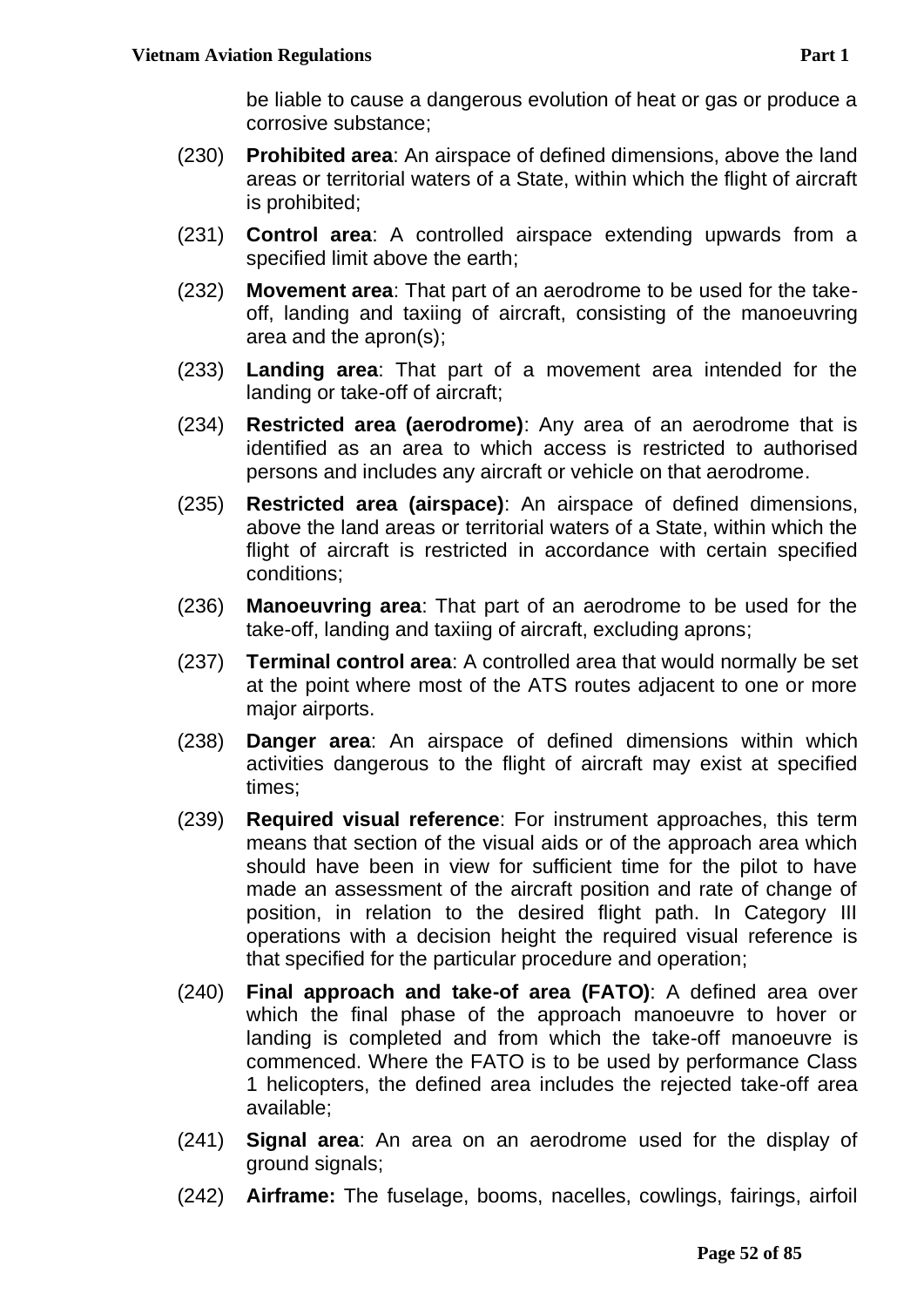surfaces (including rotors but excluding propellers and rotating airfoils of a powerplant), and landing gear of an aircraft and their accessories and controls.

- (243) **Knowledge test**: A test on the aeronautical knowledge areas required for an airman licence or rating that can be administered in written form or by a computer;
- (244) **Practical test:** A competency test on the areas of operations for a licence, certificate, rating, or authorisation that is conducted by having the applicant respond to questions and demonstrate manoeuvres in flight, in an approved flight simulator, or in an approved flight training device, or in a combination of these;
- (245) **Pre-flight inspection**: The inspection carried out before flight to insure that the aircraft is fit for the intended flight;
- (246) **Inspector**: A qualified individual authorized by the CAAV to inspect the level of pilots, a practical test for a aviation personnel certificate or the rating type, or a test of knowledge about theguideance in aviation safety regulations.
- (247) **Aviation inspector**: Competent personnel employed by the operator and authorized by the CAAV to do inspection.
- (248) **RNP type**: A containment value expressed as a distance in nautical miles from the intended position within which flights would be for at least 95% of the total flying time;
- (249) **<sup>28</sup>Safety recommendation.** A proposal of an accident investigation authority based on information derived from an investigation, made with the intention of preventing accidents or incidents and which in no case has the purpose of creating a presumption of blame or liability for an accident or incident. In addition to safety recommendations arising from accident and incident investigations, safety recommendations may result from diverse sources, including safety studies.
- (250) **Aeronautical experience:** Pilot time obtained in an aircraft, approved flight simulator, or approved flight training device for meeting the training and flight time requirements of these regulations;
- (251) **Window of circadian low ('WOCL')**: means the period between 02:00 and 05:59 hours in the time zone to which a crew member is acclimatised.
- (252) **Skill test**: A competency test on the areas of operations for a licence, certificate, rating, or authorisation that is conducted by having the applicant respond to questions and demonstrate manoeuvres in flight, or in an approved flight simulation training device, or in a combination of these.
- (253) **Rest period**: Means a continuous, uninterrupted and defined period of time, following duty or prior to duty, during which a crew member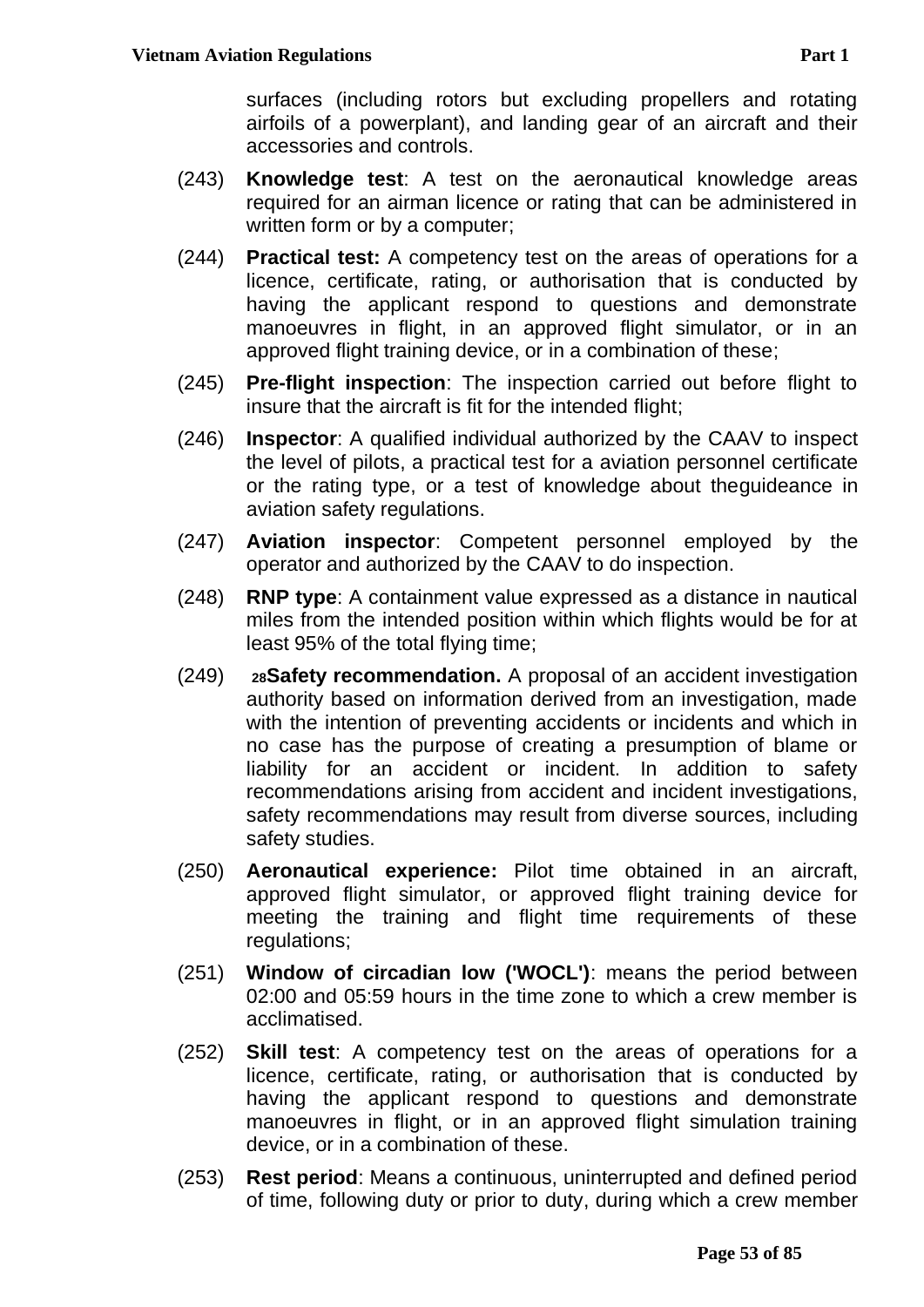- (254) **Duty period**: means a period which starts when a crew member is required by an operator to report for or to commence a duty and ends when that person is free of all duties, including post-flight duty.
- (255) **Flight duty period (FDP)**: means a period that commences when a crew member is required to report for duty, which includes a sector or a series of sectors, and finishes when the aircraft finally comes to rest and the engines are shut down, at the end of the last sector on which the crew member acts as an operating crew member.
- (256) **RCP type**: A label (e.g. RCP 240) that represents the values assigned to RCP parameters for communication transaction time, continuity, availability and integrity.
- (257) **Co-pilot**: A licenced pilot serving in any piloting capacity other than as pilot-in-command but excluding a pilot who is on board the aircraft for the sole purpose of receiving flight instruction;
- (258) **Taxiing**. Movement of an aircraft on the surface of an aerodrome under its own power, excluding take-off and landing;
- (259) **Installation of flammable device**: the equipment of the flammable fluid system must be able to keep the liquid not to contact with fire when the device is put in the fire conditions. Must be equipped with the means to interrupt the flow of the liquid to the combustible area when the explosion occurred;
- (260) **Cruise climb**: An aeroplane cruising technique resulting in a net increase in altitude as the aeroplane mass decreases;
- (261) **Performance-based communication (PBC)**: Communication based on performance specifications applied to the provision of air traffic services.
- (262) **Controller-pilot data link communications (CPDLC)**: A means of communication between controller and pilot, using data link for ATC communications;
- (263) **Data link communications**: A form of communication intended for the exchange of messages via a data link;
- (264) **Disruptive schedule**: means a crew member's roster which disrupts the sleep opportunity during the optimal sleep time window by comprising an FDP or a combination of FDPs which encroach, start or finish during any portion of the day or of the night where a crew member is acclimatised; A schedule may be disruptive due to early starts, late finishes or night duties.
	- (i) for 'early start' a duty period starting in the period between 05:00 and 05:59 in the time zone to which a crew member is acclimatised;
	- (ii) for 'late finish' a duty period finishing in the period between 23:00 and 01:59 in the time zone to which a crew member is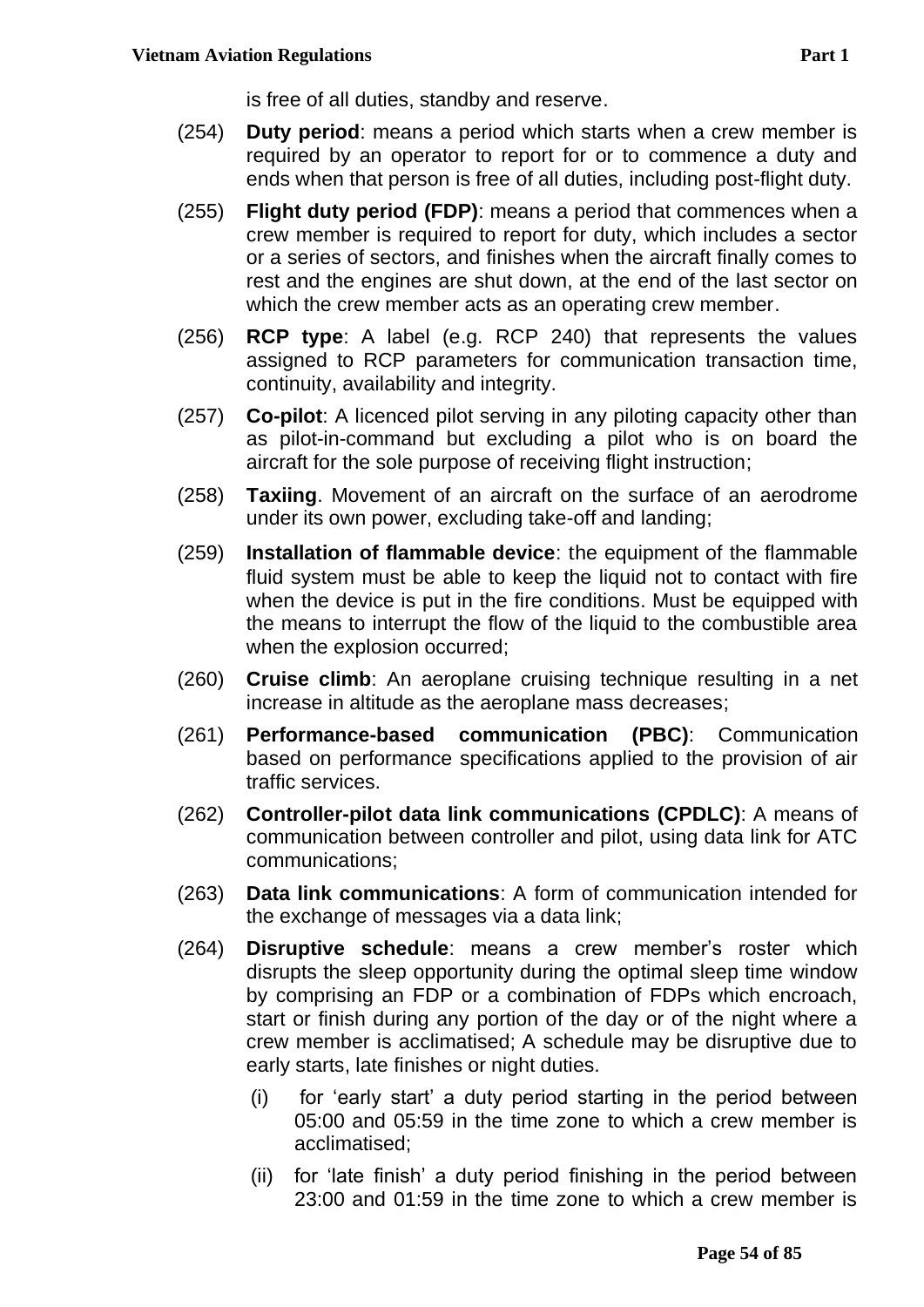acclimatised.

- (265) **Container**: Is a block containing a shipper to contain one or more packages and forming a single block for convenient handling and sorting (line equipment not included in this definition);
- (266) **Aircraft type**: All aircraft of the same basic design, including all modifications there to except those modifications which result in a change in handling or flight characteristics;
- (267) **Total vertical error (TVE):** The vertical geometric difference between the actual pressure altitude flown by an aircraft and its assigned pressure altitude (flight level);
- (268) **Propeller driven aeroplane**: A reciprocating or turbine powered aeroplane that is derives its primary thrust from propellers;
- (269) **Large aeroplane**: An aeroplane of a maximum certificated take-off mass of over 5 700 kg;
- (270) **Small aeroplane**: An aeroplane having a maximum certified take-off mass of less than 5,700 kg;
- (271) **Aeroplane:** A power driven heavier than air aircraft, deriving its lift in flight chiefly from aerodynamic reactions on surfaces which remain fixed under given conditions of flight;
- (272) **Runway condition assessment matrix (RCAM)**: A matrix allowing the assessment of the runway condition code, using associated procedures, from a set of observed runway surface condition(s) and pilot report of braking action.
- (273) **Runway condition assessment matrix (RCAM).** A matrix allowing the assessment of the runway condition code, using associated procedures, from a set of observed runway surface condition(s) and pilot report of braking action.
- (274) **Emergency locator transmitter (ELT)**: A generic term describing equipment which broadcast distinctive signals on designated frequencies and, depending on application, may be automatically activated by impact or be manually activated. An ELT may be any of the following:
	- (i) Automatic fixed ELT. An automatically activated ELT which is permanently attached to an aircraft.
	- (ii) Automatic portable ELT. An automatically activated ELT which is rigidly attached to an aircraft but readily removable from the aircraft.
	- (iii) Automatically deployable ELT. An ELT which is rigidly attached to an aircraft and which is automatically deployed and activated by impact, and in some cases, also be hydrostatic sensors. Manual deployment is also provided.
	- (iv) Survival ELT. An ELT which is removable from an aircraft, stowed so as to facilitate its ready use in an emergency, and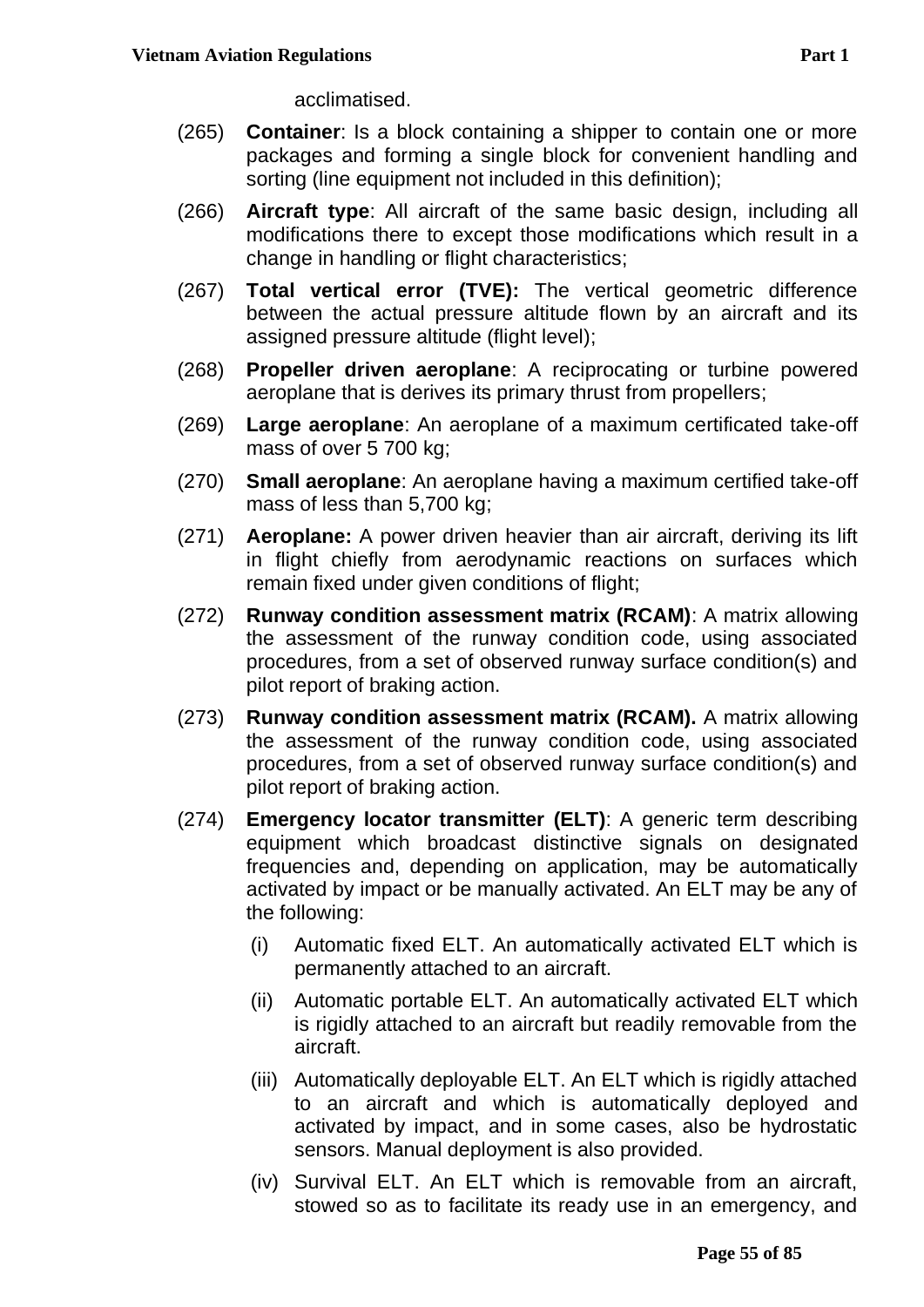manually activated by survivors.

- (275) **Fatigue**: A physiological state of reduced mental or physical performance capability resulting from sleep loss or extended wakefulness and/or physical activity that can impair a crew member's alertness and ability to safely operate an aircraft or perform safety related duties.
- (276) **Hazard**: A condition or an object with the potential to cause injuries to personnel, damage to equipment or structures, loss of material, or reduction of ability to perform a prescribed function.
- (277) **Hazard.** A condition or an object with the potential to cause or contribute to an aircraft incident or accident. This definition is equivalent to item (276).
- (278) **<sup>33</sup>Threat**: As relating to flight, events or errors that occur beyond the influence of an operational person, increase operational complexity and which must be managed to maintain the margin of safety.
- (279) **Safety performance target**: The planned or intended objective for safety performance indicator(s) over a given period.
- (280) **Flight level**: A surface of constant atmospheric pressure which is related to a specific pressure datum, 1 013.2 hPa, and is separated from other such surfaces by specific pressure intervals. A pressure type altimeter calibrated in accordance with the standard atmosphere:
	- (i) when set to a QNH altimeter setting, will indicate altitude;
	- (ii) when set to a QFE altimeter setting, will indicate height above the QFE reference datum;
	- (iii) when set to a pressure of 1 013.2 hPa, may be used to indicate flight levels.
	- (iv) The terms "height" and "altitude" as used above, indicate altimetric rather than geometric heights and altitudes.

## (281) **Performance Class-Helicopters**:

- (i) **Performance Class 1 helicopter:** A helicopter with performance such that, in case of engine failure, it is able to land on the rejected take-off area or safely continue the flight to an appropriate landing area;
- (ii) **Performance Class 2 helicopter:** A helicopter with performance such that, in case of engine failure, it is able to safely continue the flight, except when the failure occurs prior to a defined point after take-off or after a defined point before landing, in which cases a forced landing may be required;
- (iii) **Performance Class 3 helicopter:** A helicopter with performance such that, in case of engine failure at any point in the flight profile, a forced landing must be performed.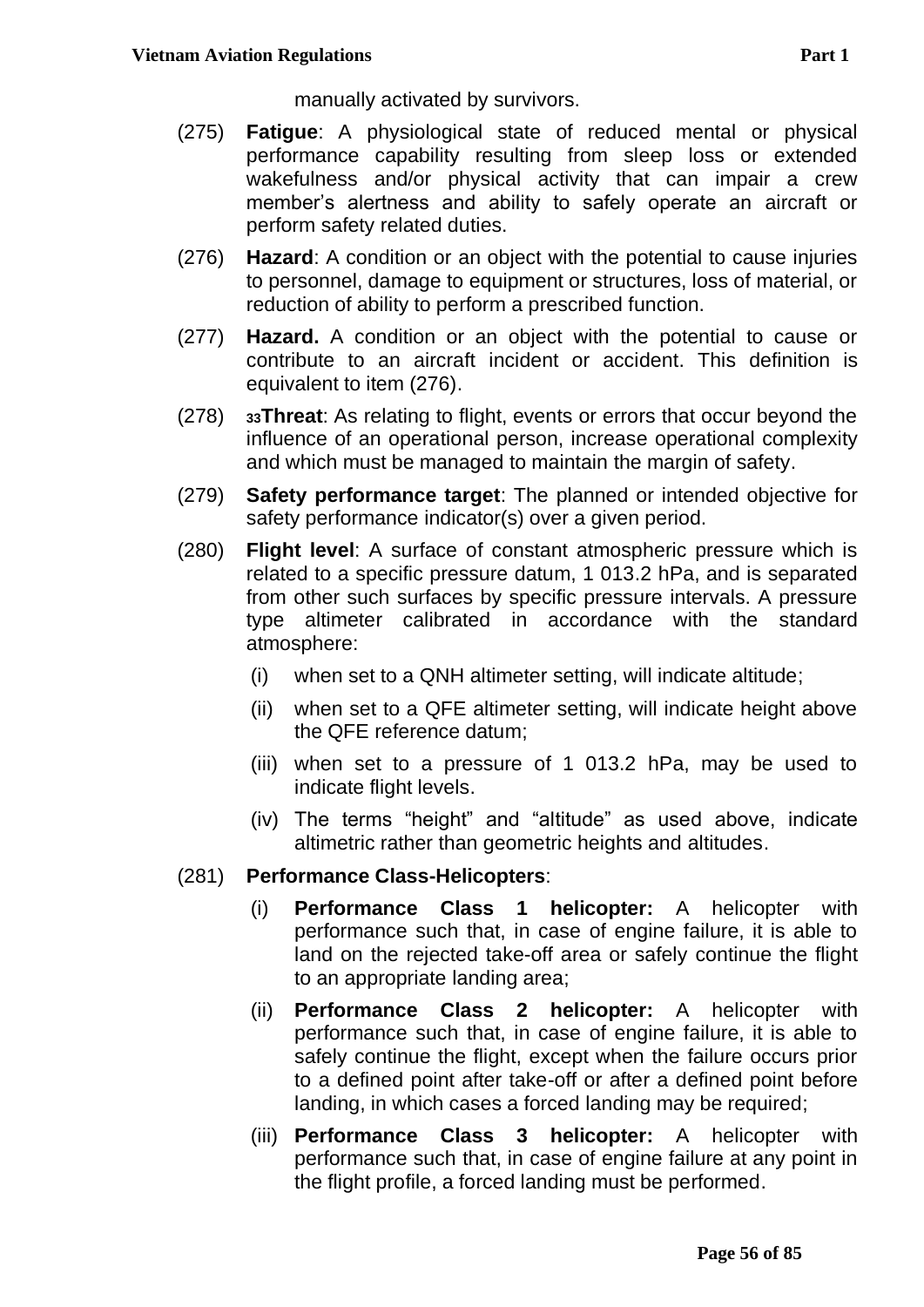- (283) **Civil aviation capability**: an individual technical qualified and / or management experience approved by the CAAV for the position they are holding.
- (284) **Pilot in command**: The pilot-in-command is a flight crewmember designated for a flight by the operator or the aircraft owner in case of general aviation not for commercial purposes. The pilot-incommand shall have the highest authority on board an aircraft and be responsible for the safety and security of the aircraft, persons and properties on board the aircraft during the flight;
- (285) **Authorised person**: As authorized by law to perform the duties of aviation safety surveillance on behalf of the CAAV, including the evaluation, inspection and investigation. These people are recruited by the CAAV and assigned to work in flight safety. They have the right to review, permit or supervise qualified individuals in aviation perform tasks as a "competent person".
- (286) **Aircraft operator**: an organization, individual engaged in the aircraft operation;
- (287) **Cruise relief pilot**: A flight crew member who is assigned to perform pilot tasks during cruise flight, to allow the pilot in command or a co pilot to obtain planned rest.
- (288) **Calendar year**: A period of a year beginning and ending with the dates that are conventionally accepted as marking the beginning and end of a numbered year (as January 1 through December 31 in the Gregorian calendar).
- (289) **Aircraft maintenance personnel:** Individual certified by the CAAV to carry out the inspection and perform or supervise the maintenance, preventive maintenance or other changes / improvements of aircraft, aircraft systems and equipment which individual is approved.
- (290) **Flight dispatcher**: A person designated by the operator to engage in the control and supervision of flight operations, whether licensed or not, suitably qualified in accordance with Annex 1, who supports, briefs and/or assists the pilot-in-command in the safe conduct of the flight;
- (291) **Aviation personnel**: Aviation personnel shall include persons whose duties are directly related to ensuring aviation safety and security, aircraft operation, air transport, and air navigation. They shall possess certificates which are issued or validated by the Ministry of Transport.
- (292) **Directly safety relating personnel**: Individuals can cause danger to aviation safety if they do not perform their duties and functions properly including but not limited to, the flight crew members, aircraft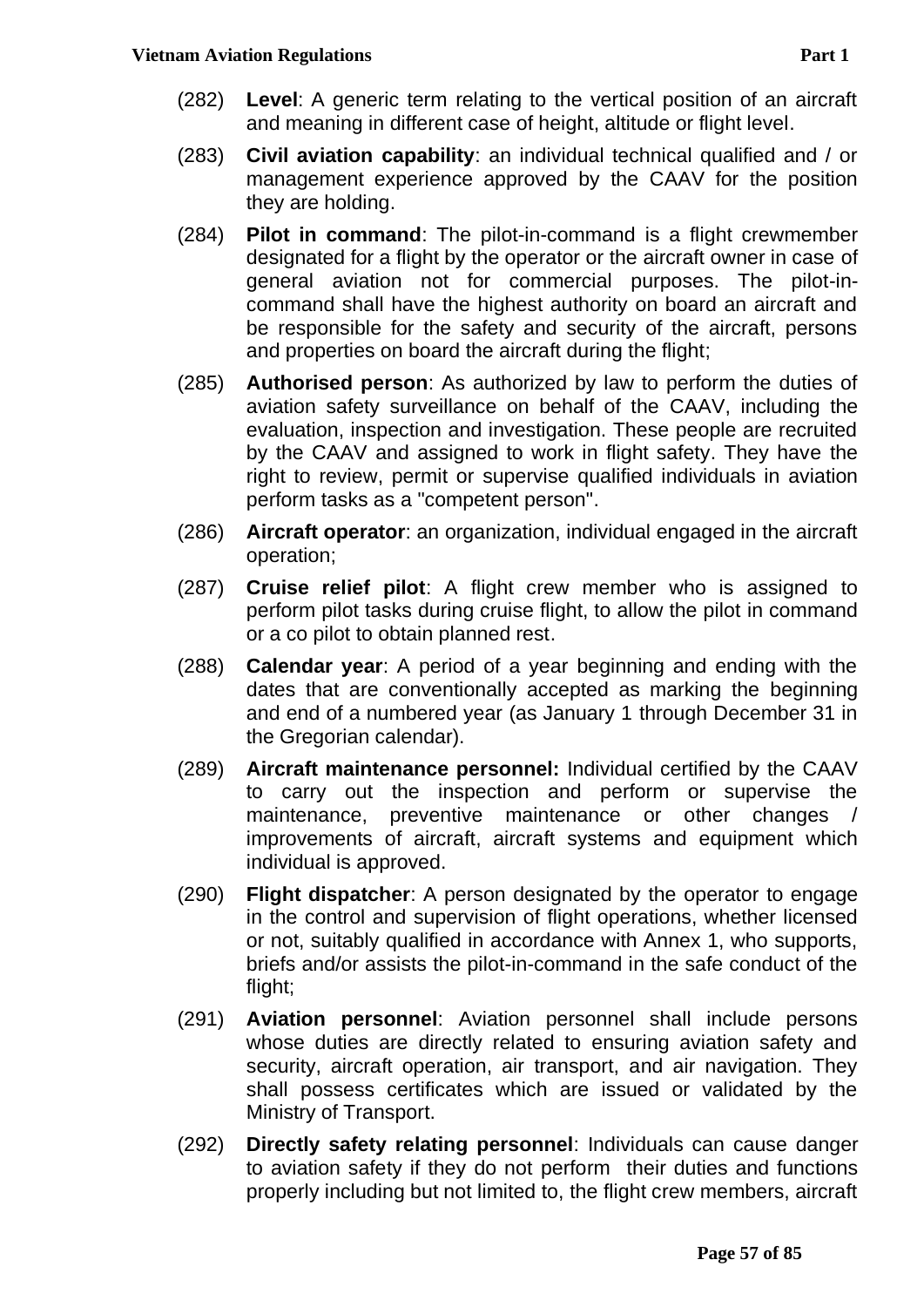- (293) **Maintenance release certifying staff**: Those personnel who are authorised by the Approved Maintenance Organization in accordance with a procedure acceptable to the Authority to certify aircraft or aircraft components for release to service;
- (294) **Technical log**: A document carried on an aircraft that contains information to meet ICAO requirements; a technical log contains two independent sections: a journey record section and an aircraft maintenance record section
- (295) **Calendar day**: A 24-hour period from 0000 through 2359 using Coordinated Universal Time or local time.
- (296) **Local day**: means a 24-hour period commencing at 00:00 local time.
- (297) **Single day free of duty**: means a time free of all duties and standby consisting of one day and two local nights, which is notified in advance. A rest period may be included as part of the single day free of duty.
- (298) **Break**: Means a period of time within an flight duty period, shorter than a rest period, counting as duty and during which a crew member is free of all tasks.
- (299) **Direct Causes.** Actions, omissions, events, conditions, or a combination thereof, which led to the accident or incident.
- (300) **Indirect Causes***.* Actions, omissions, events, conditions, or a combination thereof, which, if eliminated, avoided or absent, would have reduced the probability of the accident or incident occurring, or mitigated the severity of the consequences of the accident or incident
- (301) **Pilot-in-command under supervision**: Co-pilot performing, under the supervision of the pilot-in- command, the duties and functions of a pilot-in-command, in accordance with a method of supervision acceptable to the CAAV.
- (302) **Foreign air operator**: Any operator, not being a Vietnam air operator, which undertakes, whether directly or indirectly or by lease or any other arrangement, to engage in commercial air transport operations within borders or airspace of Vietnam, whether on a scheduled or charter basis.
- (303) **Airman**: This term refers to:
	- (i) Any individual who engages, as the person in command or as pilot, mechanic, or member of the crew, or who navigates an aircraft while the aircraft is underway;
	- (ii) Any individual in charge of the inspection, maintenance, overhauling, or repair of aircraft, and any individual in charge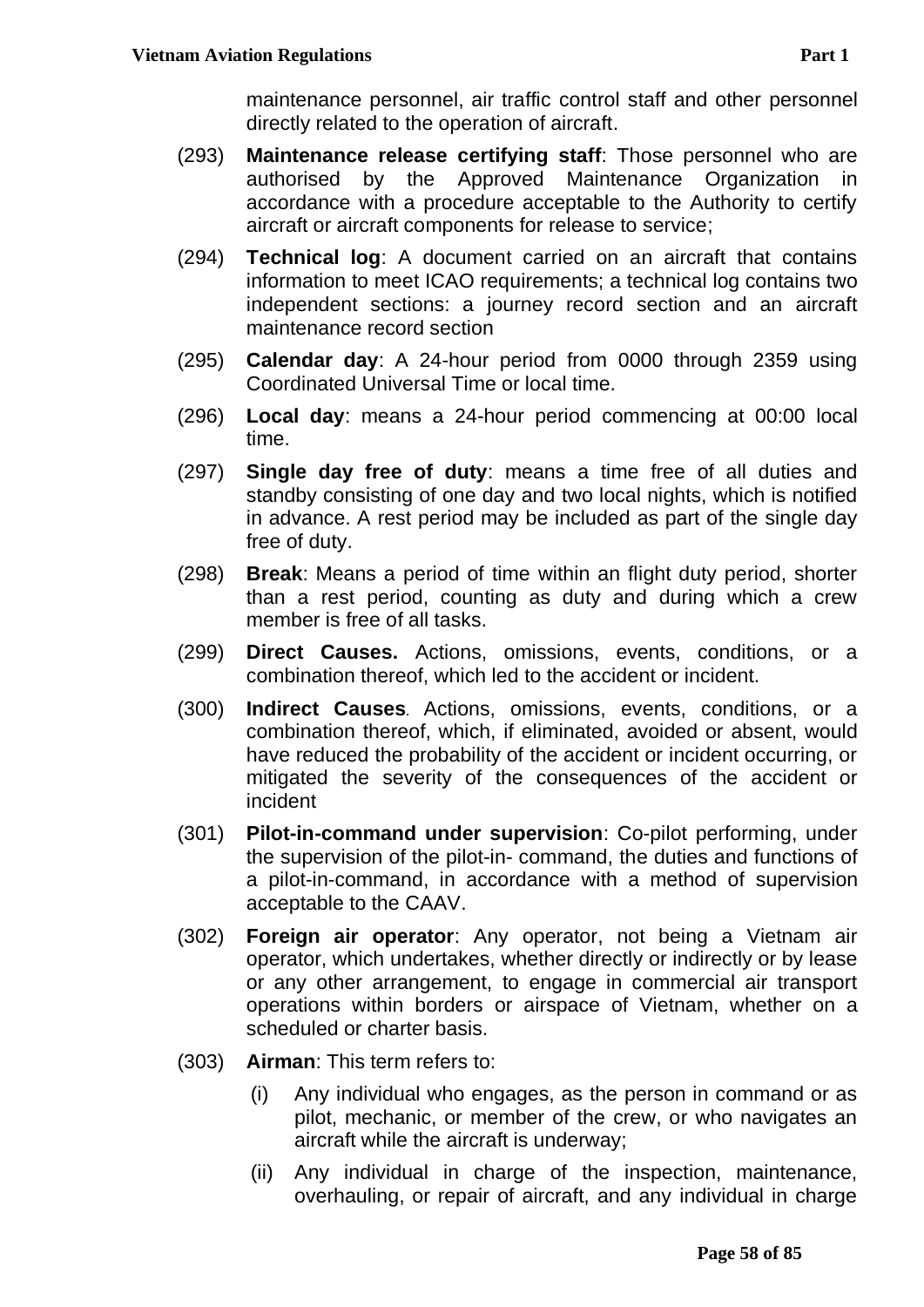- (iii) Any individual who serves in the capacity of flight dispatcher.
- (304) **Accommodation**: means, for the purpose of standby and split duty, a quiet and comfortable place not open to the public with the ability to control light and temperature, equipped with adequate furniture that provides a crew member with the possibility to sleep, with enough capacity to accommodate all crew members present at the same time and with access to food and drink;
- (305) **Suitable accommodation**: Means, for the purpose of standby, split duty and rest, a separate room for each crew member located in a quiet environment and equipped with a bed, which is sufficiently ventilated, has a device for regulating temperature and light intensity, and access to food and drink;
- (306) **EDTO critical fuel**: The fuel quantity necessary to fly to an en-route alternate aerodrome considering, at the most critical point on the route, the most limiting system failure.
- (307) **Duty**: means any task that a crew member performs for the operator, including flight duty, administrative work, giving or receiving training and checking, positioning, and some elements of standby.
- (308) **Night duty**: means a duty period encroaching any portion of the period between 02:00 and 04:59 in the time zone to which the crew is acclimatised.
- (309) **Split duty.** A flight duty period which consists of two duties separated by a scheduled break that is less than a required rest period.
- (310) **Reserve**: means a period of time during which a crew member is required by the operator to be available to receive an assignment for an FDP, positioning or other duty notified at least 10 hours in advance.
- (311) **Rotation**: is a duty or a series of duties, including at least one flight duty, and rest periods out of home base, starting at home base and ending when returning to home base for a rest period where the operator is no longer responsible for the accommodation of the crew member.
- (312) **Standby**: means a pre-notified and defined period of time during which a crew member is required by the operator to be available to receive an assignment for a flight, positioning or other duty without an intervening rest period.
- (313) **Airport standby**: means a standby performed at the airport.
- (314) **Other standby**: means a standby either at home or in a suitable accommodation.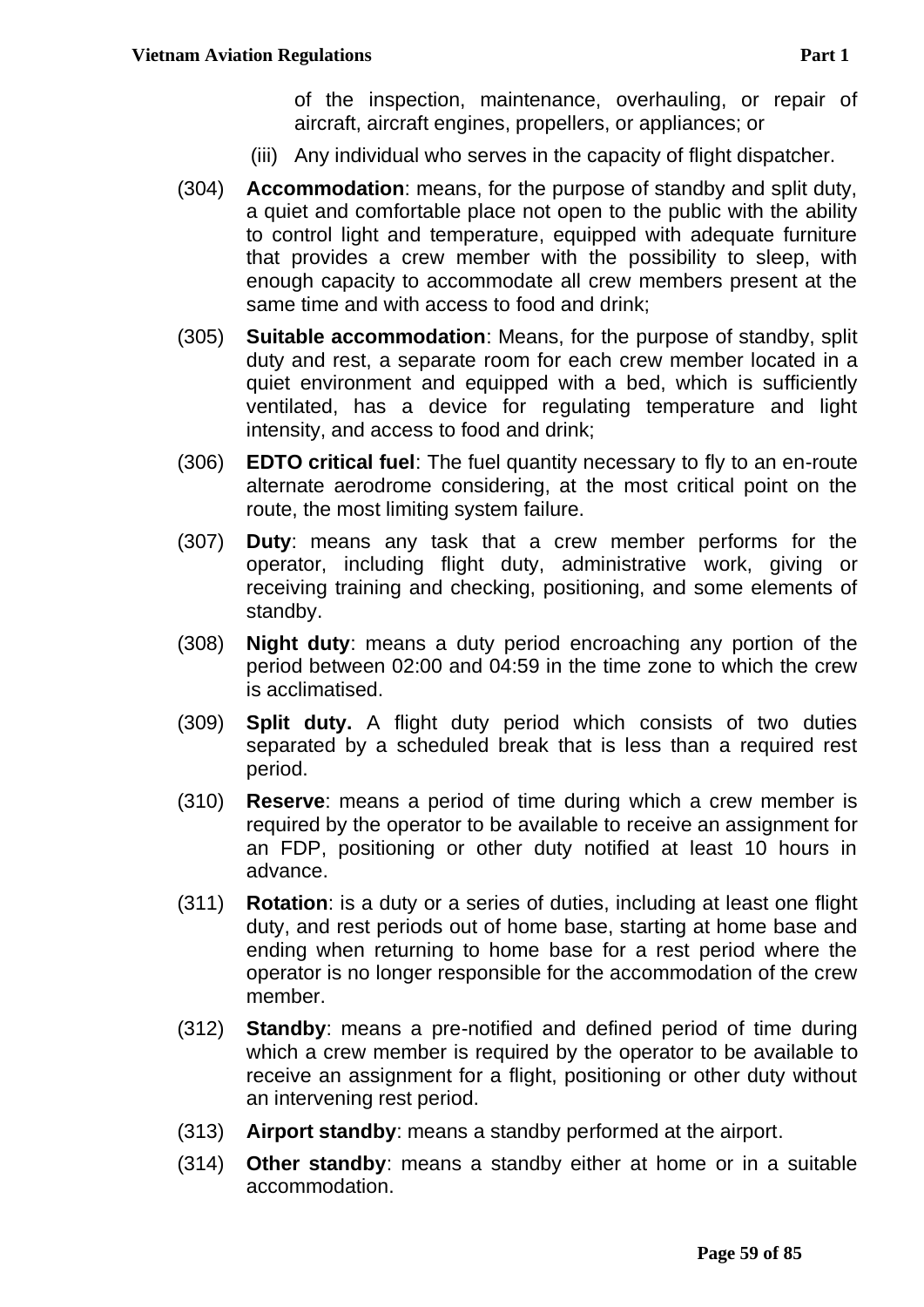- (315) **<sup>36</sup>Rotorcraft load combinations.** Configurations for external loads carried by rotorcraft:
	- (i) *Class A—*external load fixed to the rotorcraft, cannot be jettisoned, and does not extend below the landing gear, used to transport cargo.
	- (ii) *Class B*—external load suspended from the rotorcraft, which can be jettisoned, and is transported free of land or water during rotorcraft operations.
	- (iii) *Class C*—external load suspended from the rotorcraft, which can be jettisoned, but remains in contact with land or water during rotorcraft operation.
	- (iv) *Class D*—external load suspended from the rotorcraft for the carriage of persons.
- (316) **Operations Specifications.** Formal documents issued by the CAAV as a part of an approved organization's certificate to define the authorisations and limitations conveyed by the certificate
- (317) **Flight data analysis**: A process of analysing recorded flight data in order to improve the safety of flight operations;
- (318) **Flight procedures office**: Is a division was established for the purpose of receiving reports concerning air traffic services and flight plans submitted before departure. Flight procedures can be set up separately or be combined with a unit other air traffic service providers.
- (319) **Instrument approach operations - classifications of**: Classifications of instrument approach operations based on the designed lowest operating minima below which an approach operation shall only be continued with the required visual reference as follows:
	- (i) Type A: a minimum descent height or decision height at or above 75 m (250 ft); and
	- (ii) Type B: a decision height below 75 m (250 ft). Type B instrument approach operations are categorized as:
		- (A) Category I (CAT I): a decision height not lower than 60 m (200 ft) and with either a visibility not less than 800 m or a runway visual range not less than 550 m;
		- (B) (B) Category II (CAT II): a decision height lower than 60 m (200 ft), but not lower than 30 m(100 ft) and a runway visual range not less than 300 m;
		- (C) Category IIIA (CAT IIIA): a decision height lower than 30 m (100 ft) or no decision height and a runway visual range not less than 175 m;
		- (D) Category IIIB (CAT IIIB): a decision height lower than 15 m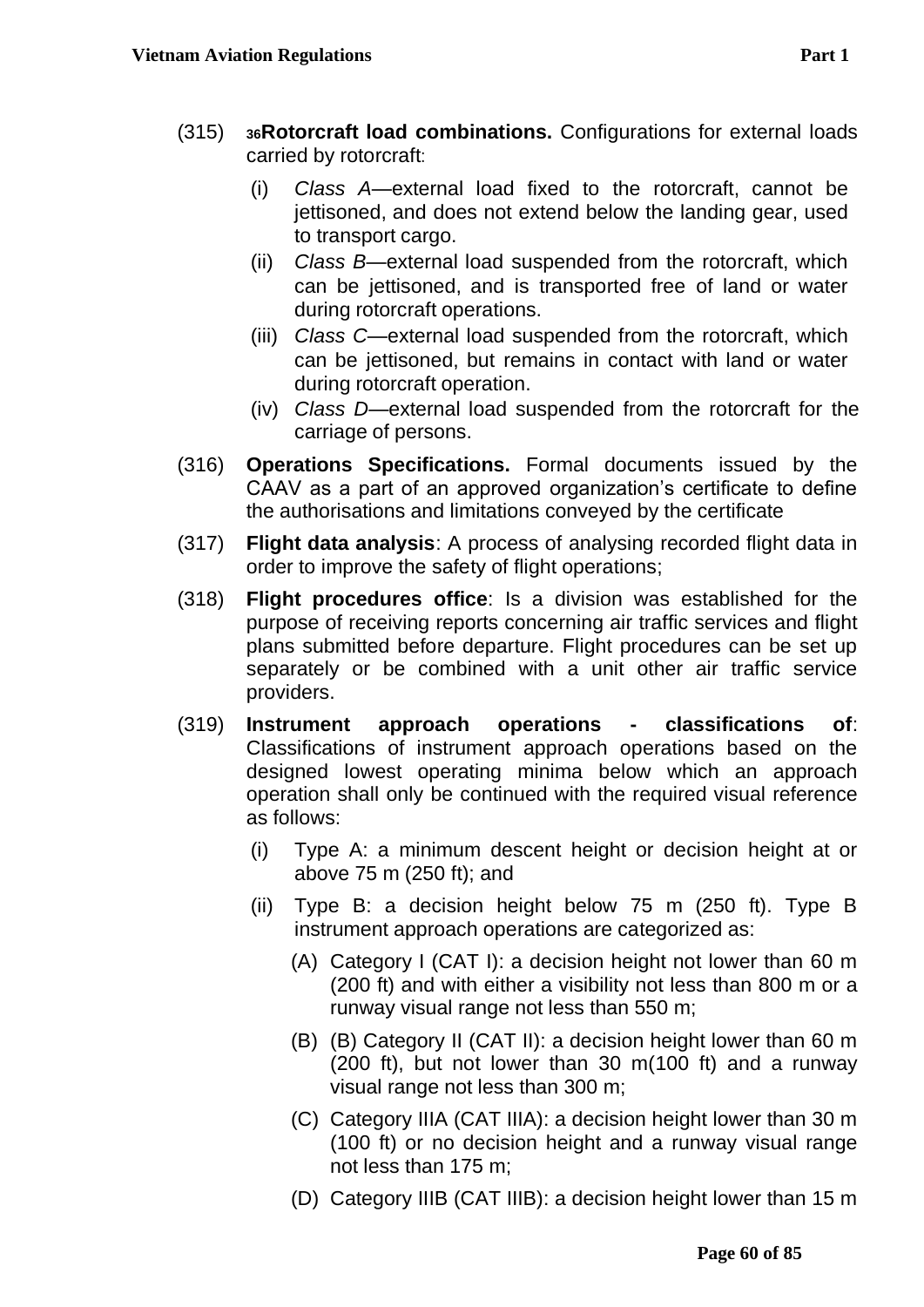- (E) Category IIIC (CAT IIIC): no decision height and no runway visual range limitations.
- (320) **Approval (as related to Dangerous goods)**: An authorization granted by an appropriate national authority for:
	- (i) The transport of dangerous goods forbidden on passenger and/or cargo aircraft where theTechnical Instructions state that such goods may be carried with an approval; or
	- (ii) Other purposes as provided for in the ICAO Technical Instructions.
- (321) **Fit for duty**: Physiologically and mentally prepared and capable of performing assigned duties at the highest degree of safety.
- (322) **Annexes to the Chicago Convention**: The documents issued by the International Civil Aviation Organisation (ICAO) containing the Standards and Recommended Practices applicable to civil aviation.
- (323) **Instrument approach procedure (IAP)**: A series of predetermined manoeuvres by reference to flight instruments with specified protection from obstacles from the initial approach fix, or where applicable, from the beginning of a defined arrival route to a point from which a landing can be completed and thereafter, if a landing is not completed, to a position at which holding or en-route obstacle clearance criteria apply.
	- (i) Non-precision approach (NPA) procedure. Non precision approach (NPA) procedure. An instrument approach procedure designed for 2D instrument approach operations Type A.
	- (ii) Approach procedure with vertical guidance (APV). A performance based navigation (PBN) instrument approach procedure designed for 3D instrument approach operations Type A..
	- (iii) Precision approach (PA) procedure. An instrument approach procedure based on navigation systems (ILS, MLS, GLS and SBAS Cat I) designed for 3D instrument approach operations Type A or B.
	- (iv) Note: Lateral and vertical guidance refers to the guidance provided either by ground-based navigation aid; or computergenerated navigation data.
- (324) **Error management**: The process of detecting and responding to errors with countermeasures that reduce or eliminate the consequences of errors, and mitigate the probability of errors or undesired aircraft state.
- (325) **Threat management**: The process of detecting and responding to the threats with countermeasures that reduce or eliminate the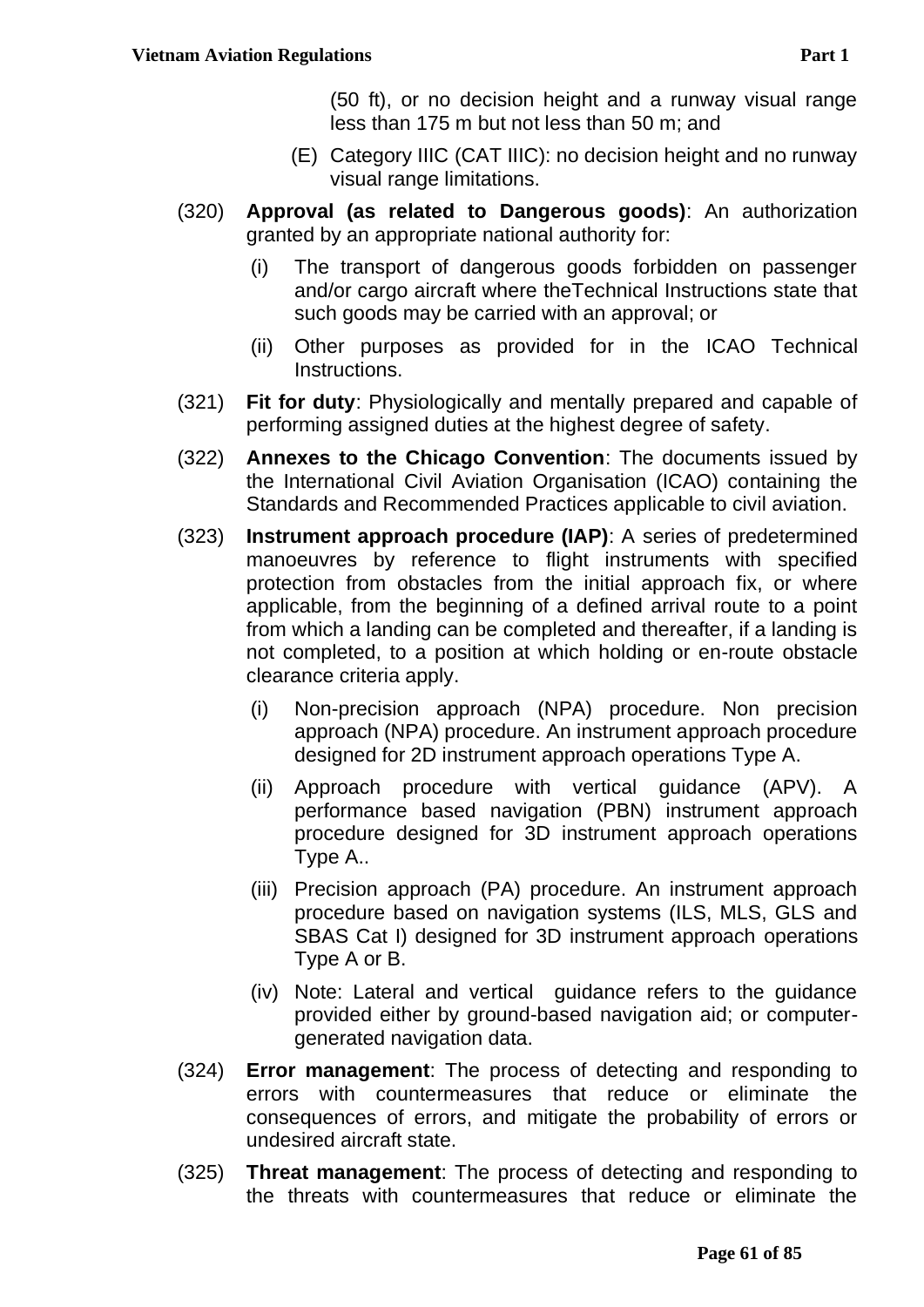consequences of threats, and mitigate the probability of errors or undesired aircraft.

- (326) **State of Registry**: is an ICAO member registered the aircraft in its registration;
- (327) **State of the Operator**: The State in which the operator's principal place of business is located or, if there is no such place of business, the operator's permanent residence;
- (328) **State of Occurrence**: The State in the territory of which an accident or incident occurs;
- (329) **State of Manufacture**: The State having jurisdiction over the organization responsible for the final assembly of the aircraft;
- (330) **State of Design** The State having jurisdiction over the organization responsible for the type design
- (331) **State of Origin**: The State in the territory of which the cargo was first loaded on an aircraft;
- (332) **State of Destination**: The State in the territory of which the consignment is finally to be unloaded from an aircraft.
- (333) **State of the Aerodrome**: The State in whose territory the aerodrome is located.
- (334) **Instrument approach procedure**: A series of predetermined manoeuvres by reference to flight instruments with specified protection from obstacles from the initial approach fix, or where applicable, from the beginning of a defined arrival route to a point from which a landing can be completed and thereafter, if a landing is not completed, to a position at which holding or en-route obstacle clearance criteria apply.
- (335) **Safety risk**: The predicted likelihood and severity of the consequences or outcomes of a hazard.
- (336) **Error**: An action or inaction by an operational person that leads to deviations from organizational or the operational person's intentions or expectations.
- (337) **Altimetry system error (ASE)**: The difference between the altitude indicated by the altimeter display, assuming a correct altimeter barometric setting, and the pressure altitude corresponding to the undisturbed ambient pressure;
- (338) **Aeronautical product**: Any aircraft, aircraft engine, propeller, or subassembly, appliance, material, part, or component to be installed thereon.
- (339) **Elevated heliport**: A heliport located on a raised structure on land;
- (340) **Helideck** A heliport located on a floating or fixed offshore structure;
- (341) **Controlled aerodrome:** An aerodrome at which air traffic control service is provided to aerodrome traffic. The term "controlled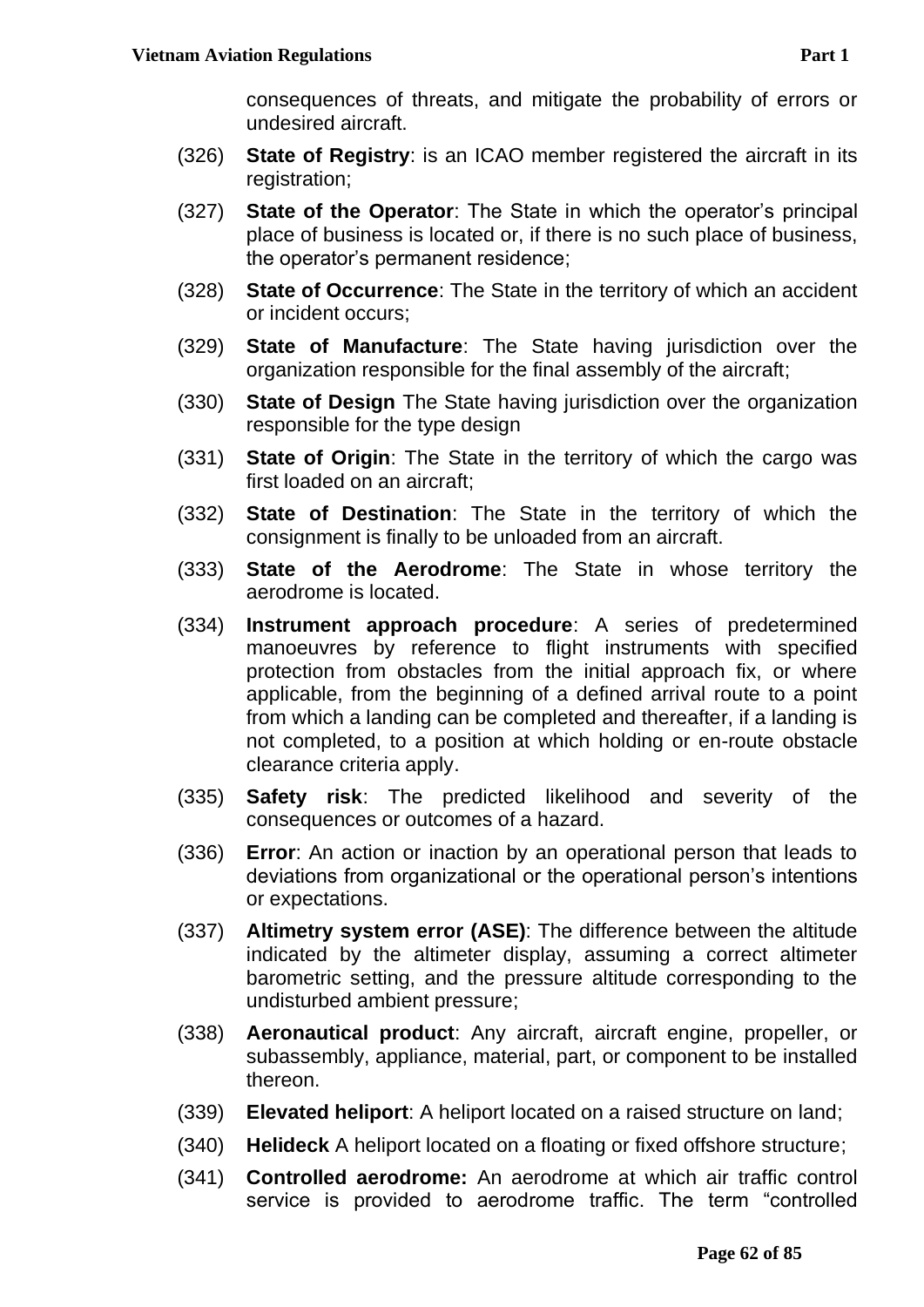aerodrome" indicates that air traffic control service is provided to aerodrome traffic but does not necessarily imply that a control zone exists.

- (342) **Aerodrome/Airport/Heliport**: A defined area.on land or water (including any buildings, installations and equipment) intended to be used either wholly or in part for the arrival, departure and surface movement of aircraft.
- (343) **Alternate aerodrome/airport/heliport** An aerodrome to which an aircraft may proceed when it becomes either impossible or inadvisable to proceed to or land at the aerodrome/heliport of intended landing where the necessary services and facilities are available, where aircraft performance requirements can be met and which is operational at the expected time of use. Alternate aerodromes/heliports include the following—
	- (i) Takeoff alternate. An alternate aerodrome/heliport at which an aircraft would be able to land should this become necessary shortly after takeoff and it is not possible to use the aerodrome of departure.
	- (ii) En-route alternate. An alternate aerodrome/heliport at which an aircraft would be able to land in the event that a diversion becomes necessary en route.
	- (iii) ETDO en-route alternate. A suitable and appropriate alternate aerodrome at which an aeroplane would be able to land after experiencing an engine shut-down or other abnormal or emergency condition while en route in an ETDO operation.
	- (iv) Destination alternate. An alternate aerodrome/heliport at which an aircraft would be able to land should it become either impossible or inadvisable to land at the aerodrome of intended landing.
- (344) **Isolated aerodrome**: A destination aerodrome for which there is no destination alternate aerodrome suitable for a given aeroplane type.
- (345) **Apron**: A defined area, on a land aerodrome, intended to accommodate aircraft for purposes of loading or unloading passengers, mail or cargo, fuelling, parking or maintenance.
- (346) **UN number**: The four-digit number assigned by the United Nations Committee of Experts on theTransport of Dangerous Goods to identify a substance or a particular group of substances.;
- (347) **<sup>44</sup>Maximum number of Pasenger**: Maximum number of passenger on board that allow aircraft to take-off
- (348) **Operations manual**: A manual containing procedures, instructions and guidance for use by operational personnel in the execution of their duties;
- (349) **Operator's maintenance control manual**: A document which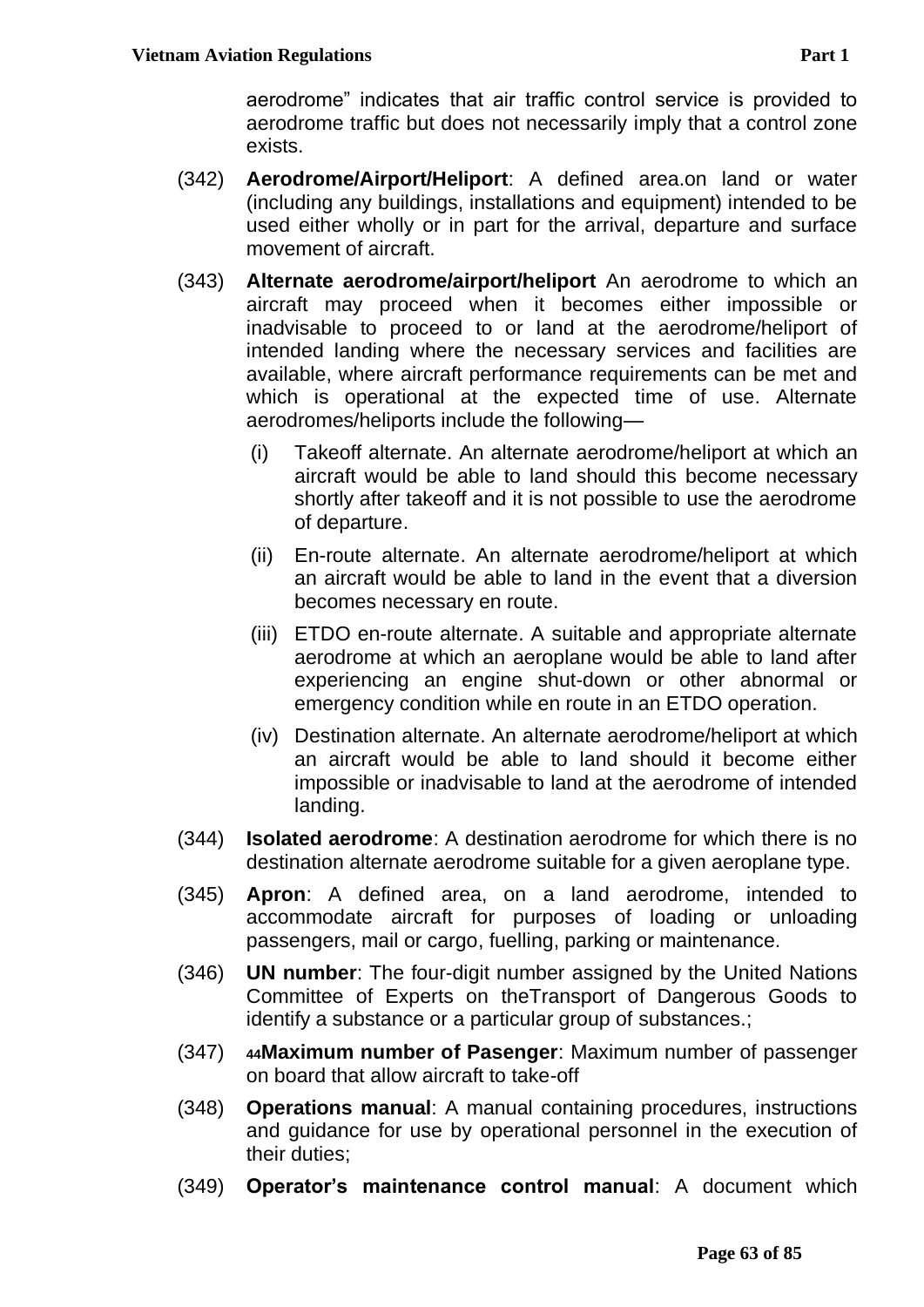describes the operator's procedures necessary to ensure that all scheduled and unscheduled maintenance is performed on the operator's aircraft on time and in a controlled and satisfactory manner;

- (350) **Maintenance organization's procedures manual**: A document which details the maintenance organization's structure and management responsibilities, scope of work, description of facilities, maintenance procedures and quality assurance or inspection systems.
- (351) **Dangerous goods incident**: An occurrence, other than a dangerous goods accident, associated with and related to the transport of dangerous goods by air, not necessarily occurring on board an aircraft, which results in injury to a person, property damage, fire, breakage, spillage, leakage of fluid or radiation or other evidence that the integrity of the packaging has not been maintained. Any occurrence relating to the transport of dangerous goods which seriously jeopardizes the aircraft or its occupants is also deemed to constitute a dangerous goods incident;
- (352) **Serious incident**: An incident involving circumstances indicating that there was a high probability of an accident and associated with the operation of an aircraft which, in the case of a manned aircraft, takes place between the time any person boards the aircraft with the intention of flight until such time as all such persons have disembarked, or in the case of an unmanned aircraft, takes place between the time the aircraft is ready to move with the purpose of flight until such time as it comes to rest at the end of the flight and the primary propulsion system is shut down. An incident involving circumstances indicating that an accident nearly occurred, the difference being only in the outcome.
- (353) **Aircraft incident:** An aircraft incident means an occurrence, other than an aircraft accident, associated with the operation of an aircraft, which affects or could affect the safety of flight operations**.**
- (354) **Problematic use of substances**: The use of one or more psychoactive substances by aviation personnel in a way that constitutes a direct hazard to the user or endangers the lives, health or welfare of others; and/or causes or worsens an occupational, social, mental or physical problem or disorder;
- (355) **Substance dependence**: A condition in which a person is dependent on a substance, other than tobacco or ordinary xanthinecontaining (e.g., caffeine) beverages, as evidenced by increased tolerance; manifestation of withdrawal symptoms; impaired control of use; or continued use despite damage to physical health or impairment of social, personal, or occupational functioning.
- (356) **Repair**: The restoration of an aircraft/aircraft component to a serviceable condition in conformity with an approved standard. The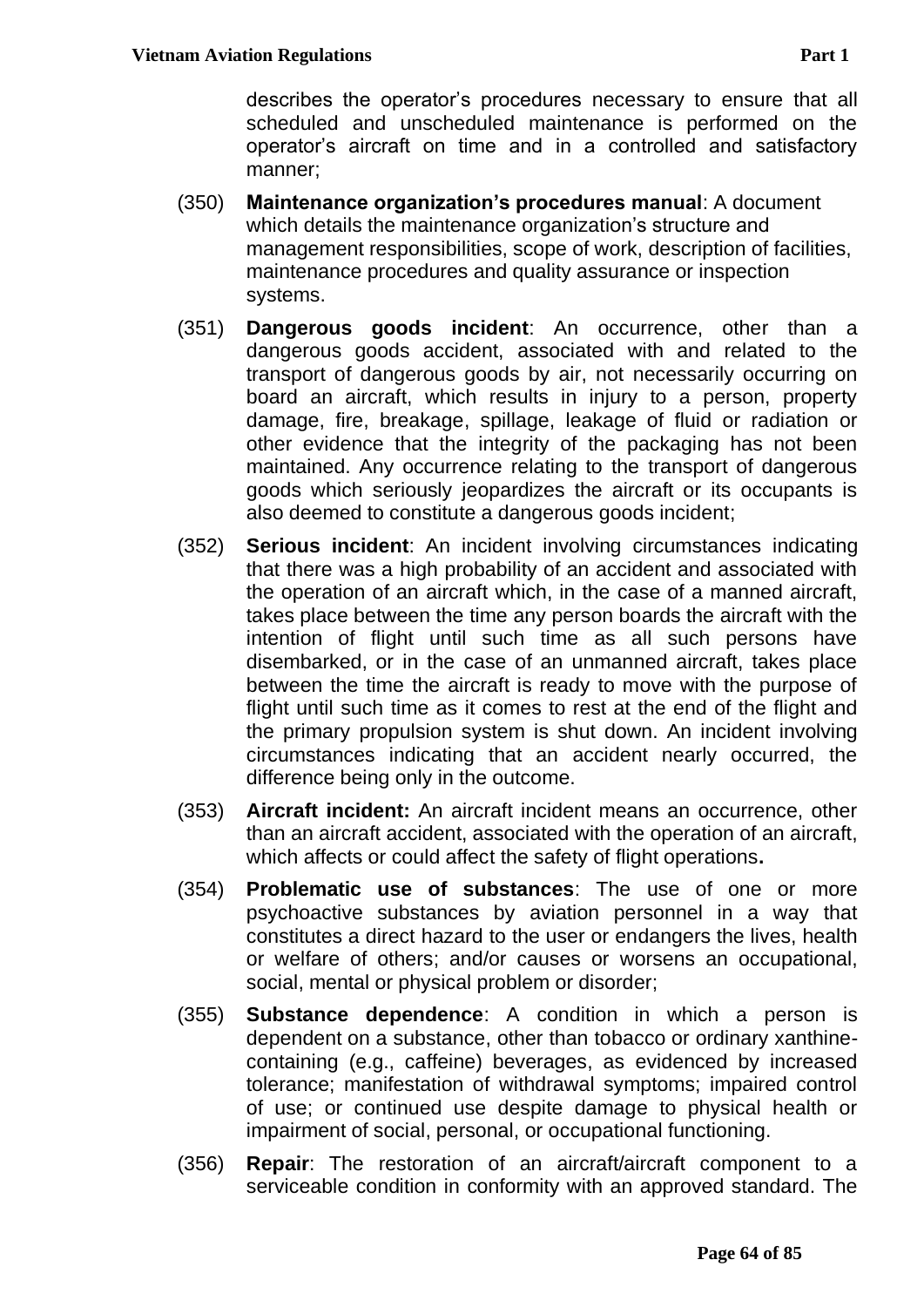restoration of an aircraft component to an airworthy condition to ensure that the aircraft continues to comply with the design aspects of the appropriate air-worthiness requirements used for the issuance of the Type Certificate for the respective aircraft type, after it has been damaged or subjected to wear;

- (357) **Major repair**: Major repair means a repair that:
	- (i) If improperly done might appreciably affect weight, balance, structural strength, performance, powerplant, operations, flight characteristics, or other qualities affecting airworthiness; or
	- (ii) Is not done according to accepted practices or cannot be done by elementary operations.
- (358) **Aircraft**: is any machine that can derive support in the atmosphere from the reactions of the air, which includes airplane, helicopter, glider, balloon, and/or other flying apparatus, other than from the reactions of the air against the earth's surface;
- (359) **Pressurized aircraft**: For airman licensing purposes, means an aircraft that has a service ceiling or maximum operating altitude, whichever is lower, above 25,000 feet MSL);
- (360) **Rotorcraft**: A power driven heavier than air aircraft supported in flight by the reactions of the air on one or more rotors;
- (361) **Powered-lift**: A heavier than air aircraft capable of vertical takeoff, vertical landing, and low speed flight that depends principally on engine driven lift devices or engine thrust for lift during these flight regimes and on nonrotating airfoil(s) for lift during horizontal flight;
- (362) **Passenger aircraft**: An aircraft that carries any person other than a crew member, an operator's employee in an official capacity, an authorised representative of an appropriate national authority or a person accompanying a consignment or other cargo;
- (363) **Cargo aircraft**: Any aircraft carrying goods or property but not passengers. In this context the following are not considered to be passengers:
	- (i) A crew member.
	- (ii) An operator's employee permitted by, and carried in accordance with, the instructions contained in the Operations Manual.
	- (iii) An authorised representative of an CAAV.
	- (iv) A person with duties in respect of a particular shipment on board.
- (364) **Aircraft certificated for single-pilot operation**: A type of aircraft which the State of Registry has determined, during the certification process, can be operated safely with a minimum crew of one pilot;
- (365) **Aircraft certificated for multi-pilot operation**: A type of aircraft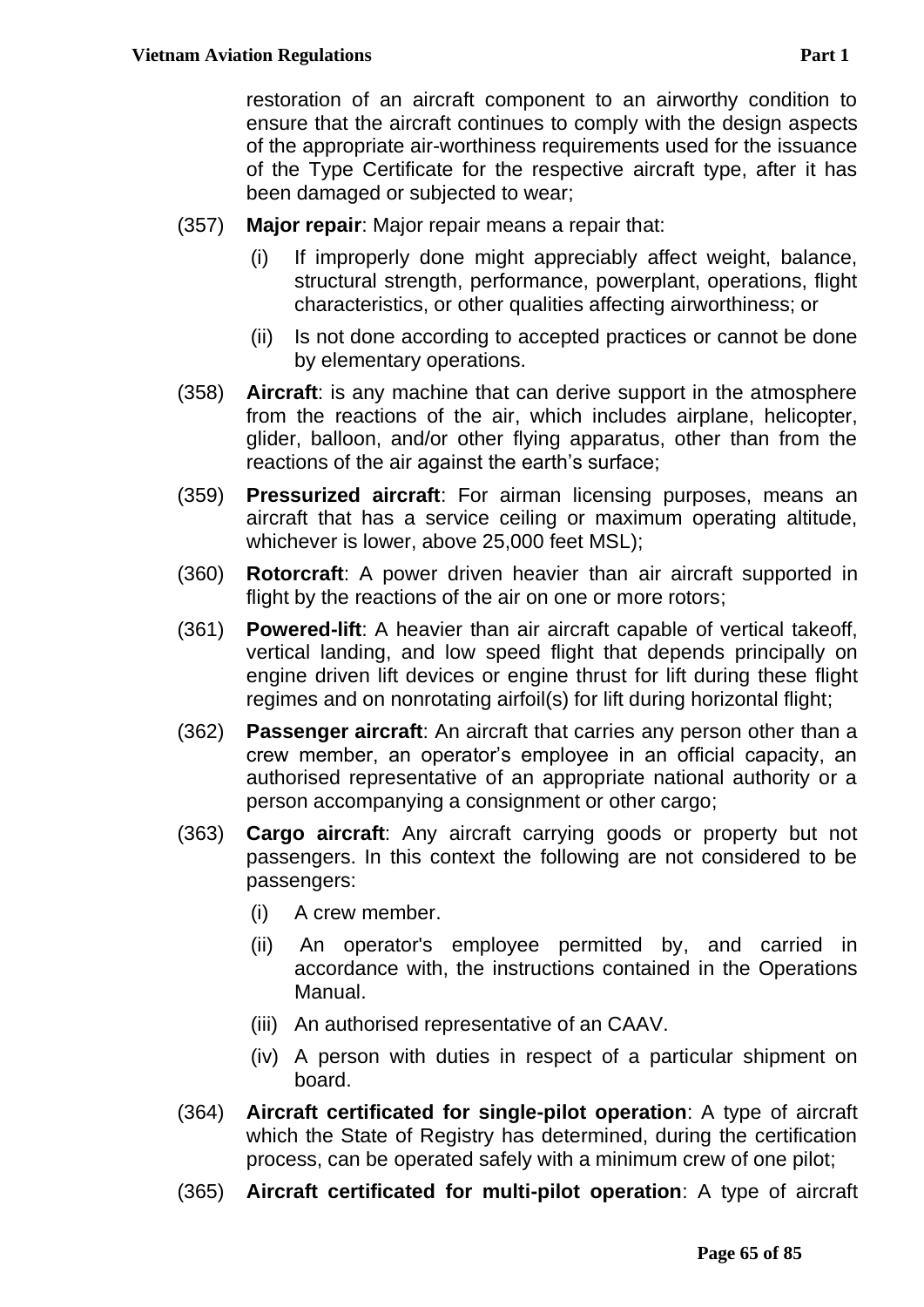- (366) **Aircraft required to be operated with a co-pilot**: A type of aircraft that is required to be operated with a co-pilot, as specified in the flight manual or by the air operator certificate.
- (367) **Unmanned Aircraft.** A further classification of an aircraft which is intended to be operated with no pilot on board. Unmanned aircraft shall include unmanned free balloons and remotely piloted aircraft
- (368) **Large aircraft:** Where this term is used in this set of aviation regulations, it refers to both large aeroplanes and large helicopters;
- (369) **Heavier-than-air aircraft**: Any aircraft deriving its lift in flight chiefly from aerodynamic forces;
- (370) **Lighter-than-air aircraft:** Any aircraft supported chiefly by its buoyancy in the air;
- (371) **Small aircraft:** When this term is used, it refers to both small aeroplanes and helicopters;
- (372) **Jet aircraft**: A aircraft with turbine engine without propeller;
- (373) **Complex aeroplane.** An aeroplane that has retractable landing gear, flaps, and a controllable pitch propeller; or in the case of a seaplane, flaps and a controllable pitch propeller.
- (374) **Category I (CAT I) operation**: A precision instrument approach and landing with a decision height not lower than 60 m (200 ft) and with either a visibility not less than 800 m or a runway visual range not less than 550 m;
- (375) **Category II (CAT II) operation**: A precision instrument approach and landing with a decision height lower than 60 m (200 ft), but not lower than 30 m (100 ft), and a runway visual range not less than 350 m;
- (376) **Category IIIA (CAT IIIA) operation**: A precision instrument approach and landing with:
	- (i) A decision height lower than 30 m (100 ft) or no decision height; and
	- (ii) A runway visual range not less than 200 m.
- (377) **Category IIIB (CAT IIIB) operation**: A precision instrument approach and landing with:
	- (i) A decision height lower than 15 m (50 ft) or no decision height; and
	- (ii) A runway visual range less than 200 m but not less than 50 m.
- (378) **Category IIIC (CAT IIIC) operation**: A precision instrument approach and landing with no decision height and no runway visual range limitations;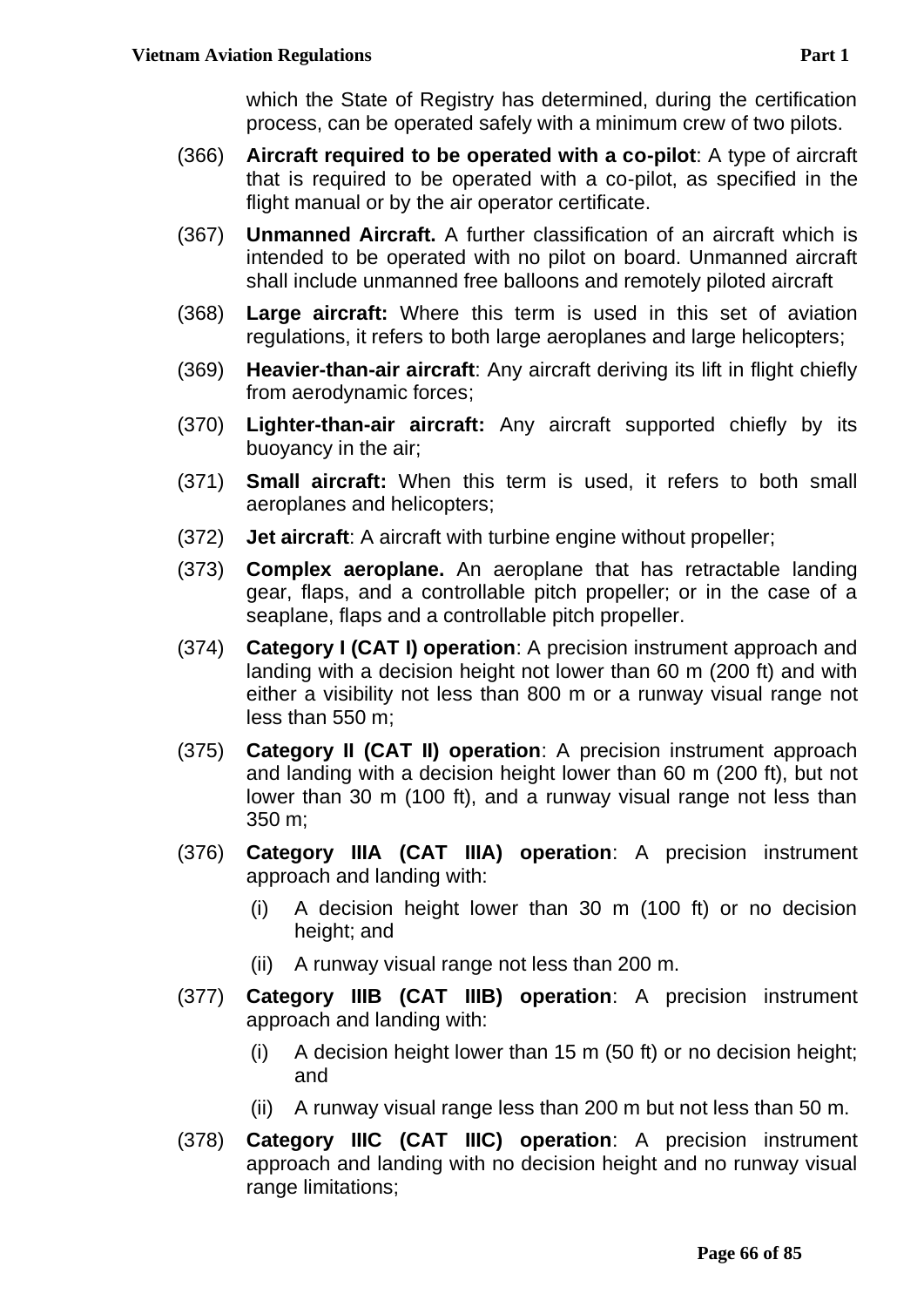- (379) **<sup>55</sup>Aircraft Accident**: An occurrence associated with the operation of an aircraft which takes place between the time any person boards the aircraft with the intention of flight until such time as all such persons have disembarked, or in the case of an unmanned aircraft, takes place between the time the aircraft is ready to move with the purpose of flight until such time as it comes to rest at the end of the flight and the primary propulsion system is shut down, in which:
	- (i) A person is fatally or seriously injured as a result of being in the aircraft; or direct contact with any part of the aircraft, including parts which have become detached from the aircraft; or direct exposure to jet blast, except when the injuries are from natural causes, self-inflicted or inflicted by other persons, or when the injuries are to stowaways hiding outside the areas normally available to the passengers and crew.
	- (ii) The aircraft sustains damage or structural failure which adversely affects the structural strength, performance or flight characteristics of the aircraft, and would normally require major repair or replacement of the affected component, except for engine failure or damage, when the damage is limited to a single engine, (including its cowlings or accessories), to propellers, wing tips, antennas, probes, vanes, tires, brakes, wheels, fairings, panels, landing gear doors, windscreens, the aircraft skin (such as small dents or puncture holes), or for minor damages to main rotor blades, tail rotor blades, landing gear, and those resulting from hail or bird strike (including holes in the radome).
	- (iii) The aircraft is missing or is completely inaccessible.
- (380) **Dangerous goods accident**: An occurrence associated with and related to the transport of dangerous goods by air which results in fatal or serious injury to a person or major property damage;
- (381) **Glider:** A non-power-driven heavier-than-air aircraft, deriving its lift in flight chiefly from aerodynamic reactions on surfaces which remain fixed under given conditions of flight;
- (382) **Propeller glider**: A heavier than air aircraft supported in flight by the interaction force of the air on one or more rotating turns freely on a vertical axis;
- (383) **Training specifications.** A document issued to an Aviation Training Organisation certificate holder by the CAAV that specifies training programme requirements and authorises the conduct of training, checking, and testing with any limitations thereof.
- (384) **Electronic Flight Bag (EFB)**: An electronic information system for flight crew which allows for storing, updating, delivering, displaying and/or computing digital data to support flight operations or duties.
- (385) **Flight manual (AFM)**: A manual, associated with the certificate of airworthiness, containing limitations within which the aircraft is to be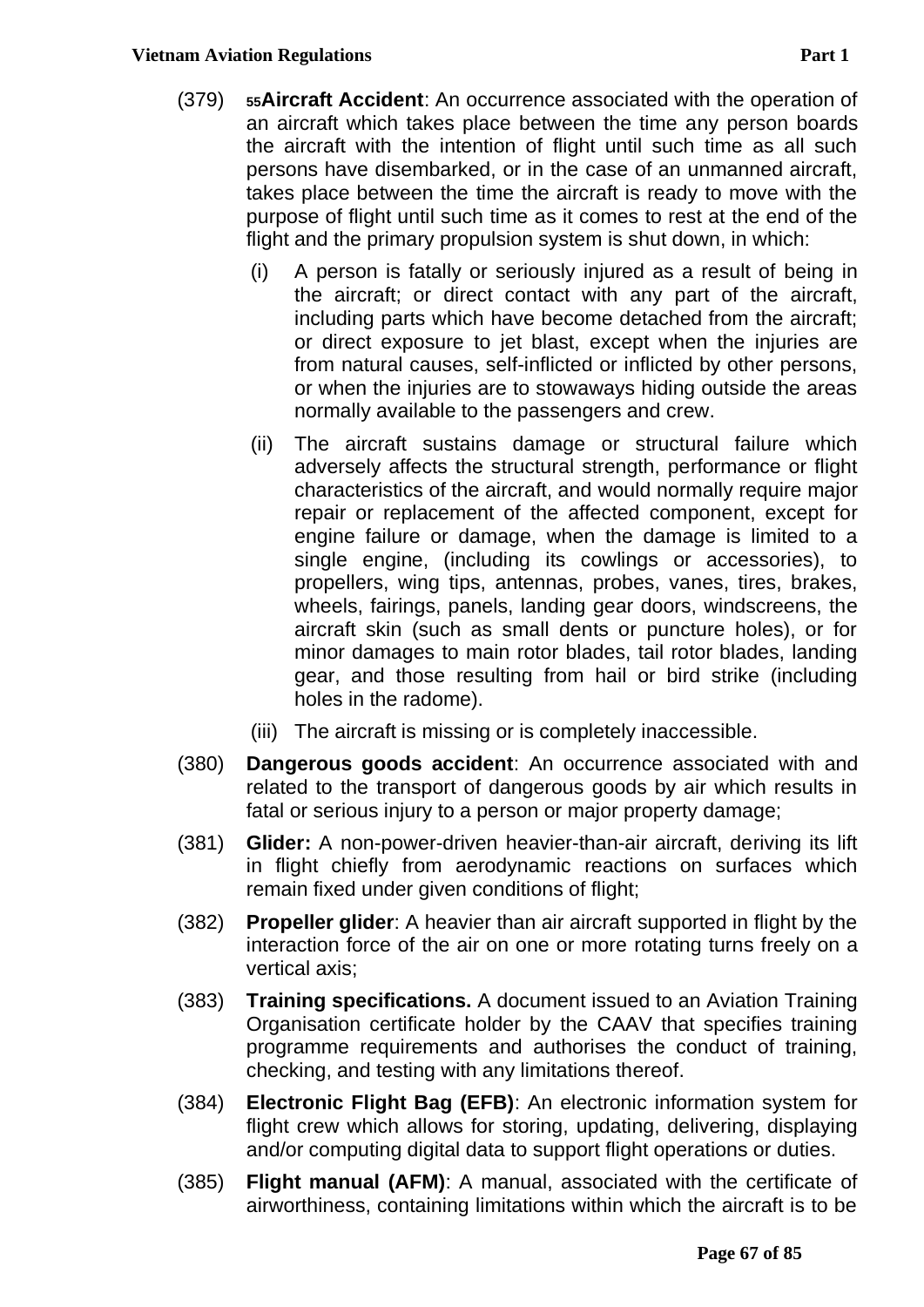considered airworthy, and instructions and information necessary to the flight crew members for the safe operation of the aircraft;

- (386) **Operational manual (OM)**: Document, recognized by the national operators, present the process in normal condition, abnormal and emergency checklists, limitations, performance information, information details of the aircraft systems and other material relating to the operation of aircraft.
- (387) **Material and training devices**: documentation is built for each course or curriculum, including lectures, describes the case of aircraft, computer software programs, audio-visual programs, and exercises and distributed material.
- (388) **Destroy load**: Limit load is calculated by the appropriate factor of safety.
- (389) **Design take-off mass**: The maximum mass at which the aircraft, for structural design purposes, is assumed to be planned to be at the start of the take-off run.
- (390) **Design landing mass**: The maximum mass of the aircraft at which, for structural design purposes, it is assumed that it will be planned to land;
- (391) **Design taxiing mass**: The maximum mass of the aircraft at which structural provision is made for load liable to occur during use of the aircraft on the ground prior to the start of take-off;
- (392) **Limit loads**: The maximum loads assumed to occur in the anticipated operating conditions;
- (393) **Ultimate load.** The limit load multiplied by the appropriate factor of safety.
- (394) **Rebuild**: The restoration of an aircraft/aircraft component by using methods, techniques, and practices acceptable to the CAAV, when it has been disassembled, cleaned, inspected as permitted, repaired as necessary, reassembled, and tested to the same tolerances and limits as a new item, using either new parts or used parts that conform to new part tolerances and limits. This work will be performed by only the manufacturer or an organization approved by the manufacturer, and authorised by the state of registry.
- (395) **Aeronautical Information Publication (AIP)**: A publication issued by or with the authority of a State and containing aeronautical information of a lasting character essential to air navigation.
- (396) **Runway visual range (RVR)**: The range over which the pilot of an aircraft on the center line of a runway can see the runway surface markings or the lights delineating the runway or identifying its centre line.
- (397) **Flight visibility**: The visibility forward from the cockpit of an aircraft in flight.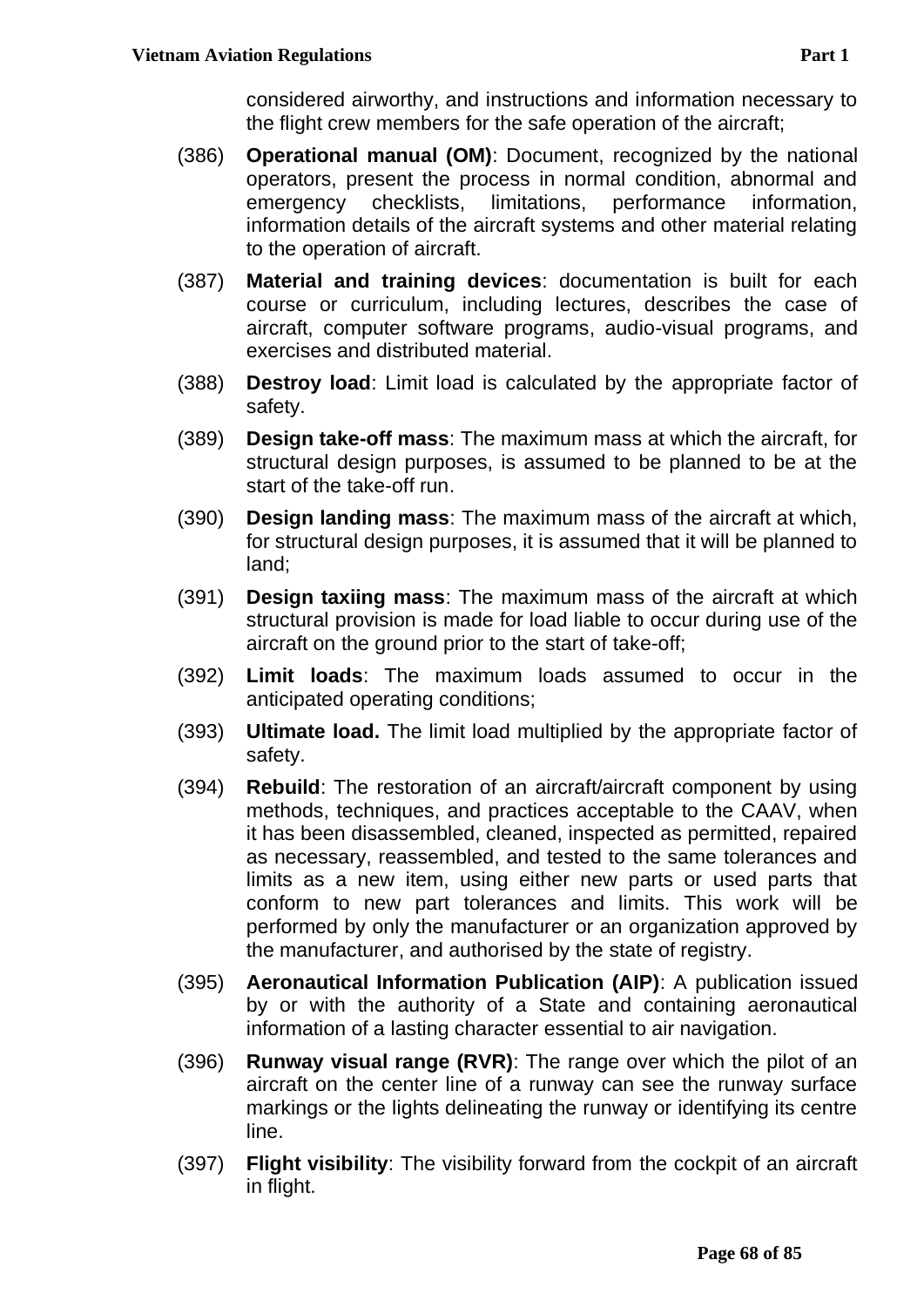- (398) **Ground visibility**: The visibility at an aerodrome, as reported by an accredited observer.
- (399) **Visibility**: Visibility for aeronautical purposes is the greater of:
	- (i) The greatest distance at which a black object of suitable dimensions, situated near the ground, can be seen and recognized when observed against a bright background;
	- (ii) The greatest distance at which lights in the vicinity of 1 000 candelas can be seen and identified against an unlit background.
- (400) **Operating crew member**: means a crew member carrying out duties in an aircraft during a sector
- (401) **Calendar month**: A period of a month beginning and ending with the dates that are conventionally accepted as marking the beginning and end of a numbered month (as January 1 through January 31 in the Gregorian calendar).
- (402) **Aircraft tracking**: A ground-based process that maintains and updates, at standardized intervals, a record of the four dimensional position of individual aircraft in flight.
- (403) **Airworthiness approval tag.** A tag that may be attached to a part. The tag must include the part number, serial number, and current life status of the part. Each time the part is removed from a type certificated product, a new tag must be created or the existing tag must be updated with the current life status. The airworthiness approval tag has two distinct purposes: (i) As a certification of release to service of a part, component or assembly after maintenance, preventive maintenance, overhaul or rebuilding, and the state of the state of the state of the state of the state of the state of the state of the state of the state of the state of the state of the state of the state of the state of the state of the state o

(ii) For shipping of a newly manufactured part

- (404) **Life-limited part**: Any part for which a mandatory replacement limit is specified in the type design, the Instructions for Continued Airworthiness, or the maintenance manual.
- (405) **Crew member:** shall be those who perform duties assigned by the operator;
- (406) **Flight crew member:** The flight crewmembers responsible for the operation of an aircraft, including pilot-in-command, co-pilot and other aviation personnel required by the aircraft;
- (407) **Standby Crew member:** The crew member is ready for the duty as required and informed by the Operator
- (408) **Restricted area pass**: A document issued by the designated pass issuing authority, that entitles the holder to have access to a specific restricted area of an aerodrome during a specified period;
- (409) **Unit load device:** Any type of freight container, aircraft container, aircraft pallet with a net, or aircraft pallet with a net over an igloo.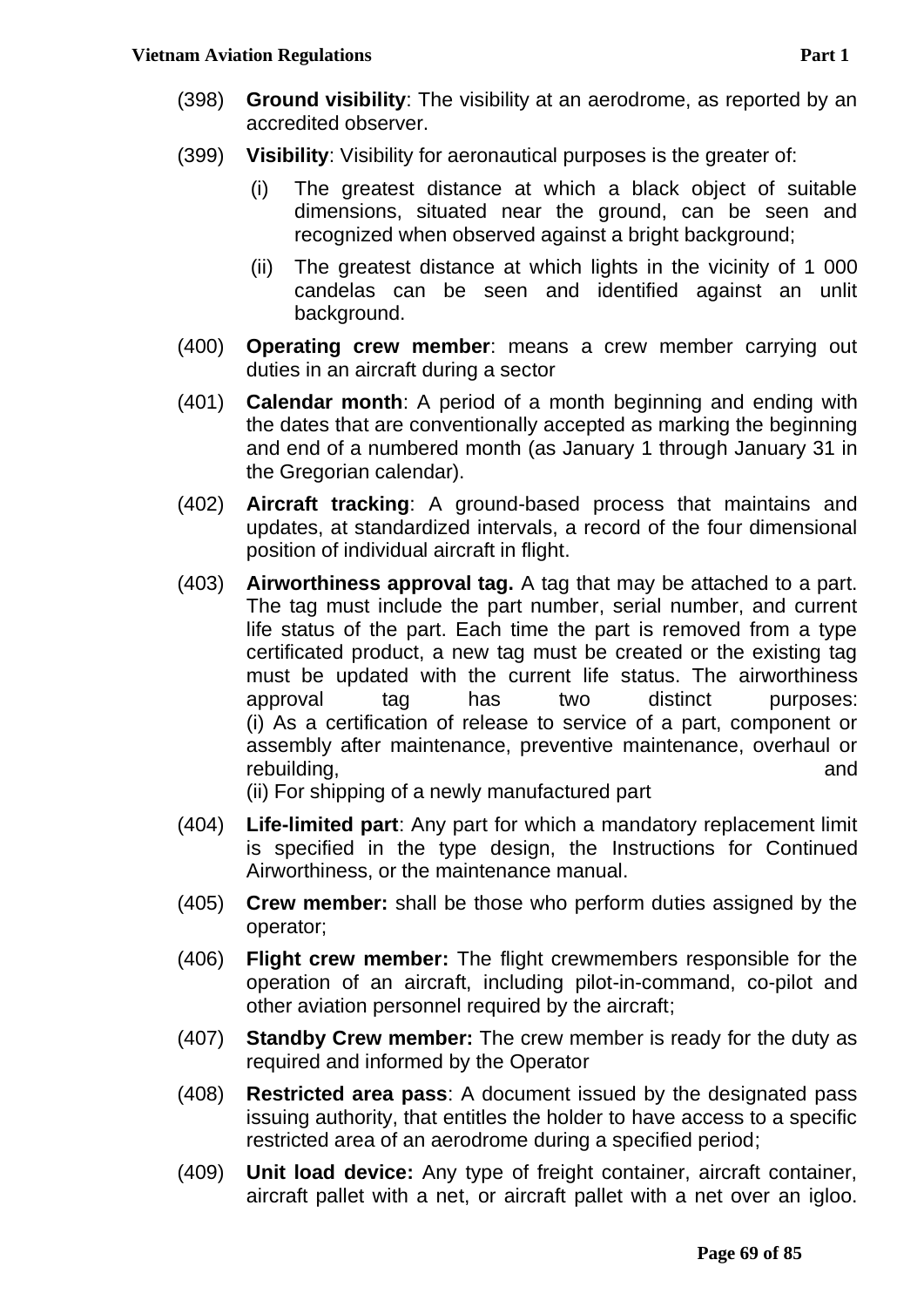- (410) **Aircraft component:** Any components of the aircraft included in a complete engine / or any equipment operators / emergency;
- (411) **Flight recorder:** Any type of recorder installed in the aircraft for the purpose of complementing accident/incident investigation;
- (412) **Appliance**. Any instrument, mechanism, equipment, part, apparatus, appurtenance, or accessory, including communications equipment, that is used or intended to be used in operating or controlling an aircraft in flight, is installed in or attached to the aircraft, and is not part of an airframe, powerplant, or propeller.
- (413) **Aerodrome operating minima**: The limits of usability of an aerodrome for:
	- (i) Take-off, expressed in terms of runway visual range and/or visibility and, if necessary, cloud conditions;
	- (ii) Landing in 2D instrument approach operations, expressed in terms of visibility and/or runway visual range and minimum descent altitude/height (MDA/H) and, if necessary, cloud conditions; and
	- (iii) Landing in 3D instrument approach operations, expressed in terms of visibility and/or runway visual range and decision altitude/height (DA/H); and as appropriate to the type and/or category of the operation.
- (414) **ADS agreement:** An ADS reporting plan which establishes the conditions of ADS data reporting (i.e. data required by the air traffic services unit and frequency of ADS reports which have to be agreed to prior to the provision of the ADS services).
- (415) **Standby.** A defined period of time during which a crew member has not been assigned to any duty, but during which he is required by the operator to be available to receive an assignment for duty without an intervening rest period
- (416) **Flight time of instrument.** Time during which a pilot is piloting an aircraft solely by reference to instruments and without external reference points;
- (417) *Safety information.* Safety data processed, organized or analysed in a given context so as to make it useful for safety management purposes.
- (418) **Flight time solo.** Flight time during which a student pilot is the sole occupant of an aircraft., or that flight time during which the student acts as a pilot in chief of a gas balloon or an airship requiring more than one flight crew member;
- (419) **Flight time cross-country.** That time a pilot spends in flight in an aircraft which includes a landing at a point other than the point of departure and, for the purpose of meeting the cross-country time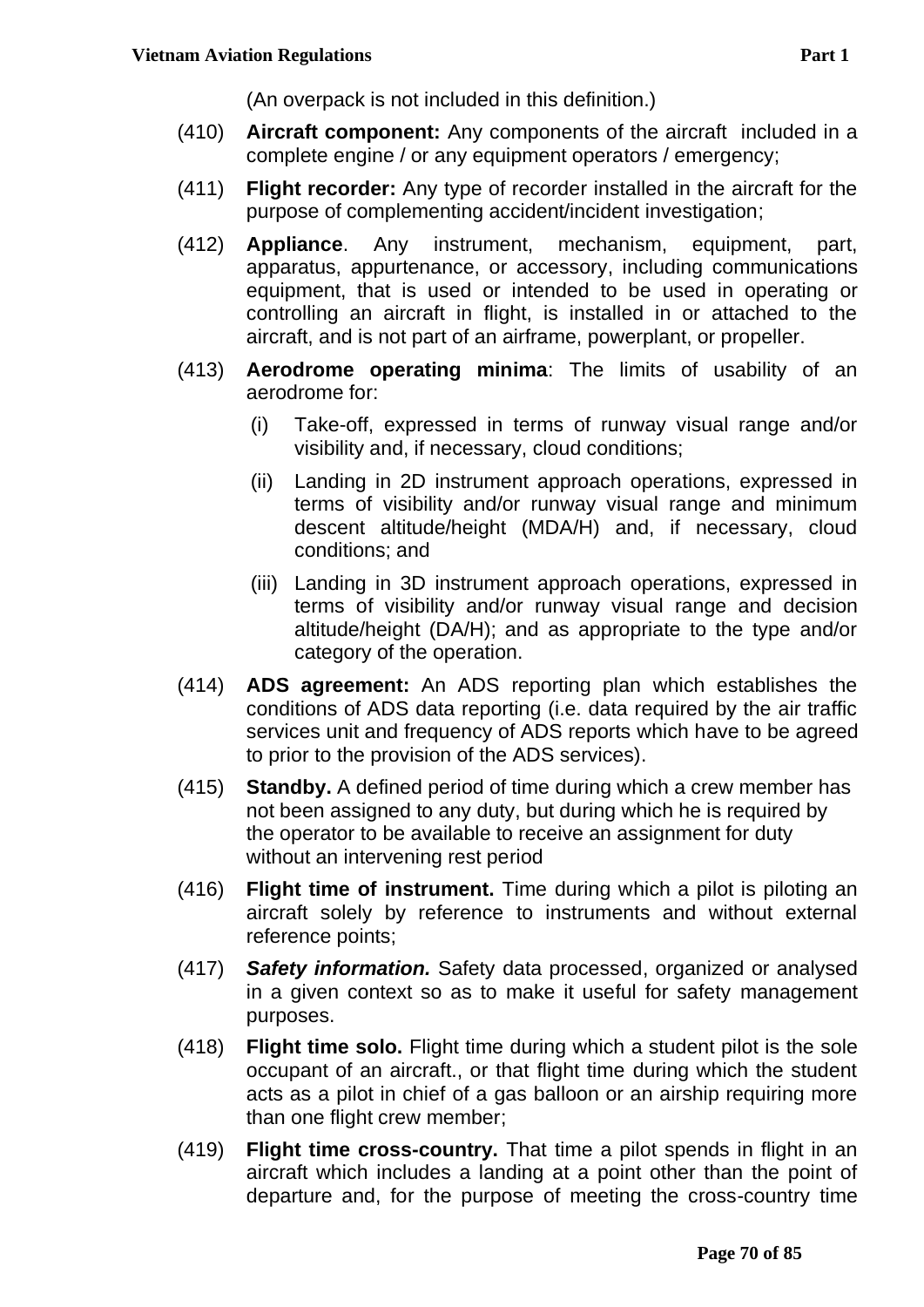(420) **Flight time dual instruction.** Flight time during which a person is receiving flight instruction from a properly authorised pilot on board the aircraft;

more than 50 nautical miles from the original point of departure;

- (421) **Estimated time of arrival**: For IFR flights, the time at which it is estimated that the aircraft will arrive over that designated point, defined by reference to navigation aids, from which it is intended that an instrument approach procedure will be commenced, or, if no navigation aid is associated with the aerodrome, the time at which the aircraft will arrive over the aerodrome. For VFR flights, the time at which it is estimated that the aircraft will arrive over the aerodrome
- (422) **Training time:** The time spent receiving from an authorised instructor flight training, ground training, or simulated flight training in an approved flight simulator or approved flight training device;
- (423) **Expected approach time**: The time at which ATC expects that an arriving aircraft, following a delay, will leave the holding point to complete its approach for a landing. The actual time of leaving the holding point will depend upon the approach clearance;
- (424) **Cabin crew member**: The cabin crewmembers shall be those who perform, in the interest of safety of passengers, duties assigned by the operator or the pilot-in-command of the aircraft, but who shall not act as a flight crew member;
- (425) **Target level of safety (TLS)**: A generic term representing the level of risk which is considered acceptable in particular circumstances;
- (426) **Approved standard**: A manufacturing, design, maintenance, or quality standard approved by the CAAV;
- (427) **Approved maintenance organization (AMO)**: An organization approved to perform specific aircraft maintenance activities by the Authority. These activities may include the inspection, overhaul, maintenance, repair and/or modification and release to service of aircraft or aircraft components.
- (428) **Approved training organization**: An organization approved by the CAAV or another ICAO member in accordance with the requirements of Annex 1 to perform training for the licences and authorisations. The approved training organization operates under the supervision of the approving State.
- (429) **International operating agency:** An agency of the kind contemplated in Article 77 of the Convention;
- (430) **Total estimated elapsed time:** For IFR flights, the estimated time required from take-off to arrive over that designated point, defined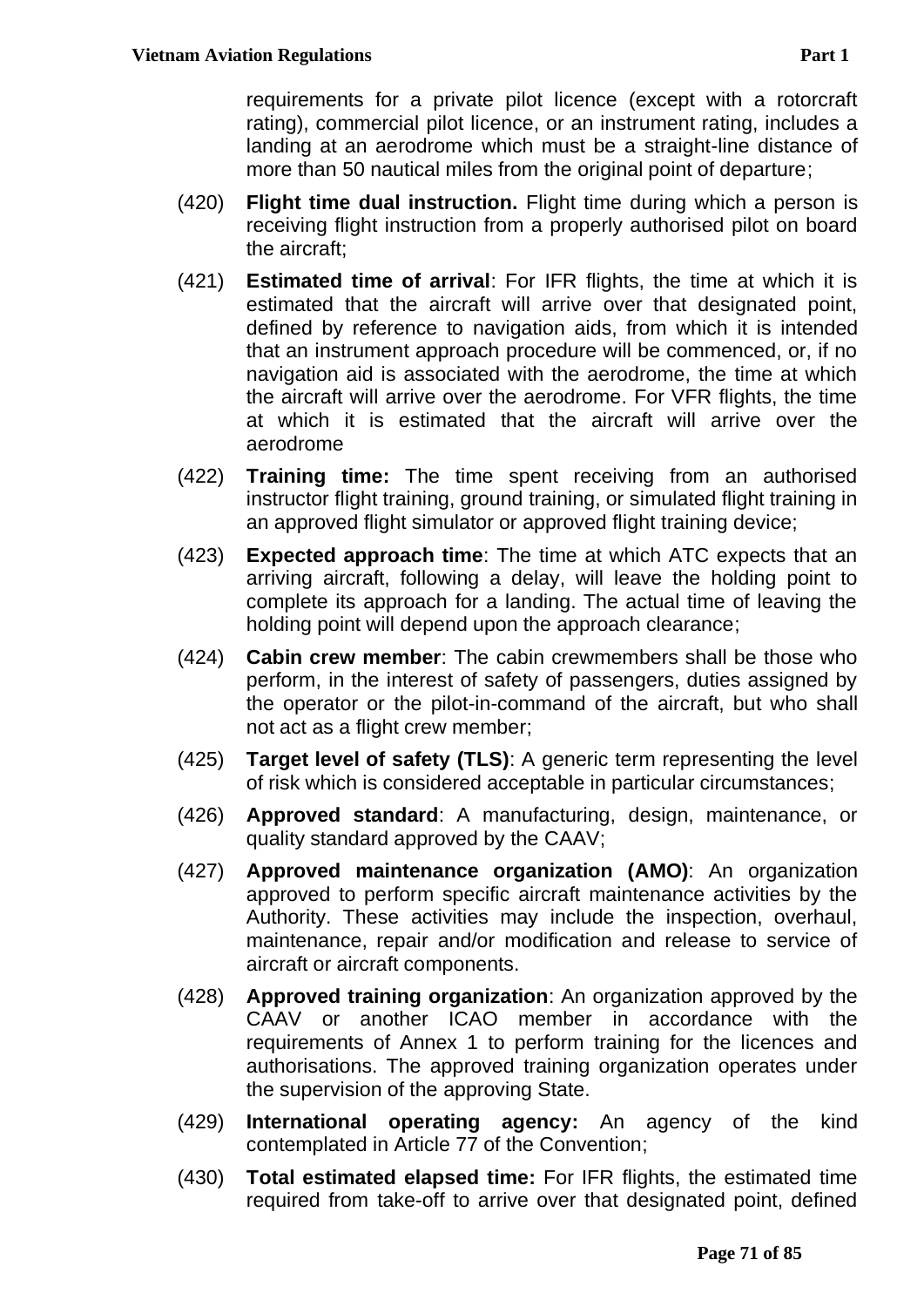by reference to navigation aids, from which it is intended that an instrument approach procedure will be commenced, or, if no navigation aid is associated with the destination aerodrome, to arrive over the destination aerodrome. For VFR flights, the estimated time required from take-off to arrive over the destination aerodrome;

- (431) **Air-ground control radio station:** An aeronautical telecommunication station having primary responsibility for handling communications pertaining to the operation and control of aircraft in a given area;
- (432) **<sup>79</sup>Interchange.** An aircraft interchange or interchange flight is a regularly scheduled, single-plane through service linking a route of one air operator at the interchange point to a route of a second air operator, with the same aircraft being crewed by and under the operational control of the respective authorized operator on each route
- (433) **Cloud ceiling:** The height above the ground or water of the base of the lowest layer of cloud below 6 000 metres (20 000 feet) covering more than half the sky;
- (434) **Helicopter.** A heavier than air aircraft supported in flight chiefly by the reactions of the air on one or more power-driven rotors on substantially vertical axes;
- (435) **Large helicopter**: A helicopter with a maximum certifcated take-off mas of over 2730 kg;
- (436) **Small helicopter:** A helicopter have a maximum certified take-off mass of less than 2730 kg;
- (437) **<sup>80</sup>Rest facility.** A bunk or seat accommodation installed in an aircraft that provides a crew member with a sleep opportunity. (i) **Class 1 rest facility.** A bunk or other surface that allows for a flat sleeping position and is located separate from both the flight deck and passenger cabin in an area that is temperaturecontrolled, allows the crew member to control light, and provides isolation from noise and disturbance.

(ii) **Class 2 rest facility.** A seat in an aircraft cabin that allows for a flat or near flat sleeping position; is separated from passengers by a minimum of a curtain to provide darkness and some sound mitigation; and is reasonably free from disturbance by passengers or crew members.

(iii) **Class 3 rest facility.** A seat in an aircraft cabin or flight deck that reclines at least 40 degrees and provides leg and foot support.

(438) **Acclimatised**: means a state in which a crew member's circadian biological clock is synchronised to the time zone where the crew member is. A crew member is considered to be acclimatised to a 2 hour wide time zone surrounding the local time at the point of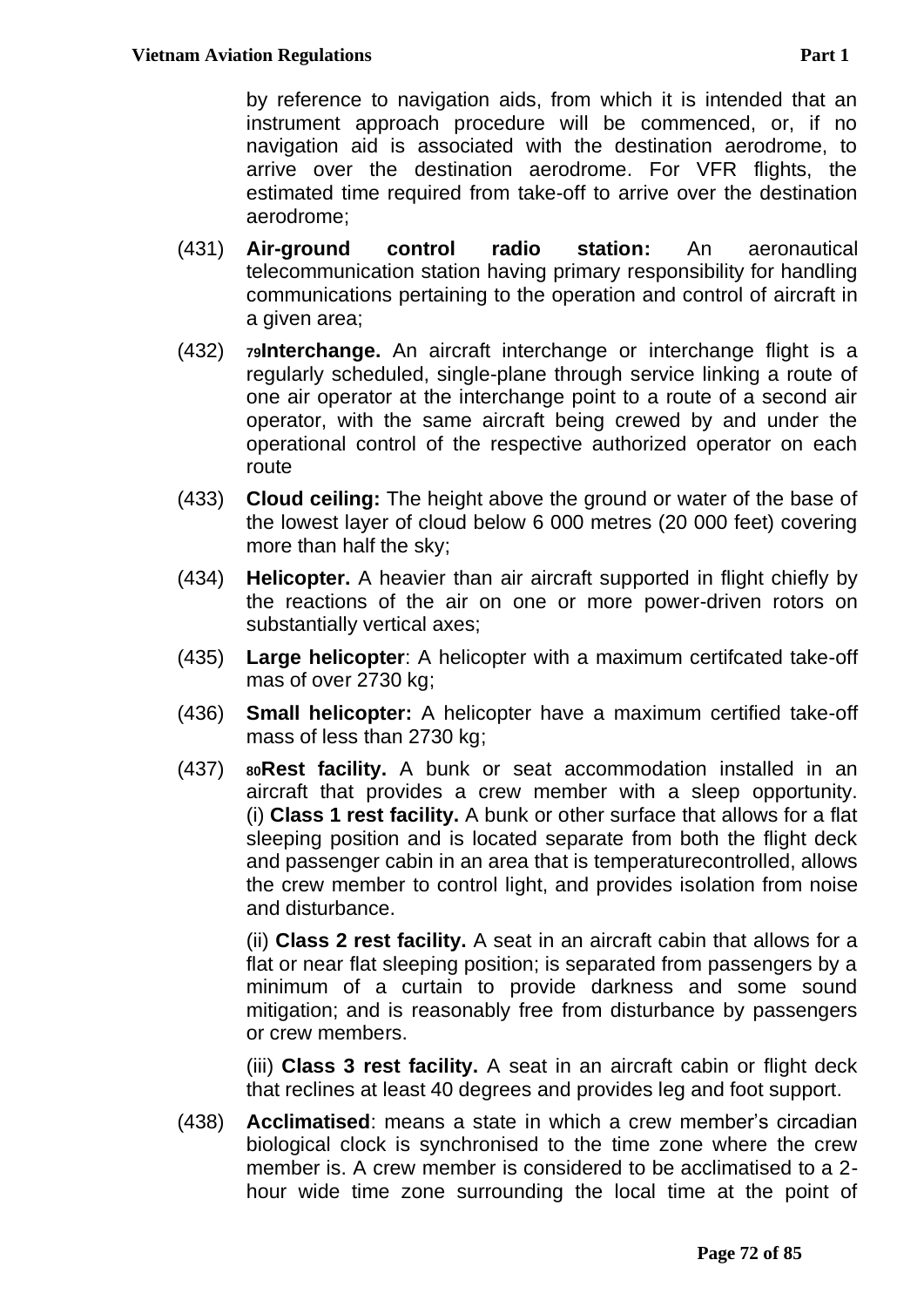departure. When the local time at the place where a duty commences differs by more than 2 hours from the local time at the place where the next duty starts, the crew member, for the calculation of the maximum daily flight duty period, is considered to be acclimatised in accordance with the values in the Table 1.

Table 1

| Time difference (h) between<br>reference time and local time<br>where the crew member starts the<br>next duty | Time elapsed since reporting at reference time |              |              |               |            |
|---------------------------------------------------------------------------------------------------------------|------------------------------------------------|--------------|--------------|---------------|------------|
|                                                                                                               | <48                                            | $48 - 71:59$ | $72 - 95:59$ | $96 - 119:59$ | $\geq$ 120 |
| $\leq$ 4                                                                                                      | B                                              | D            | D            | D             | D          |
| $\leq 6$                                                                                                      | B                                              | Χ            | D            | D             |            |
| $\leq$ 9                                                                                                      | B                                              | X            | Χ            | D             | D          |
| $\leq$ 12                                                                                                     | B                                              | Χ            | Χ            | Χ             |            |

'B' means acclimatised to the local time of the departure time zone,

'D' means acclimatised to the local time where the crew member starts his/her next duty, and

'X' means that a crew member is in an unknown state of acclimatisation

- (439) **<sup>81</sup>Threshold time**: The range, expressed in time, established by the State of the Operator to an en-route alternate aerodrome, whereby any time beyond requires an EDTO approval from the State of the Operator.
- (440) **Primary Standard.** A standard defined and maintained by a State Authority and used to calibrate secondary standards.
- (441) **Transfer Standard.** Any standard that is used to compare a measurement process, system, or device at one location or level with another measurement process, system or device at another location or level.
- (442) **Flight simulation training device**: Any one of the following three types of apparatus in which flight conditions are simulated on the ground:
	- (i) A flight simulator, which provides an accurate representation of the flight deck of a particular aircraft type to the extent that the mechanical, electrical, electronic, etc. aircraft systems control functions, the normal environment of flight crew members, and the performance and flight characteristics of that type of aircraft are realistically simulated
	- (ii) A flight procedures trainer, which provides a realistic flight deck environment, and which simulates instrument responses, simple control functions of mechanical, electrical, electronic, etc. aircraft systems, and the performance and flight characteristics of aircraft of a particular class.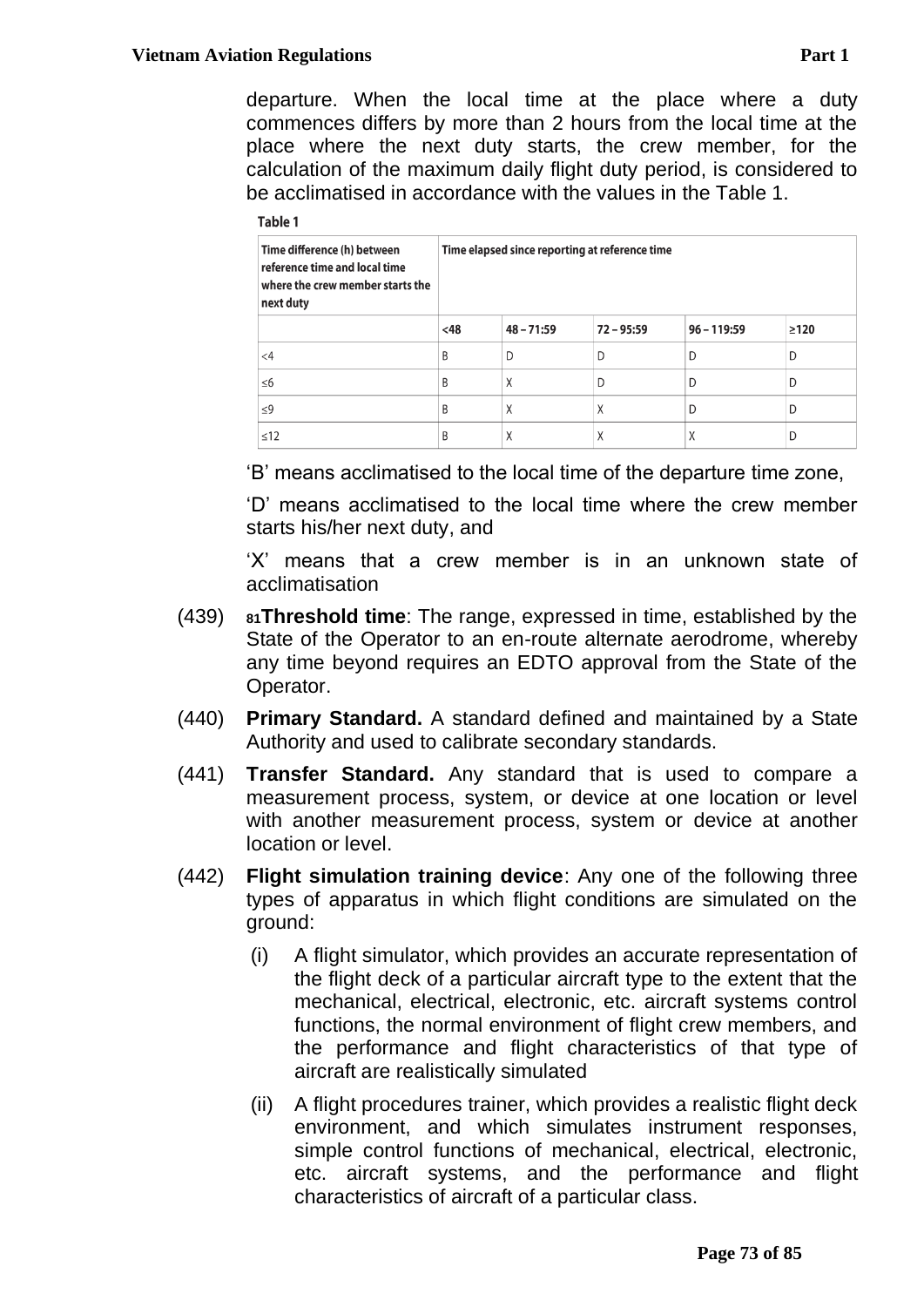- (iii) A basic instrument flight trainer, which is equipped with appropriate instruments and which simulates the flight deck environment of an aircraft in flight in instrument flight conditions.
- (443) **Enhanced vision system.** A system to display electronic real-time images of the external scene achieved through the use of image sensors. (EVS does not include night vision imaging systems (NVIS).)
- (444) **Training manual.** A manual containing the training goals, objectives, standards syllabi, and curriculum for each phase of the approved training course.
- (445) **Training procedures manual**. A manual containing procedures, instructions and guidance for use by personnel of an Approved Training Organisation in the execution of their duties in meeting the requirements of the certificate
- (446) **Maximum diversion time**: Maximum allowable range, expressed in time, from a point on a route to an en- route alternate aerodrome.
- (447) **Flight Time:** is a part of Flight Duty Period calculated when an aircraft first moving from its parking place for the purpose of taking off until it comes to rest on the designated parking position and all engines or propellers are shut down
- (448) **ADS-C agreement**: A reporting plan that establishes the conditions of ADS-C data reporting (i.e. data required by the air traffic services or control unit and frequency of ADS-C reports that have to be agreed to prior to the provision of the ADS-C services).
- (449) **Instrument ground time**: Time during which a pilot is practising, on the ground, simulated instrument flight in a flight simulation training device approved by the CAAV.
- (450) **Holdover time.** The estimated time de-icing/anti-icing fluid will prevent the formation of frost or ice and the accumulation of snow on the protected surfaces of an aircraft. Holdover time begins when the final application of de-icing or anti-icing fluid commences and expires when the de-icing or anti-icing fluid applied to the aircraft loses its effectiveness.
- (451) **Pilot time**: That time a person:
	- (i) Serves as a required pilot;
	- (ii) Receives training from an authorised instructor in an aircraft, or an approved flight simulation training device; or
	- (iii) Gives training as an authorised instructor in an aircraft, or an approved flight simulation training device.
- (452) **Dry lease**: The lease of an aircraft without the crew.
- (453) **Wet Lease**: The lease where the aircraft is provided with crew.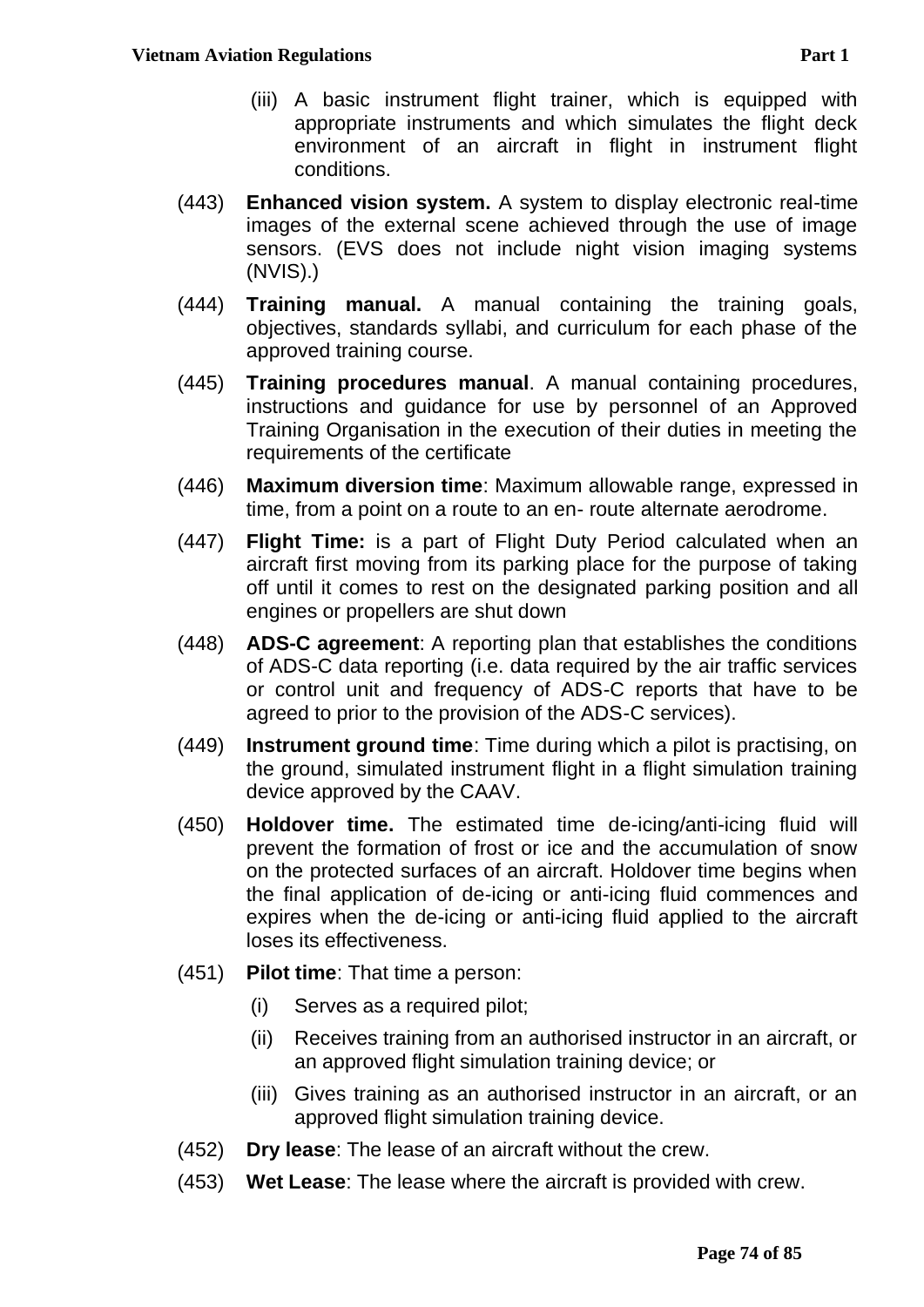- (454) **Continuous descent final approach (CDFA)**: A technique, consistent with stabilized approach procedures, for flying the final approach segment of a non-precision instrument approach procedure as a continuous descent, without level-off, from an altitude/height at or above the final approach fix altitude/height to a point approximately 15 m (50 ft) above the landing runway threshold or the point where the flare manoeuvre should begin for the type of aircraft flown.
- (455) **Industry codes of practice**: Guidance material developed by an industry body, for a particular sector of the aviation industry to comply with the requirements of the International Civil Aviation Organization's Standards and Recommended Practices, other aviation safety requirements and the best practices deemed appropriate.
- (456) **Rest facility**: means a bunk or seat with leg and foot support suitable for crew members' sleeping on board an aircraft.
- (457) **Undesired aircraft state.** Occurs when the flight crew places the aircraft in a situation of unnecessary risk.
- (458) **Augmented flight crew**: means a flight crew which comprises more than the minimum number required to operate the aircraft, allowing each flight crew member to leave the assigned post, for the purpose of in-flight rest, and to be replaced by another appropriately qualified flight crew member.
- (459) **Fatal injury**: As relates to an aircraft accident, any injury which results in death within 30 days of the accident.
- (460) **Air navigation facility.** Any facility used in, available for use in, or designed for use in aid of air navigation, including airports, landing areas, lights, any apparatus or equipment for disseminating weather information, for signalling, for radio directional finding, or for radio or other electromagnetic communication, and any other structure or mechanism having a similar purpose for guiding or controlling flight in the air or the landing and takeoff of aircraft.
- (461) **Required communication performance (RCP)**:A statement of the performance requirements for operational communications in support of specific ATM functions.
- (462) **Required navigation performance (RNP)**: A statement of the navigation performance necessary for operation within a defined airspace.
- (463) **Composite.** Structural materials made of substances, including, but not limited to, wood, metal, ceramic, plastic, fiber-reinforced materials, graphite, boron, or epoxy, with built-in strengthening agents that may be in the form of filaments, foils, powders, or flakes, of a different material
- (464) **Commercial air transport**: An aircraft operation involving the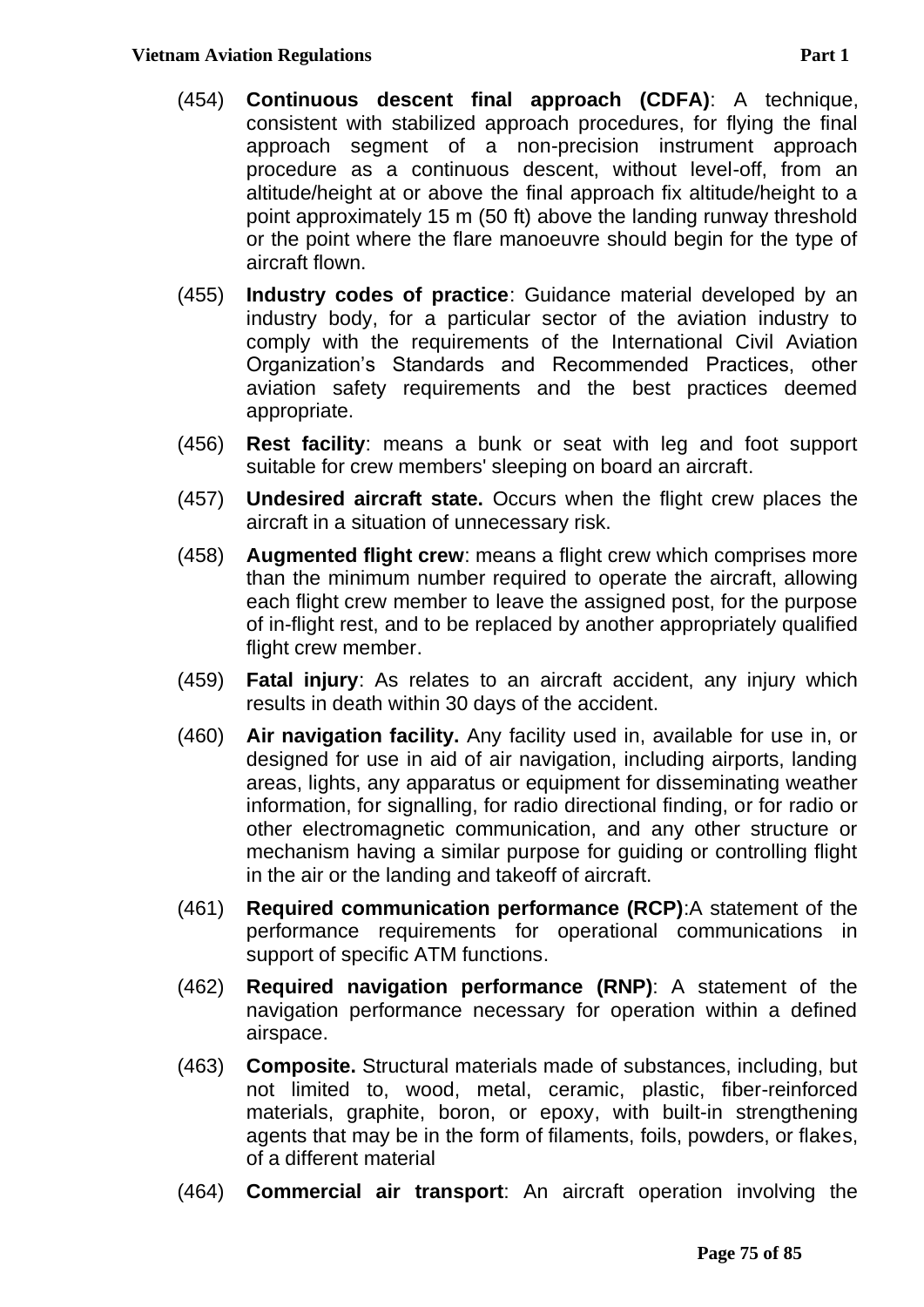transport of passengers, cargo, or mail for remuneration or hire.

- (465) **Fireproof material**: A material capable of withstanding heat as well as or better than steel when the dimensions in both cases are appropriate for the specific purpose.
- (466) **Supplies**: Any category, including but not limited to, aircraft body, engine, propeller, appliance, parts, assemblies, sub assemblies, systems, subsystems, components, blocks, or more.
- (467) **Track**: The projection on the earth's surface of the path of an aircraft, the direction of which path at any point is usually expressed in degrees from North (true, magnetic or grid).
- (468) **Runway-holding position**: A designated position intended to protect a runway, an obstacle limitation surface, or an ILS/ MLS critical/sensitive area at which taxiing aircraft and vehicles shall stop and hold, unless otherwise authorised by the aerodrome control tower.
- (469) **Weapon**: Any thing designed, used or capable of inflicting harm and includes a firearm.
- (470) **Flight information region**: An airspace of defined dimensions within which flight information service and alerting service are provided.
- (471) **Area control service**: Air traffic control service for controlled flights in control areas.
- (472) **Controlled airspace**: An airspace of defined dimensions within which air traffic control service is provided in accordance with the airspace classification. Controlled airspace is a generic term which covers ATS airspace Classes A, B, C, D and E;
- (473) **Service airspace zone**: An airspace of defined dimensions established in which provided with air traffic service.
- (474) **Aerodrome traffic zone**: An airspace of defined dimensions established around an aerodrome for the protection of aerodrome traffic.
- (475) **Air traffic services airspaces**: Airspaces of defined dimensions, alphabetically designated, within which specific types of flights may operate and for which air traffic services and rules of operation are specified.
- (476) **Navigable airspace**: The airspace above the minimum altitudes of flight prescribed in the civil aviation regulations and includes airspace needed to insure safety in the takeoff and landing of aircraft.
- (477) **Verifying of airworthiniess**: The content is written in maintenance records by the one who allowed proceeding after improvements, rebuild, repair or testing the aircraft or aerospace products at the request of the CAAV.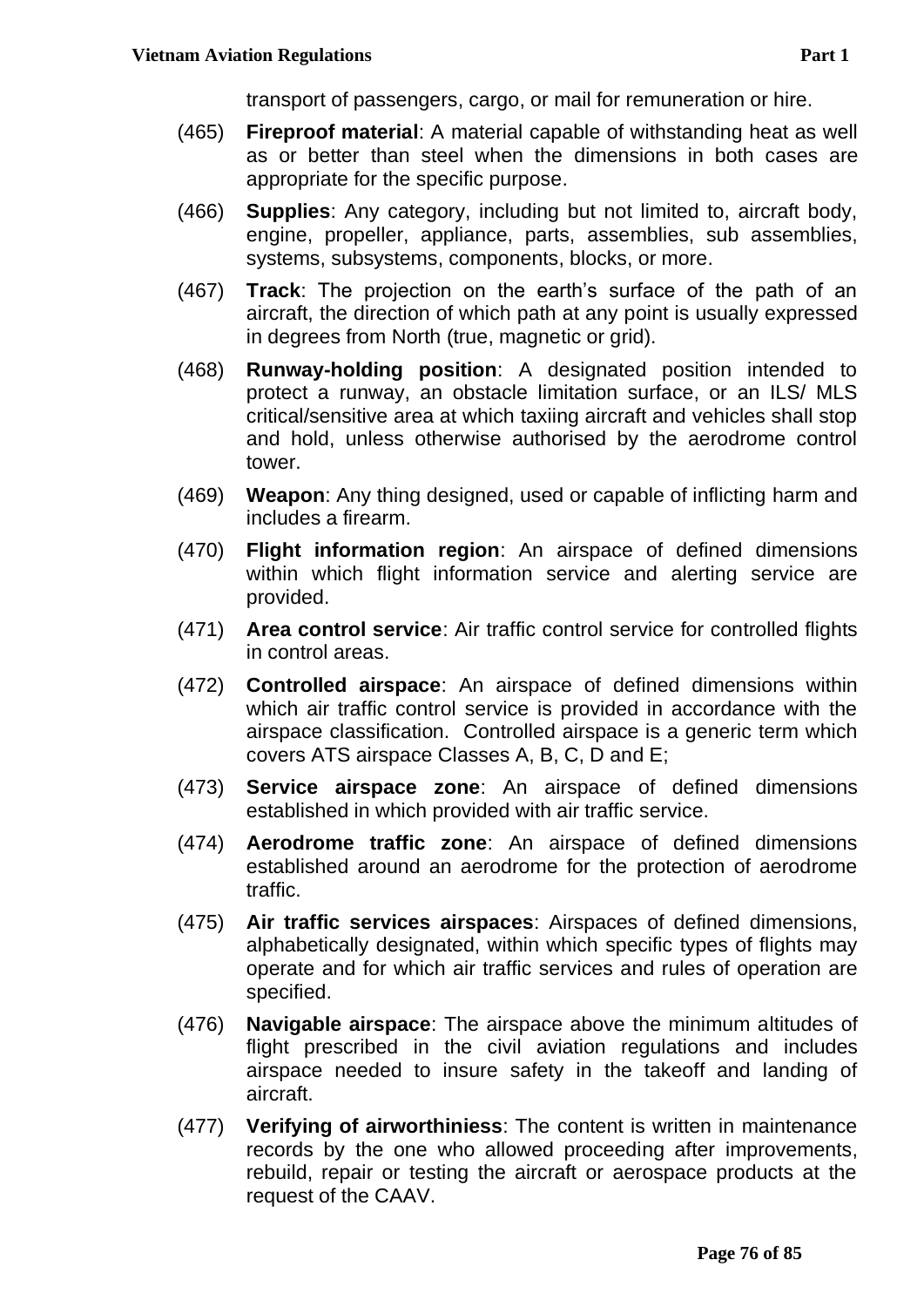- (478) **Flight review**: A review of the knowledge and flight skills appropriate to the pilot licence and ratings conducted by a licenced instructor in a instructional atmosphere.
- (479) **Required navigation performance (RNP).** A statement of the navigation performance necessary for operation within a defined airspace.
- (480) **Contributing factors**: Actions, omissions, events, conditions, or a combination thereof, which, ifeliminated, avoided or absent, would have reduced the probability of the accident or incident occurring, or mitigated the severity of the consequences of the accident or incident. Theidentification of contributing factors does not imply the assignment of fault or the determination of administrative, civil or criminal liability.
- (481) **Modification**. A change to the type design of an aircraft, engine or propeller.
- (482) **Accredited representative:** As relating to an aircraft accident, a person designated by a State, on the basis of his or her qualifications, for the purpose of participating in an investigation conducted by another State. The accredited representative would normally be from the State's accident investigation authority.
- (483) **Continuing airworthiness records.** Records which are related to the continuing airworthiness status of an aircraft, engine, propeller or associated part.
- (484) **Adapted competency model.** A group of competencies with their associated description and performance criteria adapted from an ICAO competency framework that an organization uses to develop competency-based training and assessment for a given role.
- (485) **Maintenance release.** A document which contains a certification confirming that the maintenance work to which it relates has been completed in a satisfactory manner in accordance with appropriate airworthiness requirements18.

### **APPENDIX 2 TO 1.007: GLOSSARY OF ACRONYMS AND ABBREVIATIONS**

The acronyms provided in this Section apply to all requirements included in the aviation safety regulations:

- (1) ACAS = Airborne collision avoidance system;
- (2) ADS = Automatic dependent surveillance;
- (3) AIP = Aeronautical Information Publication;
- (4) AMO = Approved Maintenance Organization;
- $(5)$  AOC = Air operator certificate;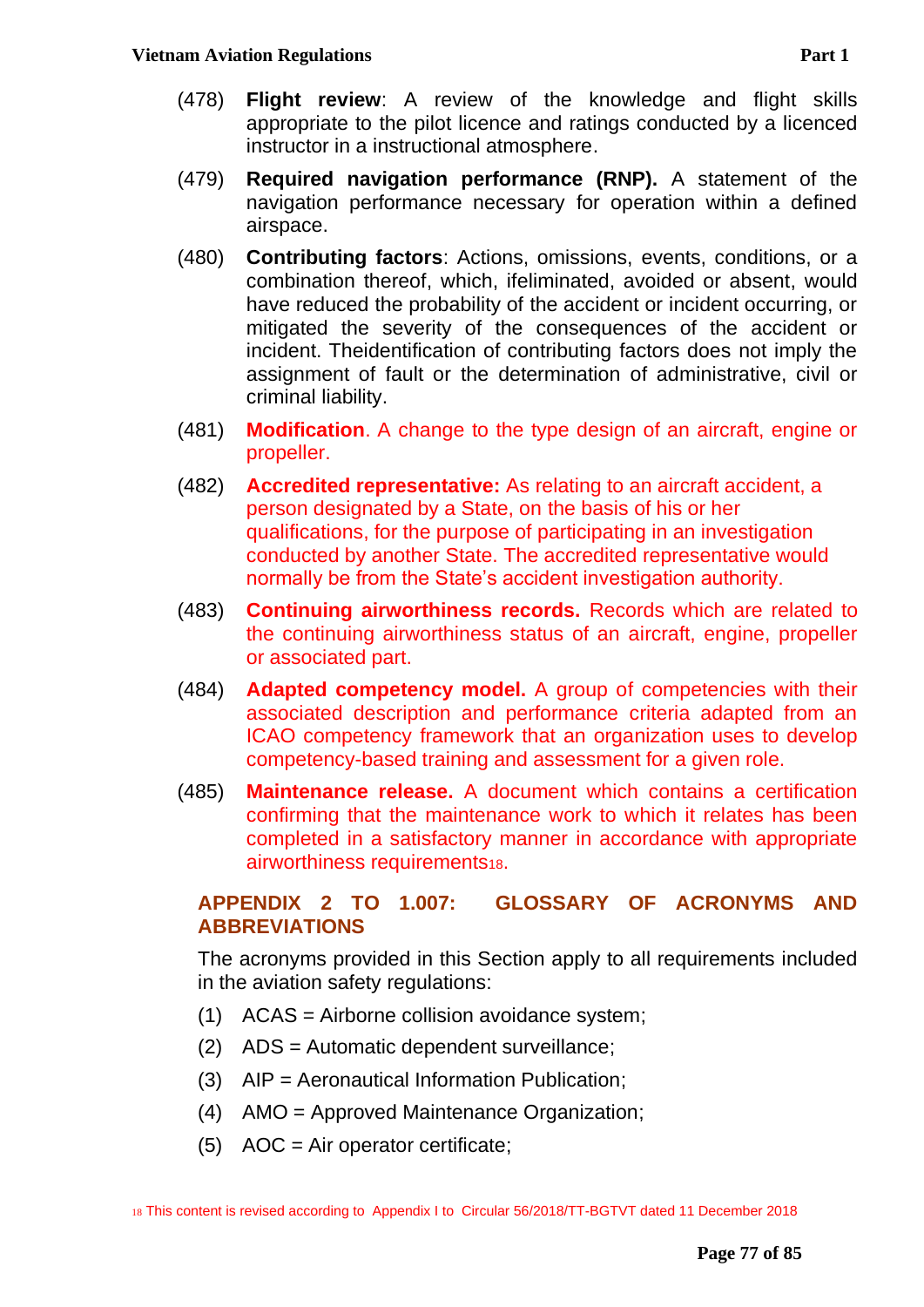- (6) ASE = Altimetry system error;
- (7) ATS Air Traffic Services;
- (8) CAT I Category I operation;
- (9) CAT II Category II operation;
- (10) CAT IIIA Category IIIA operation;
- (11) CAT IIIB Category IIIB operation;
- (12) CAT IIIC Category IIIC operation;
- (13) CDL Configuration deviation list;
- (14) C.G. Center of Gravity;
- (15) CPDLC = Controller-pilot data link communications;
- (16) DA Decision altitude;
- (17) DH Decision height;
- (18) ELT Emergency locator transmitter;
- (19) ELT (AD) Automatic deployable ELT;
- (20) ELT (AF) Automatic fixed ELT;
- (21) ELT (AP) Automatic portable ELT;
- (22) ELT (S) Survival ELT;
- (23) ETOPS Khai thác tầm bay kéo dài đối với tàu bay có 02 động cơ;
- (24) FATO Final approach and take-of area;
- (25) IFR Instrument flight rules;
- (26) IMC Instrument meteorological conditions;
- (27) JRCC Joint rescue coordination centre;
- (28) LDP Landing decision point;
- (29) MDA Minimum descent altitude;
- (30) MDH Minimum descent height;
- (31) MEL Minimum equipment list;
- (32) MMEL Master minimum equipment list;
- (33) NM Nautical mile;
- (34) OCA Obstacle clearance altitude;
- (35) OCH Obstacle clearance height;
- (36) RCC Rescue coordination centre;
- (37) RNP Required navigation performance;
- (38) RPL Repetitive flight plan;
- (39) RSC Rescue subcentre;
- (40) RVR Runway visual range;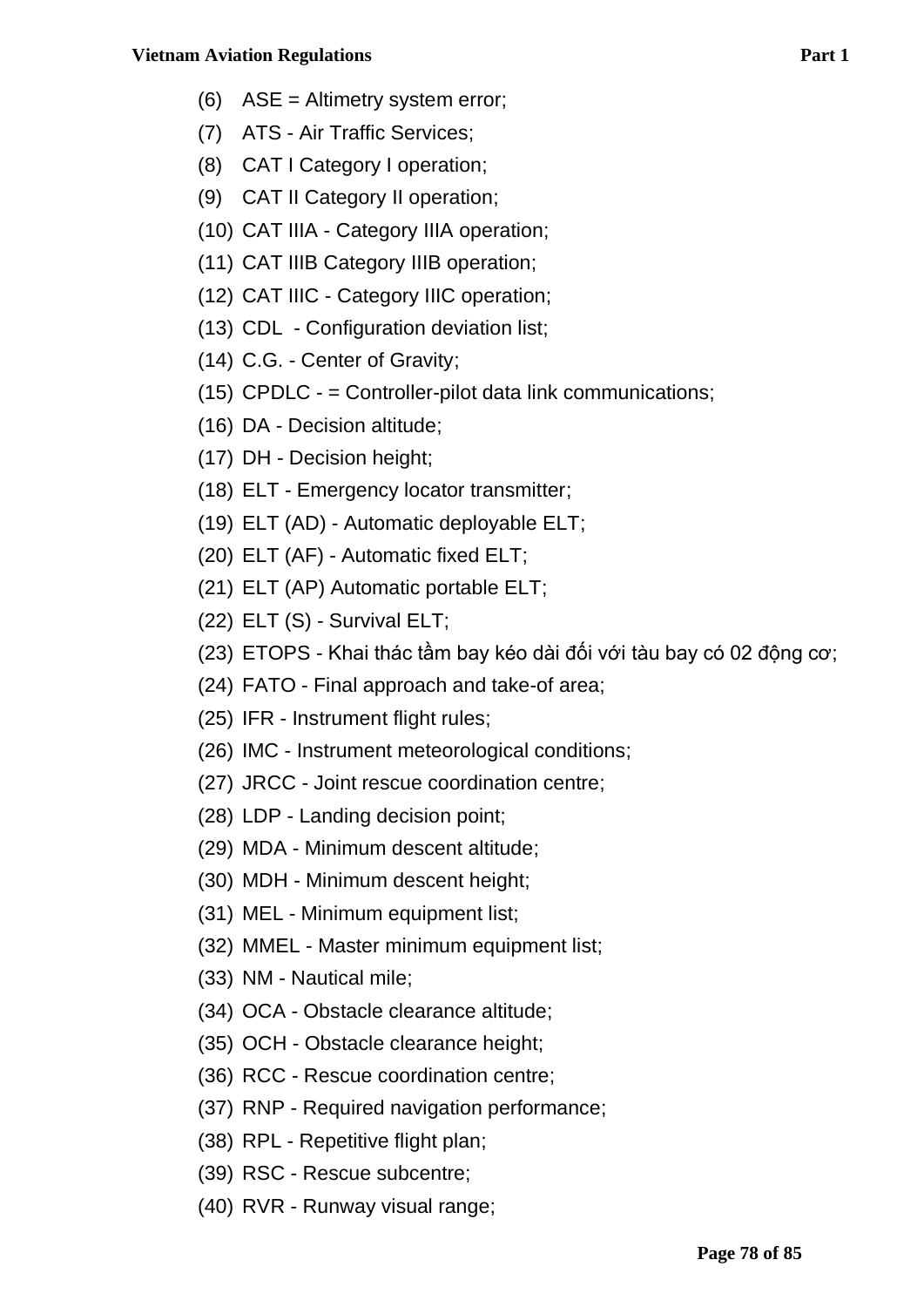- (42) TLS Target level of safety;
- (43) TVE Total vertical error;
- (44) VFR Visual flight rules;
- (45) <sup>19</sup>WOCL Window of circadian low.
- (a) The abbreviations provided in this Section apply to requirements included in the aviation safety regulations:
	- (1) Am-pe (A);
	- (2) Becquerel (Bq);
	- (3) Candela (Cd);
	- (4) Celsius temperature (t°C);
	- (5) Coulomb (C);
	- (6) Degree Celsius (°C);
	- (7) Farad (F);
	- (8) Foot (Ft);
	- (9) Gray (Gy);
	- (10) Henry (H);
	- (11) Hertz (Hz);
	- (12) Jun (J);
	- (13) Kelvin (K);
	- (14) Kilogram (Kg);
	- (15) Knot (Kt);
	- (16) Litre (L);
	- (17) Lumen (lm);
	- (18) ) Lux (lx);
	- (19) Metre (m);
	- (20) Mole (mol);
	- (21) Newton (N);
	- (22) Ohm (0);
	- (23) Pascal (Pa);
	- (24) Radian (rad);
	- (25) Second (S);
	- (26) Siemens (S);
	- (27) Sievert (Sv);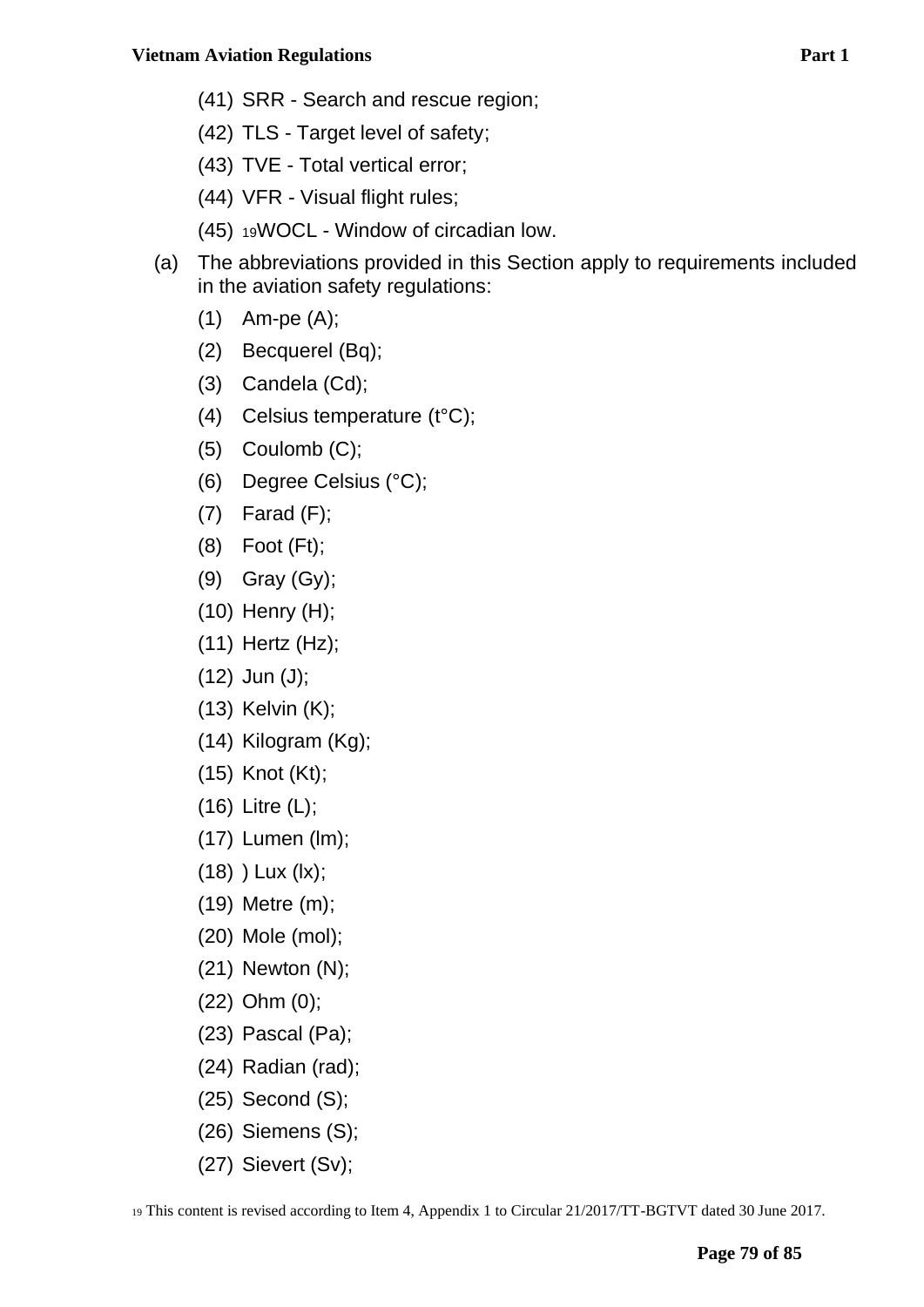- (28) Steradian (sr);
- (29) Testa (T);
- (30) Tonne (T);
- (31) Volt (Vt);
- (32) Watt (W);
- (33) Weber (Wb).

#### **APPENDIX 1 TO 1.033: CRITIRA FOR AVIATION SAFETY INSPECTOR**

- (a) The CAAV designates aviation safety inspectors to have the authority to conduct inspection, assure aviation safety. These authorized persons must be certified by the CAAV to perform their tasks. The certified persons must meet the following criteria on skill and experience:
	- (1) Flight Inspector:
		- (i) Has at least 5 year of professional experience in: operation management, pilot in command or flight instructor:
		- (ii) A Pilot with experience and total of at least 5000 hours at pilot in chief post;
		- (iii) Airman certification tasks, must hold an ATPL license with valid rating of appropriate aircraft type;
		- (iv) Surveillance tasks must hold a valid ATPL license or expired not longer than the last 3 years.For airline surveillance, must hold an valid ATPL or expired not more than 3 years with rating type/category (turbo-jet/propeller) aircraft appropriate with aircraft type of the operators;
		- (v) Has been trained on aviation safety policy relating to inspection, survilience, approving in aircraft operation;
		- (vi) Has been trained and experienced with aviation meteological;
		- (vii) Has fluently English skill as regulated (reading, understanding, listening and speaing skill);
		- (viii) Has been trained on Civil aviation law of Vietnam, regulations of flight safety standards for operation such as ETOPs, Cat II & III, RVSM/MNPS, MMEL, CRM, dangerous goods transport, accident investigation, and regulations/program/standard procedures for aircraft operation;
		- (ix) Has attended approved basis training on Flight Operations Safety Oversight.
	- (2) Flight Operation Inspector:
		- (i) Has at least 5 year of working experience in aircraft operation, completed one of the course specialized in aircraft – engine (manual), aviation electronic equipment – digital (course) or aircraft operation or pilot;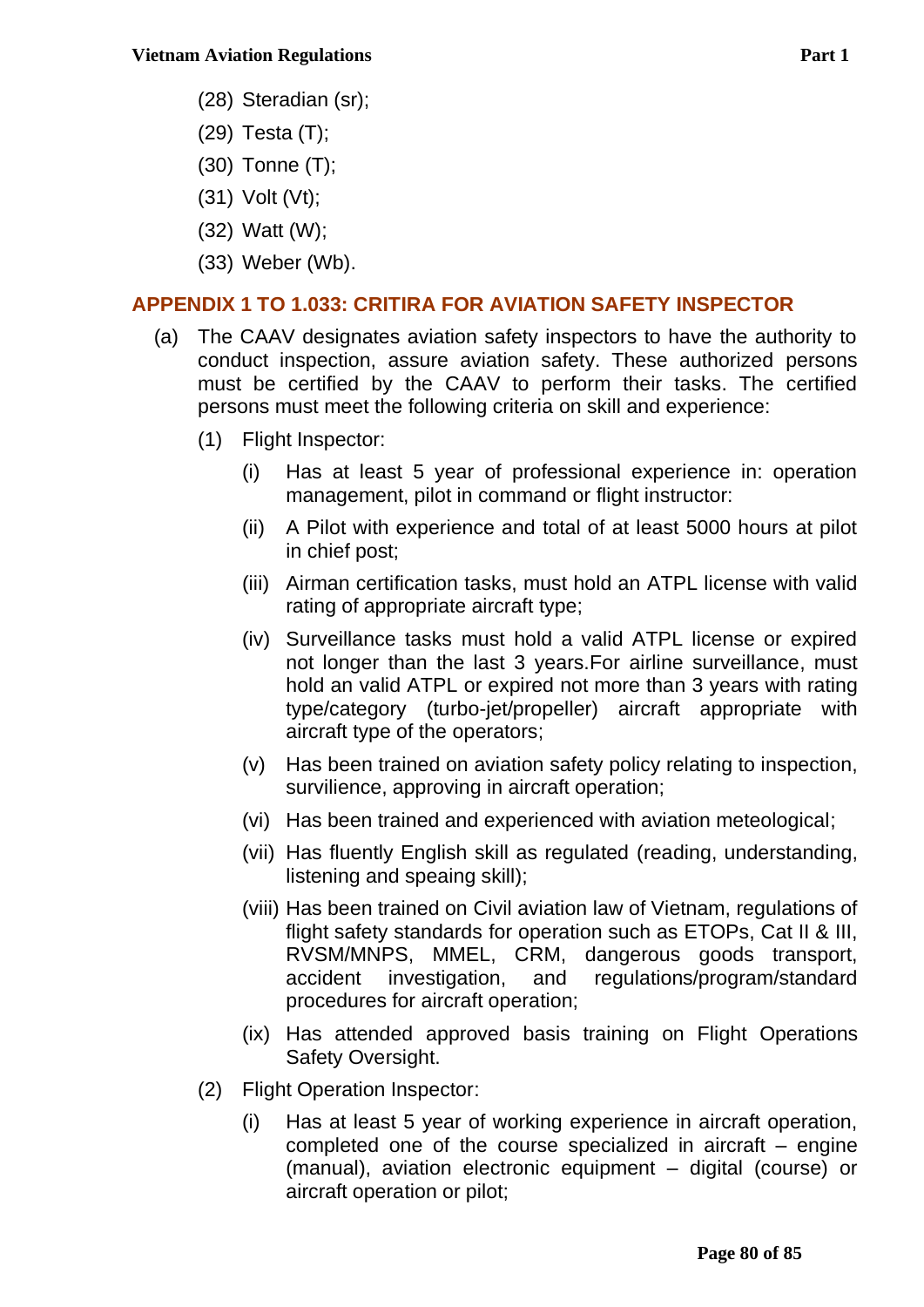#### **Vietnam Aviation Regulations** *Part 1**Part 1*

- (ii) Fluently in English (reading, understanding, speaking and listening skills);
- (iii) Has been trained on Civil aviation law of Vietnam, regulations of flight safety standards for operation such as ETOPs, Cat II & III, RVSM/MNPS, MMEL, CRM, dangerous goods transport, accident investigation, and regulations/program/standard procedures for aircraft operation;
- (iv) Has been trained on safety policies field relating to inspection, checking, approving aircraft operation;
- (v) Has attended approved basis training on Flight Operations Safety Oversight;
- (vi) Has skill and experience in writing procedures for conducting inspection, approving and supervising the compliance of aircraft requirements;
- (vii) Maintaining policy on refresh, recurrent understandings relating to aircraft operation.
- (3) Cabin Safety Inspector:
	- (i) Obtain a professional certificate on cabin crew safety inspection or via approved cabin crew training course;
	- (ii) Has at least 5 year of working experience in aviation relating to cabin crew duty;
	- (iii) Fluently in English (reading, understanding, speaking and listening skills)
	- (iv) Has been trained on civil aviation law of Vietnam and regulations/standards/ procedure relating to cabin safety.
	- (v) Has been trained on safety policies field relating to inspection, checking, approving of cabin safety;
	- (vi) Has skills and experience in writing procedure for checking, inspection compliance regulation on passenger cabin safety;
	- (vii) Has skills and experience in writing safety and emergency method in cabin safety in the case of incidents.
- (4) Airworthiness Inspector:
	- (i) Have at least 5 year of experience in aircraft maintenance, completed one of courses specialized in aircraft – engine (manual),aviation electronic-digital equipment (course) or airworthiness inspector to ICAO standards;
	- (ii) Fluent in English (reading, understanding, speaking and listening skills);
	- (iii) Has been trained in civil aviation law of Vietnam and regulation/standard/procedure in airworthiness;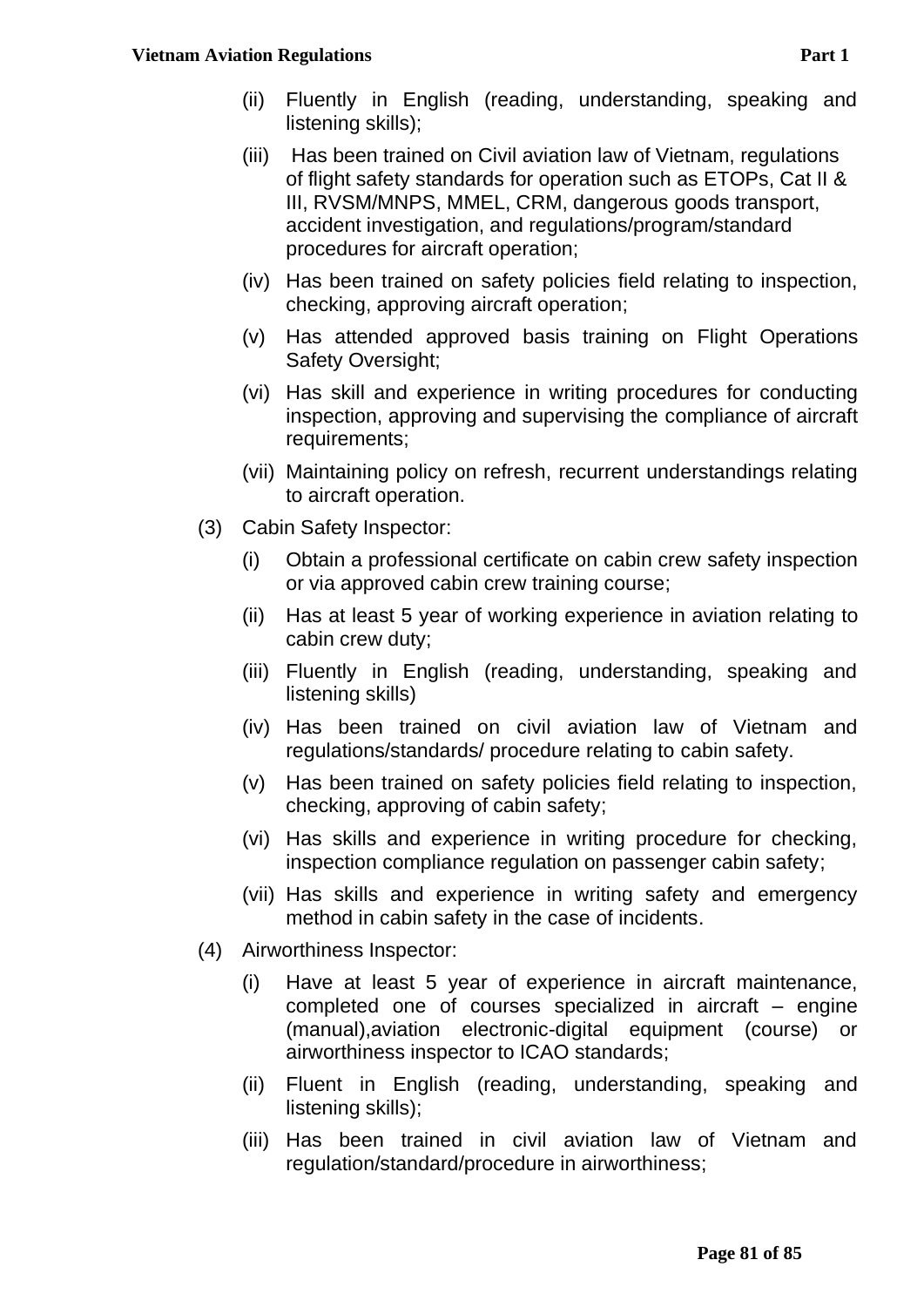- (iv) Has been trained in safety policy and implementation procedure in inspection, checking, approving aircraft airworthiness;
- (v) Has attended an approved basis training in criteria for aircraft airworthiness;
- (vi) Has skill ans experience in writing procedure for checking, inspection, approving the implementing requirement relating to airworthiness.

## **APPENDIX 1 TO 1.185: FRAMEWORK OF SAFETY MANAGEMENT SYSTEM<sup>20</sup>**

- (a) This Appendix specifies the framework for the implementation and maintenance of an SMS.
- (b) The framework comprises four components and twelve elements as the minimum requirements for SMS implementation:
	- (1) Safety policy and objectives
		- (i) Management commitment and responsibility
		- (ii) Safety accountabilities
		- (iii) Appointment of key safety personnel
		- (iv) Coordination of emergency response planning
		- (v) SMS documentation
	- (2) Safety risk management
		- (i) Hazard identification
		- (ii) Safety risk assessment and mitigation
	- (3) Safety assurance
		- (i) Safety performance monitoring and measurement
		- (ii) The management of change
		- (iii) Continuous improvement of the SMS
	- (4) Safety promotion
		- (i) Training and education
		- (ii) Safety communication

### **APPENDIX 2 TO 1.185: SAFETY POLICY & OBJECTIVES<sup>21</sup>**

- (a) **Management commitment and responsibility:** The service provider shall define its safety policy in accordance with international and national requirements. The safety policy shall:
	- (1) Reflect organisational commitment regarding safety;

<sup>20</sup> This content is revised according to Appendix 1 to Circular 03/2016/TT-BGTVT dated 31 March 2016

<sup>21</sup> This content is revised according to Appendix 1 to Circular 03/2016/TT-BGTVT dated 31 March 2016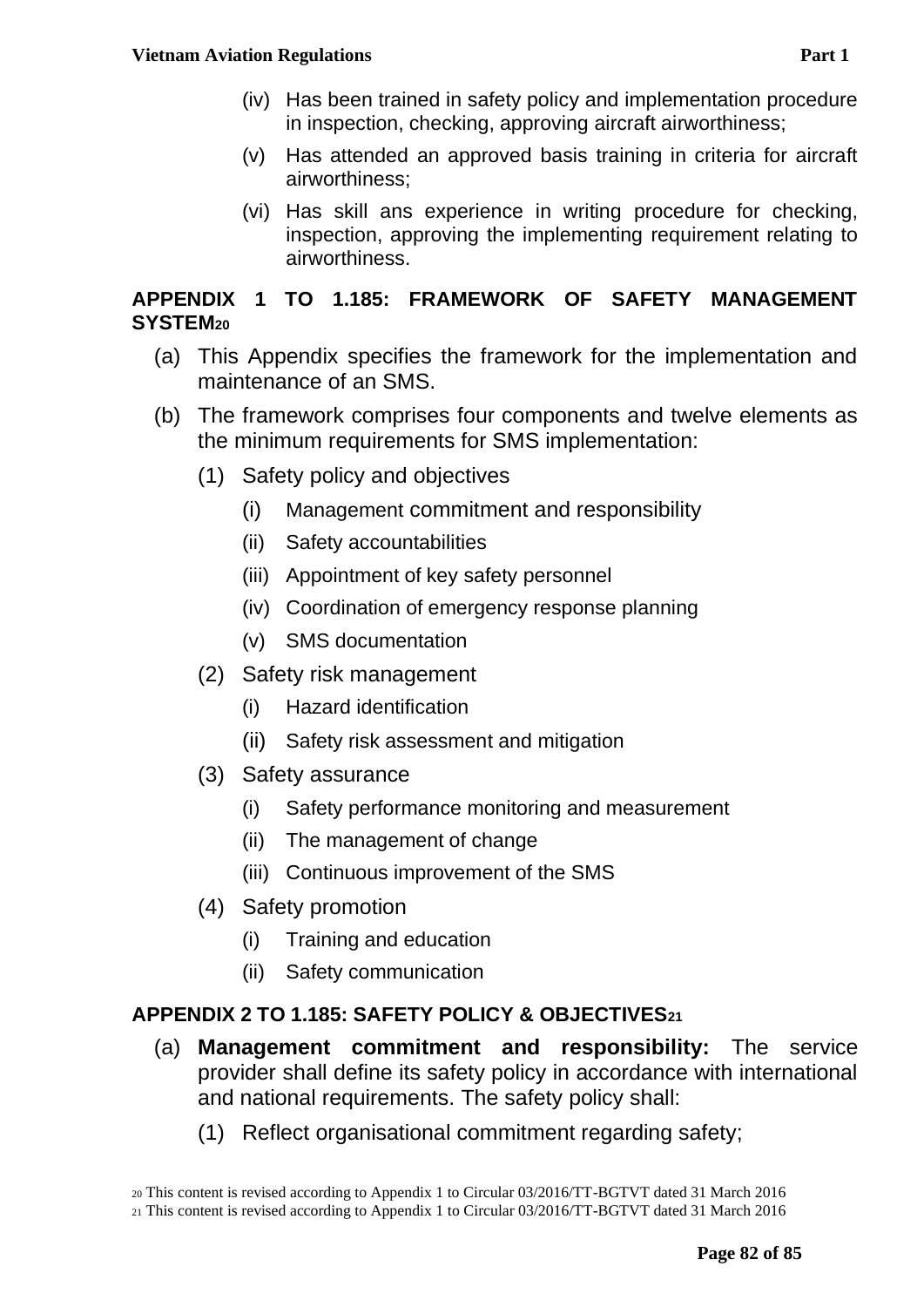- (2) Include a clear statement about the provision of the necessary resources for the implementation of the safety policy;
- (3) Include safety reporting procedures;
- (4) Clearly indicate which types of behaviours are unacceptable related to the service provider's aviation activities and include the circumstances under which disciplinary action would not apply;
- (5) Be signed by the accountable executive of the organization;
- (6) Be communicated, with visible endorsement, throughout the organization; and
- (7) Be periodically reviewed to ensure it remains relevant and appropriate to the service provider.
- (b) **Safety accountabilities:** The service provider shall:
	- (1) Identify the accountable executive who, irrespective of other functions, has ultimate responsibility and accountability, on behalf of the organization, for the implementation and maintenance of the SMS;
	- (2) Clearly define lines of safety accountability throughout the organization, including a direct accountability for safety on the part of senior management;
	- (3) Identify the accountabilities of all members of management, irrespective of other functions, as well as of employees, with respect to the safety performance of the SMS;
	- (4) Document and communicate safety responsibilities, accountabilities and authorities throughout the organization; and
	- (5) Define the levels of management with authority to make decisions regarding safety risk tolerability.
- (c) **Appointment of key safety personnel.** The service provider shall appoint a safety manager who is responsible for the implementation and maintenance of an effective SMS.
- (d) **Coordination of emergency response planning.** The service provider shall ensure that an emergency response plan is properly coordinated with the emergency response plans of those organizations it must interface with during the provision of its products and services.

## (e) **SMS documentation**:

(1) The service provider shall develop an SMS implementation plan, formally endorsed by the organization that defines the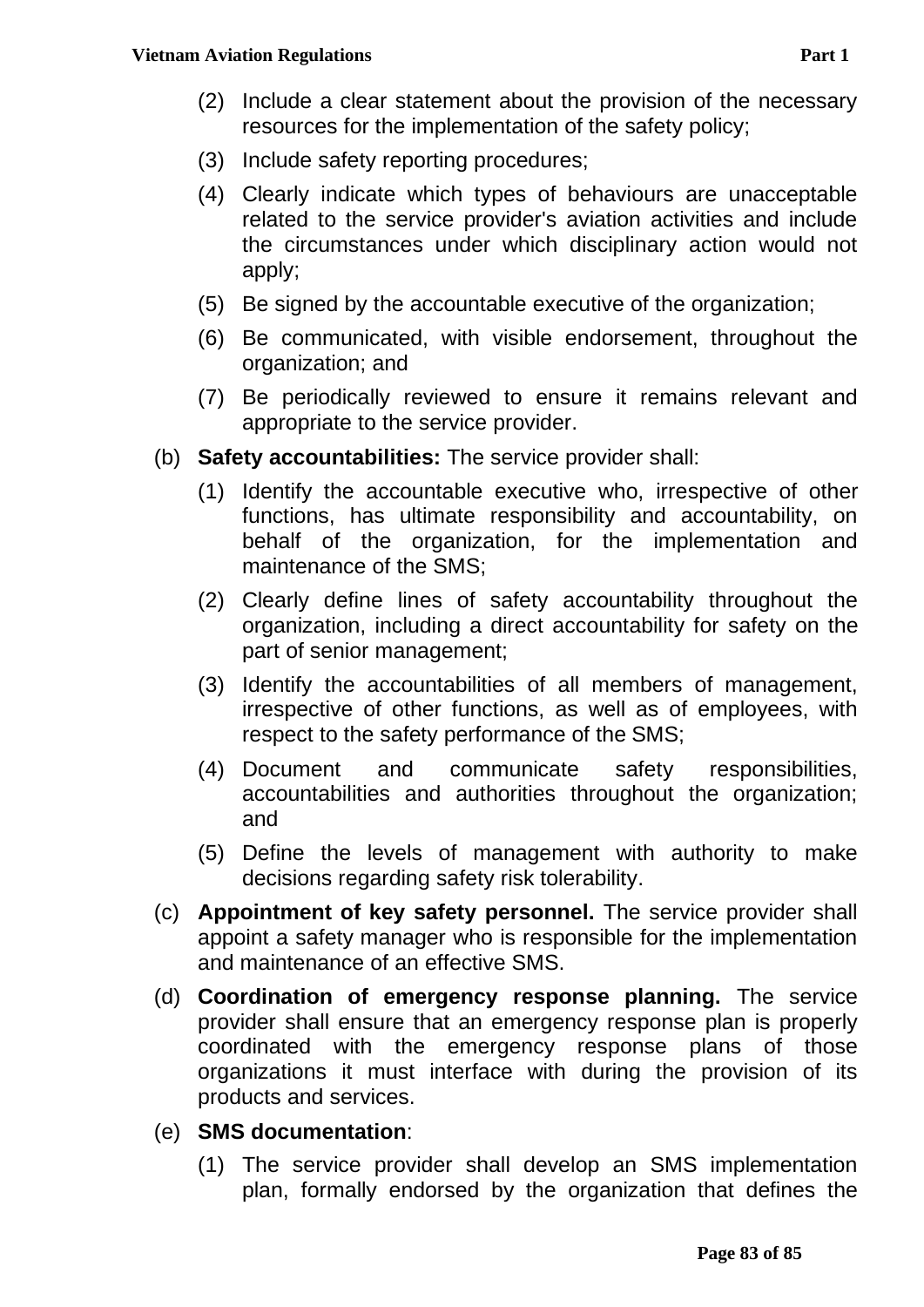organization's approach to the management of safety in a manner that meets the organization's safety objectives.

- (2) The service provider shall develop and maintain SMS documentation that describes:
	- (i) Safety policy and objectives;
	- (ii) SMS requirements;
	- (iii) SMS processes and procedures;
	- (iv) Accountabilities, responsibilities and authorities for SMS processes and procedures; and e)
	- (v) SMS outputs.
- (3) The service provider shall develop and maintain an SMS manual as part of its SMS documentation.

# **APPENDIX 3 TO 1.185: SAFETY RISK MANAGEMENT<sup>22</sup>**

# (a) **Hazard identification**:

- (1) The service provider shall develop and maintain a process that ensures that hazards associated with its aviation products or services are identified.
- (2) Hazard identification shall be based on a combination of reactive, proactive and predictive methods of safety data collection.
- (b) **Safety risk assessment and mitigation.** The service provider shall develop and maintain a process that ensures analysis, assessment, and control of the safety risks associated with identified hazards.

## **APPENDIX 4 TO 1.185: SAFETY ASSURANCE<sup>23</sup>**

- (a) **Safety performance monitoring and measurement**:
	- (1) The service provider shall develop and maintain the means to verify the safety performance of the organization and to validate the effectiveness of safety risk controls.
	- (2) The service provider's safety performance shall be verified in reference to the safety performance indicators and safety performance targets of the SMS
- (b) **The management of change.** The service provider shall develop and maintain a process to identify changes which may affect the level of safety risk associated with its aviation products or services and to identify and manage the safety risks that may arise from those changes

<sup>22</sup> This content is revised according to Appendix 1 to Circular 03/2016/TT-BGTVT dated 31 March 2016

<sup>23</sup> This content is revised according to Appendix 1 to Circular 03/2016/TT-BGTVT dated 31 March 2016